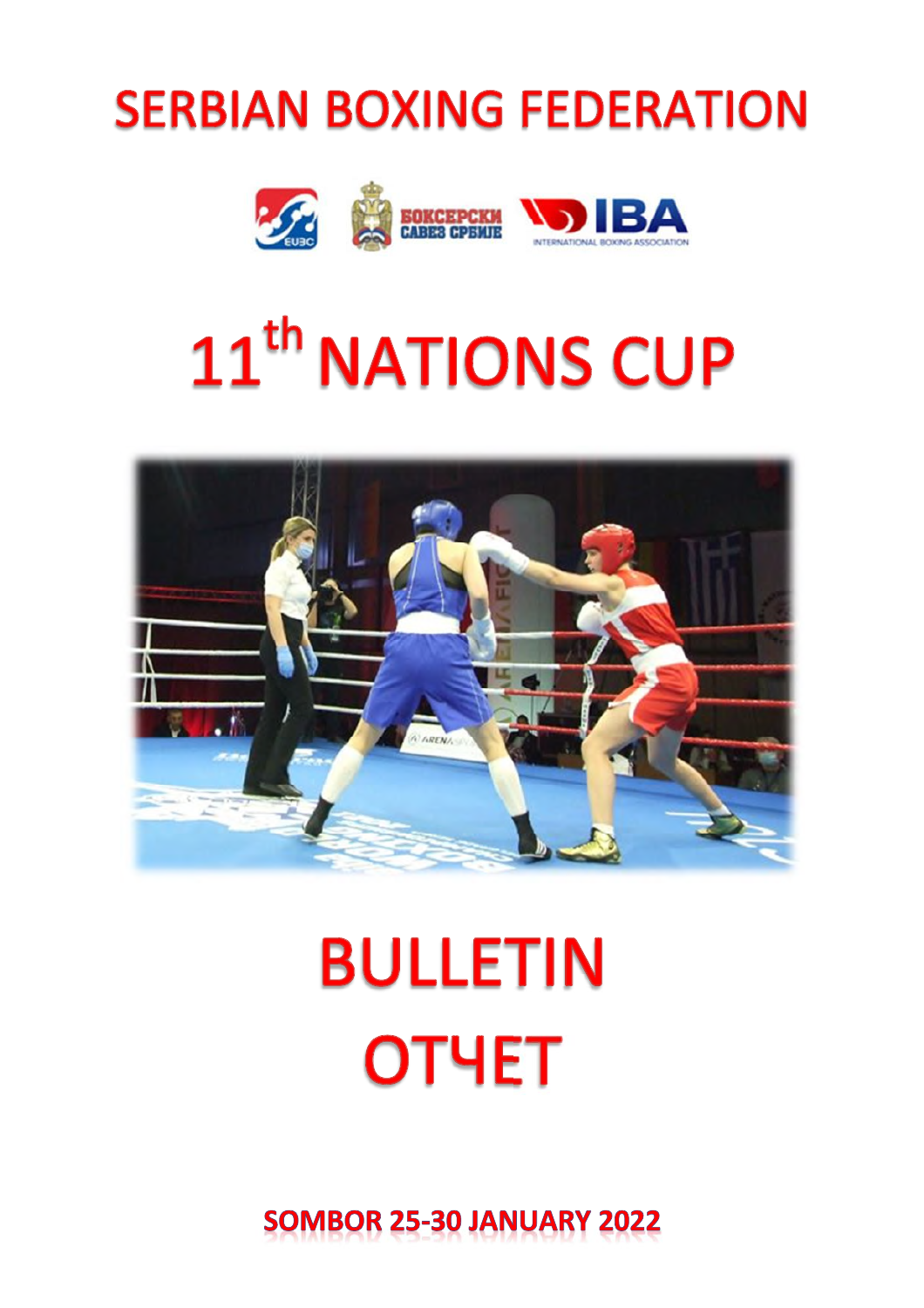



۲

## **Competition Officials**

#### **As of MON 31 JAN 2022**

| INTERNATIONAL BOXING ASSOCIATION |
|----------------------------------|

**Function Confederation Name Federation**

**Supervisor** RUS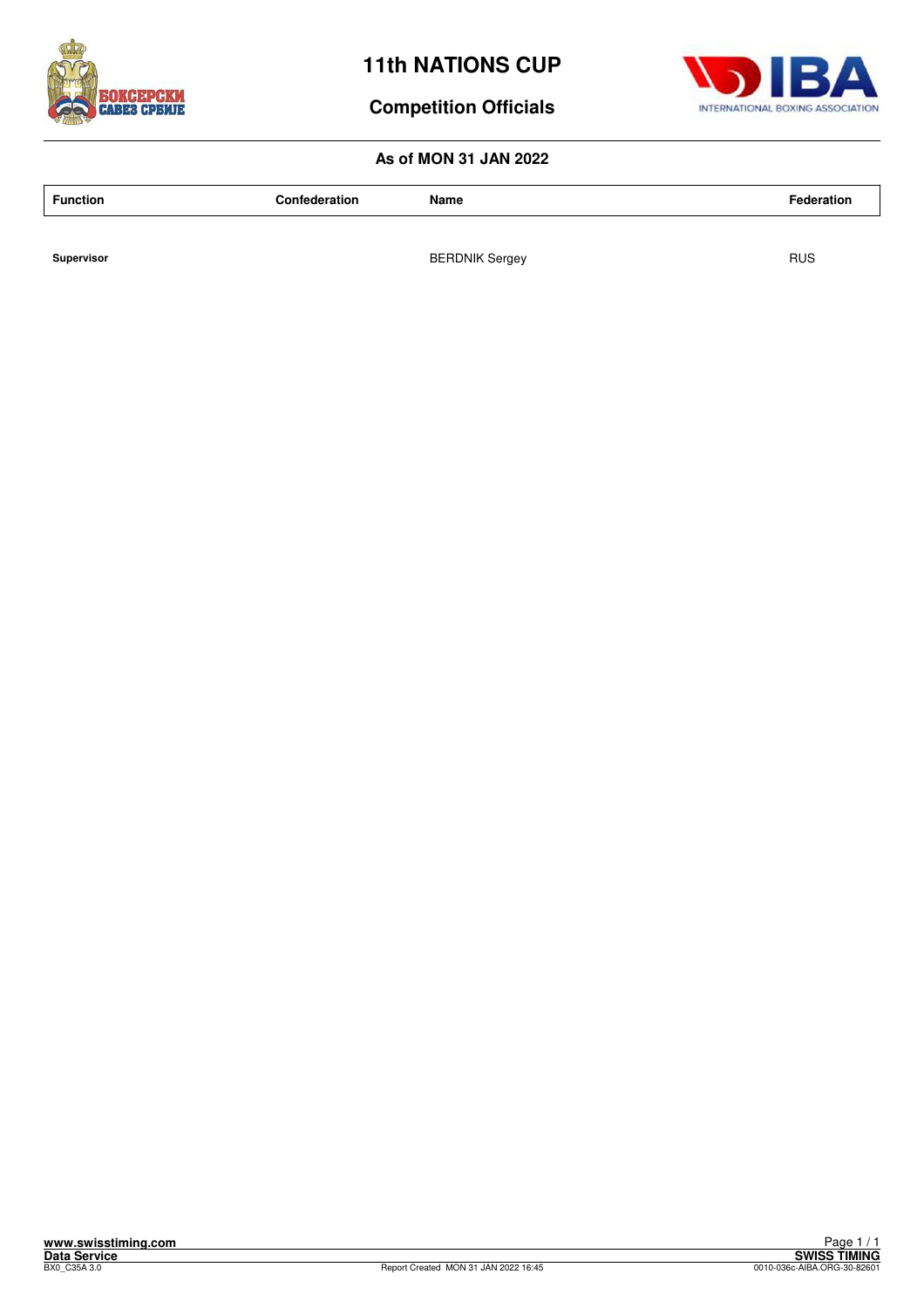# 11<sup>th</sup> NATIONS CUP

# **OFFICIALS**

|                | SURNAME/NAME             |                        | <b>COUNTRY</b>  | ABB        |
|----------------|--------------------------|------------------------|-----------------|------------|
|                | <b>BERDNIK Sergey</b>    | <b>Supervisor EUBC</b> | <b>RUSSIA</b>   | <b>RUS</b> |
|                | Hadžić Daria             | <b>LOC</b>             | <b>SERBIA</b>   | <b>SRB</b> |
|                | Barudžić Mirela          | LOC                    | <b>SERBIA</b>   | <b>SRB</b> |
|                | Pušković Anja            | LOC                    | <b>SERBIA</b>   | <b>SRB</b> |
|                | Knežević Stojan          | LOC                    | <b>SERBIA</b>   | <b>SRB</b> |
|                | Stijepović Mojaš         | LOC                    | <b>SERBIA</b>   | <b>SRB</b> |
|                | Panić Jovan              | LOC                    | <b>SERBIA</b>   | <b>SRB</b> |
|                | Pušković Uroš            | LOC                    | <b>SERBIA</b>   | <b>SRB</b> |
|                | Banjeglav Dušan          | LOC                    | <b>SERBIA</b>   | <b>SRB</b> |
|                | Kozarević Mladen         | LOC                    | <b>SERBIA</b>   | <b>SRB</b> |
|                | Dr Živko Vlaškalić       | LOC                    | <b>SERBIA</b>   | <b>SRB</b> |
|                | <b>JUDGES LIST</b>       |                        |                 |            |
|                | SURNAME/NAME             | <b>LICENCE</b>         | <b>COUNTRY</b>  | ABB        |
| $\mathbf{1}$   | UGRENOVIĆ Jovana         | <b>AIBA</b>            | <b>SERBIA</b>   | <b>SRB</b> |
| $\overline{2}$ | PETKOVIĆ Marija          | <b>AIBA</b>            | <b>SERBIA</b>   | <b>SRB</b> |
| 3              | RAZNATOVIĆ Marija        | <b>AIBA</b>            | <b>SERBIA</b>   | <b>SRB</b> |
| 4              | <b>MACDONALD William</b> | <b>AIBA</b>            | <b>ENGLAND</b>  | <b>ENG</b> |
| 5              | <b>MEREDITH Gary</b>     | <b>AIBA</b>            | <b>WALLES</b>   | <b>WAL</b> |
| 6              | <b>GALITSKII Igor</b>    | <b>AIBA</b>            | <b>RUSSIA</b>   | <b>RUS</b> |
| $\overline{7}$ | <b>ZAJAC Martin</b>      | <b>AIBA</b>            | <b>SLOVAKIA</b> | <b>SVK</b> |
| 8              | <b>MICHAIL Aerakis</b>   | <b>AIBA</b>            | <b>GREECE</b>   | <b>GRE</b> |
| 9              | <b>MAMFOUD Toumi</b>     | <b>AIBA</b>            | <b>ALGERIA</b>  | ALG        |
| 10             | ŽIVANOVIC Nebojsa        | <b>AIBA</b>            | <b>SERBIA</b>   | <b>SRB</b> |
| 11             | MILUTINOVIĆ Nemanja      | <b>AIBA</b>            | <b>SERBIA</b>   | <b>SRB</b> |
| 12             | DAMNJANOVIC Boban        | <b>AIBA</b>            | <b>SERBIA</b>   | <b>SRB</b> |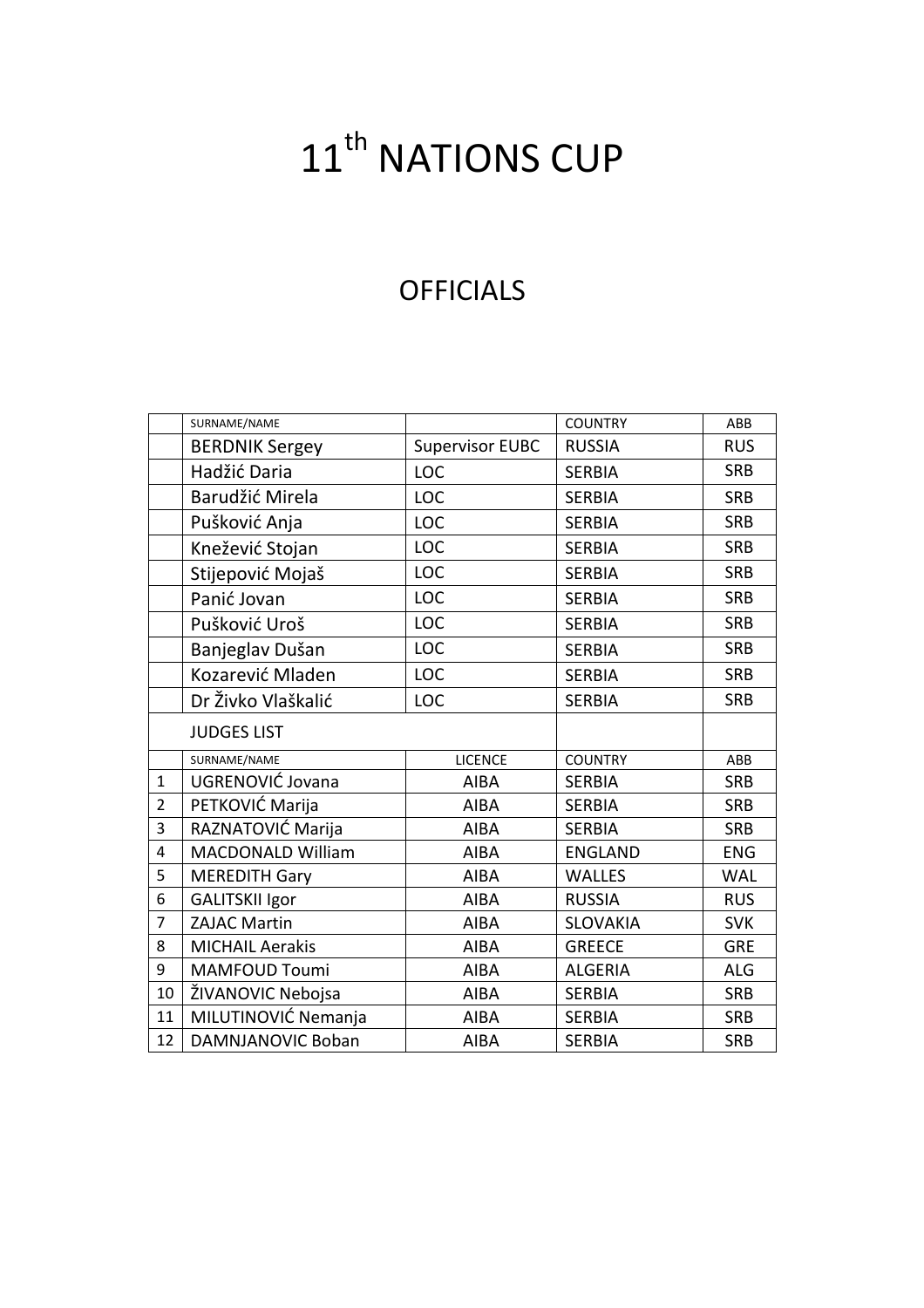# 11<sup>th</sup> NATIONS CUP

# **COUNTRIES**

# 25 - 30 January 2022, SOMBOR / SERBIA

|                |                         |              |               | Women's<br><b>ELITE</b> | Women's<br>YOUTH | Women's<br><b>JUNIOR</b> | Women's<br>SCHOOL. | Σ              | R/J          |
|----------------|-------------------------|--------------|---------------|-------------------------|------------------|--------------------------|--------------------|----------------|--------------|
| $\mathbf{1}$   | <b>ALGERIA</b>          |              | ALG           | 4                       |                  |                          |                    | 4              | $\mathbf{1}$ |
| $\overline{2}$ | BOSNIA AND HERZ.        |              | <b>BIH</b>    | 1                       | $\mathbf{1}$     |                          | $\overline{2}$     | 4              |              |
| 3              | <b>BELARUS</b>          |              | <b>BLR</b>    | 3                       | 1                |                          |                    | 4              |              |
| 4              | <b>CYPRUS</b>           |              | <b>CYP</b>    |                         |                  | $\mathbf{1}$             |                    | 1              |              |
| 5              | <b>CZECH REPUBLIC</b>   |              | <b>CZE</b>    | $\overline{2}$          |                  | 4                        |                    | 6              |              |
| 6              | <b>ENGLAND</b>          |              | <b>ENG</b>    | $\overline{2}$          |                  |                          |                    | $\overline{2}$ | $\mathbf{1}$ |
| $\overline{7}$ | <b>FAIR CHANCE TEAM</b> | <b>WIBA</b>  | FCT1          | $\mathbf{1}$            |                  |                          |                    | $\mathbf{1}$   |              |
| 8              | <b>GERMANY</b>          |              | <b>GER</b>    | $\overline{2}$          |                  |                          |                    | $\overline{2}$ |              |
| 9              | <b>GREECE</b>           | 医            | <b>GRE</b>    | 5                       | 3                | 10                       |                    | 18             | $\mathbf{1}$ |
| 10             | <b>HUNGARY</b>          |              | <b>HUN</b>    | 5                       | 7                | 3                        | 1                  | 16             |              |
| 11             | <b>KAZAKHSTAN</b>       | ٠            | <b>KAZ</b>    | $\mathbf{1}$            | $\overline{2}$   |                          |                    | 3              |              |
| 12             | <b>NETHERLANDS</b>      |              | <b>NED</b>    | 3                       |                  |                          |                    | 3              |              |
| 13             | <b>NORWAY</b>           | 鴨            | <b>NOR</b>    | $\mathbf{1}$            | 2                |                          |                    | 3              |              |
| 14             | <b>POLAND</b>           |              | <b>POL</b>    |                         | $\overline{2}$   | $\overline{2}$           | $\mathbf{1}$       | 5              |              |
| 15             | <b>RUSSIA</b>           |              | <b>RUS</b>    | 20                      | 12               | 4                        | 3                  | 39             | $\mathbf{1}$ |
| 16             | <b>SERBIA</b>           | <b>DOM:</b>  | <b>SRB</b>    | 13                      | 4                | 4                        | 4                  | 25             | 6            |
| 17             | <b>SLOVAKIA</b>         | <u> 19 m</u> | <b>SVK</b>    | 3                       | $\overline{2}$   |                          |                    | 5              | $\mathbf{1}$ |
| 18             | <b>WALLES</b>           | 獅            | <b>WAL</b>    | $\overline{2}$          |                  |                          |                    | $\overline{2}$ | $\mathbf{1}$ |
|                |                         |              | <b>BOXERS</b> | 68                      | 36               | 28                       | 11                 | 143            | 12           |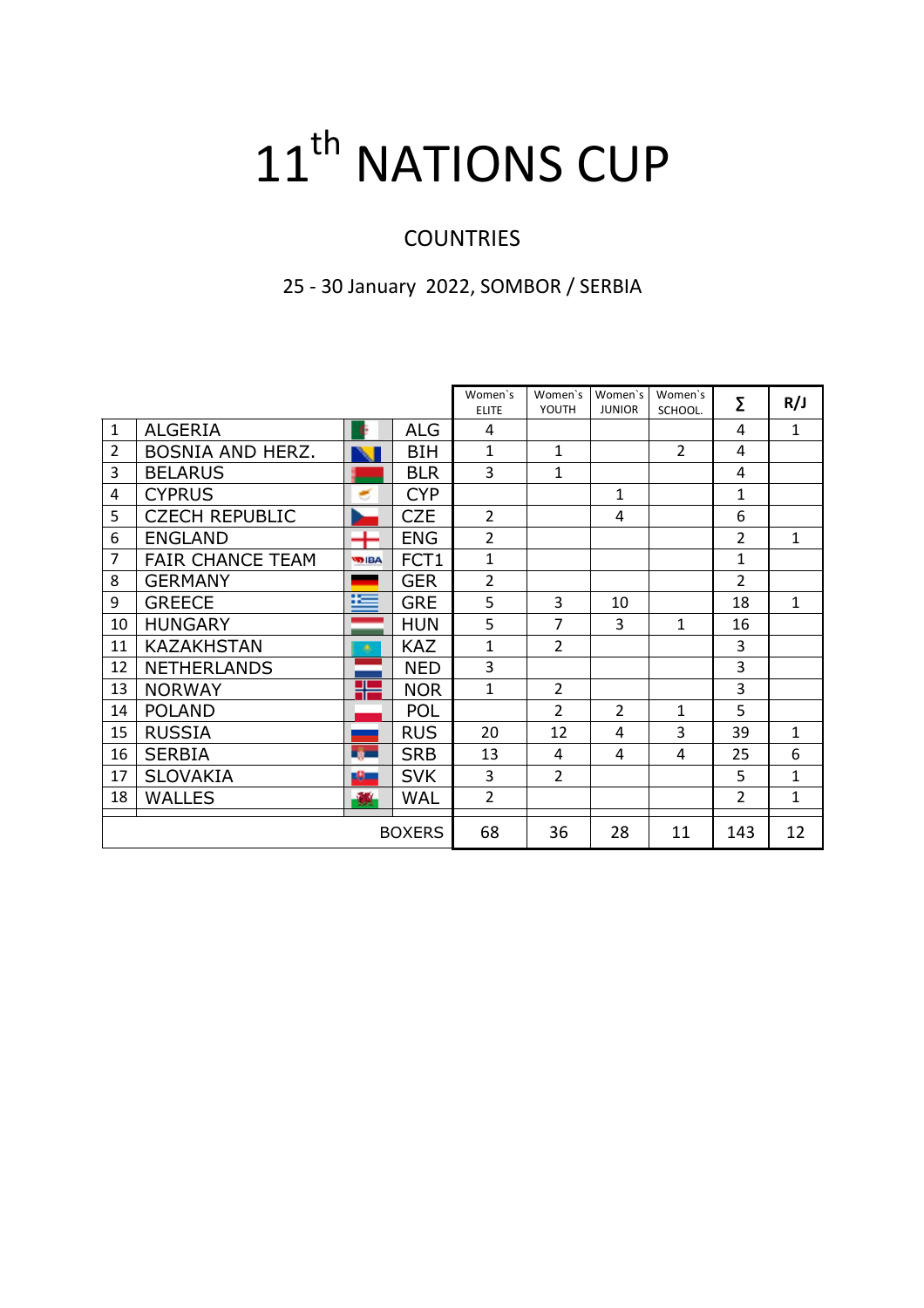



# **Entry List by Weight Category**

| <b>Weight Category</b> | Team<br>Code                                  | Name                                                                                                  | Seed | Date of Birth | <b>Bouts</b> | won | lost |
|------------------------|-----------------------------------------------|-------------------------------------------------------------------------------------------------------|------|---------------|--------------|-----|------|
| 40kg Schoolgirls       | <b>BIH</b><br><b>HUN</b><br><b>RUS</b>        | <b>HALILOVIC Ajna</b><br>PETRIMAN Patricia<br><b>AUSHEEVA Bairaa</b>                                  |      |               |              |     |      |
| 46kg Schoolgirls       | <b>RUS</b><br><b>SRB</b><br><b>SRB</b>        | KAZAKOVA Viktoriia<br><b>LUKIC Natasa</b><br><b>BERKLOVIC Sasa</b>                                    |      |               |              |     |      |
| 51kg Schoolgirls       | <b>POL</b><br><b>SRB</b><br><b>SRB</b>        | <b>HADER Antonina</b><br><b>UTASI Melinda</b><br>ANDJELIC Adrijana                                    |      |               |              |     |      |
| 57kg Schoolgirls       | BIH<br><b>RUS</b>                             | <b>VUKSIC Dunja</b><br>KUZMICHEVA Arina                                                               |      |               |              |     |      |
| 46kg Women's Junior    | <b>GRE</b><br>GRE<br><b>RUS</b><br><b>RUS</b> | FOTOPOULOU Christina<br><b>TRIFILI Anna Maria</b><br>NEVMIANOVA Kristina<br><b>KRAINOVA Viktoriia</b> |      |               |              |     |      |
| 48kg Women's Junior    | <b>GRE</b><br>POL<br><b>RUS</b>               | KANTZARI Ioanna<br>KOWALSKA Julia<br>KUZNETSOVA Snezhana                                              |      |               |              |     |      |
| 50kg Women's Junior    | GRE<br><b>HUN</b><br><b>SRB</b>               | GIANNAKOPOULOU Lamprini<br>SZILAGYI Dominika<br>MITIC Sanja                                           |      |               |              |     |      |
| 52kg Women's Junior    | CZE<br>CZE<br>GRE<br><b>HUN</b><br><b>SRB</b> | POLEDNIKOVA Julie<br><b>LANTOVA Amalie</b><br>GEORGOPOULOU Maria<br>NYOGERI Sara<br>GRUBISIC Sofija   |      |               |              |     |      |
| 54kg Women's Junior    | CZE<br>GRE<br><b>RUS</b><br>SRB               | JILKOVA Viktorie<br>PETRITSI Andromachi<br>RYZHOVA Valeriia<br>LUKIC Marija                           |      |               |              |     |      |
| 57kg Women's Junior    | GRE<br>GRE<br>HUN                             | KOUZIOU Panagiita<br>MAVRAGANI Vlasia<br>VARGA Sara                                                   |      |               |              |     |      |
| 60kg Women's Junior    | CZE<br>GRE                                    | <b>IVANOVA Katrin</b><br>ZENOUNLARI Danai                                                             |      |               |              |     |      |
| 66kg Women's Junior    | <b>CYP</b><br>GRE<br><b>POL</b><br>SRB        | NTZARAGIAN Christina<br>NTASIONAKI Maria Evanthia<br>ARASZEWSKA Oliwia<br>BOSKOVIC Anastasija         |      |               |              |     |      |
| 48kg Women's Youth     | <b>HUN</b><br><b>NOR</b><br>POL<br><b>RUS</b> | PAP Kata<br>SIMONSEN Jenny<br><b>JAKUBCZYK Oliwia</b><br>FEIZULINA Karina                             |      |               |              |     |      |
| 52kg Women's Youth     | GRE<br><b>HUN</b><br><b>RUS</b><br>SRB        | <b>CHOLIDI Eleni</b><br><b>HORVATH Karmen</b><br><b>KOSTKINA Daria</b><br>CIRKOVIC Sara               |      |               |              |     |      |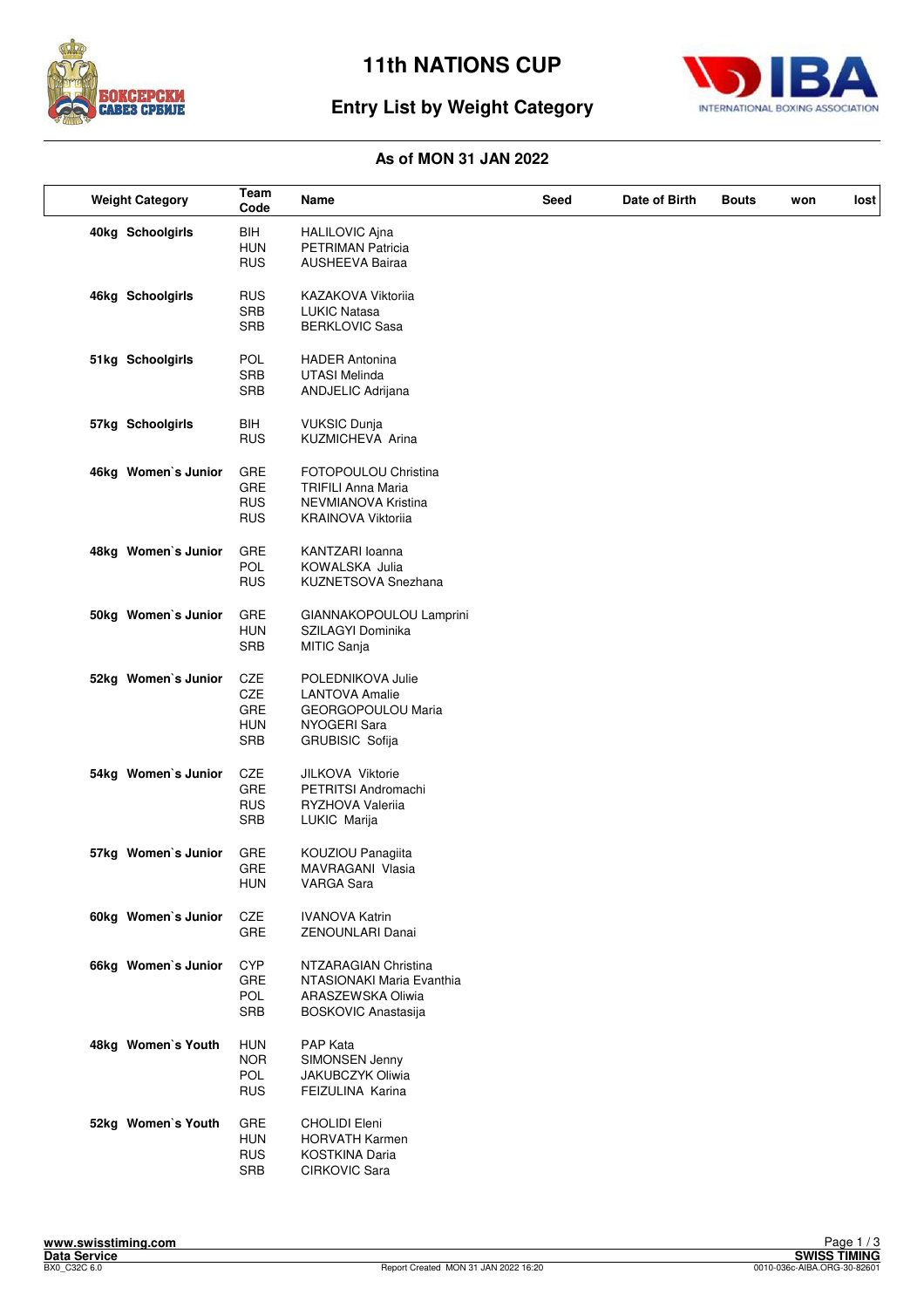



# **Entry List by Weight Category**

| <b>Weight Category</b> | Team<br>Code                                                                                   | Name                                                                                                                                                | Seed | Date of Birth | <b>Bouts</b> | won | lost |
|------------------------|------------------------------------------------------------------------------------------------|-----------------------------------------------------------------------------------------------------------------------------------------------------|------|---------------|--------------|-----|------|
| 54kg Women's Youth     | <b>GRE</b><br><b>HUN</b><br><b>RUS</b><br><b>RUS</b><br><b>RUS</b><br><b>SRB</b><br><b>SVK</b> | <b>KATECHAKI Maria</b><br>DEVENYI Izabeli<br>SAVRO Uliana<br><b>TREMASOVA Alena</b><br>SPIRINA Polina<br>JOVANOVIC Dragana<br>LOVASOVA Bibiana      |      |               |              |     |      |
| 57kg Women's Youth     | HUN<br><b>HUN</b><br>KAZ<br><b>RUS</b>                                                         | KOVACS Fanni Laura<br><b>HORVATH Laura</b><br>SARSANBEK Ulzhan<br><b>AVERIANOVA Evita</b>                                                           |      |               |              |     |      |
| 60kg Women's Youth     | <b>NOR</b><br><b>RUS</b><br><b>RUS</b><br><b>SRB</b><br><b>SVK</b>                             | <b>ENGE Julie</b><br>SOTNIKOVA Tatiana<br><b>TOKAREVA Elizaveta</b><br>MILETIC Djina<br><b>KUBALOVA Tamara</b>                                      |      |               |              |     |      |
| 63kg Women's Youth     | BIH<br><b>BLR</b><br><b>HUN</b><br><b>RUS</b>                                                  | PETRICEVIC Tijana<br>LETSKO Darya<br><b>GURUBI Dora</b><br>NOVINSKAIA Daria                                                                         |      |               |              |     |      |
| 66kg Women's Youth     | <b>POL</b><br><b>SRB</b>                                                                       | RUTKOWSKA Julianna<br>SUBOTIC Zeljana                                                                                                               |      |               |              |     |      |
| 70kg Women's Youth     | <b>HUN</b><br>KAZ                                                                              | <b>TURBUCZ Klaudia</b><br>SHAIBEKOVA Gaughar                                                                                                        |      |               |              |     |      |
| 75kg Women's Youth     | <b>GRE</b><br><b>RUS</b>                                                                       | <b>KATSIROUBA Eftichia</b><br>KUDINOVA Albina                                                                                                       |      |               |              |     |      |
| +81kg Women's Youth    | <b>RUS</b><br><b>RUS</b>                                                                       | <b>VORONTSOVA Valerija</b><br>KUCHMANOVA Mariia                                                                                                     |      |               |              |     |      |
| 48kg Women's Elite     | <b>HUN</b><br><b>RUS</b><br><b>RUS</b><br><b>RUS</b><br><b>RUS</b><br>SRB<br><b>SVK</b>        | SZELECZKI Lilla<br>SALINDER Dariia<br>KOSTINA Anna<br>KHMELEVA Evgeniia<br><b>BEZEL Rinata</b><br><b>MARAN Sandra</b><br><b>DURIKOVA Nicole</b>     |      |               |              |     |      |
| 50kg Women's Elite     | <b>ALG</b><br><b>BLR</b><br><b>FCT</b><br><b>RUS</b><br><b>RUS</b><br>SRB<br><b>SRB</b>        | <b>BOUALEM Roumaysa</b><br><b>BURYM Yana</b><br>LUKAS Angelina<br>ALEKSEEVA Kunduune<br>SHARAPOVA Liubov<br>SILJKOVIC Snezana<br><b>BRIL Sandra</b> |      |               |              |     |      |
| 52kg Women's Elite     | <b>ALG</b><br>GER<br><b>HUN</b><br><b>RUS</b><br><b>SRB</b><br><b>SRB</b><br>WAL               | AINAOUI Melina<br>PODARU Georgiana-Diana<br>SIPOS Hajnalka<br>LINKOVA Valeriia<br>RADOVANOVIC Nina<br>RADULOVIC Jovanka<br><b>JONES Helen</b>       |      |               |              |     |      |
| 54kg Women's Elite     | <b>BLR</b>                                                                                     | KARPOVICH Aliaksandra                                                                                                                               |      |               |              |     |      |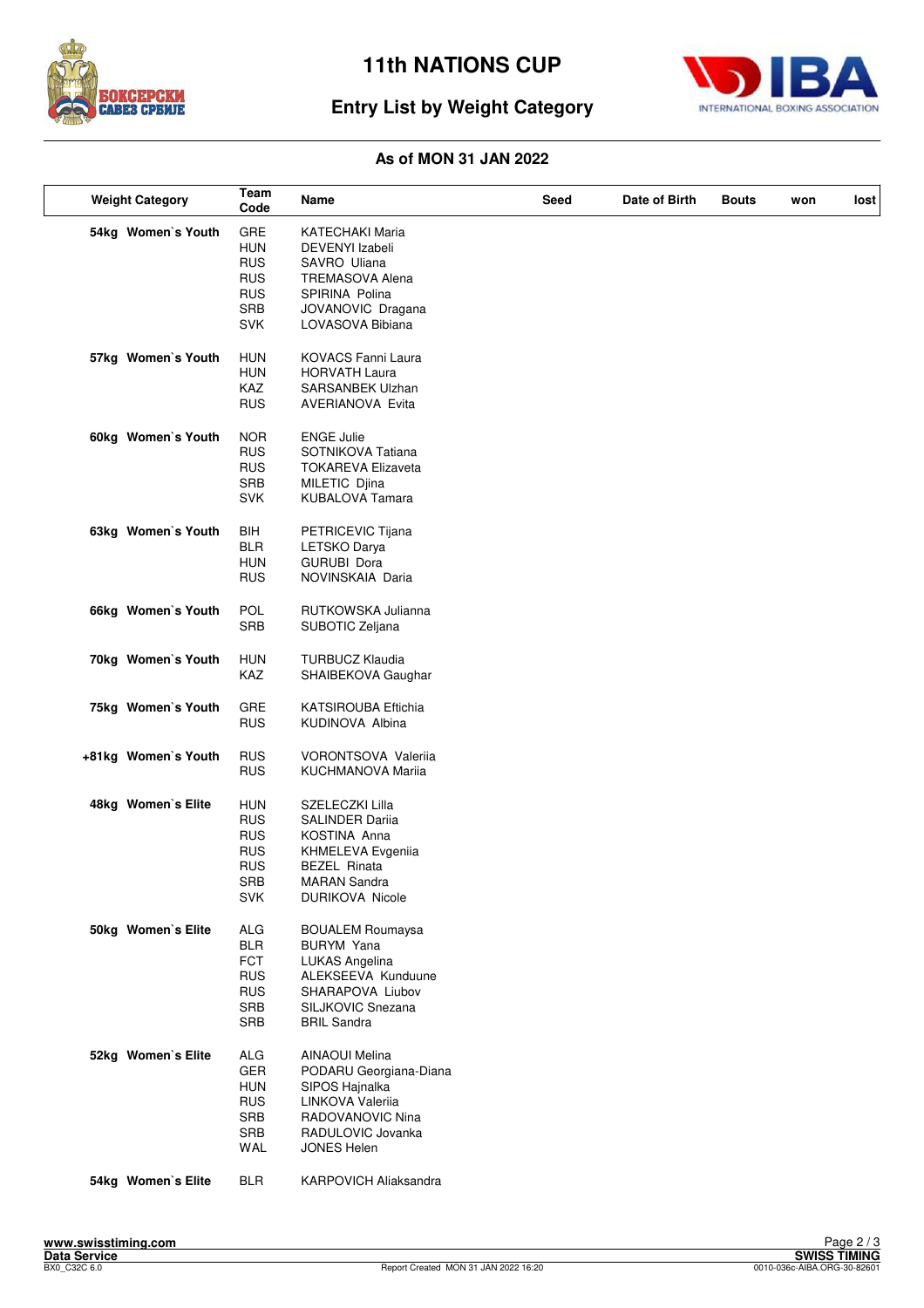



# **Entry List by Weight Category**

| <b>Weight Category</b> | Team<br>Code                                                                                          | Name                                                                                                                                                                                              | Seed | Date of Birth | <b>Bouts</b> | won | lost |
|------------------------|-------------------------------------------------------------------------------------------------------|---------------------------------------------------------------------------------------------------------------------------------------------------------------------------------------------------|------|---------------|--------------|-----|------|
| 54kg Women's Elite     | CZE<br><b>GER</b><br>GRE<br><b>NED</b><br><b>RUS</b><br><b>SVK</b><br>WAL                             | <b>TOTOVA Claudia</b><br><b>AVRAM Maria-Elena</b><br>PLEA Chrisoula<br><b>HOLZKEN Alicia</b><br>KIRIENKO Anastasiia<br>ORSZAGHOVA Kristina<br><b>ANDREWS Zoe</b>                                  |      |               |              |     |      |
| 57kg Women's Elite     | CZE<br><b>NED</b><br><b>RUS</b><br><b>RUS</b><br><b>SRB</b>                                           | CAVAJDOVA Katerina<br>PRINSSEN Juna<br>PUSHKAR Alina<br>PANTELEEVA Daria<br><b>ZEKIC Jelena</b>                                                                                                   |      |               |              |     |      |
| 60kg Women's Elite     | BIH<br><b>ENG</b><br>GRE<br><b>HUN</b><br><b>HUN</b><br><b>KAZ</b><br><b>RUS</b><br><b>SRB</b>        | <b>BOHATJUK Tara</b><br>RICHARDSON Gemma<br><b>TSANI Marinella</b><br>DOBOS Rebeka<br>CIFRA Diana<br><b>VOLOSENKO Rima</b><br><b>DMITRIEVA Darija</b><br>SHADRINA Natalija                        |      |               |              |     |      |
| 63kg Women's Elite     | <b>ALG</b><br><b>BLR</b><br>GRE<br><b>NED</b><br><b>RUS</b><br><b>RUS</b><br><b>SVK</b>               | <b>KHELIF Imane</b><br>ASMALOUSKAYA Darya<br>PAPADATOU Olga<br><b>HEIJNEN Chelsey</b><br>ZHILIAEVA Elena<br>SYCHUGOVA Nataliya<br>JEDINAKOVA Miroslava                                            |      |               |              |     |      |
| 66kg Women's Elite     | <b>ALG</b><br><b>ENG</b><br>GRE<br><b>HUN</b><br><b>NOR</b><br><b>RUS</b><br><b>SRB</b><br><b>SRB</b> | <b>CHAIB Ichrak</b><br><b>WILKINSON Jodie</b><br><b>MAVROMATI Paraskevi</b><br>VETRO Gabriella<br><b>ANGELSEN Madeleine</b><br><b>AMINEVA Azalia</b><br>MILOSEVIC Tijana<br><b>MATOVIC Milena</b> |      |               |              |     |      |
| 70kg Women's Elite     | <b>RUS</b><br><b>SRB</b><br><b>SRB</b>                                                                | KHOLUEVA Anastasiia<br><b>GAJIC Nikolina</b><br>RAPAJIC Aleksandra                                                                                                                                |      |               |              |     |      |
| 75kg Women's Elite     | <b>GRE</b><br><b>SRB</b>                                                                              | STAVRIDOU Vasiliki<br><b>TEPAVAC Aleksandra</b>                                                                                                                                                   |      |               |              |     |      |
| +81kg Women's Elite    | <b>RUS</b><br><b>RUS</b><br><b>RUS</b><br><b>RUS</b><br><b>RUS</b><br><b>SRB</b>                      | PROSKUNOVA Marija<br><b>IVANOVA Anna</b><br><b>BOGDANOVA Tatiana</b><br><b>IACHMENEVA Ekaterina</b><br>SHISHMAREVA Mariia<br>STEFANOVIC Alexei                                                    |      |               |              |     |      |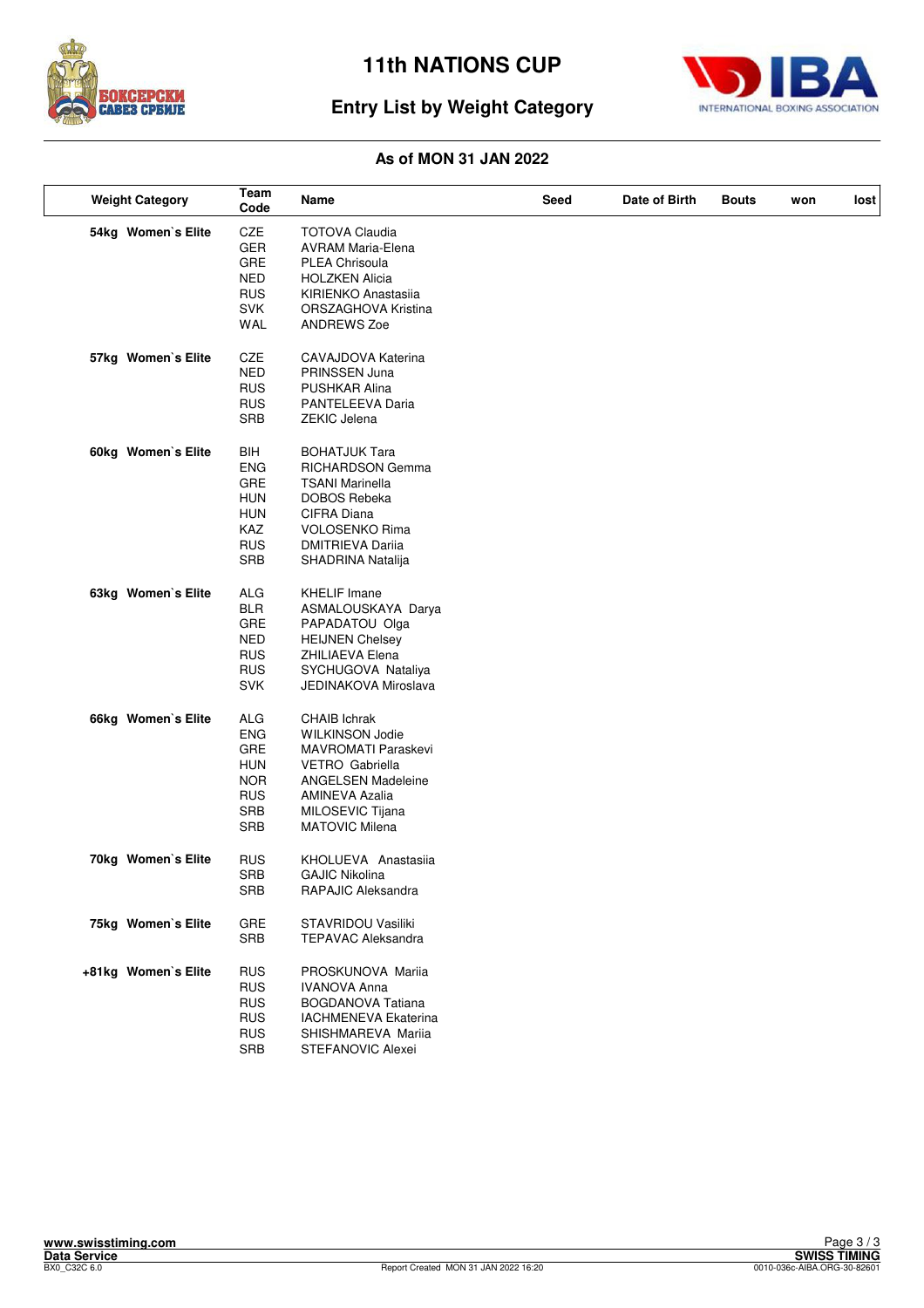



## **Entry List by Team**

| <b>Team</b> |                | Name                          | <b>Seed</b> | Gender | Weight<br>Category | Date of Birth | <b>Bouts</b> | won | lost |
|-------------|----------------|-------------------------------|-------------|--------|--------------------|---------------|--------------|-----|------|
| <b>ALG</b>  |                | Algeria                       |             |        |                    |               |              |     |      |
|             |                | <b>BOUALEM Roumaysa</b>       |             | W      | 50kg               |               |              |     |      |
|             |                | AINAOUI Melina                |             | W      | 52kg               |               |              |     |      |
|             |                | <b>KHELIF Imane</b>           |             | W      | 63kg               |               |              |     |      |
|             |                | CHAIB Ichrak                  |             | W      | 66kg               |               |              |     |      |
| <b>BIH</b>  | $\blacksquare$ | <b>Bosnia and Herzegovina</b> |             |        |                    |               |              |     |      |
|             |                | <b>HALILOVIC Ajna</b>         |             | W      | 40kg               |               |              |     |      |
|             |                | <b>VUKSIC Dunja</b>           |             | W      | 57kg               |               |              |     |      |
|             |                | PETRICEVIC Tijana             |             | W      | 63kg               |               |              |     |      |
|             |                | <b>BOHATJUK Tara</b>          |             | W      | 60kg               |               |              |     |      |
| <b>BLR</b>  | $\blacksquare$ | <b>Belarus</b>                |             |        |                    |               |              |     |      |
|             |                | LETSKO Darya                  |             | W      | 63kg               |               |              |     |      |
|             |                | <b>BURYM Yana</b>             |             | W      | 50kg               |               |              |     |      |
|             |                | <b>KARPOVICH Aliaksandra</b>  |             | W      |                    |               |              |     |      |
|             |                |                               |             | W      | 54kg               |               |              |     |      |
|             |                | ASMALOUSKAYA Darya            |             |        | 63kg               |               |              |     |      |
| <b>CYP</b>  |                | <b>Cyprus</b>                 |             |        |                    |               |              |     |      |
|             |                | NTZARAGIAN Christina          |             | W      | 66kg               |               |              |     |      |
| <b>CZE</b>  |                | <b>Czech Republic</b>         |             |        |                    |               |              |     |      |
|             |                | POLEDNIKOVA Julie             |             | W      | 52kg               |               |              |     |      |
|             |                | <b>LANTOVA Amalie</b>         |             | W      | 52kg               |               |              |     |      |
|             |                | JILKOVA Viktorie              |             | w      | 54kg               |               |              |     |      |
|             |                | <b>IVANOVA Katrin</b>         |             | W      | 60kg               |               |              |     |      |
|             |                | <b>TOTOVA Claudia</b>         |             | W      | 54kg               |               |              |     |      |
|             |                | CAVAJDOVA Katerina            |             | W      | 57kg               |               |              |     |      |
| <b>ENG</b>  |                | England                       |             |        |                    |               |              |     |      |
|             |                | RICHARDSON Gemma              |             | W      | 60kg               |               |              |     |      |
|             |                | <b>WILKINSON Jodie</b>        |             | W      | 66kg               |               |              |     |      |
|             |                |                               |             |        |                    |               |              |     |      |
| <b>FCT</b>  | $\blacksquare$ | <b>Fair Chance Team</b>       |             |        |                    |               |              |     |      |
|             |                | <b>LUKAS Angelina</b>         |             | W      | 50kg               |               |              |     |      |
| <b>GER</b>  |                | Germany                       |             |        |                    |               |              |     |      |
|             |                | PODARU Georgiana-Diana        |             | w      | 52kg               |               |              |     |      |
|             |                | <b>AVRAM Maria-Elena</b>      |             | W      | 54kg               |               |              |     |      |
| GRE -       |                | Greece                        |             |        |                    |               |              |     |      |
|             |                | FOTOPOULOU Christina          |             | W      | 46kg               |               |              |     |      |
|             |                | <b>TRIFILI Anna Maria</b>     |             | W      | 46kg               |               |              |     |      |
|             |                | KANTZARI Ioanna               |             | W      | 48kg               |               |              |     |      |
|             |                | GIANNAKOPOULOU Lamprini       |             | W      | 50kg               |               |              |     |      |
|             |                | GEORGOPOULOU Maria            |             | W      | 52kg               |               |              |     |      |
|             |                | PETRITSI Andromachi           |             | W      |                    |               |              |     |      |
|             |                |                               |             |        | 54kg               |               |              |     |      |
|             |                | KOUZIOU Panagiita             |             | W      | 57kg               |               |              |     |      |
|             |                | MAVRAGANI Vlasia              |             | W      | 57kg               |               |              |     |      |
|             |                | ZENOUNLARI Danai              |             | W      | 60kg               |               |              |     |      |
|             |                | NTASIONAKI Maria Evanthia     |             | W      | 66kg               |               |              |     |      |
|             |                | <b>CHOLIDI Eleni</b>          |             | W      | 52kg               |               |              |     |      |
|             |                | <b>KATECHAKI Maria</b>        |             | W      | 54kg               |               |              |     |      |
|             |                | <b>KATSIROUBA Eftichia</b>    |             | W      | 75kg               |               |              |     |      |
|             |                | PLEA Chrisoula                |             | W      | 54kg               |               |              |     |      |
|             |                | <b>TSANI Marinella</b>        |             | W      | 60kg               |               |              |     |      |
|             |                | PAPADATOU Olga                |             | W      | 63kg               |               |              |     |      |
|             |                | MAVROMATI Paraskevi           |             | W      | 66kg               |               |              |     |      |
|             |                | STAVRIDOU Vasiliki            |             | W      | 75kg               |               |              |     |      |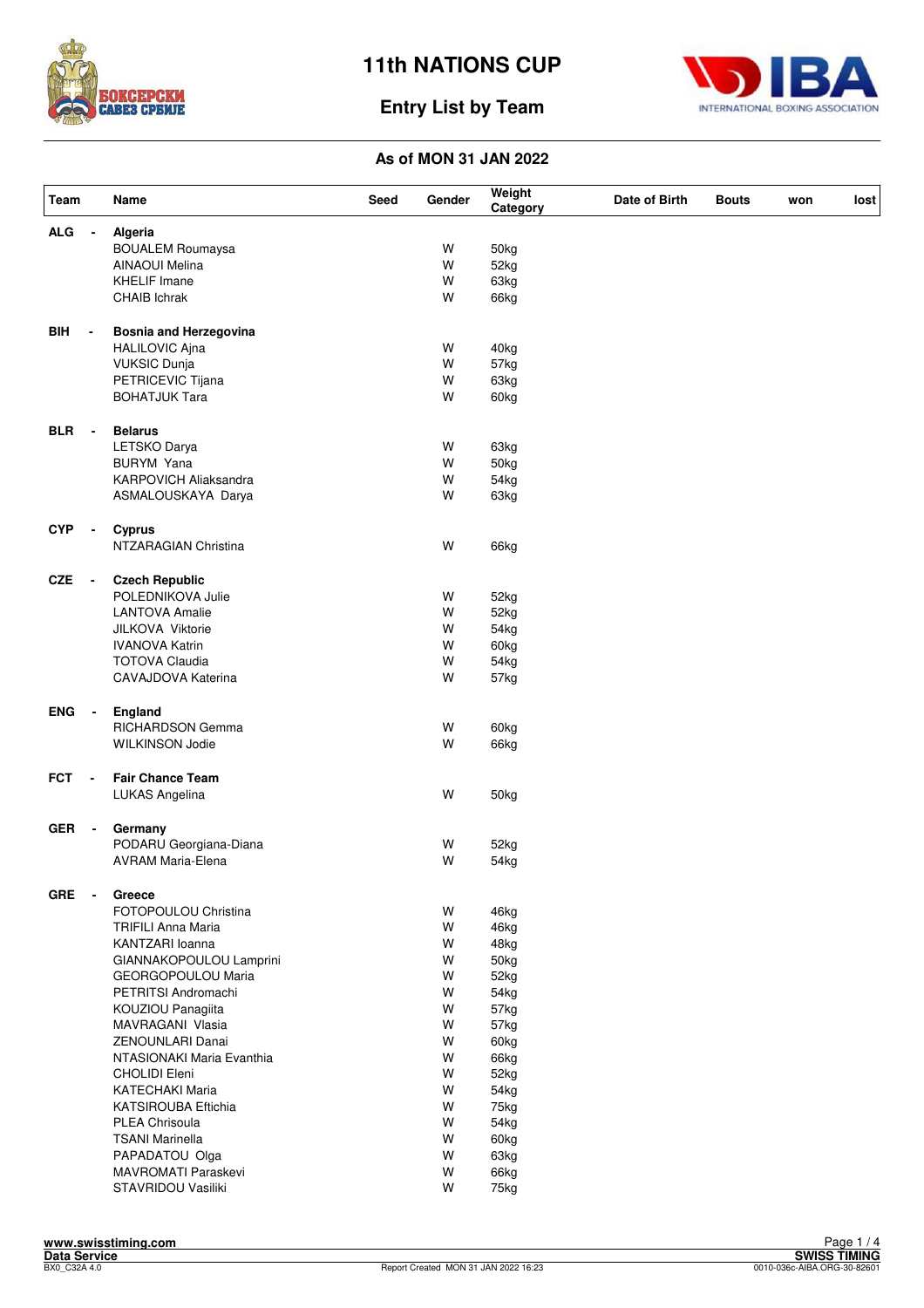



## **Entry List by Team**

| Team       |                | Name                      | Seed | Gender | Weight<br>Category | Date of Birth | <b>Bouts</b> | won | lost |
|------------|----------------|---------------------------|------|--------|--------------------|---------------|--------------|-----|------|
| <b>HUN</b> | $\blacksquare$ | Hungary                   |      |        |                    |               |              |     |      |
|            |                | PETRIMAN Patricia         |      | W      | 40kg               |               |              |     |      |
|            |                | SZILAGYI Dominika         |      | W      | 50kg               |               |              |     |      |
|            |                | NYOGERI Sara              |      | W      | 52kg               |               |              |     |      |
|            |                | <b>VARGA Sara</b>         |      | W      | 57kg               |               |              |     |      |
|            |                | PAP Kata                  |      | W      | 48kg               |               |              |     |      |
|            |                | <b>HORVATH Karmen</b>     |      | W      | 52kg               |               |              |     |      |
|            |                | <b>DEVENYI Izabeli</b>    |      | W      | 54 <sub>kg</sub>   |               |              |     |      |
|            |                | KOVACS Fanni Laura        |      | W      | 57kg               |               |              |     |      |
|            |                | <b>HORVATH Laura</b>      |      | W      | 57kg               |               |              |     |      |
|            |                | <b>GURUBI Dora</b>        |      | W      | 63kg               |               |              |     |      |
|            |                | <b>TURBUCZ Klaudia</b>    |      | W      | 70kg               |               |              |     |      |
|            |                | SZELECZKI Lilla           |      | W      | 48kg               |               |              |     |      |
|            |                | SIPOS Hajnalka            |      | W      | 52kg               |               |              |     |      |
|            |                | <b>DOBOS Rebeka</b>       |      | W      | 60kg               |               |              |     |      |
|            |                | CIFRA Diana               |      | W      | 60kg               |               |              |     |      |
|            |                | VETRO Gabriella           |      | W      | 66kg               |               |              |     |      |
| <b>KAZ</b> |                | Kazakhstan                |      |        |                    |               |              |     |      |
|            |                | SARSANBEK Ulzhan          |      | W      | 57kg               |               |              |     |      |
|            |                | SHAIBEKOVA Gaughar        |      | W      | 70kg               |               |              |     |      |
|            |                | <b>VOLOSENKO Rima</b>     |      | W      | 60kg               |               |              |     |      |
| <b>NED</b> | $\blacksquare$ | <b>The Netherlands</b>    |      |        |                    |               |              |     |      |
|            |                | <b>HOLZKEN Alicia</b>     |      | W      | 54 <sub>kg</sub>   |               |              |     |      |
|            |                | PRINSSEN Juna             |      | W      | 57kg               |               |              |     |      |
|            |                | <b>HEIJNEN Chelsey</b>    |      | W      | 63kg               |               |              |     |      |
| <b>NOR</b> | $\blacksquare$ | Norway                    |      |        |                    |               |              |     |      |
|            |                | SIMONSEN Jenny            |      | W      | 48kg               |               |              |     |      |
|            |                | <b>ENGE Julie</b>         |      | W      | 60kg               |               |              |     |      |
|            |                | <b>ANGELSEN Madeleine</b> |      | W      | 66kg               |               |              |     |      |
| <b>POL</b> | $\blacksquare$ | Poland                    |      |        |                    |               |              |     |      |
|            |                | <b>HADER Antonina</b>     |      | W      | 51kg               |               |              |     |      |
|            |                | KOWALSKA Julia            |      | W      | 48kg               |               |              |     |      |
|            |                | ARASZEWSKA Oliwia         |      | W      | 66kg               |               |              |     |      |
|            |                | <b>JAKUBCZYK Oliwia</b>   |      | W      | 48kg               |               |              |     |      |
|            |                | RUTKOWSKA Julianna        |      | W      | 66kg               |               |              |     |      |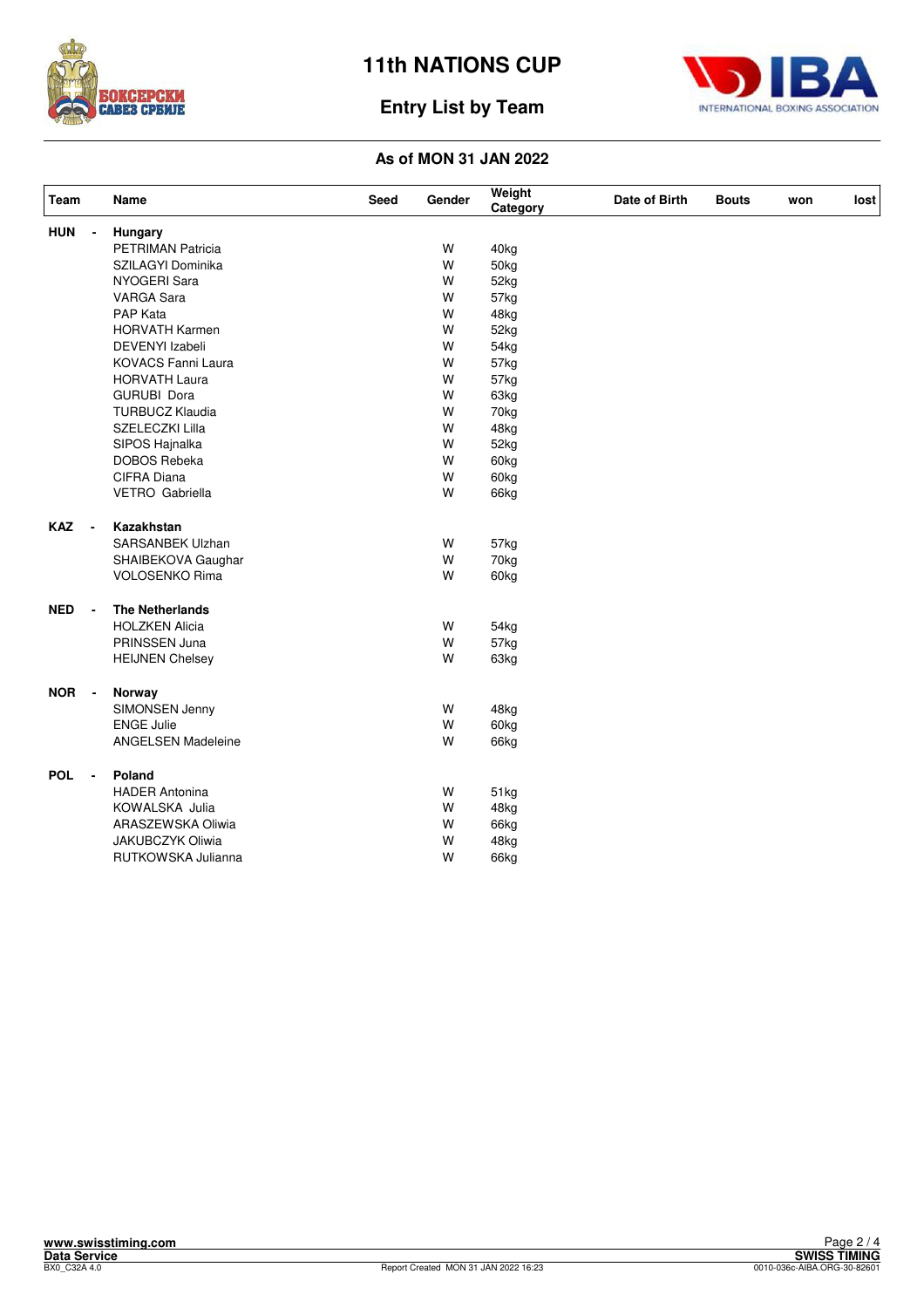



## **Entry List by Team**

| Team                         | Name                        | Seed | Gender | Weight<br>Category | Date of Birth | <b>Bouts</b> | won | lost |
|------------------------------|-----------------------------|------|--------|--------------------|---------------|--------------|-----|------|
| <b>RUS</b><br>$\blacksquare$ | <b>Russia</b>               |      |        |                    |               |              |     |      |
|                              | <b>AUSHEEVA Bairaa</b>      |      | W      | 40kg               |               |              |     |      |
|                              | KAZAKOVA Viktorija          |      | W      | 46kg               |               |              |     |      |
|                              | KUZMICHEVA Arina            |      | W      | 57kg               |               |              |     |      |
|                              | NEVMIANOVA Kristina         |      | W      | 46kg               |               |              |     |      |
|                              | <b>KRAINOVA Viktoriia</b>   |      | W      | 46kg               |               |              |     |      |
|                              | KUZNETSOVA Snezhana         |      | W      | 48kg               |               |              |     |      |
|                              | RYZHOVA Valerija            |      | W      | 54kg               |               |              |     |      |
|                              | FEIZULINA Karina            |      | W      | 48kg               |               |              |     |      |
|                              | <b>KOSTKINA Daria</b>       |      | W      | 52kg               |               |              |     |      |
|                              | SAVRO Uliana                |      | W      | 54 <sub>kg</sub>   |               |              |     |      |
|                              | <b>TREMASOVA Alena</b>      |      | W      | 54kg               |               |              |     |      |
|                              | <b>SPIRINA Polina</b>       |      | W      | 54 <sub>kg</sub>   |               |              |     |      |
|                              | <b>AVERIANOVA Evita</b>     |      | W      | 57kg               |               |              |     |      |
|                              | SOTNIKOVA Tatiana           |      | W      | 60kg               |               |              |     |      |
|                              | <b>TOKAREVA Elizaveta</b>   |      | W      | 60 <sub>kg</sub>   |               |              |     |      |
|                              | NOVINSKAIA Daria            |      | W      | 63kg               |               |              |     |      |
|                              | KUDINOVA Albina             |      | W      | 75kg               |               |              |     |      |
|                              | <b>VORONTSOVA Valerija</b>  |      | W      | $+81kg$            |               |              |     |      |
|                              | <b>KUCHMANOVA Marija</b>    |      | W      | $+81kg$            |               |              |     |      |
|                              | <b>SALINDER Dariia</b>      |      | W      | 48kg               |               |              |     |      |
|                              | KOSTINA Anna                |      | W      | 48kg               |               |              |     |      |
|                              | KHMELEVA Evgeniia           |      | W      | 48kg               |               |              |     |      |
|                              | <b>BEZEL Rinata</b>         |      | W      | 48kg               |               |              |     |      |
|                              | ALEKSEEVA Kunduune          |      | W      | 50 <sub>kg</sub>   |               |              |     |      |
|                              | SHARAPOVA Liubov            |      | W      | 50kg               |               |              |     |      |
|                              | LINKOVA Valerija            |      | W      | 52kg               |               |              |     |      |
|                              | KIRIENKO Anastasija         |      | W      | 54kg               |               |              |     |      |
|                              | <b>PUSHKAR Alina</b>        |      | W      | 57kg               |               |              |     |      |
|                              | PANTELEEVA Daria            |      | W      | 57kg               |               |              |     |      |
|                              | <b>DMITRIEVA Darija</b>     |      | W      | 60 <sub>kg</sub>   |               |              |     |      |
|                              | ZHILIAEVA Elena             |      | W      | 63kg               |               |              |     |      |
|                              | SYCHUGOVA Nataliya          |      | W      | 63kg               |               |              |     |      |
|                              | <b>AMINEVA Azalia</b>       |      | W      | 66kg               |               |              |     |      |
|                              | KHOLUEVA Anastasija         |      | W      | 70kg               |               |              |     |      |
|                              | PROSKUNOVA Mariia           |      | W      | $+81kg$            |               |              |     |      |
|                              | <b>IVANOVA Anna</b>         |      | W      | $+81kg$            |               |              |     |      |
|                              | <b>BOGDANOVA Tatiana</b>    |      | W      | $+81kg$            |               |              |     |      |
|                              | <b>IACHMENEVA Ekaterina</b> |      | W      | $+81kg$            |               |              |     |      |
|                              | SHISHMAREVA Mariia          |      | W      | $+81kg$            |               |              |     |      |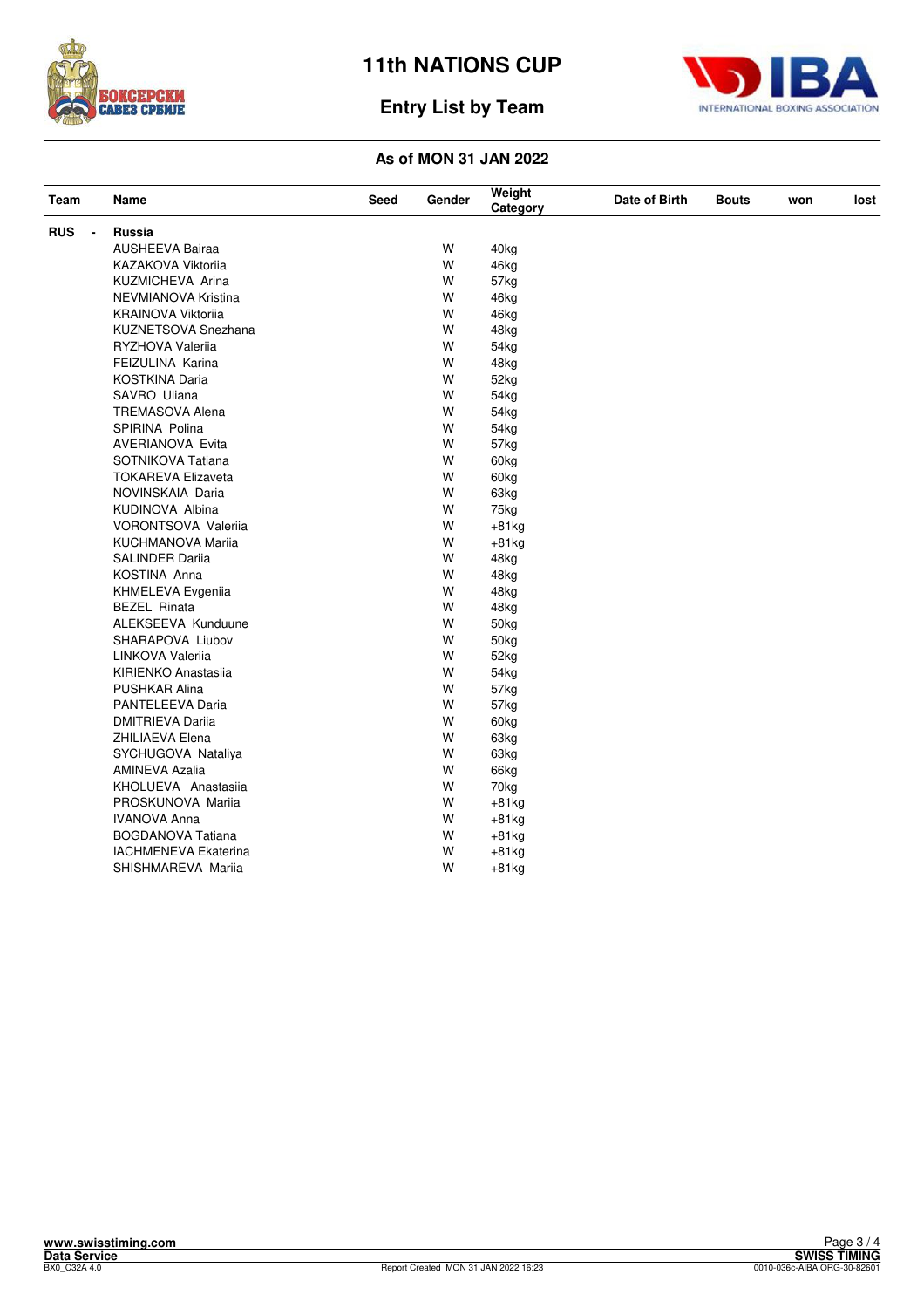



## **Entry List by Team**

#### **As of MON 31 JAN 2022**

| <b>Team</b>                  | Name                       | <b>Seed</b> | Gender | Weight<br>Category | Date of Birth | <b>Bouts</b> | won | lost |
|------------------------------|----------------------------|-------------|--------|--------------------|---------------|--------------|-----|------|
| <b>SRB</b><br>$\blacksquare$ | Serbia                     |             |        |                    |               |              |     |      |
|                              | <b>LUKIC Natasa</b>        |             | W      | 46kg               |               |              |     |      |
|                              | <b>BERKLOVIC Sasa</b>      |             | W      | 46kg               |               |              |     |      |
|                              | <b>UTASI Melinda</b>       |             | W      | 51kg               |               |              |     |      |
|                              | ANDJELIC Adrijana          |             | W      | 51kg               |               |              |     |      |
|                              | MITIC Sanja                |             | W      | 50kg               |               |              |     |      |
|                              | <b>GRUBISIC Sofija</b>     |             | W      | 52kg               |               |              |     |      |
|                              | LUKIC Marija               |             | W      | 54 <sub>kg</sub>   |               |              |     |      |
|                              | <b>BOSKOVIC Anastasija</b> |             | W      | 66kg               |               |              |     |      |
|                              | <b>CIRKOVIC Sara</b>       |             | W      | 52kg               |               |              |     |      |
|                              | JOVANOVIC Dragana          |             | W      | 54 <sub>kg</sub>   |               |              |     |      |
|                              | MILETIC Djina              |             | W      | 60kg               |               |              |     |      |
|                              | SUBOTIC Zeljana            |             | W      | 66kg               |               |              |     |      |
|                              | <b>MARAN Sandra</b>        |             | W      | 48kg               |               |              |     |      |
|                              | SILJKOVIC Snezana          |             | W      | 50 <sub>kg</sub>   |               |              |     |      |
|                              | <b>BRIL Sandra</b>         |             | W      | 50 <sub>kg</sub>   |               |              |     |      |
|                              | RADOVANOVIC Nina           |             | W      | 52kg               |               |              |     |      |
|                              | RADULOVIC Jovanka          |             | W      | 52kg               |               |              |     |      |
|                              | <b>ZEKIC Jelena</b>        |             | W      | 57kg               |               |              |     |      |
|                              | SHADRINA Natalija          |             | W      | 60kg               |               |              |     |      |
|                              | MILOSEVIC Tijana           |             | W      | 66kg               |               |              |     |      |
|                              | <b>MATOVIC Milena</b>      |             | W      | 66kg               |               |              |     |      |
|                              | <b>GAJIC Nikolina</b>      |             | W      | 70 <sub>kg</sub>   |               |              |     |      |
|                              | RAPAJIC Aleksandra         |             | W      | 70kg               |               |              |     |      |
|                              | <b>TEPAVAC Aleksandra</b>  |             | W      | 75kg               |               |              |     |      |
|                              | <b>STEFANOVIC Alexei</b>   |             | W      | $+81kg$            |               |              |     |      |
| <b>SVK</b><br>$\sim$         | Slovakia                   |             |        |                    |               |              |     |      |
|                              | LOVASOVA Bibiana           |             | W      | 54kg               |               |              |     |      |
|                              | <b>KUBALOVA Tamara</b>     |             | W      | 60kg               |               |              |     |      |
|                              | <b>DURIKOVA Nicole</b>     |             | W      | 48kg               |               |              |     |      |
|                              | ORSZAGHOVA Kristina        |             | W      | 54 <sub>kg</sub>   |               |              |     |      |
|                              | JEDINAKOVA Miroslava       |             | W      | 63kg               |               |              |     |      |
| <b>WAL</b><br>$\blacksquare$ | Walles                     |             |        |                    |               |              |     |      |
|                              | <b>JONES Helen</b>         |             | W      | 52kg               |               |              |     |      |
|                              | <b>ANDREWS Zoe</b>         |             | W      | 54kg               |               |              |     |      |

**LEGEND**

**M** Men **W** Women

**www.swisstiming.com**

**Data Service SWISS TIMING** Page 4 / 4<br>SWISS TIMING<br>0010-036c-AIBA.ORG-30-82601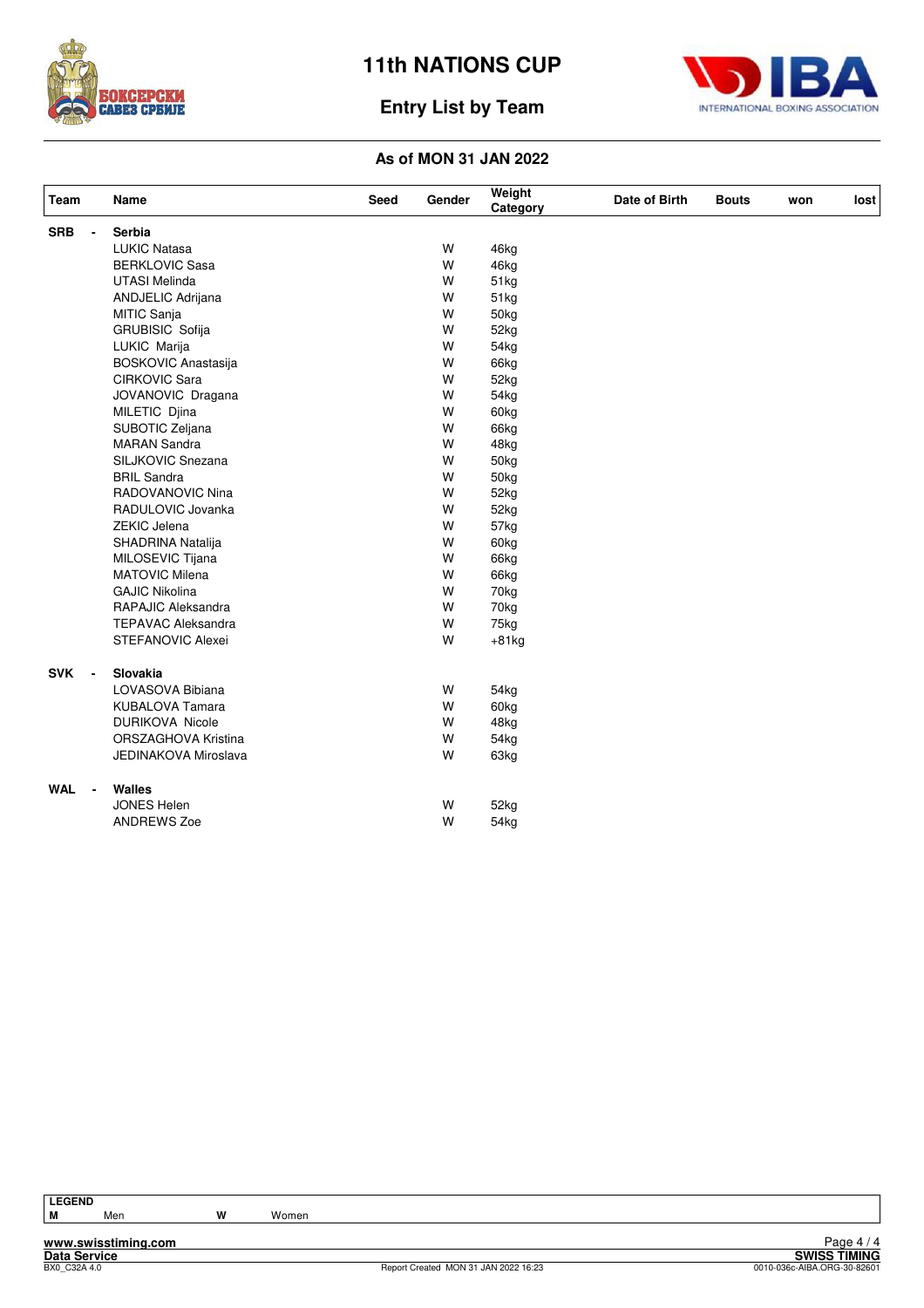# 11<sup>th</sup> NATIONS CUP

25 -30 January 2022, Sombor, Serbia

# COMPETITION PLAN

|                |               | Schoolgirls |                |                         |                         |                  | WOMEN'S junior |                |                |    |                | WOMEN'S youth           |                |                |                |                | WOMEN'S elite  |                |                |                         |                |                |                |                |                |                         |                |            |                |                |                |                |                |                |                |     |    |
|----------------|---------------|-------------|----------------|-------------------------|-------------------------|------------------|----------------|----------------|----------------|----|----------------|-------------------------|----------------|----------------|----------------|----------------|----------------|----------------|----------------|-------------------------|----------------|----------------|----------------|----------------|----------------|-------------------------|----------------|------------|----------------|----------------|----------------|----------------|----------------|----------------|----------------|-----|----|
|                |               |             | 40             | 46                      | 51                      | 57               | 46             | 48             | 50             | 52 | 54             | 57                      | 60             | 66             | 48             | 52             | 54             | 57             | 60             | 63                      | 66             | 70             | 75             | $+81$          | 48             | 50                      | 52             | 54         | 57             | 60             | 63             | 66             | 70             |                | $75$ +81       | Σ   |    |
|                |               | Boxers:     | 3              | $\overline{\mathbf{3}}$ | $\overline{\mathbf{3}}$ | n.<br>$\epsilon$ | 4              | 3              | 3              | 5  | 4              | $\overline{\mathbf{3}}$ | $\overline{2}$ | 4              | 4              | 4              | $\overline{7}$ | 4              | 5              | $\overline{a}$          | $\overline{2}$ | $\overline{2}$ | $\overline{2}$ | $\overline{2}$ | $\overline{7}$ | $\overline{\mathbf{z}}$ | $\overline{7}$ | 8          | 5              | 8              | $\overline{7}$ | 8              | $\mathbf{3}$   | $\overline{2}$ | 6              | 143 |    |
| <b>SESSION</b> | <b>DATE</b>   | <b>TIME</b> |                |                         |                         |                  |                |                |                |    |                |                         |                |                |                |                |                |                |                |                         |                |                |                |                |                |                         |                |            |                |                |                |                |                |                |                |     |    |
| Session 1      | 25.01         | 15.00 h     |                |                         |                         |                  |                |                |                |    |                |                         |                |                |                |                |                |                |                |                         |                |                |                |                |                |                         |                |            |                | $\overline{4}$ |                | $\overline{4}$ |                |                |                | 12  | 12 |
| Session 2      | 26.01         | 15.00 h     |                |                         |                         |                  |                |                |                |    |                |                         |                |                | $\overline{2}$ |                | 3              |                | $\overline{ }$ |                         |                |                |                |                | $\overline{3}$ | $\overline{3}$          | $\overline{3}$ |            | $\mathbf{1}$   |                | 3              |                |                |                | $\overline{2}$ | 22  | 22 |
| Session 3      | 27.01         | 15.00 h     |                |                         |                         |                  | $\overline{2}$ |                | $\mathbf{1}$   |    | $\overline{2}$ | ᆠ                       |                |                |                | $\overline{2}$ |                | $\overline{2}$ |                | $\overline{2}$          |                |                |                |                |                |                         |                | $\epsilon$ |                | $\overline{2}$ |                | $\overline{2}$ |                |                |                | 21  | 21 |
| Session 4      | 28.01         | 15.00 h     |                | $\mathbf{1}$            | $\mathbf{1}$            |                  |                |                |                | 2  |                |                         |                | $\overline{2}$ |                |                | $\overline{2}$ |                | $\overline{2}$ |                         |                |                |                |                | $\overline{2}$ | $\overline{2}$          | $\overline{2}$ |            | 2              |                | 2              |                |                |                | $\overline{2}$ | 22  | 22 |
| Session 5      | 29.01         | 14.00 h     |                |                         |                         |                  |                |                | $\mathbf{1}$   |    | $\mathbf{1}$   | ᆠ                       | ᆠ              | $\mathbf{1}$   |                |                |                |                |                |                         |                |                |                |                |                |                         |                |            |                |                |                |                |                |                |                | 8   |    |
| Session6       | <b>FINALS</b> | 17.00 h     |                |                         |                         |                  |                |                |                |    |                |                         |                |                | $\mathbf{1}$   |                | $\mathbf{1}$   |                |                | $\mathbf{1}$            |                | $\mathbf{1}$   |                | $\mathbf{1}$   |                |                         |                |            |                |                |                |                |                |                |                | 10  | 18 |
| Session 7      | 30.01         | 15.00 h     |                | $\mathbf{1}$            | $\mathbf{1}$            |                  |                |                |                |    |                |                         |                |                |                |                |                |                |                |                         |                |                |                |                |                |                         |                |            |                |                |                |                |                |                |                | 4   |    |
| Session 8      | <b>FINALS</b> | 17.00 h     |                |                         |                         |                  |                |                |                |    |                |                         |                |                |                |                |                |                |                |                         |                |                |                |                | $\overline{1}$ |                         |                |            | 1              | $\mathbf{1}$   |                |                | $\mathbf{1}$   | $\mathbf{1}$   | $\mathbf{1}$   | 11  | 15 |
|                |               |             |                |                         |                         |                  |                |                |                |    |                |                         |                |                |                |                |                |                |                |                         |                |                |                |                |                |                         |                |            |                |                |                |                |                |                |                |     |    |
|                |               | Bouts:      | $\overline{2}$ | $\overline{2}$          | $\overline{2}$          |                  | $\overline{3}$ | $\overline{2}$ | $\overline{2}$ | 4  | $\overline{3}$ | $\overline{2}$          |                | $\mathbf{3}$   | $\overline{3}$ | $\overline{3}$ | 6              | 3              | $\overline{4}$ | $\overline{\mathbf{3}}$ |                | $\mathbf{1}$   |                | $\mathbf{1}$   | 6              | 6                       | 6              |            | $\overline{4}$ | $\overline{7}$ | 6              | $\overline{7}$ | $\overline{2}$ | $\mathbf{1}$   | 5              | 110 |    |

- SCHOOLGIRLS: 11 Boxers / 4 Categories / 7 Bouts
- W`s JUNIOR: 28 Boxers / 8 Categories / 20 Bouts
- W`s YOUTH: 36 Boxers / 10 Categories / 26 Bouts
- W`s ELITE: 68 Boxers / 11 Categories / 57 Bouts

Total: 143 Boxers / 33 Categories / 110 Bouts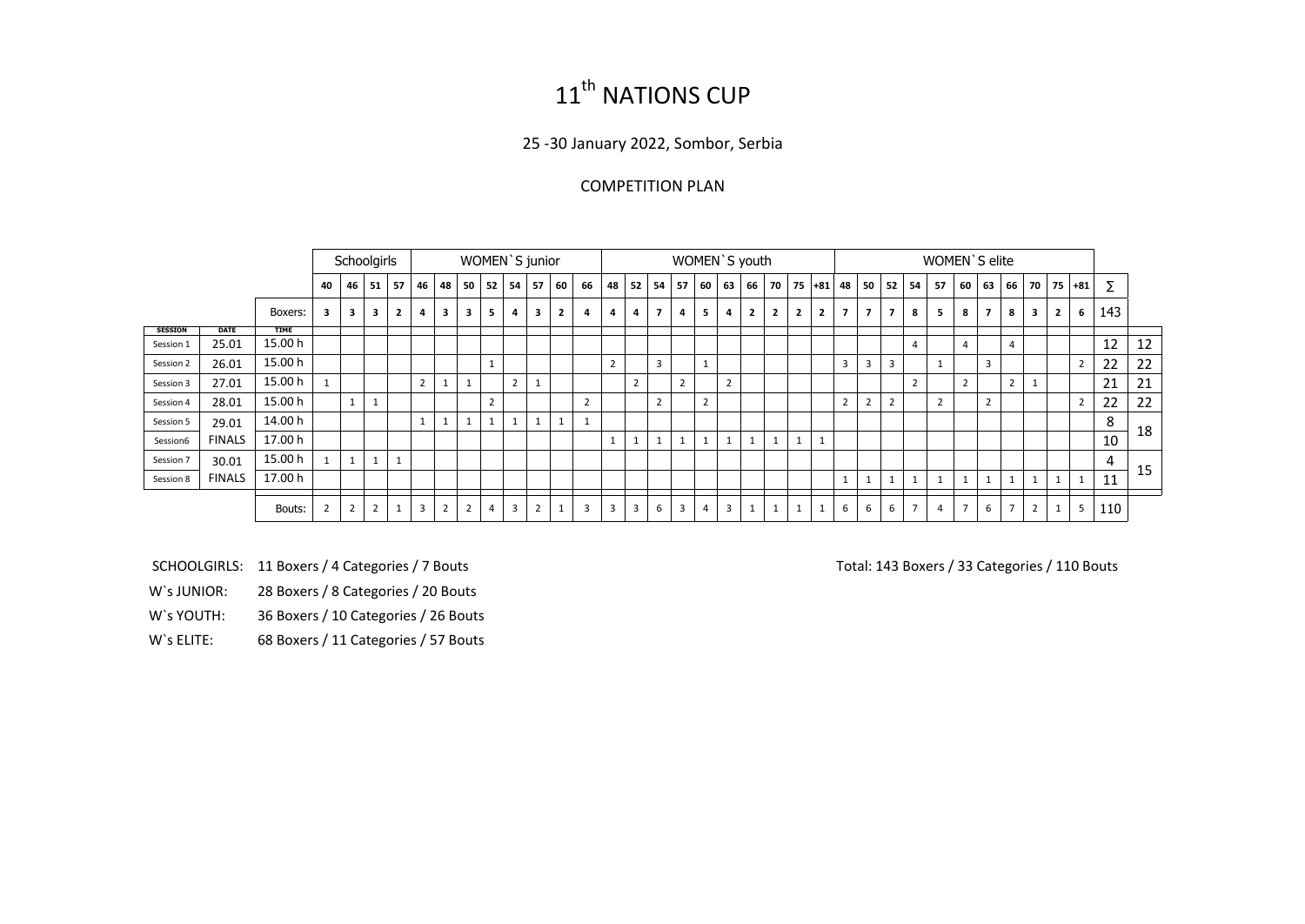

**Schoolgirls (40 kg)**



**Draw Sheet**

#### **As of MON 31 JAN 2022**



**NOTES**

Sorting order for ranked 3rd: from semifinals, first, loser against the gold medallist, second, loser against the silver medallist. For ranked 5th: from quarterfinals, same criteria to list the first two losers and then, loser against 1st listed with ranking 3, then 2nd listed with ranking 3.

**LEGEND**

**Win on points** 

**www.swisstiming.com Data Service SWISS TIMING**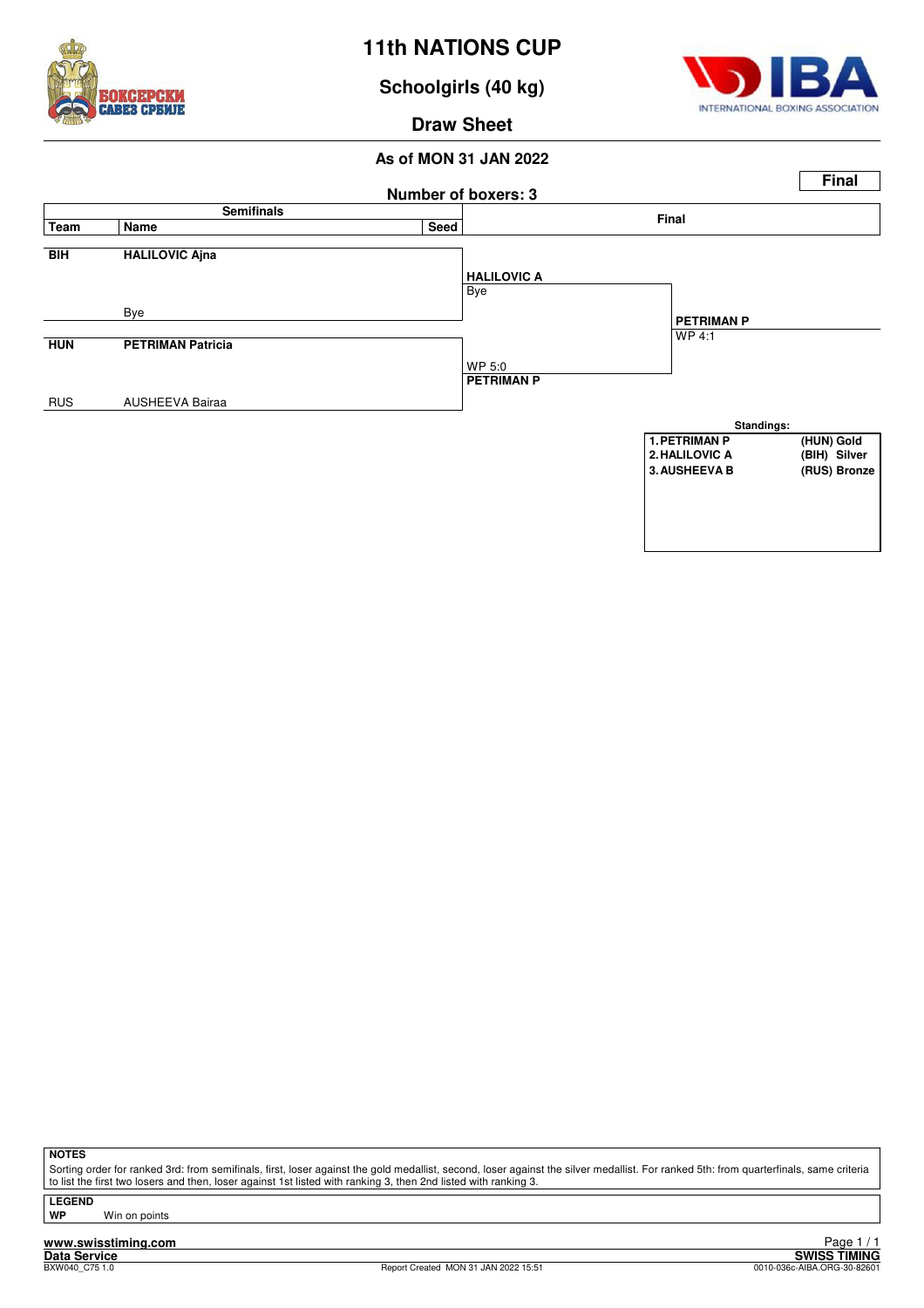

**Schoolgirls (46 kg)**



**Draw Sheet**

#### **As of MON 31 JAN 2022**



**NOTES**

Sorting order for ranked 3rd: from semifinals, first, loser against the gold medallist, second, loser against the silver medallist. For ranked 5th: from quarterfinals, same criteria to list the first two losers and then, loser against 1st listed with ranking 3, then 2nd listed with ranking 3.

**LEGEND**

**Win on points**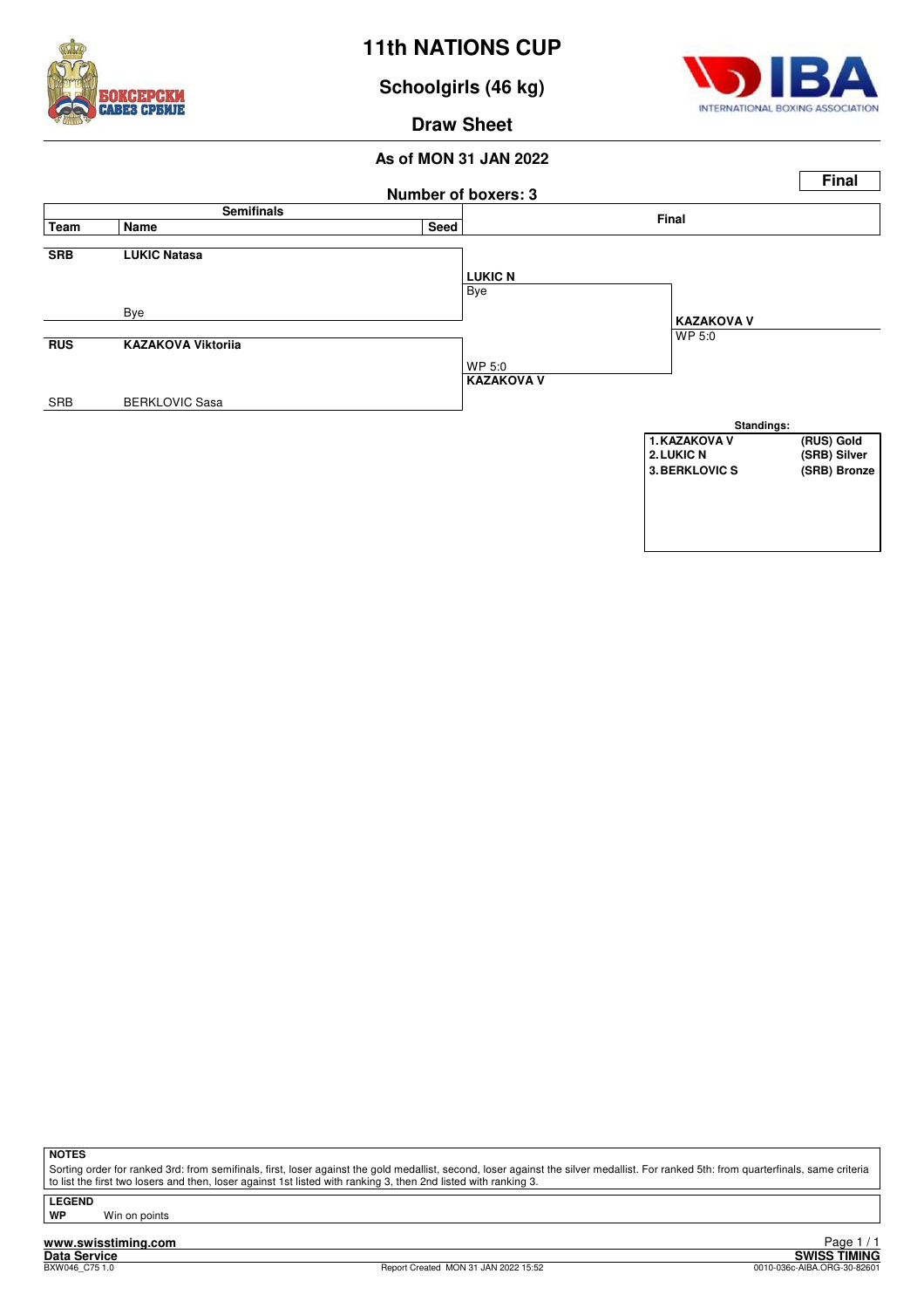

**Schoolgirls (51 kg)**



**Draw Sheet**



| <b>NOTES</b>  |                                                                                                                 |            |                       |    |                                                                                                                                                                                       |
|---------------|-----------------------------------------------------------------------------------------------------------------|------------|-----------------------|----|---------------------------------------------------------------------------------------------------------------------------------------------------------------------------------------|
|               |                                                                                                                 |            |                       |    | Sorting order for ranked 3rd: from semifinals, first, loser against the gold medallist, second, loser against the silver medallist. For ranked 5th: from quarterfinals, same criteria |
|               | to list the first two losers and then, loser against 1st listed with ranking 3, then 2nd listed with ranking 3. |            |                       |    |                                                                                                                                                                                       |
| <b>LEGEND</b> |                                                                                                                 |            |                       |    |                                                                                                                                                                                       |
| <b>Rn</b>     | Round number                                                                                                    | <b>RSC</b> | Referee Stops Contest | WP | Win on points                                                                                                                                                                         |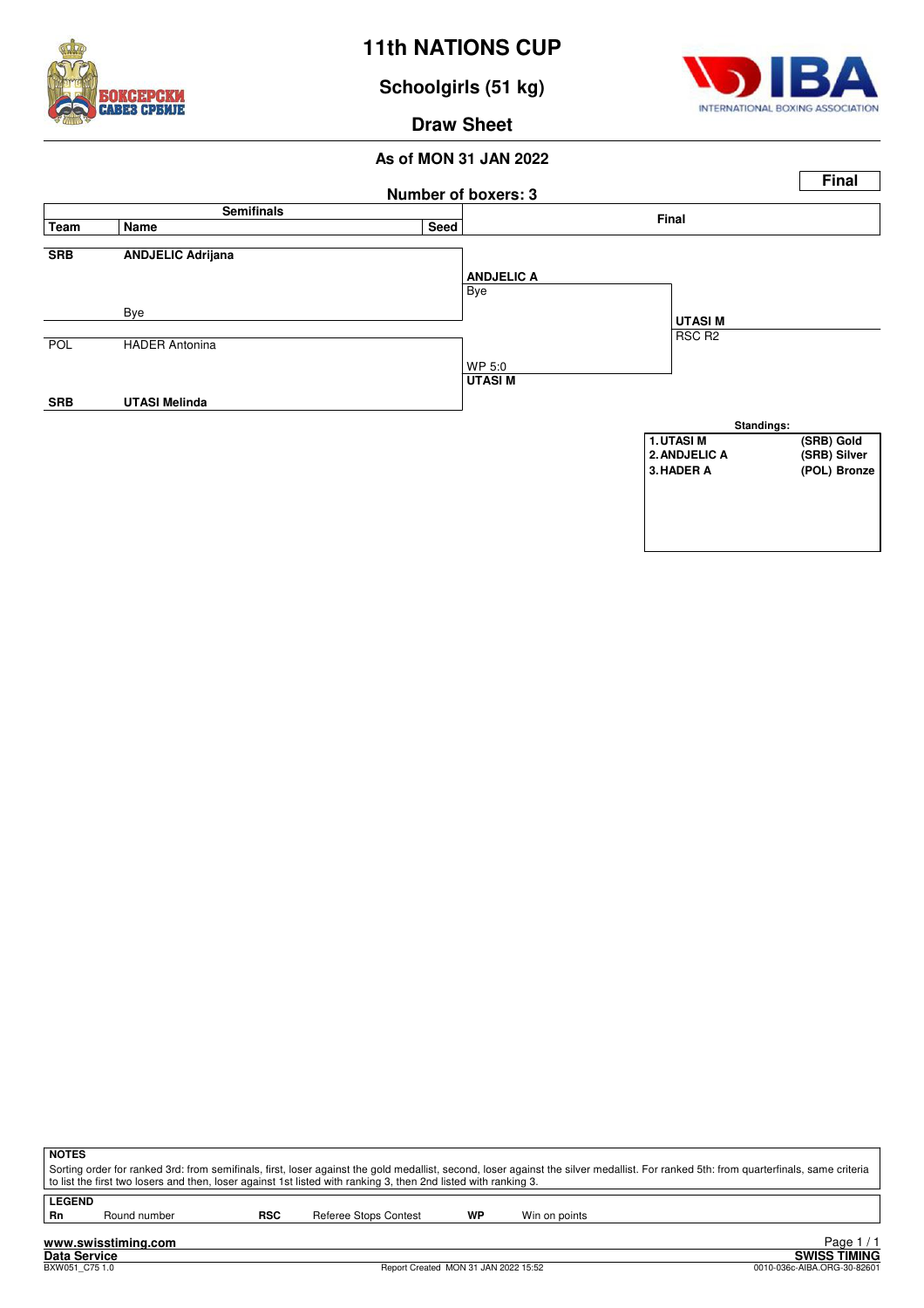

**Schoolgirls (57 kg)**



**Draw Sheet**

#### **As of MON 31 JAN 2022**

|            |                         |                            |                  | <b>Final</b> |
|------------|-------------------------|----------------------------|------------------|--------------|
|            |                         | <b>Number of boxers: 2</b> |                  |              |
|            |                         | <b>Finals</b>              |                  |              |
| Team       | Name                    | Seed                       |                  |              |
|            |                         |                            |                  |              |
| <b>BIH</b> | <b>VUKSIC Dunja</b>     |                            |                  |              |
|            |                         |                            | KUZMICHEVA Arina |              |
|            |                         |                            | WP 5:0           |              |
| <b>RUS</b> | <b>KUZMICHEVA Arina</b> |                            | Bout             |              |
|            |                         |                            |                  |              |
|            |                         |                            |                  |              |

| Standings:           |              |
|----------------------|--------------|
| <b>1. KUZMICHEVA</b> | (RUS) Gold   |
| 2. VUKSIC D          | (BIH) Silver |
|                      |              |
|                      |              |
|                      |              |
|                      |              |
|                      |              |
|                      |              |

**NOTES**

Sorting order for ranked 3rd: from semifinals, first, loser against the gold medallist, second, loser against the silver medallist. For ranked 5th: from quarterfinals, same criteria to list the first two losers and then, loser against 1st listed with ranking 3, then 2nd listed with ranking 3.

**LEGEND**

**Win on points** 

**www.swisstiming.com Data Service SWISS TIMING**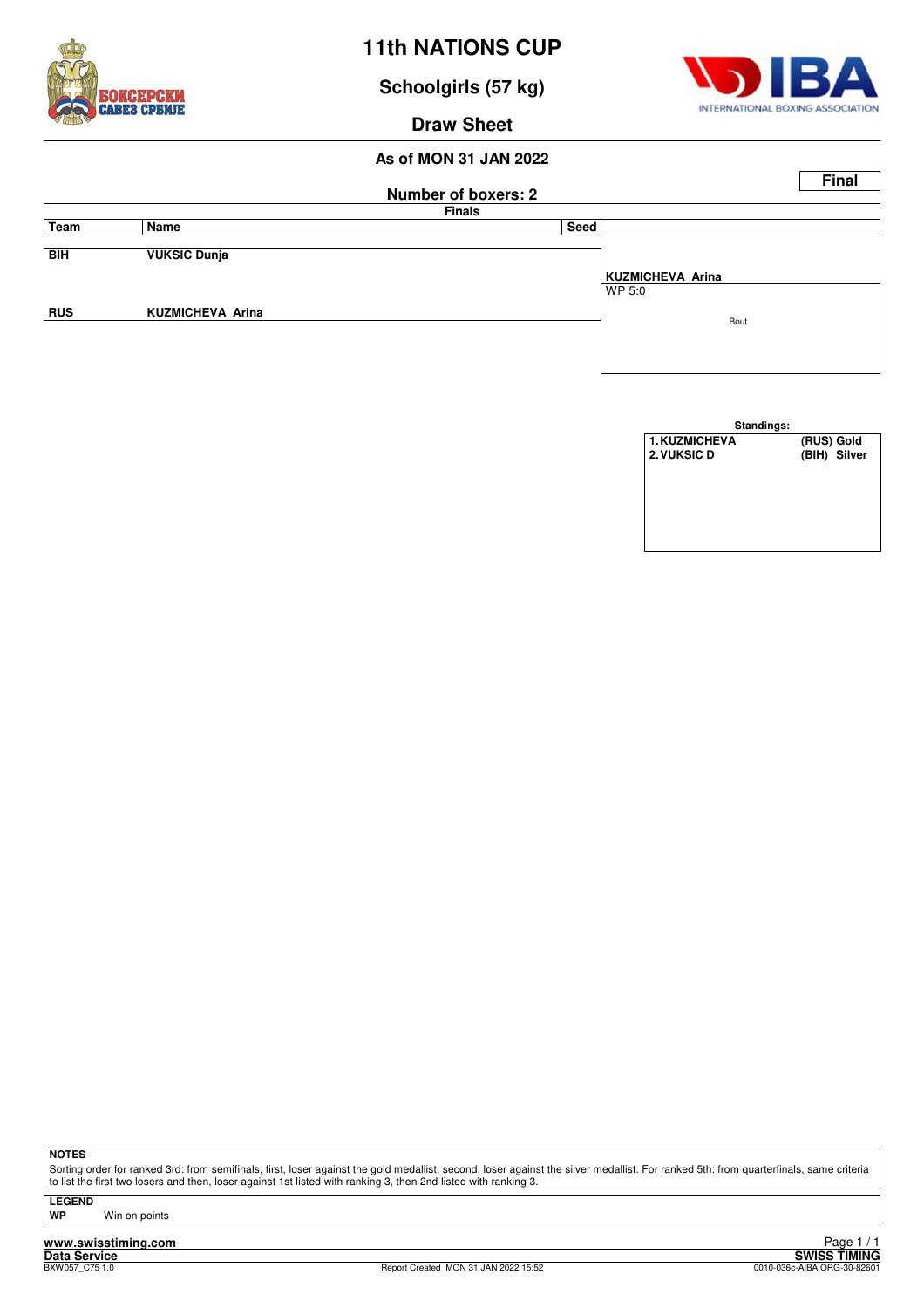

**Women`s Junior (46 kg)**



**Draw Sheet**

#### **As of SUN 30 JAN 2022**



#### **NOTES**

Sorting order for ranked 3rd: from semifinals, first, loser against the gold medallist, second, loser against the silver medallist. For ranked 5th: from quarterfinals, same criteria to list the first two losers and then, loser against 1st listed with ranking 3, then 2nd listed with ranking 3.

**LEGEND**

**Win on points** 

**www.swisstiming.com Data Service SWISS TIMING**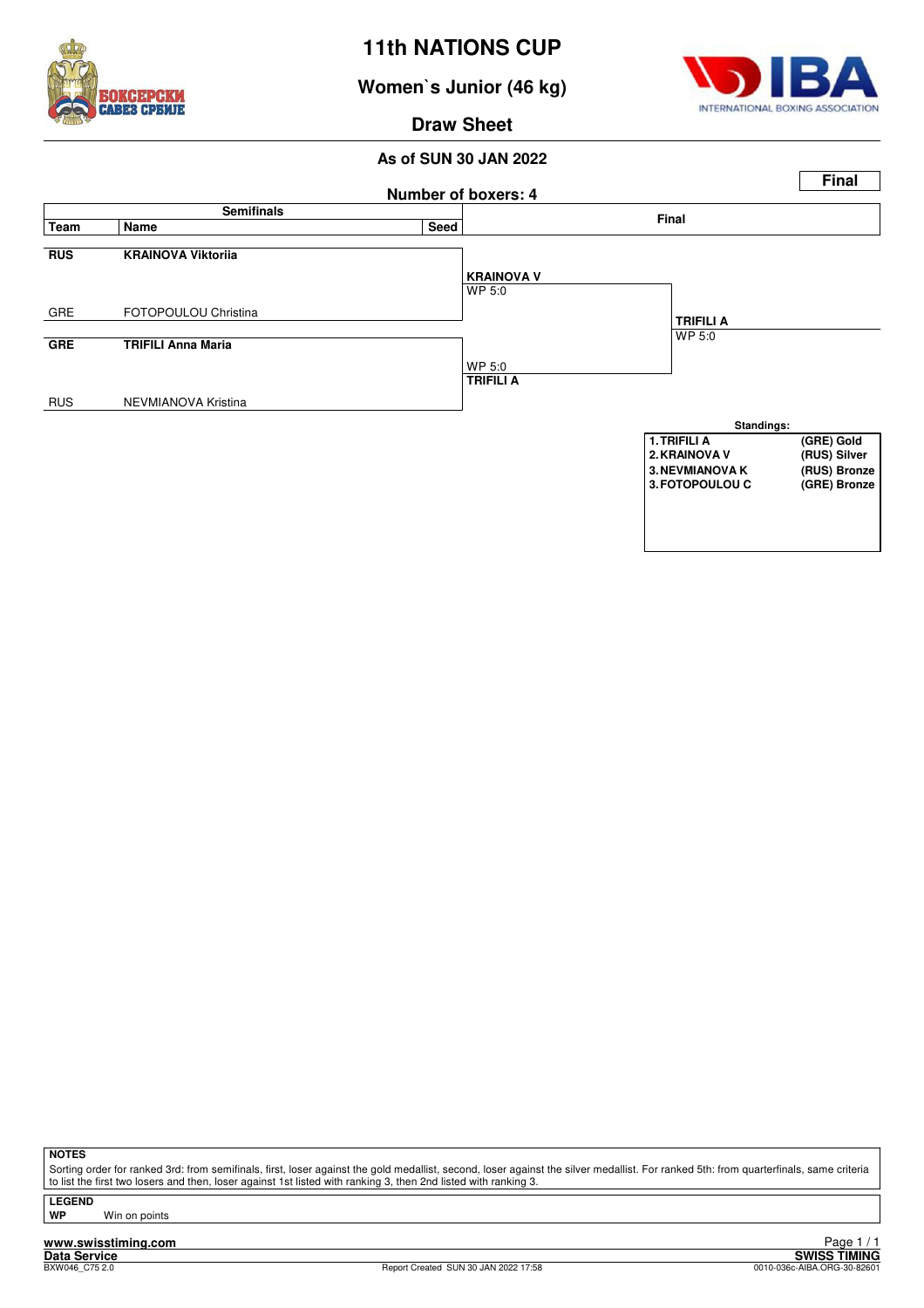

**Women`s Junior (48 kg)**



**Draw Sheet**

#### **As of SUN 30 JAN 2022**



| ∣ NOTES  |                                                                                                                                                                                       |     |                                                                                                                 |    |               |  |  |
|----------|---------------------------------------------------------------------------------------------------------------------------------------------------------------------------------------|-----|-----------------------------------------------------------------------------------------------------------------|----|---------------|--|--|
|          | Sorting order for ranked 3rd: from semifinals, first, loser against the gold medallist, second, loser against the silver medallist. For ranked 5th: from quarterfinals, same criteria |     |                                                                                                                 |    |               |  |  |
|          |                                                                                                                                                                                       |     | to list the first two losers and then, loser against 1st listed with ranking 3, then 2nd listed with ranking 3. |    |               |  |  |
| l LEGEND |                                                                                                                                                                                       |     |                                                                                                                 |    |               |  |  |
| ∣ Rn     | Round number                                                                                                                                                                          | RSC | Referee Stops Contest                                                                                           | WP | Win on points |  |  |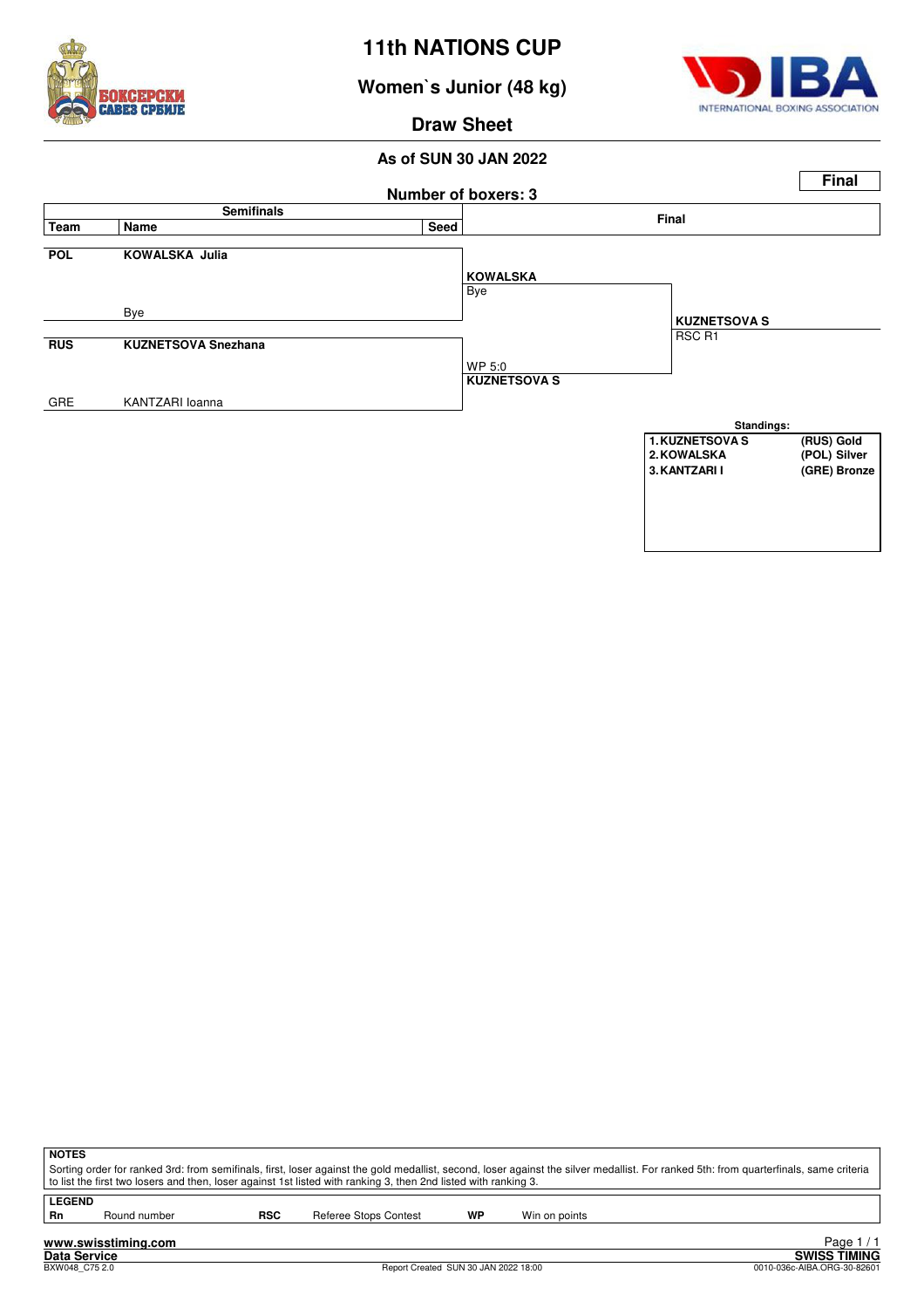

**Women`s Junior (50 kg)**



**Draw Sheet**

#### **As of SUN 30 JAN 2022**



**NOTES**

Sorting order for ranked 3rd: from semifinals, first, loser against the gold medallist, second, loser against the silver medallist. For ranked 5th: from quarterfinals, same criteria to list the first two losers and then, loser against 1st listed with ranking 3, then 2nd listed with ranking 3.

**LEGEND**

**Win on points** 

**www.swisstiming.com Data Service SWISS TIMING**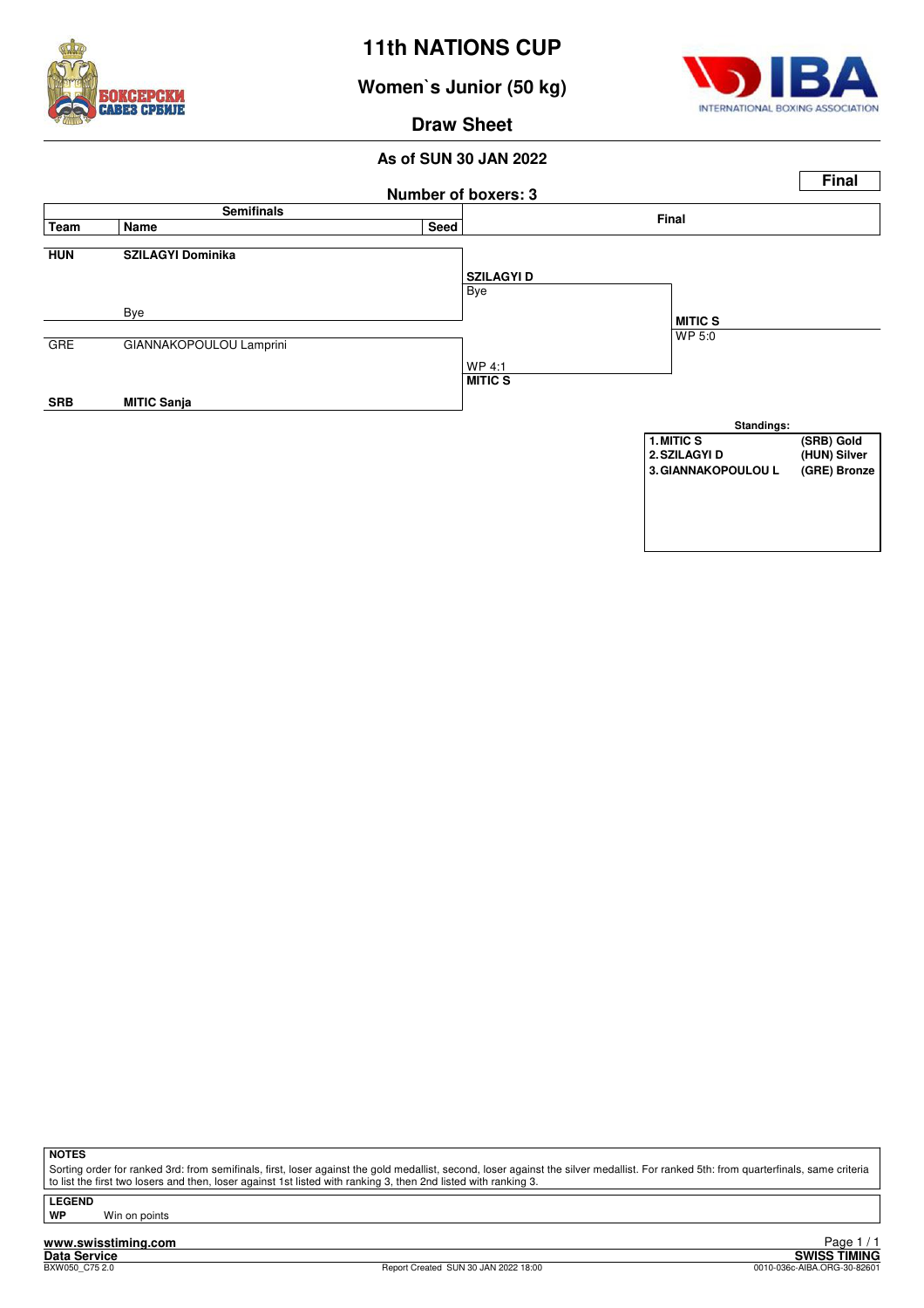

**Women`s Junior (52 kg)**



**Draw Sheet**

#### **As of SUN 30 JAN 2022**



| Sorting order for ranked 3rd: from semifinals, first, loser against the gold medallist, second, loser against the silver medallist. For ranked 5th: from quarterfinals, same criteria |
|---------------------------------------------------------------------------------------------------------------------------------------------------------------------------------------|
| to list the first two losers and then, loser against 1st listed with ranking 3, then 2nd listed with ranking 3.                                                                       |
|                                                                                                                                                                                       |
| Win on points                                                                                                                                                                         |
|                                                                                                                                                                                       |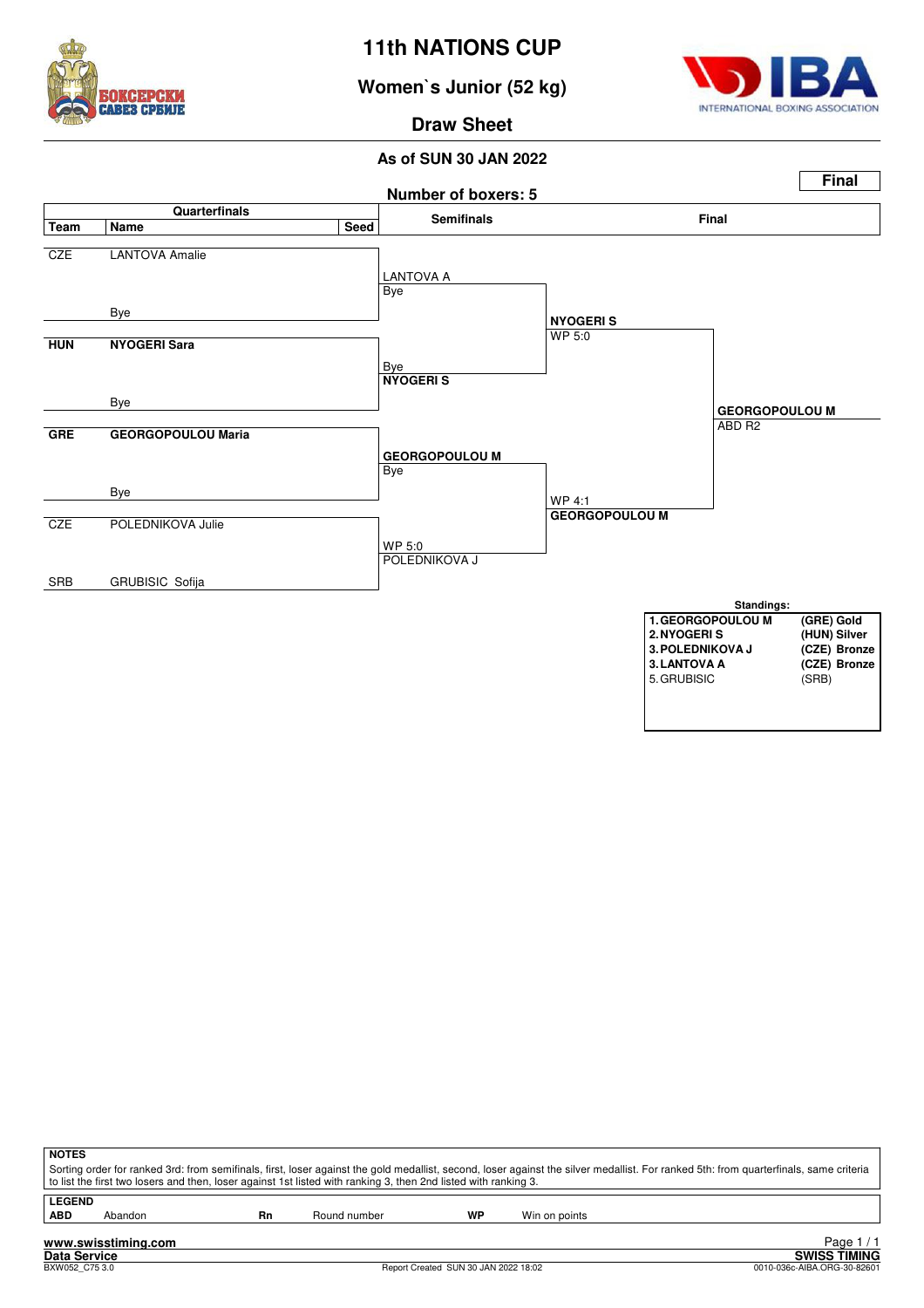

**Women`s Junior (54 kg)**



**Draw Sheet**

#### **As of SUN 30 JAN 2022**



| <b>NOTES</b>                                                                                                                                                                                                                                                                                             |
|----------------------------------------------------------------------------------------------------------------------------------------------------------------------------------------------------------------------------------------------------------------------------------------------------------|
| Sorting order for ranked 3rd: from semifinals, first, loser against the gold medallist, second, loser against the silver medallist. For ranked 5th: from quarterfinals, same criteria<br>to list the first two losers and then, loser against 1st listed with ranking 3, then 2nd listed with ranking 3. |
|                                                                                                                                                                                                                                                                                                          |
| <b>LEGEND</b>                                                                                                                                                                                                                                                                                            |

**ABD** Abandon **Rn** Round number **WP** Win on points

**www.swisstiming.com**

**Data Service SWISS TIMING** Exage 17 1.<br>SWISS TIMING<br>0010-036c-AIBA.ORG-30-82601 0010-036c-AIBA.ORG-30-82601 0010-036c-AIBA.ORG-30-82601 Page 1 / 1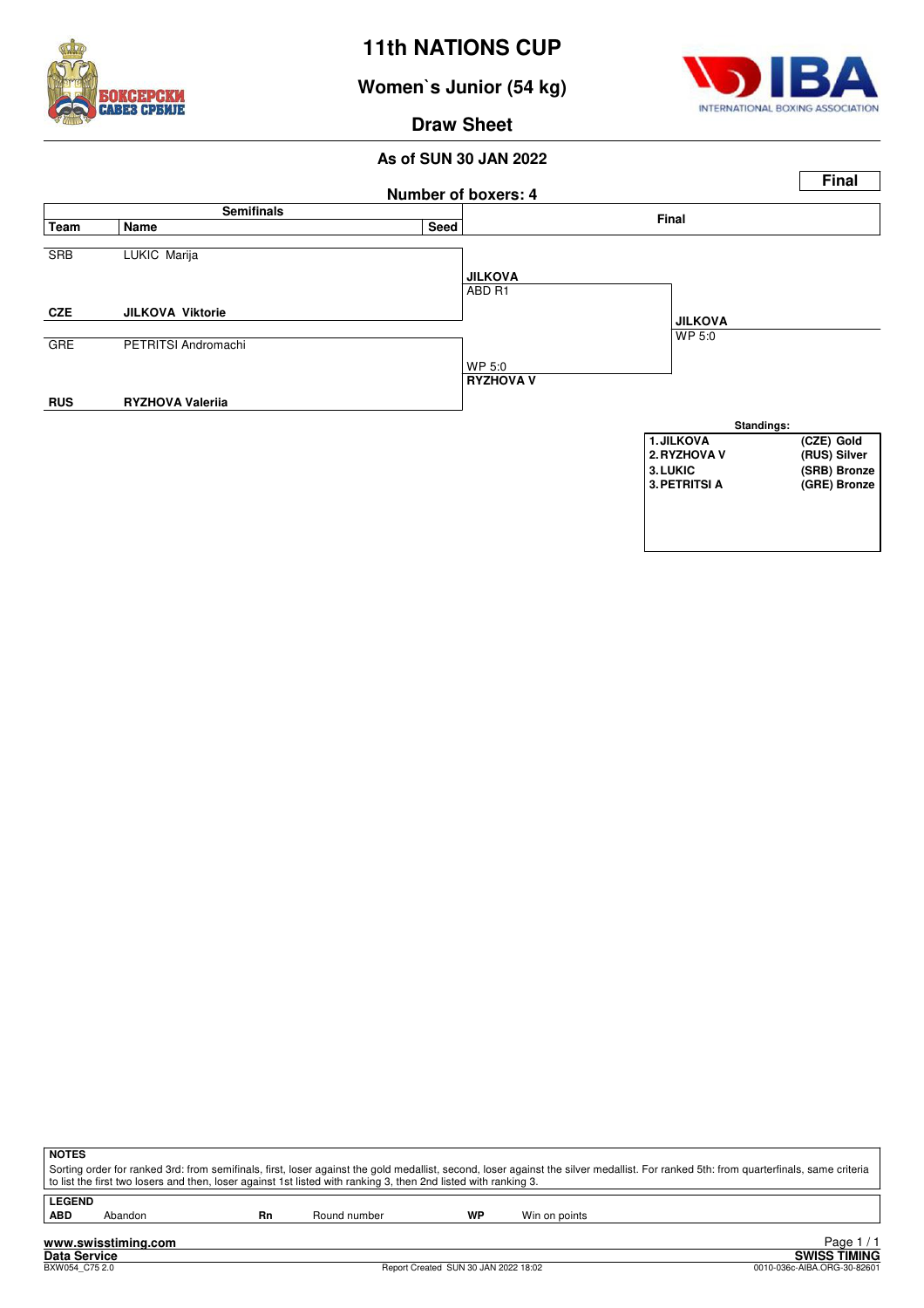

**Women`s Junior (57 kg)**



**Draw Sheet**

#### **As of SUN 30 JAN 2022**



**NOTES**

Sorting order for ranked 3rd: from semifinals, first, loser against the gold medallist, second, loser against the silver medallist. For ranked 5th: from quarterfinals, same criteria to list the first two losers and then, loser against 1st listed with ranking 3, then 2nd listed with ranking 3.

**LEGEND**

**Win on points**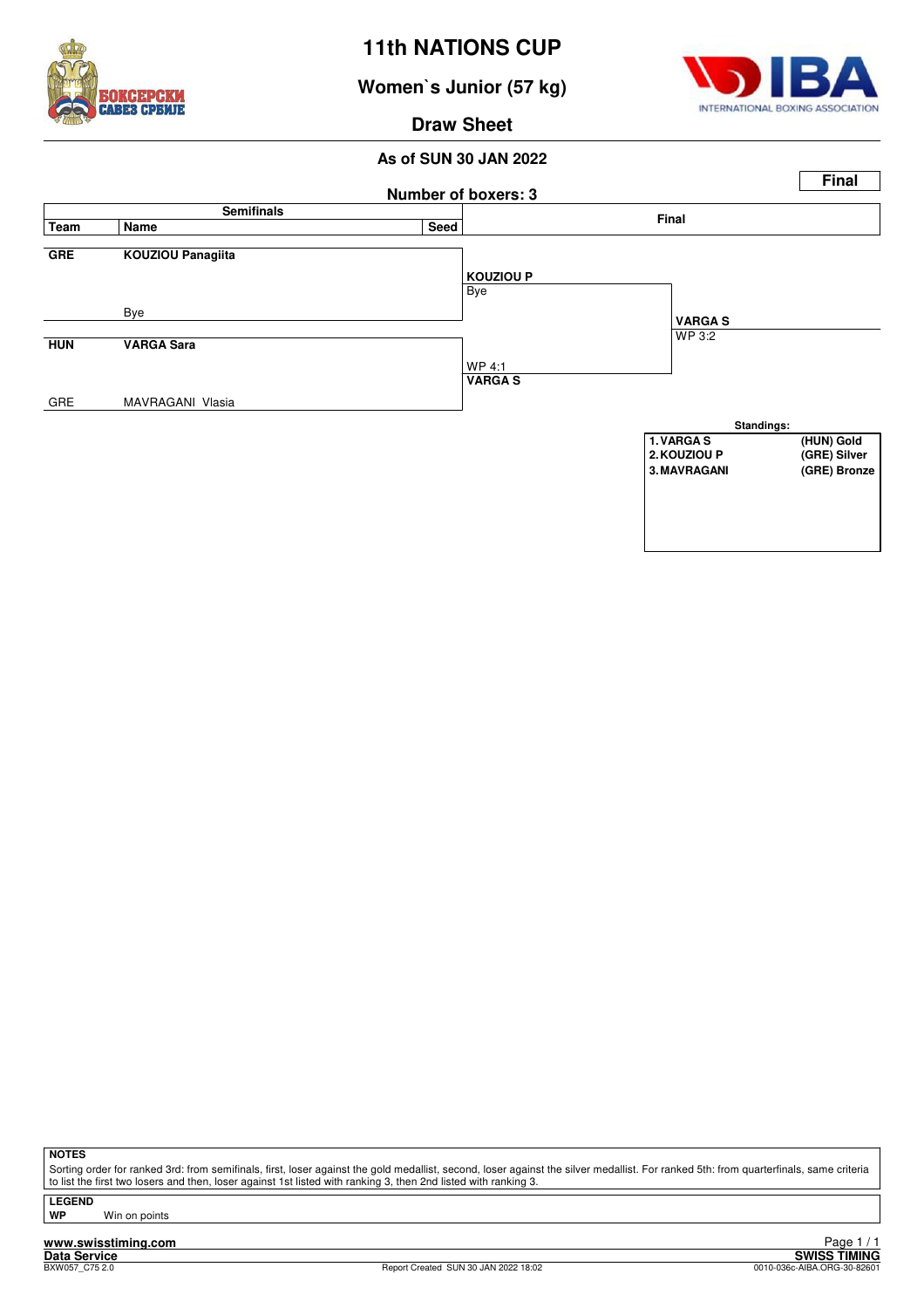

**Women`s Junior (60 kg)**



**Draw Sheet**

### **As of SUN 30 JAN 2022**

|            |                         |                            | <b>Final</b>          |
|------------|-------------------------|----------------------------|-----------------------|
|            |                         | <b>Number of boxers: 2</b> |                       |
|            |                         | <b>Finals</b>              |                       |
| Team       | Name                    | Seed                       |                       |
|            |                         |                            |                       |
| <b>CZE</b> | <b>IVANOVA Katrin</b>   |                            |                       |
|            |                         |                            | <b>IVANOVA Katrin</b> |
|            |                         |                            | WP 5:0                |
| <b>GRE</b> | <b>ZENOUNLARI Danai</b> |                            |                       |
|            |                         |                            | Bout                  |
|            |                         |                            |                       |

| Standings:             |              |
|------------------------|--------------|
| 1. IVANOVA K           | (CZE) Gold   |
| <b>2. ZENOUNLARI D</b> | (GRE) Silver |
|                        |              |
|                        |              |
|                        |              |
|                        |              |
|                        |              |
|                        |              |

**NOTES**

Sorting order for ranked 3rd: from semifinals, first, loser against the gold medallist, second, loser against the silver medallist. For ranked 5th: from quarterfinals, same criteria to list the first two losers and then, loser against 1st listed with ranking 3, then 2nd listed with ranking 3.

**LEGEND**

**Win on points** 

**www.swisstiming.com Data Service SWISS TIMING**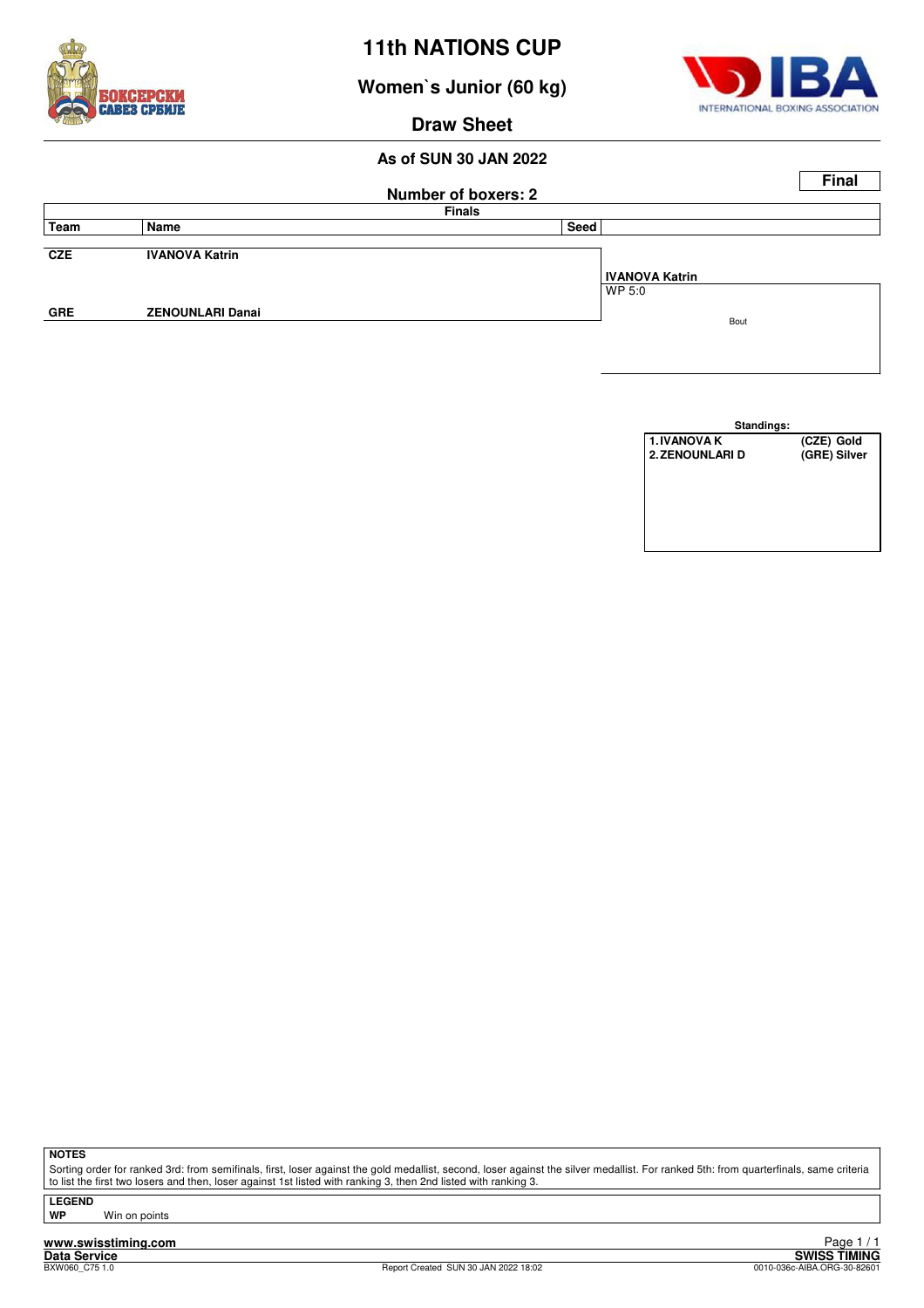

**Women`s Junior (66 kg)**



**Draw Sheet**

#### **As of SUN 30 JAN 2022**



**NOTES**

Sorting order for ranked 3rd: from semifinals, first, loser against the gold medallist, second, loser against the silver medallist. For ranked 5th: from quarterfinals, same criteria to list the first two losers and then, loser against 1st listed with ranking 3, then 2nd listed with ranking 3.

**LEGEND**

Walkover **WP** Win on points

**www.swisstiming.com**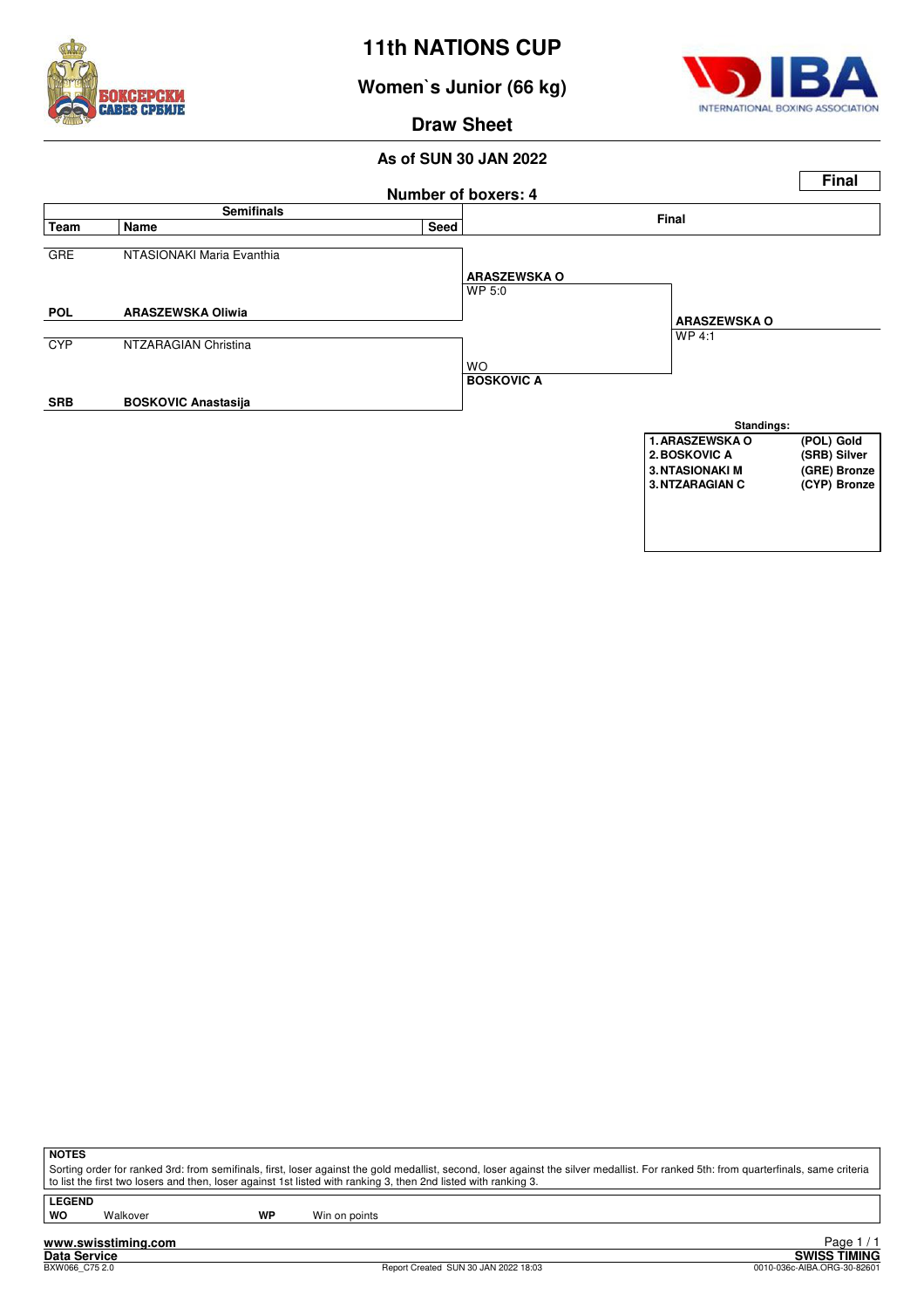

**Women`s Youth (48 kg)**



**Draw Sheet**

#### **As of SUN 30 JAN 2022**



**NOTES**

Sorting order for ranked 3rd: from semifinals, first, loser against the gold medallist, second, loser against the silver medallist. For ranked 5th: from quarterfinals, same criteria to list the first two losers and then, loser against 1st listed with ranking 3, then 2nd listed with ranking 3.

**LEGEND**

Walkover **WP** Win on points

**www.swisstiming.com**

**Data Service SWISS TIMING** ا 1 H aye 1 / 1<br>SWISS TIMING<br>0010-036c-AIBA.ORG-30-82601 0010-036c-AIBA.ORG-30-82601 0010-036c-AIBA.ORG-30-82601 Page 1 / 1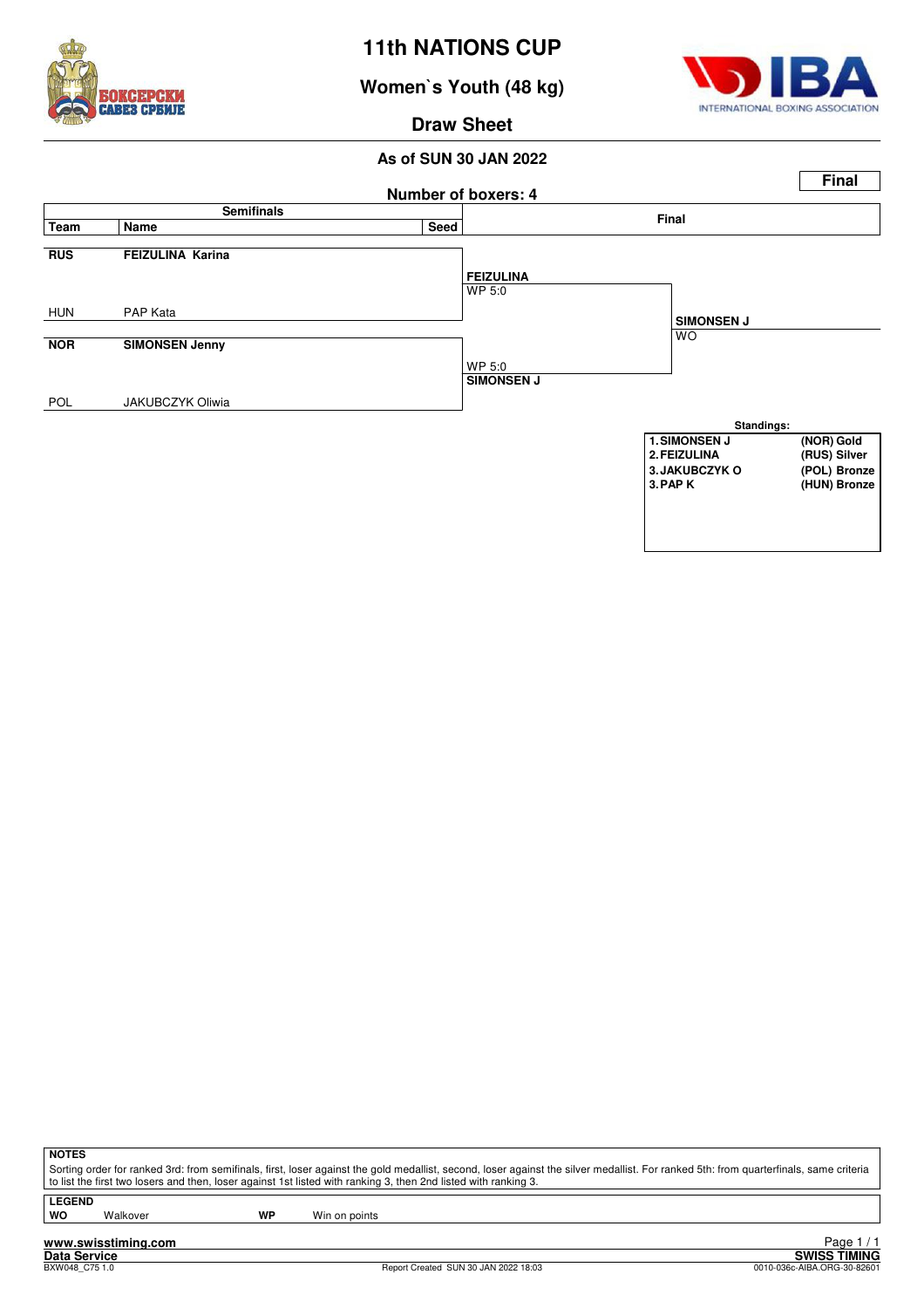

**Women`s Youth (52 kg)**



**Draw Sheet**

#### **As of SUN 30 JAN 2022**



**NOTES**

Sorting order for ranked 3rd: from semifinals, first, loser against the gold medallist, second, loser against the silver medallist. For ranked 5th: from quarterfinals, same criteria to list the first two losers and then, loser against 1st listed with ranking 3, then 2nd listed with ranking 3.

**LEGEND**

**Win on points** 

**www.swisstiming.com Data Service SWISS TIMING**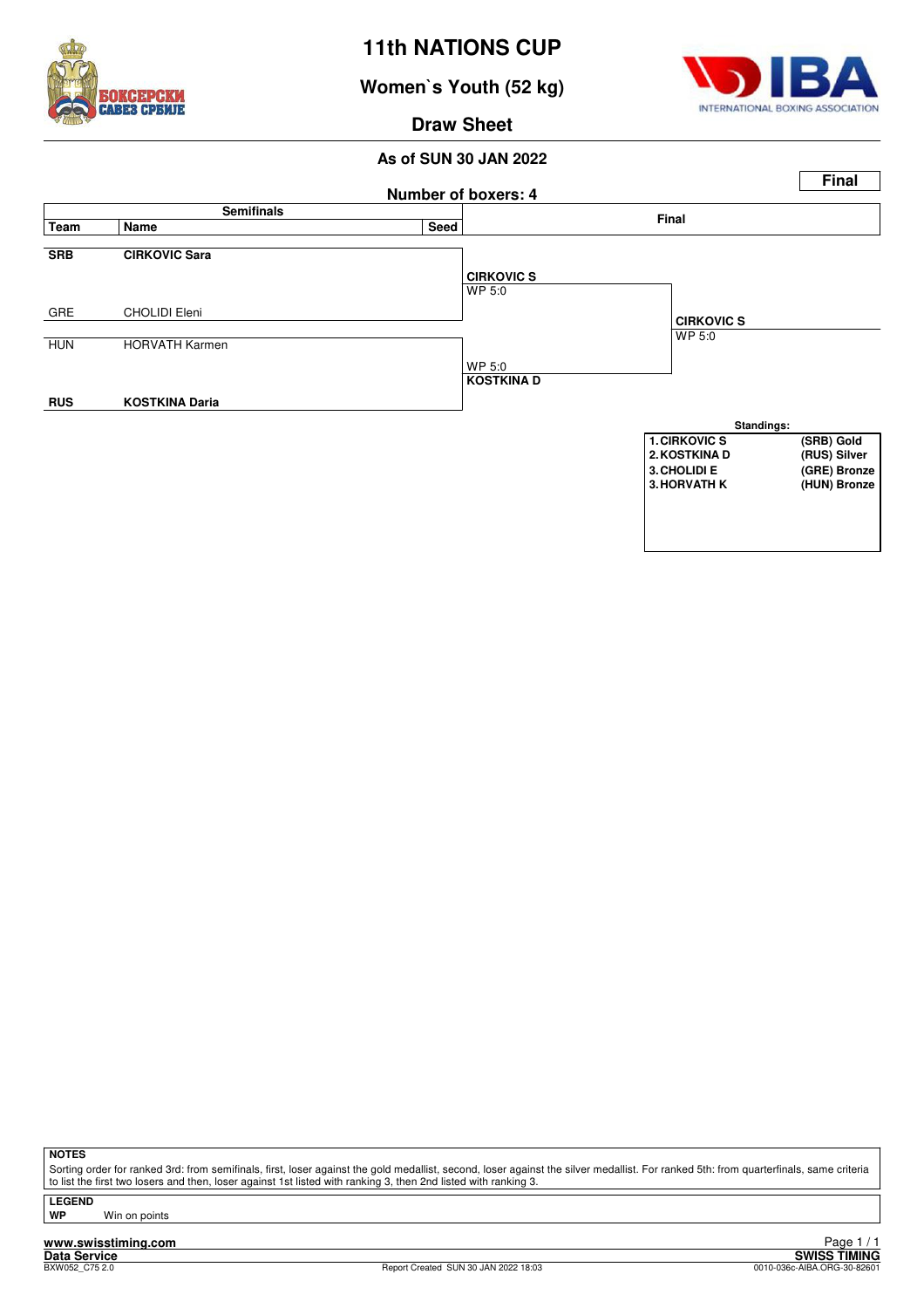

**Women`s Youth (54 kg)**



**Draw Sheet**

#### **As of SUN 30 JAN 2022**



| ×<br>۰,<br>۰. |  |
|---------------|--|
|               |  |

Sorting order for ranked 3rd: from semifinals, first, loser against the gold medallist, second, loser against the silver medallist. For ranked 5th: from quarterfinals, same criteria to list the first two losers and then, loser against 1st listed with ranking 3, then 2nd listed with ranking 3.

**LEGEND**

Walkover **WP** Win on points

**www.swisstiming.com**<br>Data Service<br>BXW054 C75 2.0

Report Created SUN 30 JAN 2022 18:04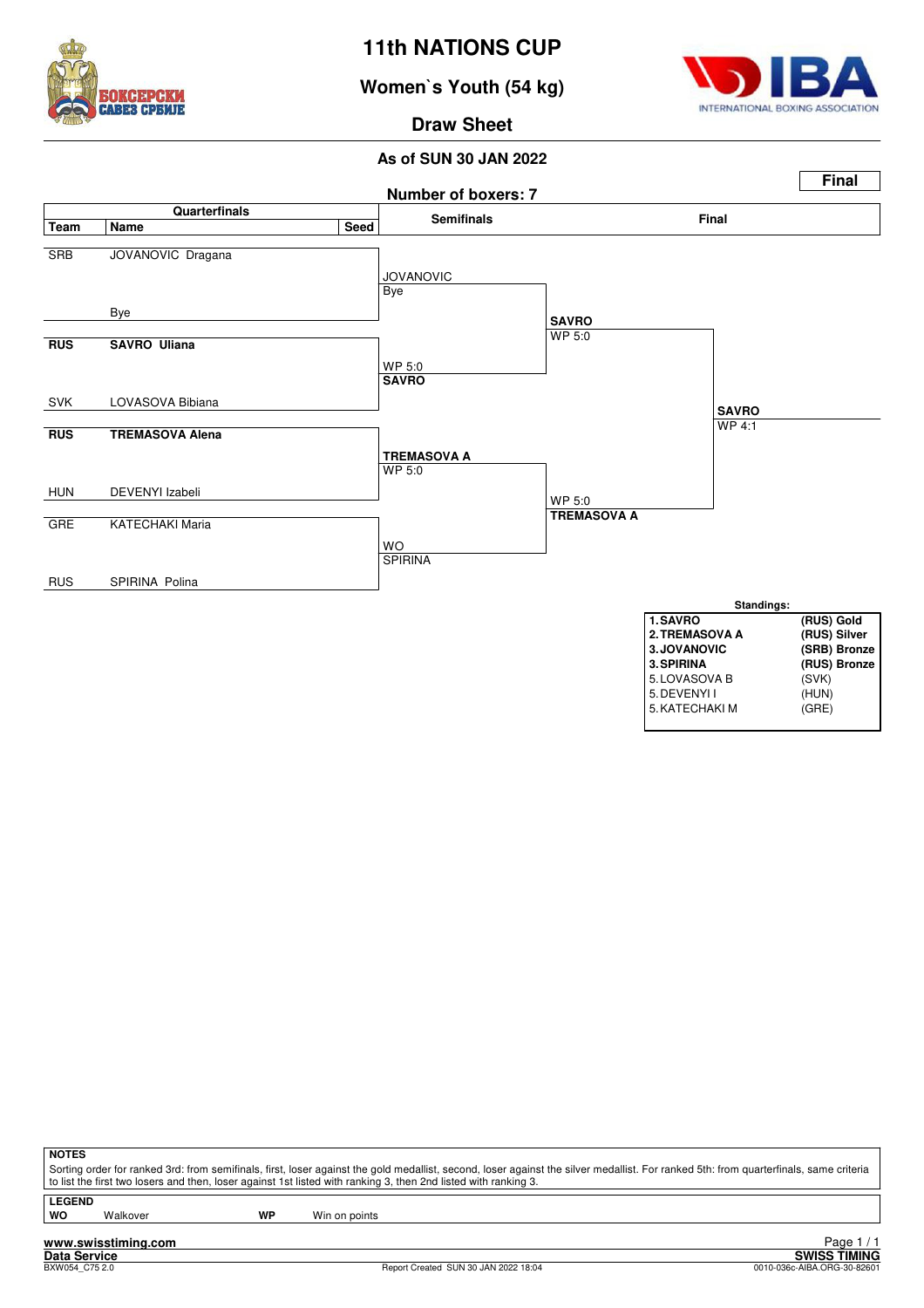

**Women`s Youth (57 kg)**



**Draw Sheet**

#### **As of SUN 30 JAN 2022**



**NOTES**

Sorting order for ranked 3rd: from semifinals, first, loser against the gold medallist, second, loser against the silver medallist. For ranked 5th: from quarterfinals, same criteria to list the first two losers and then, loser against 1st listed with ranking 3, then 2nd listed with ranking 3.

**LEGEND**<br>Rn

Round number **RSC** Referee Stops Contest **WP** Win on points

**www.swisstiming.com Data Service SWISS TIMING**

<u>r aye 1/1</u><br>SWISS TIMING<br>0010-036c-AIBA.ORG-30-82601 0010-036c-AIBA.ORG-30-82601 Page 1 / 1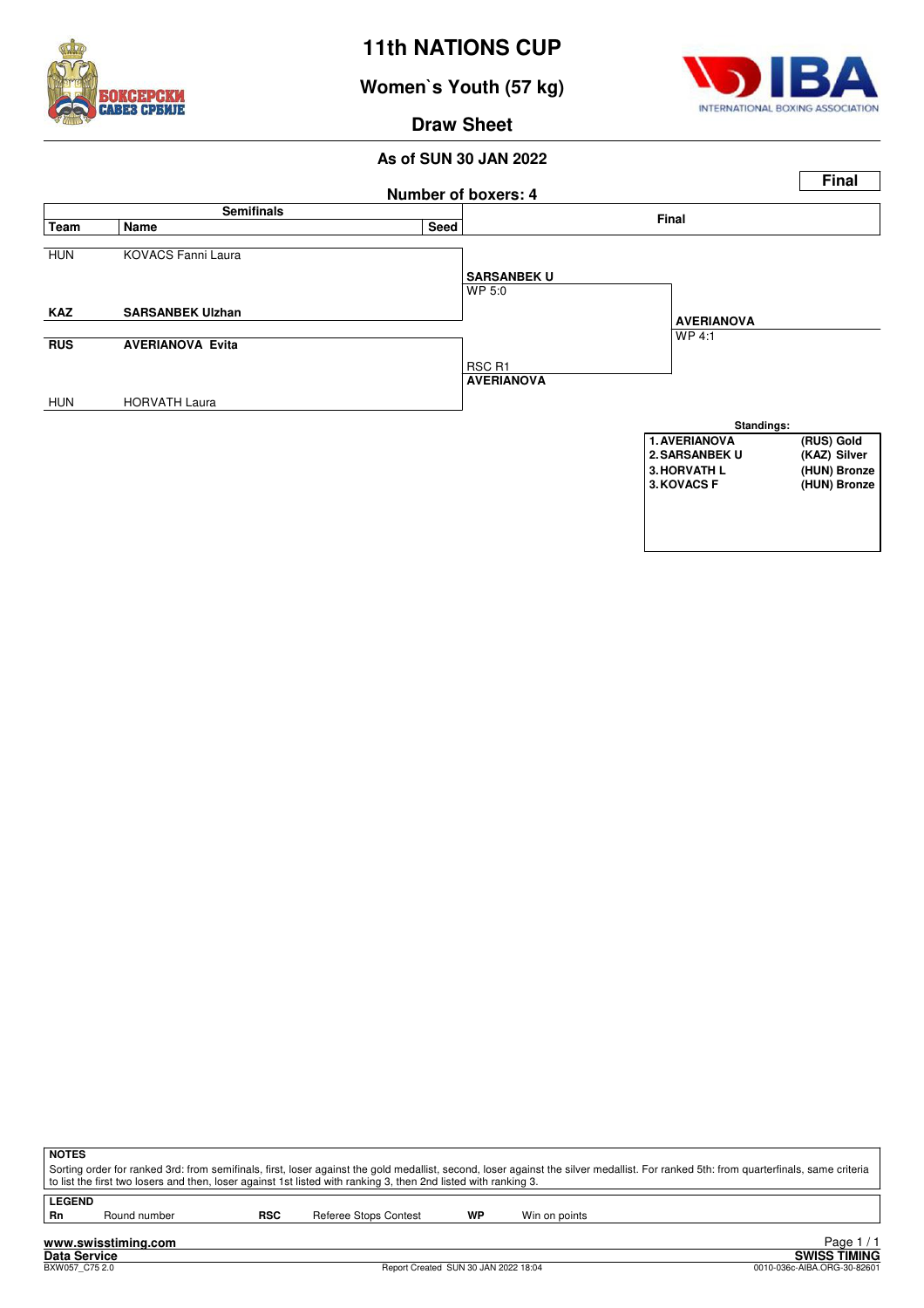

**Women`s Youth (60 kg)**



**Draw Sheet**

#### **As of SUN 30 JAN 2022**



| <b>NOTES</b>        |                     |            | to list the first two losers and then, loser against 1st listed with ranking 3, then 2nd listed with ranking 3. |    | Sorting order for ranked 3rd: from semifinals, first, loser against the gold medallist, second, loser against the silver medallist. For ranked 5th: from quarterfinals, same criteria |
|---------------------|---------------------|------------|-----------------------------------------------------------------------------------------------------------------|----|---------------------------------------------------------------------------------------------------------------------------------------------------------------------------------------|
| <b>LEGEND</b><br>Rn | Round number        | <b>RSC</b> | <b>Referee Stops Contest</b>                                                                                    | WP | Win on points                                                                                                                                                                         |
|                     | www.swisstiming.com |            |                                                                                                                 |    | Page 1                                                                                                                                                                                |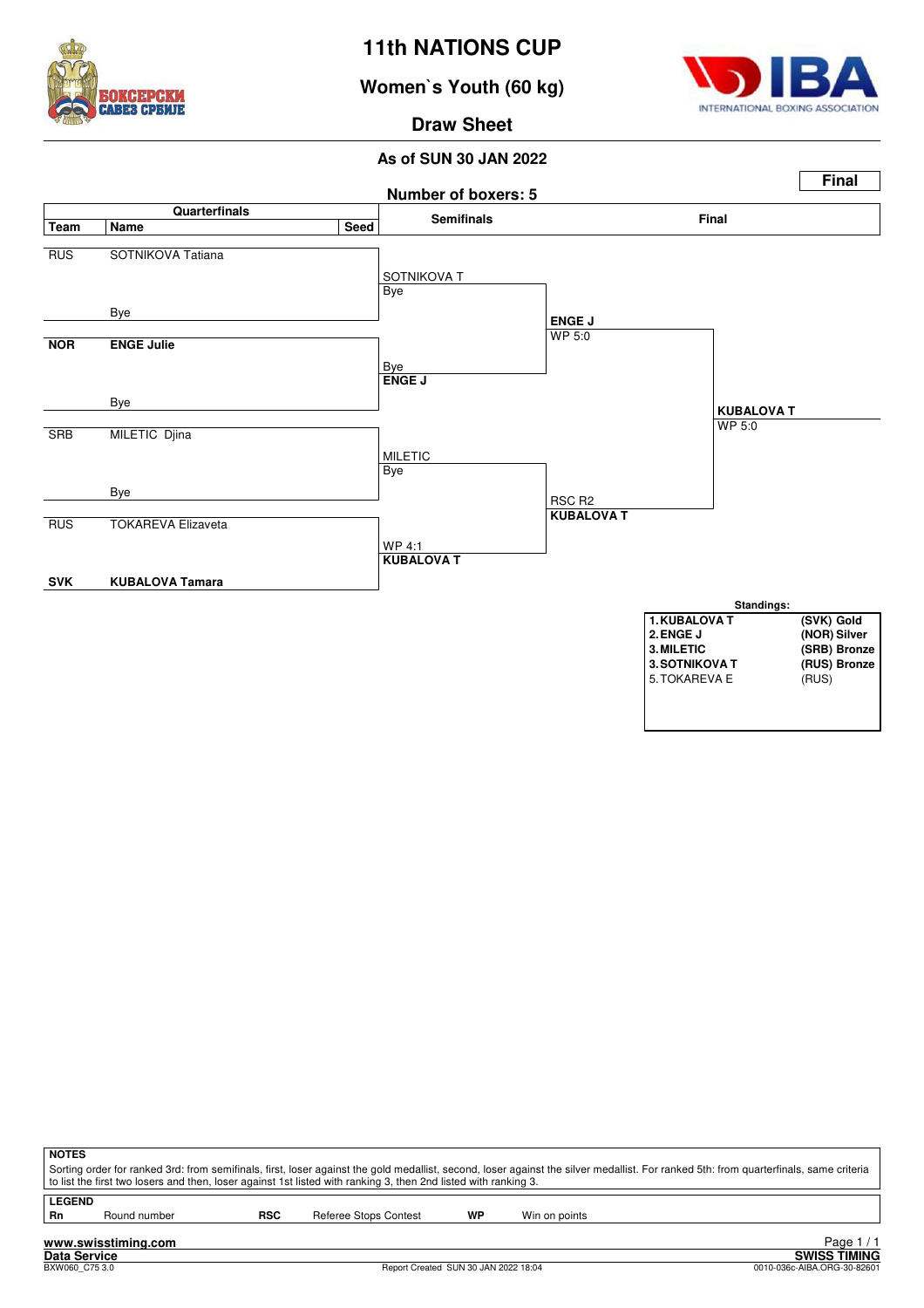

**Women`s Youth (63 kg)**



**Draw Sheet**

#### **As of SUN 30 JAN 2022**



| <b>NOTES</b>  |         |    |                                                                                                                 |            |                              |    |                                                                                                                                                                                       |
|---------------|---------|----|-----------------------------------------------------------------------------------------------------------------|------------|------------------------------|----|---------------------------------------------------------------------------------------------------------------------------------------------------------------------------------------|
|               |         |    |                                                                                                                 |            |                              |    | Sorting order for ranked 3rd: from semifinals, first, loser against the gold medallist, second, loser against the silver medallist. For ranked 5th: from quarterfinals, same criteria |
|               |         |    | to list the first two losers and then, loser against 1st listed with ranking 3, then 2nd listed with ranking 3. |            |                              |    |                                                                                                                                                                                       |
| <b>LEGEND</b> |         |    |                                                                                                                 |            |                              |    |                                                                                                                                                                                       |
| <b>ABD</b>    | Abandon | Rn | Round number                                                                                                    | <b>RSC</b> | <b>Referee Stops Contest</b> | WP | Win on points                                                                                                                                                                         |
|               |         |    |                                                                                                                 |            |                              |    |                                                                                                                                                                                       |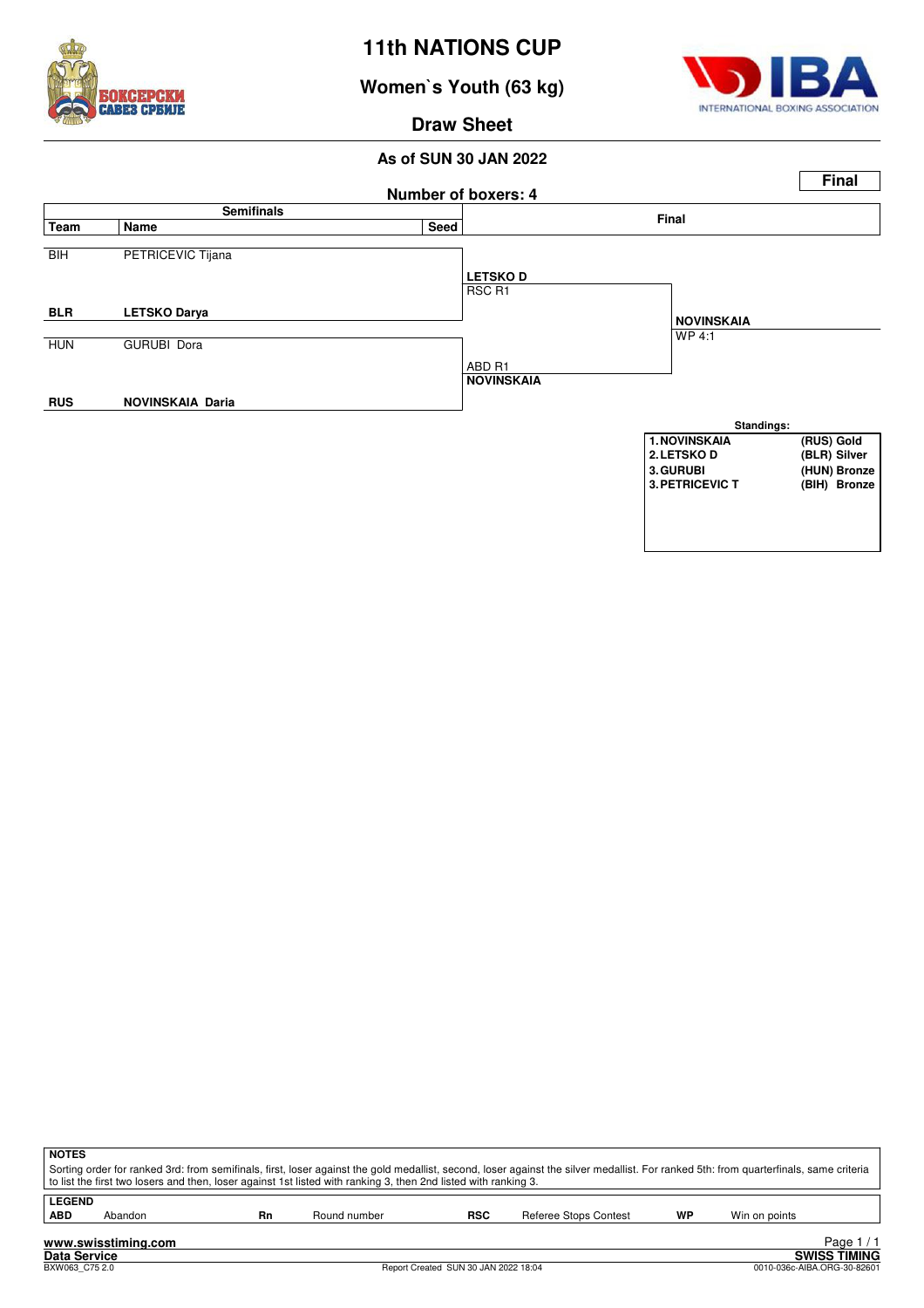

**Women`s Youth (66 kg)**



**Draw Sheet**

#### **As of SUN 30 JAN 2022**

|            |                           |                            | <b>Final</b>       |
|------------|---------------------------|----------------------------|--------------------|
|            |                           | <b>Number of boxers: 2</b> |                    |
|            |                           | <b>Finals</b>              |                    |
| Team       | Name                      | Seed                       |                    |
|            |                           |                            |                    |
| <b>POL</b> | <b>RUTKOWSKA Julianna</b> |                            |                    |
|            |                           |                            | RUTKOWSKA Julianna |
|            |                           |                            | RSC-I R1           |
| <b>SRB</b> | <b>SUBOTIC Zeljana</b>    |                            | Bout               |
|            |                           |                            |                    |
|            |                           |                            |                    |

| Standings:            |              |
|-----------------------|--------------|
| <b>1. RUTKOWSKA J</b> | (POL) Gold   |
| 2. SUBOTIC Z          | (SRB) Silver |
|                       |              |
|                       |              |
|                       |              |
|                       |              |
|                       |              |
|                       |              |

**NOTES**

Sorting order for ranked 3rd: from semifinals, first, loser against the gold medallist, second, loser against the silver medallist. For ranked 5th: from quarterfinals, same criteria to list the first two losers and then, loser against 1st listed with ranking 3, then 2nd listed with ranking 3.

**LEGEND**

Round number **RSC-I** Referee Stops Contest – Injury

**www.swisstiming.com**

**Data Service SWISS TIMING** ا 1 Paye 1 .<br>SWISS TIMING<br>0010-036c-AIBA.ORG-30-82601 0010-036c-AIBA.ORG-30-82601 0010-036c-AIBA.ORG-30-82601 Page 1 / 1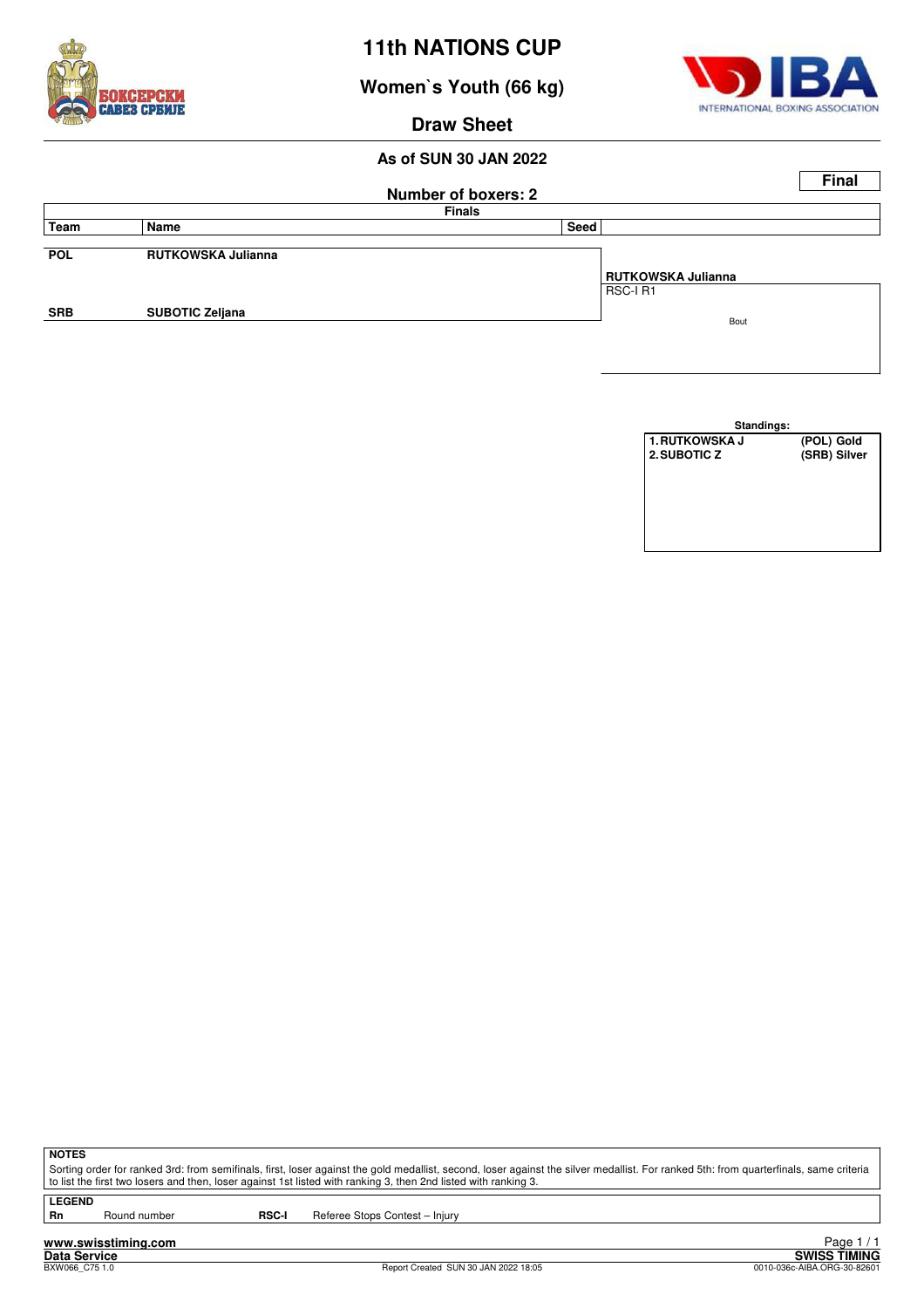

**Women`s Youth (70 kg)**



**Draw Sheet**

### **As of SUN 30 JAN 2022**

|            |                           |                            |                           | <b>Final</b> |
|------------|---------------------------|----------------------------|---------------------------|--------------|
|            |                           | <b>Number of boxers: 2</b> |                           |              |
|            |                           | <b>Finals</b>              |                           |              |
| Team       | Name                      | Seed                       |                           |              |
|            |                           |                            |                           |              |
| <b>KAZ</b> | <b>SHAIBEKOVA Gaughar</b> |                            |                           |              |
|            |                           |                            | <b>SHAIBEKOVA Gaughar</b> |              |
|            |                           |                            | WP 5:0                    |              |
| <b>HUN</b> | <b>TURBUCZ Klaudia</b>    |                            | Bout                      |              |
|            |                           |                            |                           |              |
|            |                           |                            |                           |              |

| Standings:             |              |
|------------------------|--------------|
| <b>1. SHAIBEKOVA G</b> | (KAZ) Gold   |
| 2. TURBUCZ K           | (HUN) Silver |
|                        |              |
|                        |              |
|                        |              |
|                        |              |
|                        |              |
|                        |              |

**NOTES**

Sorting order for ranked 3rd: from semifinals, first, loser against the gold medallist, second, loser against the silver medallist. For ranked 5th: from quarterfinals, same criteria to list the first two losers and then, loser against 1st listed with ranking 3, then 2nd listed with ranking 3.

**LEGEND**

**Win on points** 

**www.swisstiming.com Data Service SWISS TIMING**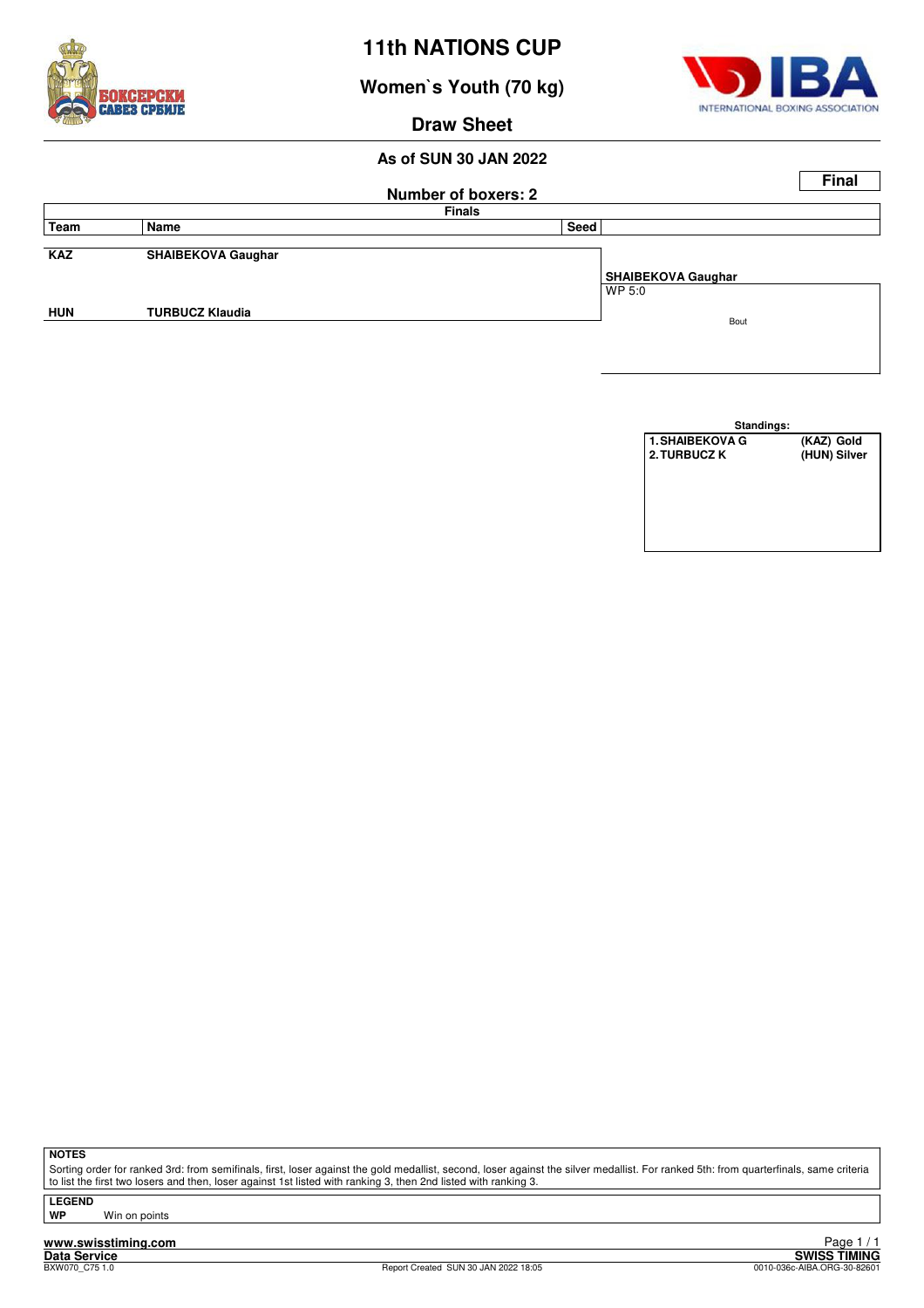

**Women`s Youth (75 kg)**



**Draw Sheet**

#### **As of SUN 30 JAN 2022**

|            |                            |                            |                 | <b>Final</b> |
|------------|----------------------------|----------------------------|-----------------|--------------|
|            |                            | <b>Number of boxers: 2</b> |                 |              |
|            |                            | <b>Finals</b>              |                 |              |
| Team       | Name                       | Seed                       |                 |              |
|            |                            |                            |                 |              |
| <b>RUS</b> | <b>KUDINOVA Albina</b>     |                            |                 |              |
|            |                            |                            | KUDINOVA Albina |              |
|            |                            |                            | RSC R1          |              |
| <b>GRE</b> | <b>KATSIROUBA Eftichia</b> |                            | Bout            |              |
|            |                            |                            |                 |              |
|            |                            |                            |                 |              |



**NOTES**

Sorting order for ranked 3rd: from semifinals, first, loser against the gold medallist, second, loser against the silver medallist. For ranked 5th: from quarterfinals, same criteria to list the first two losers and then, loser against 1st listed with ranking 3, then 2nd listed with ranking 3.

**LEGEND**

Round number **RSC** Referee Stops Contest

**www.swisstiming.com Data Service SWISS TIMING**

ا 1 Paye 1 .<br>SWISS TIMING<br>0010-036c-AIBA.ORG-30-82601 0010-036c-AIBA.ORG-30-82601 0010-036c-AIBA.ORG-30-82601 Page 1/1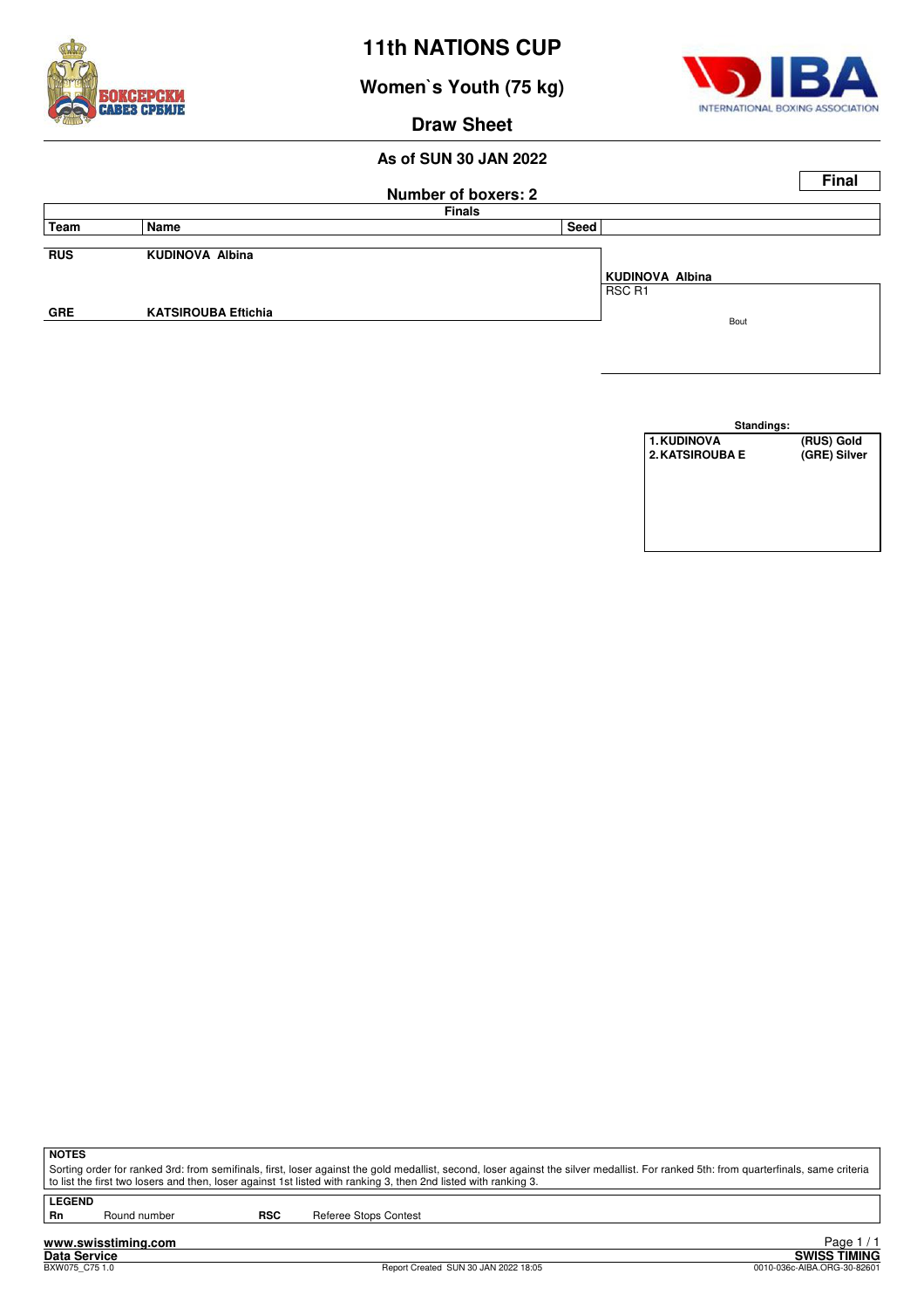

**Women`s Youth (+81 kg)**



**Draw Sheet**

#### **As of SUN 30 JAN 2022**

|                          |                            |                            | <b>Final</b> |  |  |  |  |
|--------------------------|----------------------------|----------------------------|--------------|--|--|--|--|
|                          |                            |                            |              |  |  |  |  |
| <b>Finals</b>            |                            |                            |              |  |  |  |  |
| Name                     |                            |                            |              |  |  |  |  |
|                          |                            |                            |              |  |  |  |  |
|                          |                            |                            |              |  |  |  |  |
|                          |                            | KUCHMANOVA Mariia          |              |  |  |  |  |
|                          |                            | RSC R3                     |              |  |  |  |  |
| <b>KUCHMANOVA Marija</b> |                            |                            |              |  |  |  |  |
|                          |                            |                            |              |  |  |  |  |
|                          |                            |                            |              |  |  |  |  |
|                          | <b>VORONTSOVA Valerija</b> | <b>Number of boxers: 2</b> | Seed<br>Bout |  |  |  |  |

| Standings:             |              |
|------------------------|--------------|
| <b>1. KUCHMANOVA M</b> | (RUS) Gold   |
| <b>2. VORONTSOVA</b>   | (RUS) Silver |
|                        |              |
|                        |              |
|                        |              |
|                        |              |
|                        |              |
|                        |              |

**NOTES**

Sorting order for ranked 3rd: from semifinals, first, loser against the gold medallist, second, loser against the silver medallist. For ranked 5th: from quarterfinals, same criteria to list the first two losers and then, loser against 1st listed with ranking 3, then 2nd listed with ranking 3.

**LEGEND**

Round number **RSC** Referee Stops Contest

**www.swisstiming.com Data Service SWISS TIMING**

ا 1 Age 1 1.<br>SWISS TIMING<br>0010-036c-AIBA.ORG-30-82601 0010-036c-AIBA.ORG-30-82601 0010-036c-AIBA.ORG-30-82601 Page 1 / 1

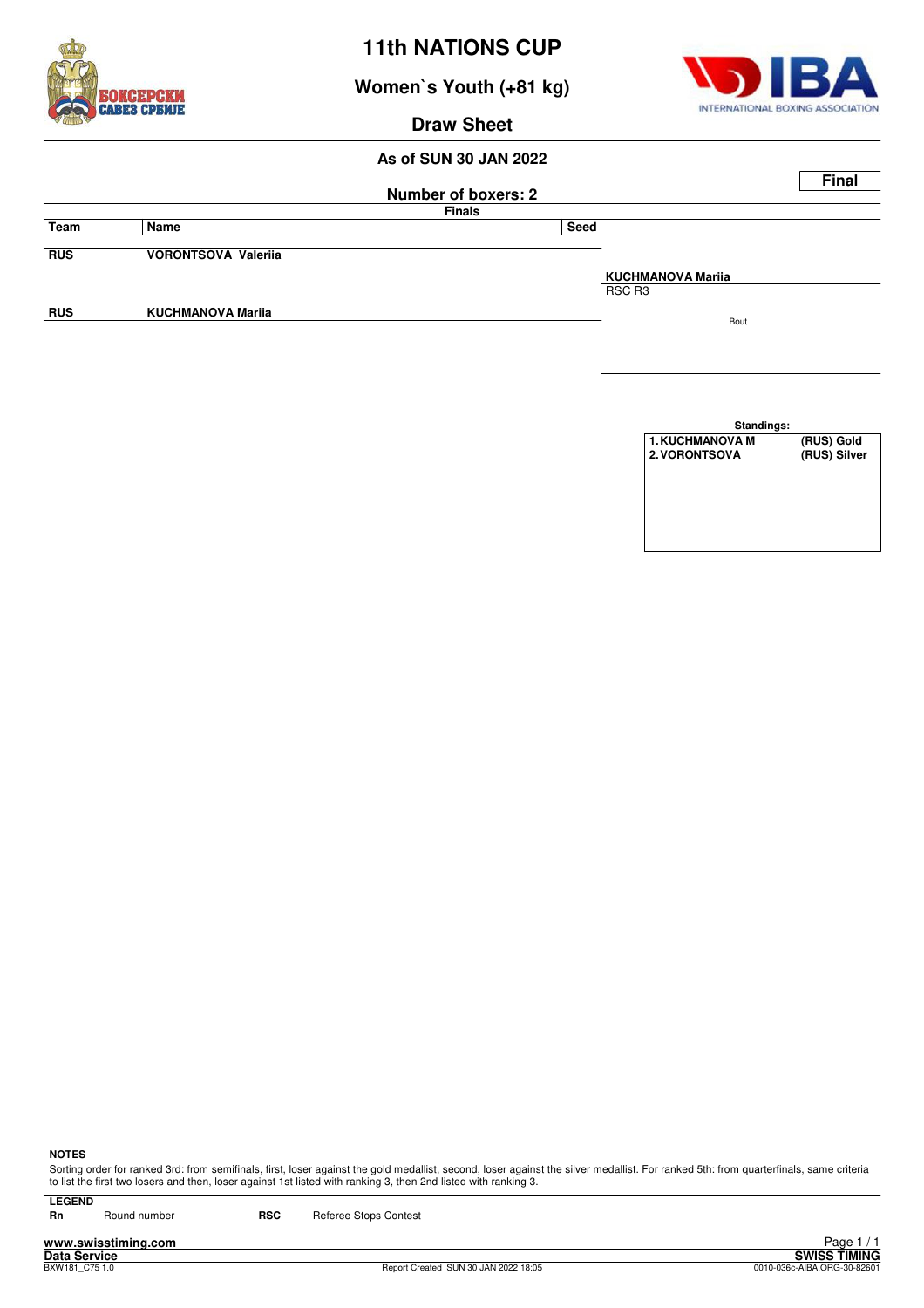

**Women`s Elite (48 kg)**



**Draw Sheet**

#### **As of MON 31 JAN 2022**



| <b>NOTES</b><br>Sorting order for ranked 3rd: from semifinals, first, loser against the gold medallist, second, loser against the silver medallist. For ranked 5th: from quarterfinals, same criteria<br>to list the first two losers and then, loser against 1st listed with ranking 3, then 2nd listed with ranking 3. |                                                                                                                      |  |  |  |  |  |  |  |
|--------------------------------------------------------------------------------------------------------------------------------------------------------------------------------------------------------------------------------------------------------------------------------------------------------------------------|----------------------------------------------------------------------------------------------------------------------|--|--|--|--|--|--|--|
| <b>Rn</b>                                                                                                                                                                                                                                                                                                                | <b>LEGEND</b><br><b>RSC</b><br>WO<br>WP<br><b>Referee Stops Contest</b><br>Round number<br>Walkover<br>Win on points |  |  |  |  |  |  |  |
| Page 1<br>www.swisstiming.com                                                                                                                                                                                                                                                                                            |                                                                                                                      |  |  |  |  |  |  |  |

**Data Service SWISS TIMING**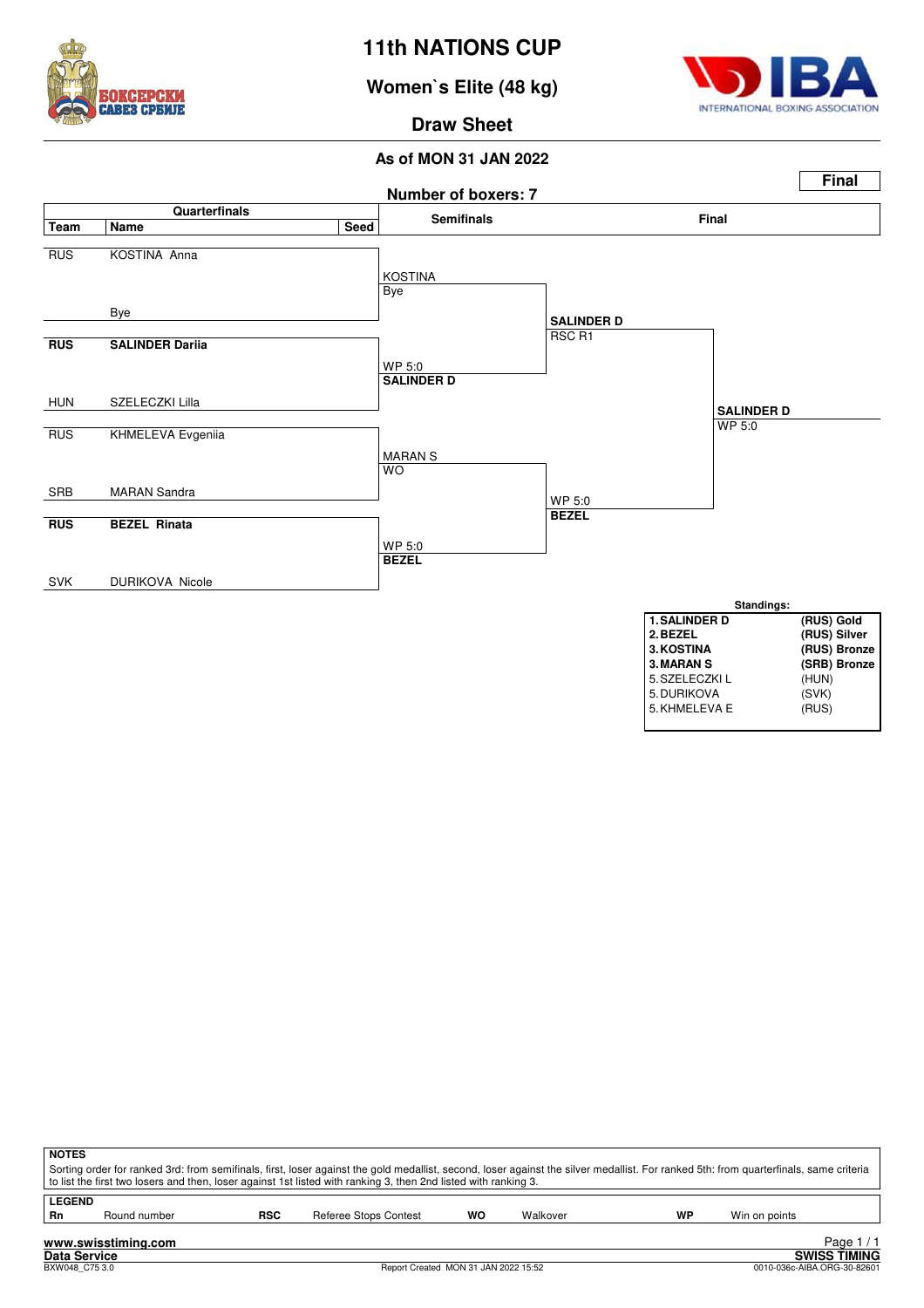

**Women`s Elite (50 kg)**



**Draw Sheet**



| <b>NOTES</b><br>Sorting order for ranked 3rd: from semifinals, first, loser against the gold medallist, second, loser against the silver medallist. For ranked 5th: from quarterfinals, same criteria<br>to list the first two losers and then, loser against 1st listed with ranking 3, then 2nd listed with ranking 3. |                                                                                             |  |  |  |  |  |  |
|--------------------------------------------------------------------------------------------------------------------------------------------------------------------------------------------------------------------------------------------------------------------------------------------------------------------------|---------------------------------------------------------------------------------------------|--|--|--|--|--|--|
| Rn                                                                                                                                                                                                                                                                                                                       | <b>LEGEND</b><br>WP<br><b>RSC</b><br>Win on points<br>Referee Stops Contest<br>Round number |  |  |  |  |  |  |
| Page<br>www.swisstiming.com                                                                                                                                                                                                                                                                                              |                                                                                             |  |  |  |  |  |  |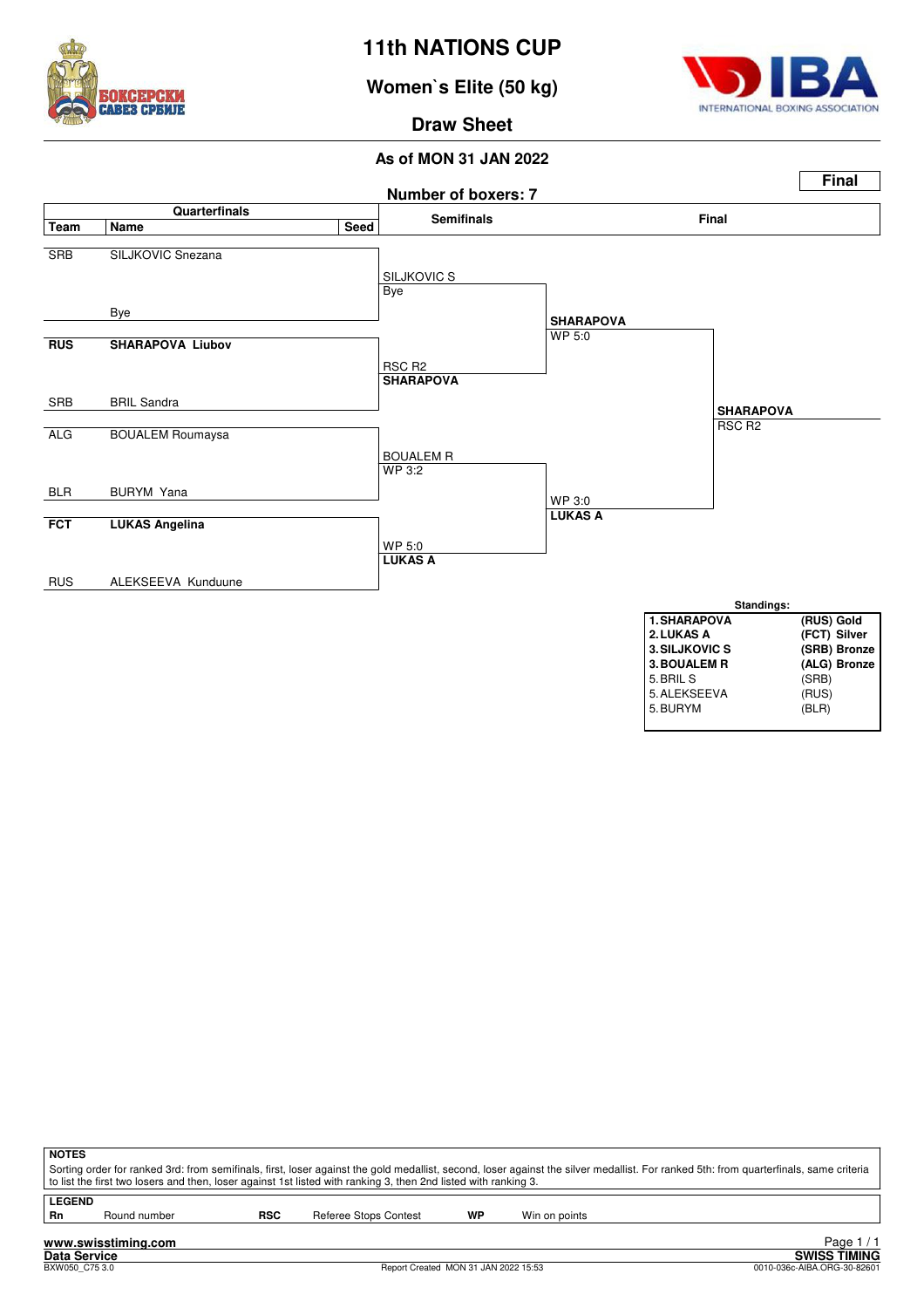

**Women`s Elite (52 kg)**



**Draw Sheet**

#### **As of MON 31 JAN 2022**



**NOTES**

Sorting order for ranked 3rd: from semifinals, first, loser against the gold medallist, second, loser against the silver medallist. For ranked 5th: from quarterfinals, same criteria to list the first two losers and then, loser against 1st listed with ranking 3, then 2nd listed with ranking 3.

**LEGEND**

**Win on points** 

**www.swisstiming.com**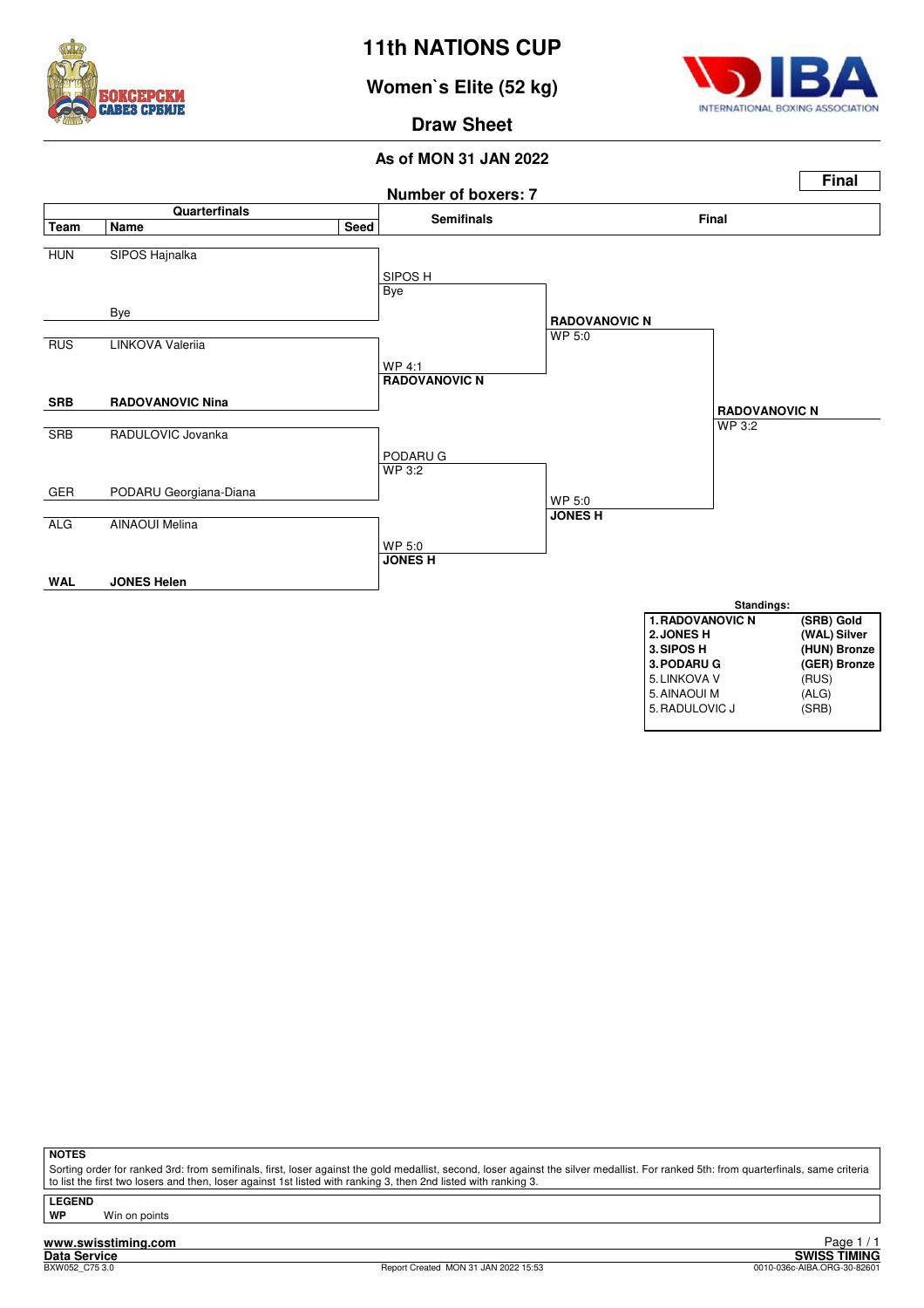

**Women`s Elite (54 kg)**



5. ORSZAGHOVA K

**Draw Sheet**

#### **As of MON 31 JAN 2022**



**NOTES**

Sorting order for ranked 3rd: from semifinals, first, loser against the gold medallist, second, loser against the silver medallist. For ranked 5th: from quarterfinals, same criteria to list the first two losers and then, loser against 1st listed with ranking 3, then 2nd listed with ranking 3.

**LEGEND**

**Win on points**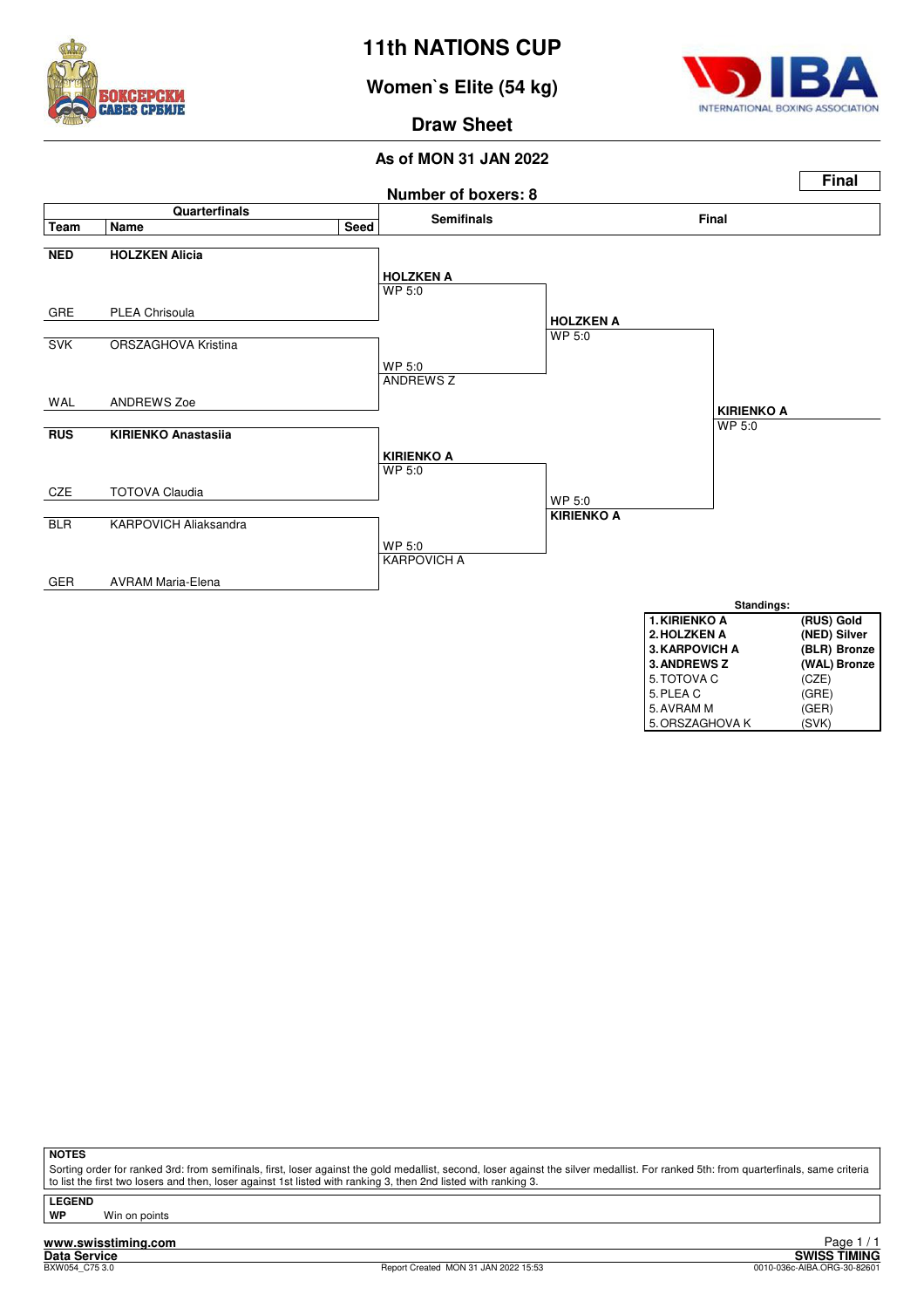

**Women`s Elite (57 kg)**



**Draw Sheet**

#### **As of MON 31 JAN 2022**



**NOTES**

Sorting order for ranked 3rd: from semifinals, first, loser against the gold medallist, second, loser against the silver medallist. For ranked 5th: from quarterfinals, same criteria to list the first two losers and then, loser against 1st listed with ranking 3, then 2nd listed with ranking 3.

**LEGEND**

**Win on points** 

**www.swisstiming.com**<br>Data Service<br>**BXW057** C75 3.0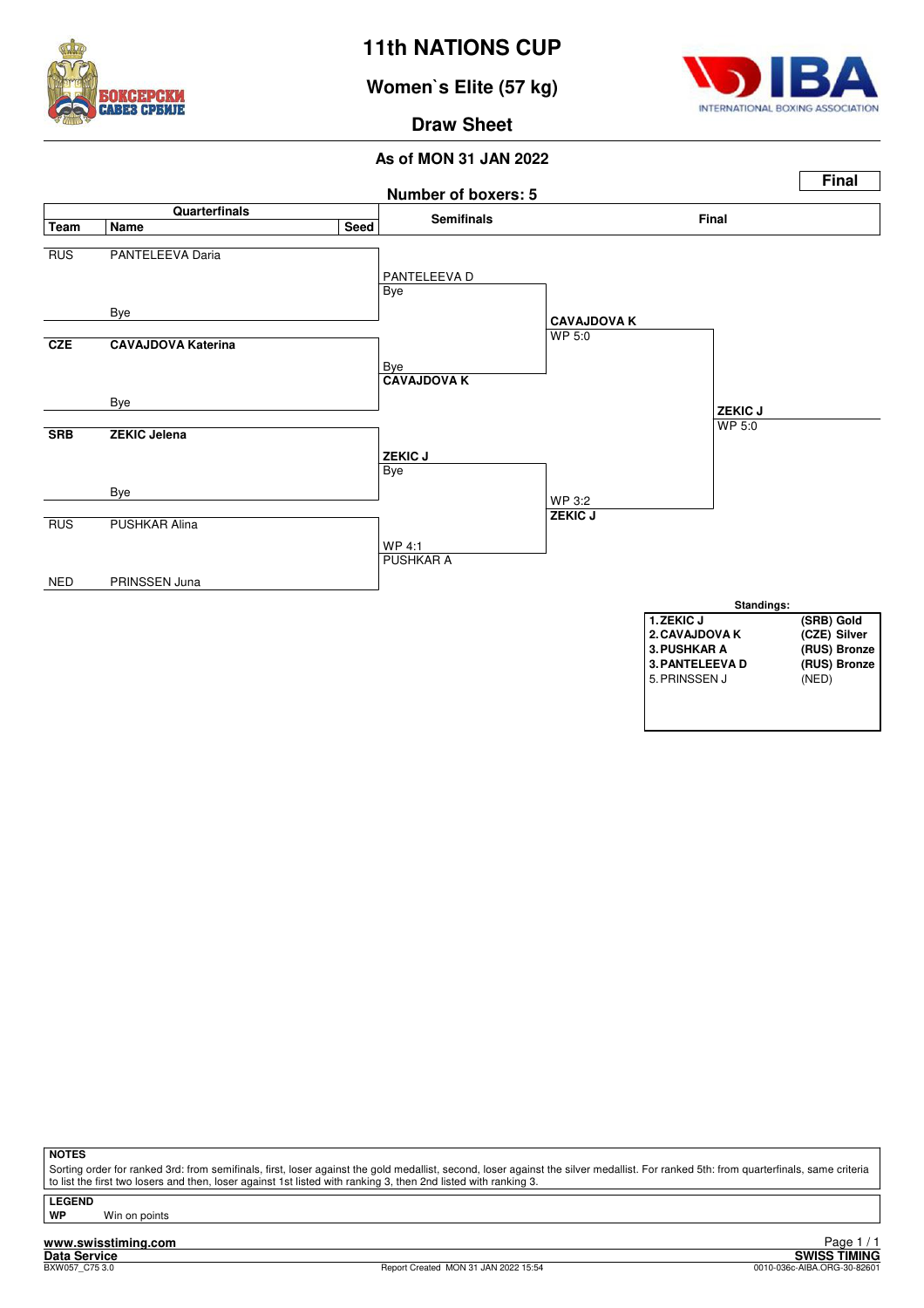

## **Women`s Elite (60 kg)**



**Draw Sheet**

#### **As of MON 31 JAN 2022**



| 3. TSANI M            | (GRE) Bronze |
|-----------------------|--------------|
| <b>3. DMITRIEVA D</b> | (RUS) Bronze |
| 5. BOHATJUK T         | (BIH)        |
| 5. RICHARDSON G       | (ENG)        |
| 5. CIFRA D            | (HUN)        |
| 5. DOBOS R            | (HUN)        |

| <b>NOTES</b>                                                                                                                                                                          |                                                                                                                 |    |              |            |                       |    |               |  |  |  |  |  |
|---------------------------------------------------------------------------------------------------------------------------------------------------------------------------------------|-----------------------------------------------------------------------------------------------------------------|----|--------------|------------|-----------------------|----|---------------|--|--|--|--|--|
| Sorting order for ranked 3rd: from semifinals, first, loser against the gold medallist, second, loser against the silver medallist. For ranked 5th: from quarterfinals, same criteria |                                                                                                                 |    |              |            |                       |    |               |  |  |  |  |  |
|                                                                                                                                                                                       | to list the first two losers and then, loser against 1st listed with ranking 3, then 2nd listed with ranking 3. |    |              |            |                       |    |               |  |  |  |  |  |
| <b>LEGEND</b>                                                                                                                                                                         |                                                                                                                 |    |              |            |                       |    |               |  |  |  |  |  |
| <b>ABD</b>                                                                                                                                                                            | Abandon                                                                                                         | Rn | Round number | <b>RSC</b> | Referee Stops Contest | WP | Win on points |  |  |  |  |  |
|                                                                                                                                                                                       |                                                                                                                 |    |              |            |                       |    |               |  |  |  |  |  |
|                                                                                                                                                                                       | Page $1/1$<br>www.swisstiming.com                                                                               |    |              |            |                       |    |               |  |  |  |  |  |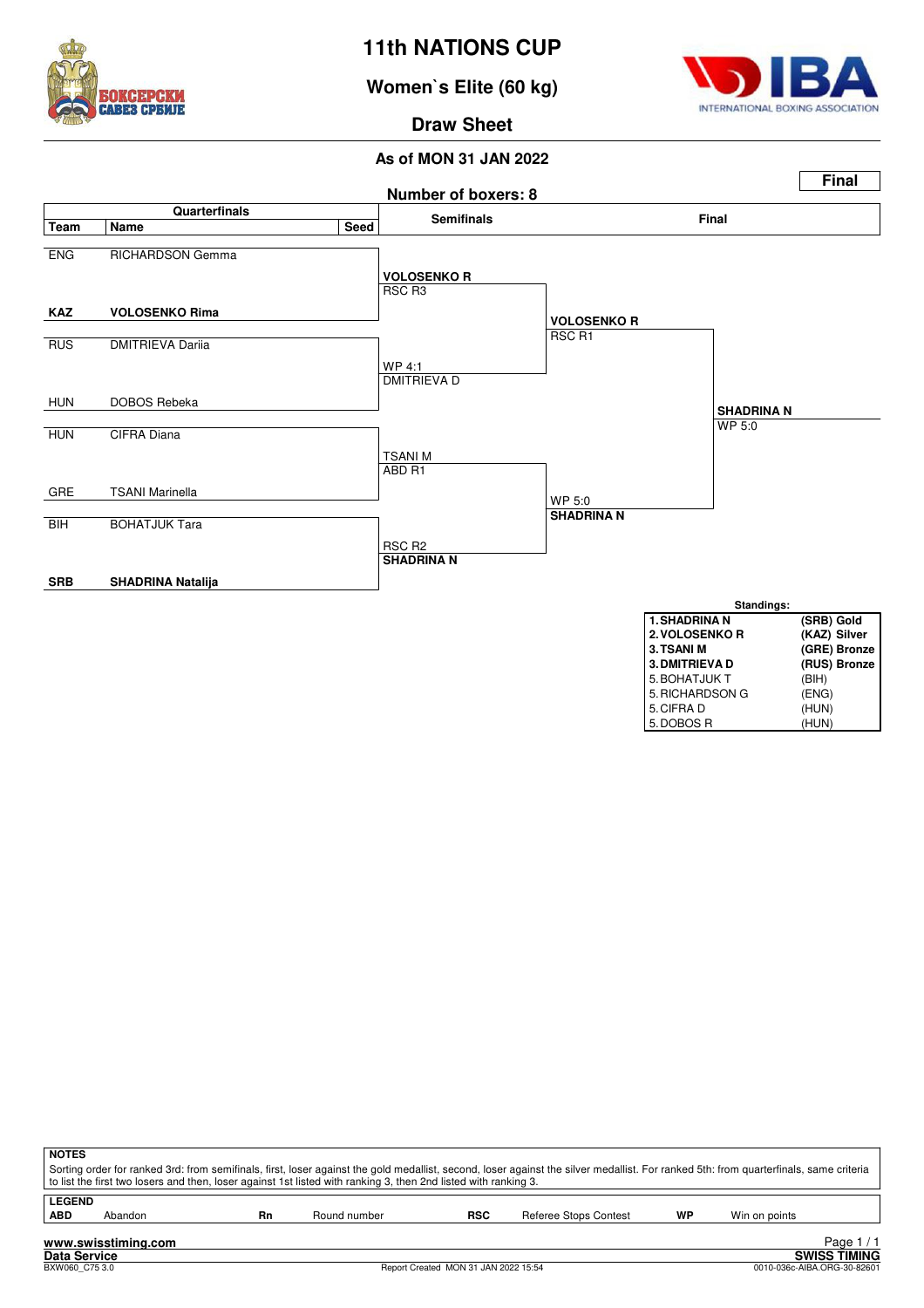

**Women`s Elite (63 kg)**



**Draw Sheet**

#### **As of MON 31 JAN 2022**



|                            | <b>NOTES</b><br>Sorting order for ranked 3rd: from semifinals, first, loser against the gold medallist, second, loser against the silver medallist. For ranked 5th: from quarterfinals, same criteria<br>to list the first two losers and then, loser against 1st listed with ranking 3, then 2nd listed with ranking 3. |            |                              |    |               |            |  |  |  |  |  |  |
|----------------------------|--------------------------------------------------------------------------------------------------------------------------------------------------------------------------------------------------------------------------------------------------------------------------------------------------------------------------|------------|------------------------------|----|---------------|------------|--|--|--|--|--|--|
| <b>LEGEND</b><br><b>Rn</b> | Round number                                                                                                                                                                                                                                                                                                             | <b>RSC</b> | <b>Referee Stops Contest</b> | WP | Win on points |            |  |  |  |  |  |  |
|                            | www.swisstiming.com                                                                                                                                                                                                                                                                                                      |            |                              |    |               | Page $1/1$ |  |  |  |  |  |  |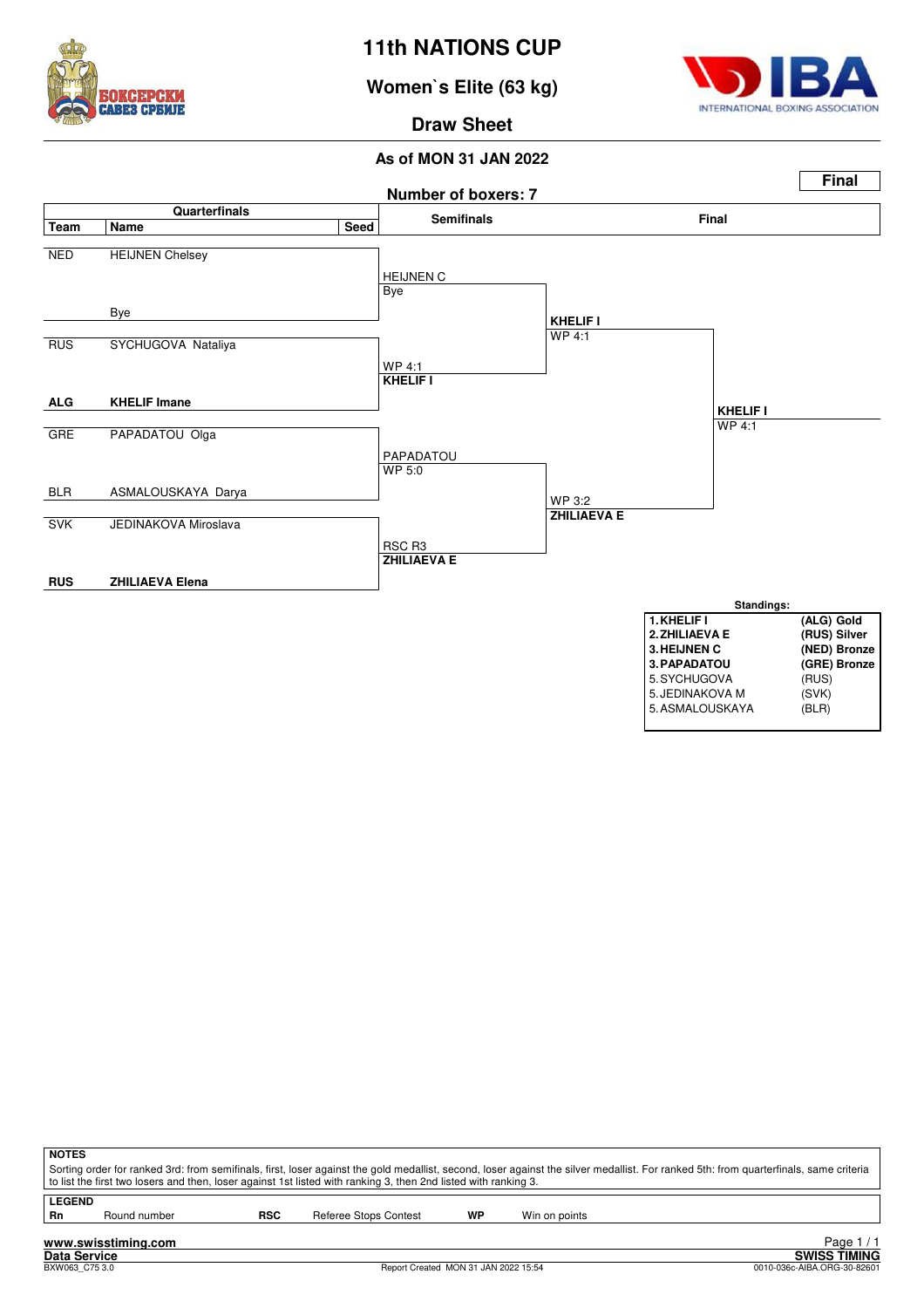

**Women`s Elite (66 kg)**



5. ANGELSEN M

**Draw Sheet**

#### **As of MON 31 JAN 2022**



| <b>NOTES</b>                                                                                                                                                                          |                                                                                                                 |    |              |    |          |    |               |  |  |  |  |
|---------------------------------------------------------------------------------------------------------------------------------------------------------------------------------------|-----------------------------------------------------------------------------------------------------------------|----|--------------|----|----------|----|---------------|--|--|--|--|
| Sorting order for ranked 3rd: from semifinals, first, loser against the gold medallist, second, loser against the silver medallist. For ranked 5th: from quarterfinals, same criteria |                                                                                                                 |    |              |    |          |    |               |  |  |  |  |
|                                                                                                                                                                                       | to list the first two losers and then, loser against 1st listed with ranking 3, then 2nd listed with ranking 3. |    |              |    |          |    |               |  |  |  |  |
| <b>LEGEND</b>                                                                                                                                                                         |                                                                                                                 |    |              |    |          |    |               |  |  |  |  |
| <b>ABD</b>                                                                                                                                                                            | Abandon                                                                                                         | Rn | Round number | WO | Walkover | WP | Win on points |  |  |  |  |
|                                                                                                                                                                                       |                                                                                                                 |    |              |    |          |    |               |  |  |  |  |
|                                                                                                                                                                                       | Page<br>www.swisstiming.com                                                                                     |    |              |    |          |    |               |  |  |  |  |

**Data Service SWISS TIMING**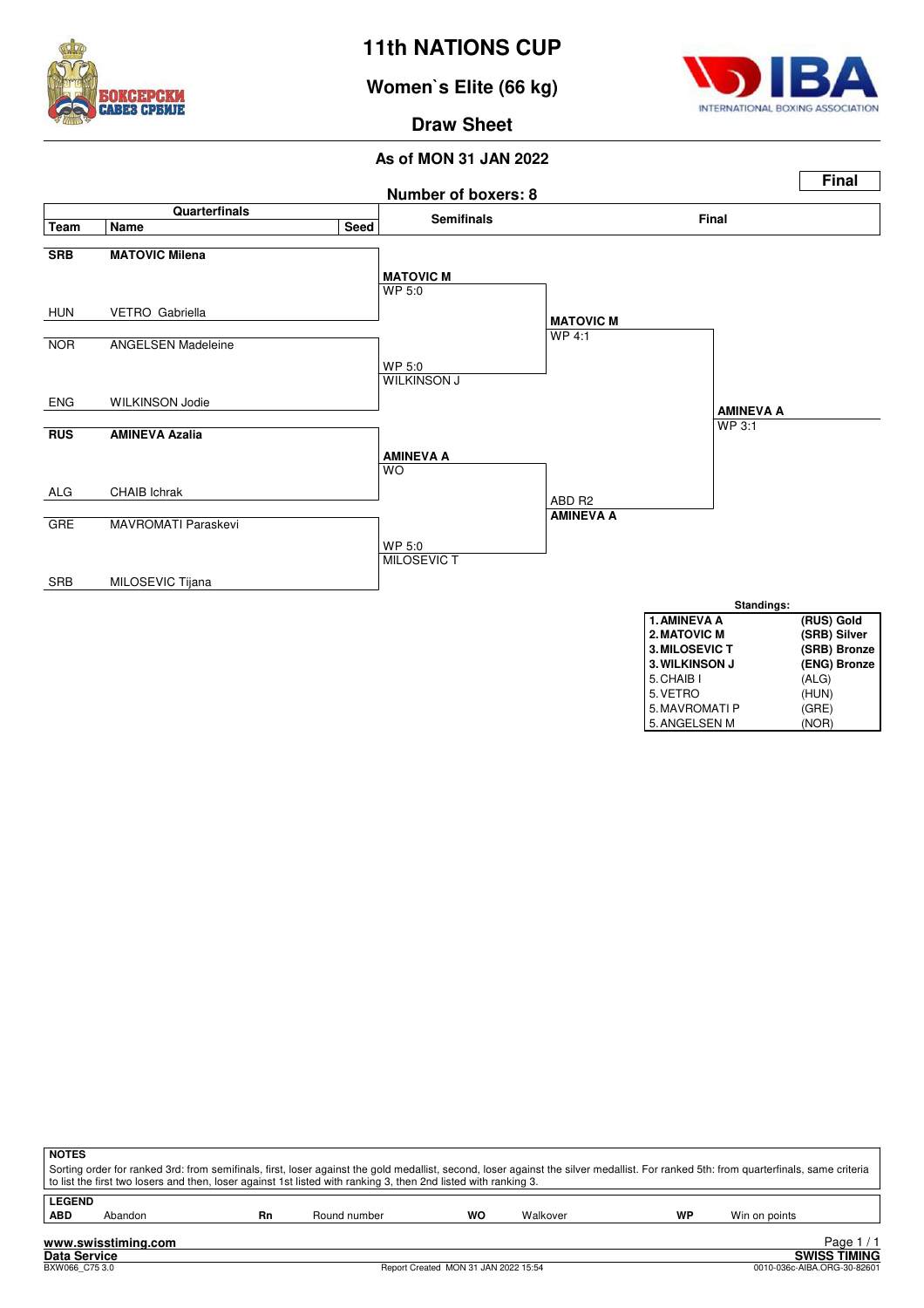

**Women`s Elite (70 kg)**



**Draw Sheet**

#### **As of MON 31 JAN 2022**



**NOTES**

Sorting order for ranked 3rd: from semifinals, first, loser against the gold medallist, second, loser against the silver medallist. For ranked 5th: from quarterfinals, same criteria to list the first two losers and then, loser against 1st listed with ranking 3, then 2nd listed with ranking 3.

**LEGEND**

**Win on points**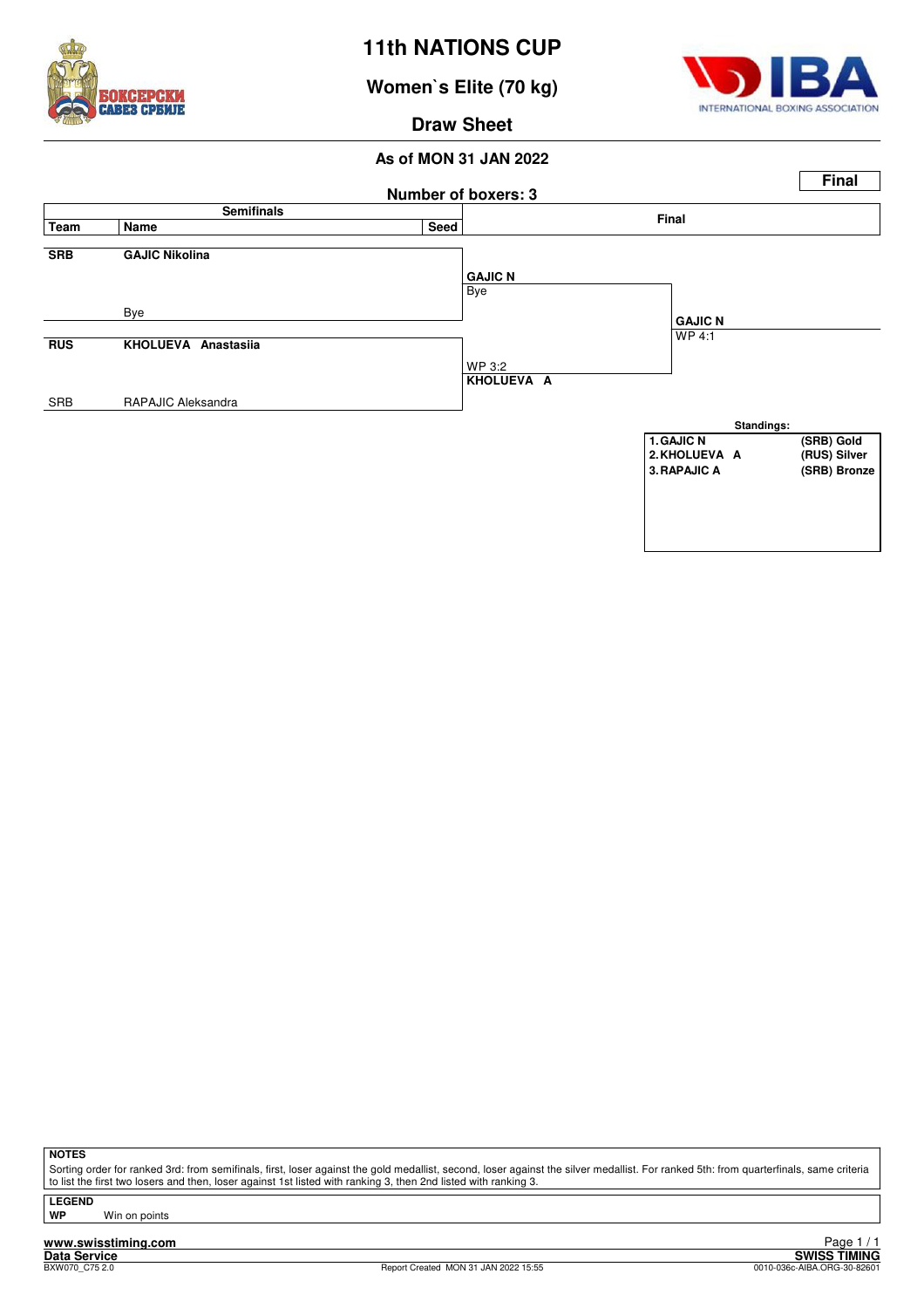

**Women`s Elite (75 kg)**



**Draw Sheet**

## **As of MON 31 JAN 2022**

|            |                           |                            |                                 | <b>Final</b> |
|------------|---------------------------|----------------------------|---------------------------------|--------------|
|            |                           | <b>Number of boxers: 2</b> |                                 |              |
|            |                           | <b>Finals</b>              |                                 |              |
| Team       | Name                      | Seed                       |                                 |              |
| <b>GRE</b> | <b>STAVRIDOU Vasiliki</b> |                            |                                 |              |
|            |                           |                            | STAVRIDOU Vasiliki<br><b>WO</b> |              |
|            |                           |                            |                                 |              |
| <b>SRB</b> | <b>TEPAVAC Aleksandra</b> |                            | Bout                            |              |
|            |                           |                            |                                 |              |
|            |                           |                            |                                 |              |



**NOTES**

Sorting order for ranked 3rd: from semifinals, first, loser against the gold medallist, second, loser against the silver medallist. For ranked 5th: from quarterfinals, same criteria to list the first two losers and then, loser against 1st listed with ranking 3, then 2nd listed with ranking 3.

**LEGEND Walkover** 

**www.swisstiming.com**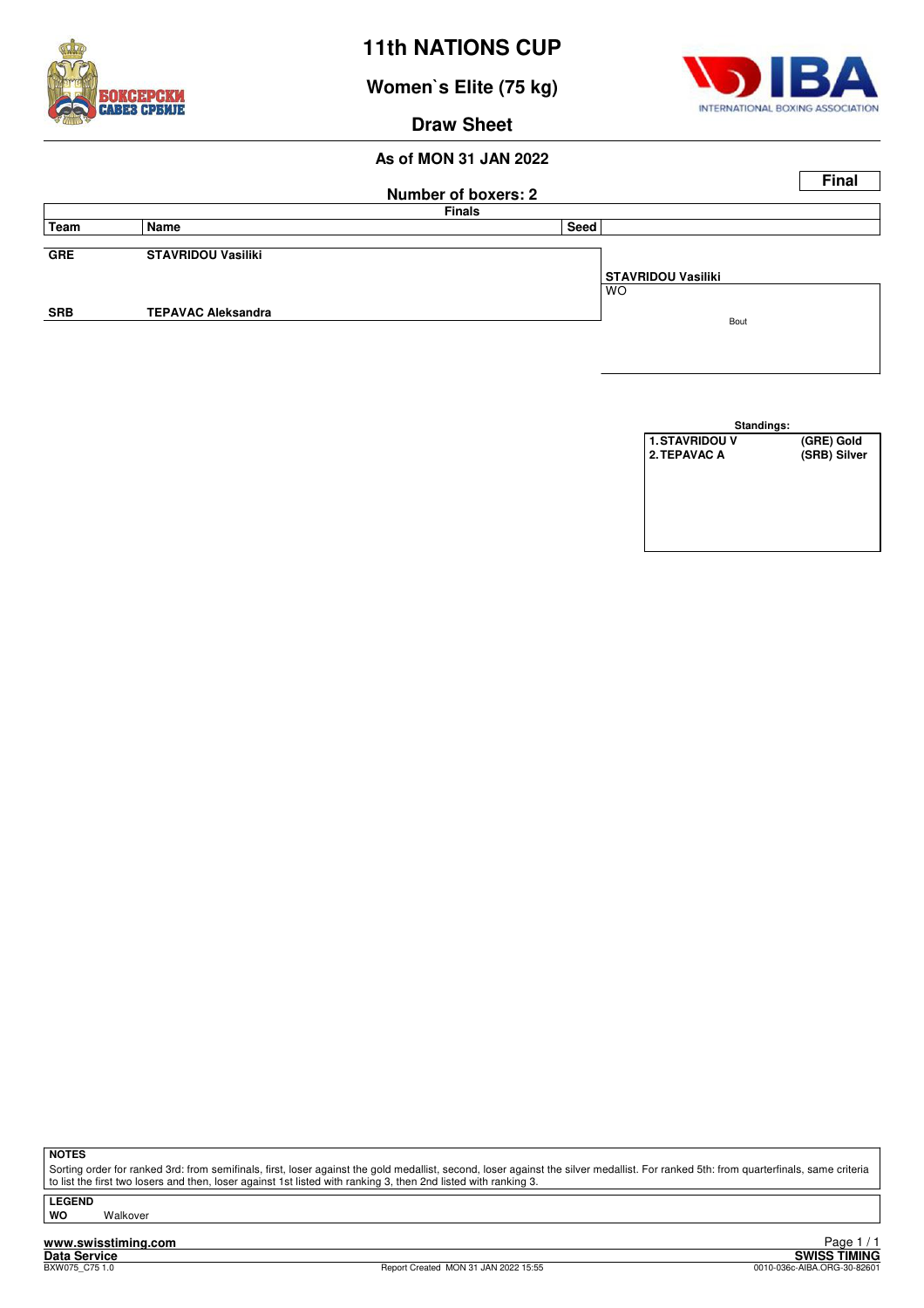

**Women`s Elite (+81 kg)**



**Draw Sheet**

#### **As of MON 31 JAN 2022**



|                                                                                                                            | <b>NOTES</b><br>Sorting order for ranked 3rd: from semifinals, first, loser against the gold medallist, second, loser against the silver medallist. For ranked 5th: from quarterfinals, same criteria<br>to list the first two losers and then, loser against 1st listed with ranking 3, then 2nd listed with ranking 3. |  |  |  |  |  |  |  |  |  |  |  |
|----------------------------------------------------------------------------------------------------------------------------|--------------------------------------------------------------------------------------------------------------------------------------------------------------------------------------------------------------------------------------------------------------------------------------------------------------------------|--|--|--|--|--|--|--|--|--|--|--|
| <b>LEGEND</b><br>wo<br>Rn<br><b>RSC</b><br>WP<br>Round number<br><b>Referee Stops Contest</b><br>Walkover<br>Win on points |                                                                                                                                                                                                                                                                                                                          |  |  |  |  |  |  |  |  |  |  |  |
|                                                                                                                            |                                                                                                                                                                                                                                                                                                                          |  |  |  |  |  |  |  |  |  |  |  |
|                                                                                                                            | Page $1/1$<br>www.swisstiming.com                                                                                                                                                                                                                                                                                        |  |  |  |  |  |  |  |  |  |  |  |
|                                                                                                                            | <b>SWISS TIMING</b><br><b>Data Service</b>                                                                                                                                                                                                                                                                               |  |  |  |  |  |  |  |  |  |  |  |
|                                                                                                                            | Report Created MON 31 JAN 2022 15:55<br>BXW181 C75 3.0<br>0010-036c-AIBA.ORG-30-82601                                                                                                                                                                                                                                    |  |  |  |  |  |  |  |  |  |  |  |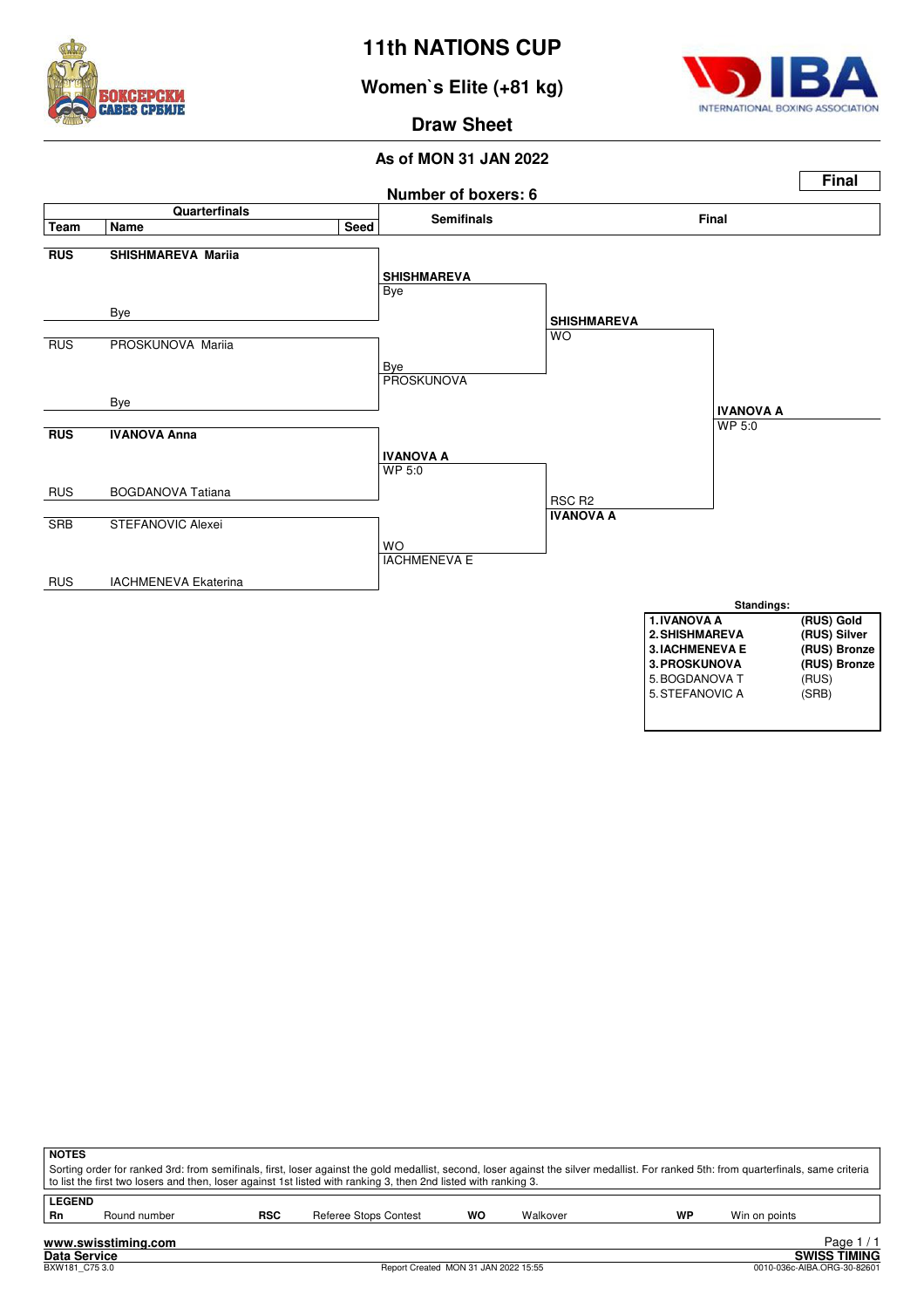



#### **Session 1**

#### **TUE 25 JAN 2022 15.00**

|                |              | Order Bout Weight Category |              | Corner                    | Name                                                     | <b>Seed</b>                                                                  | Team<br>Code                  | Winner                                                                                                        | Result     | <b>Decision</b> |                                           |
|----------------|--------------|----------------------------|--------------|---------------------------|----------------------------------------------------------|------------------------------------------------------------------------------|-------------------------------|---------------------------------------------------------------------------------------------------------------|------------|-----------------|-------------------------------------------|
| 1              | $\mathbf{1}$ | Women's Elite (54kg)       |              | <b>RED</b><br>BLUE        | <b>HOLZKEN Alicia</b><br><b>PLEA Chrisoula</b>           |                                                                              | <b>NED</b><br><b>GRE</b>      | <b>RED</b>                                                                                                    | <b>WP</b>  | 5:0             |                                           |
|                |              |                            | Referee: SRB |                           | MILUTINOVIC Nemanja                                      | Judge 1: ALG<br>Judge 2: SRB<br>Judge 3: ENG<br>Judge 4: SVK<br>Judge 5: WAL |                               | MAMFOUD Toumi<br>RAZNATOVIC Marija<br><b>MACDONALD William</b><br><b>ZAJAC Martin</b><br><b>MEREDITH Gary</b> |            |                 | 30:27<br>30:27<br>29:28<br>29:28<br>29:28 |
| 2              |              | 2 Women's Elite (54kg)     |              | <b>RED</b><br><b>BLUE</b> | ORSZAGHOVA Kristina<br><b>ANDREWS Zoe</b>                |                                                                              | <b>SVK</b><br><b>WAL</b>      | <b>BLUE</b>                                                                                                   | <b>WP</b>  | 5:0             |                                           |
|                |              |                            | Referee: RUS |                           | <b>GALITSKII Igor</b>                                    | Judge 1: SRB<br>Judge 2: SRB<br>Judge 3: GRE<br>Judge 4: ALG<br>Judge 5: SRB |                               | PETKOVIC Marija<br>ZIVANOVIC Nebojsa<br><b>MICHAIL Aerakis</b><br>MAMFOUD Toumi<br>DAMNJANOVIC Boban          |            |                 | 27:30<br>27:30<br>26:30<br>27:30<br>27:30 |
| 3              |              | 3 Women's Elite (54kg)     |              | <b>RED</b><br>BLUE        | KIRIENKO Anastasija<br><b>TOTOVA Claudia</b>             |                                                                              | <b>RUS</b><br><b>CZE</b>      | <b>RED</b>                                                                                                    | <b>WP</b>  | 5:0             |                                           |
|                |              |                            | Referee: SRB |                           | ZIVANOVIC Nebojsa                                        | Judge 1: ENG<br>Judge 2: SVK<br>Judge 3: SRB<br>Judge 4: ALG<br>Judge 5:     | WAL                           | MACDONALD William<br>ZAJAC Martin<br>RAZNATOVIC Marija<br>MAMFOUD Toumi<br><b>MEREDITH Gary</b>               |            |                 | 29:27<br>30:27<br>30:27<br>29:28<br>30:27 |
|                |              |                            |              |                           |                                                          |                                                                              |                               |                                                                                                               |            |                 |                                           |
| $\overline{4}$ |              | 4 Women's Elite (54kg)     |              | <b>RED</b><br><b>BLUE</b> | <b>KARPOVICH Aliaksandra</b><br><b>AVRAM Maria-Elena</b> |                                                                              | <b>BLR</b><br><b>GER</b>      | <b>RED</b>                                                                                                    | <b>WP</b>  | 5:0             |                                           |
|                |              |                            | Referee: GRE |                           | <b>MICHAIL Aerakis</b>                                   | Judge 1: RUS<br>Judge 2: ALG<br>Judge 3: SRB<br>Judge 4: WAL<br>Judge 5: ENG |                               | <b>GALITSKII Igor</b><br>MAMFOUD Toumi<br>PETKOVIC Marija<br><b>MEREDITH Gary</b><br>MACDONALD William        |            |                 | 30:26<br>29:26<br>30:26<br>30:26<br>30:24 |
|                |              |                            |              |                           |                                                          |                                                                              |                               |                                                                                                               |            |                 |                                           |
| 5              |              | 5 Women's Elite (60kg)     |              | <b>RED</b><br>BLUE        | <b>RICHARDSON Gemma</b><br><b>VOLOSENKO Rima</b>         |                                                                              | <b>ENG</b><br><b>KAZ</b>      | <b>BLUE</b>                                                                                                   | <b>RSC</b> | R <sub>3</sub>  |                                           |
|                |              |                            | Referee: SRB |                           | RAZNATOVIC Marija                                        | Judge 1: ALG<br>Judge 2:<br>Judge 3: SRB<br>Judge 4: RUS<br>Judge 5: SVK     | GRE                           | MAMFOUD Toumi<br><b>MICHAIL Aerakis</b><br>MILUTINOVIC Nemanja<br><b>GALITSKII Igor</b><br>ZAJAC Martin       |            |                 | 17:19<br>18:18<br>19:17<br>18:18<br>19:17 |
| 6              |              | 6 Women's Elite (60kg)     |              | <b>RED</b>                | <b>DMITRIEVA Darija</b>                                  |                                                                              | <b>RUS</b>                    | <b>RED</b>                                                                                                    | <b>WP</b>  | 4:1             |                                           |
|                |              |                            |              | <b>BLUE</b>               | DOBOS Rebeka                                             |                                                                              | HUN                           |                                                                                                               |            |                 |                                           |
|                |              |                            | Referee: SRB |                           | DAMNJANOVIC Boban                                        | Judge 1: WAL<br>Judge 2: SVK<br>Judge 3: ENG<br>Judge 4: SRB<br>Judge 5:     | GRE                           | <b>MEREDITH Gary</b><br><b>ZAJAC Martin</b><br>MACDONALD William<br>PETKOVIC Marija<br><b>MICHAIL Aerakis</b> |            |                 | 30:26<br>30:27<br>30:27<br>28:29<br>30:27 |
| $\overline{7}$ |              | 7 Women's Elite (60kg)     |              | <b>RED</b>                | CIFRA Diana                                              |                                                                              | <b>HUN</b>                    |                                                                                                               |            |                 |                                           |
|                |              |                            |              | BLUE                      | <b>TSANI Marinella</b>                                   |                                                                              | GRE                           | <b>BLUE</b>                                                                                                   | ABD        | R <sub>1</sub>  |                                           |
|                |              |                            | Referee: ALG |                           | MAMFOUD Toumi                                            | Judge 1: RUS<br>Judge 2: SRB<br>Judge 3: ENG<br>Judge 4: SRB<br>Judge 5:     | WAL                           | <b>GALITSKII Igor</b><br>ZIVANOVIC Nebojsa<br>MACDONALD William<br>RAZNATOVIC Marija<br><b>MEREDITH Gary</b>  |            |                 |                                           |
| 8              |              | 8 Women's Elite (60kg)     |              | RED<br><b>BLUE</b>        | <b>BOHATJUK Tara</b><br>SHADRINA Natalija                |                                                                              | $\overline{BH}$<br><b>SRB</b> | <b>BLUE</b>                                                                                                   | <b>RSC</b> | R <sub>2</sub>  |                                           |
|                |              |                            | Referee: SVK |                           | ZAJAC Martin                                             | Judge 1: ALG<br>Judge 2: WAL<br>Judge 3: ENG<br>Judge 4: RUS<br>Judge 5: GRE |                               | MAMFOUD Toumi<br><b>MEREDITH Gary</b><br>MACDONALD William<br><b>GALITSKII Igor</b><br><b>MICHAIL Aerakis</b> |            |                 | 9:10<br>10:9<br>9:10<br>9:10<br>9:10      |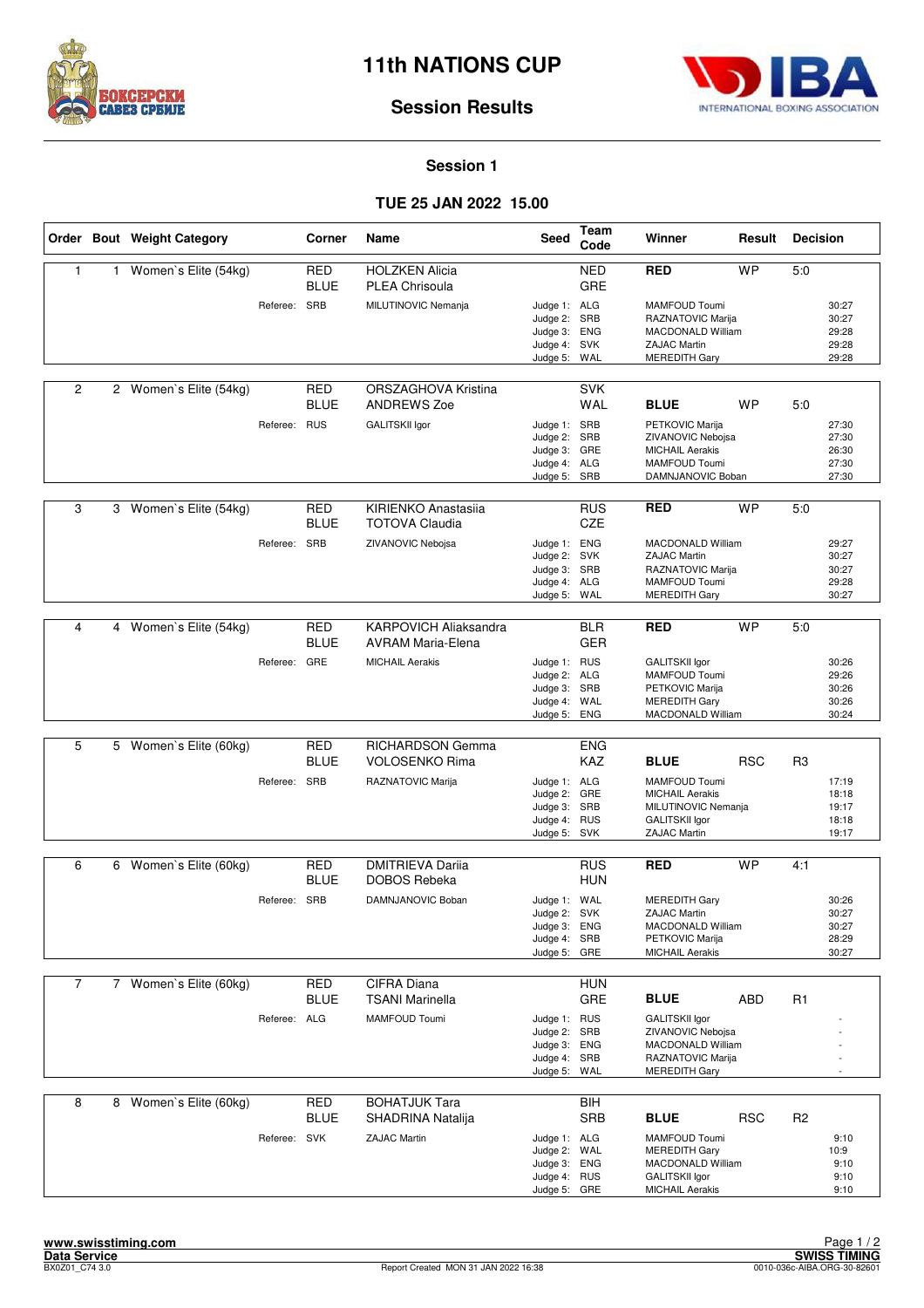



#### **Session 1**

#### **TUE 25 JAN 2022 15.00**

|    |                 | Order Bout Weight Category |          | Corner                    | Name                                                | <b>Seed</b>                                                              | Team<br>Code                           | Winner                                                                                                              | Result    | <b>Decision</b>                           |
|----|-----------------|----------------------------|----------|---------------------------|-----------------------------------------------------|--------------------------------------------------------------------------|----------------------------------------|---------------------------------------------------------------------------------------------------------------------|-----------|-------------------------------------------|
| 9  | 9               | Women's Elite (66kg)       |          | <b>RED</b><br><b>BLUE</b> | <b>MATOVIC Milena</b><br>VETRO Gabriella            |                                                                          | <b>SRB</b><br><b>HUN</b>               | <b>RED</b>                                                                                                          | <b>WP</b> | 5.0                                       |
|    |                 |                            | Referee: | WAL                       | <b>MEREDITH Gary</b>                                | Judge 1:<br>Judge 2: ALG<br>Judge 3: GRE<br>Judge 4:<br>Judge 5:         | <b>ENG</b><br><b>RUS</b><br>SVK        | MACDONALD William<br><b>MAMFOUD Toumi</b><br><b>MICHAIL Aerakis</b><br><b>GALITSKII Igor</b><br><b>ZAJAC Martin</b> |           | 30:27<br>30:27<br>30:27<br>30:27<br>30:27 |
| 10 | 10 <sup>°</sup> | Women's Elite (66kg)       |          | <b>RED</b><br><b>BLUE</b> | <b>ANGELSEN Madeleine</b><br><b>WILKINSON Jodie</b> |                                                                          | <b>NOR</b><br><b>ENG</b>               | <b>BLUE</b>                                                                                                         | <b>WP</b> | 5:0                                       |
|    |                 |                            | Referee: | <b>SRB</b>                | PETKOVIC Marija                                     | Judge 1:<br>Judge 2:<br>Judge 3:<br>Judge 4: SVK<br>Judge 5: ALG         | <b>RUS</b><br>SRB<br><b>ENG</b>        | <b>GALITSKII Igor</b><br>MILUTINOVIC Nemanja<br><b>MACDONALD William</b><br><b>ZAJAC Martin</b><br>MAMFOUD Toumi    |           | 27:30<br>27:30<br>27:30<br>28:29<br>27:30 |
| 11 | 11              | Women's Elite (66kg)       |          | <b>RED</b><br><b>BLUE</b> | <b>AMINEVA Azalia</b><br><b>CHAIB</b> Ichrak        |                                                                          | <b>RUS</b><br><b>ALG</b>               | <b>RED</b>                                                                                                          | <b>WO</b> |                                           |
|    |                 |                            | Referee: | GRE                       | <b>MICHAIL Aerakis</b>                              | Judge 1: SVK<br>Judge 2: ALG<br>Judge 3: ENG<br>Judge 4:<br>Judge 5: RUS | WAL                                    | ZAJAC Martin<br><b>MAMFOUD Toumi</b><br><b>MACDONALD William</b><br><b>MEREDITH Gary</b><br><b>GALITSKII Igor</b>   |           |                                           |
| 12 | 12 <sup>2</sup> | Women's Elite (66kg)       |          | <b>RED</b>                | <b>MAVROMATI Paraskevi</b>                          |                                                                          | <b>GRE</b>                             |                                                                                                                     |           |                                           |
|    |                 |                            |          | <b>BLUE</b>               | MILOSEVIC Tijana                                    |                                                                          | <b>SRB</b>                             | <b>BLUE</b>                                                                                                         | <b>WP</b> | 5:0                                       |
|    |                 |                            | Referee: | <b>ENG</b>                | <b>MACDONALD William</b>                            | Judge $1$ :<br>Judge 2:<br>Judge 3:<br>Judge 4:<br>Judge 5:              | SVK<br>SRB<br>WAL<br>GRE<br><b>RUS</b> | <b>ZAJAC Martin</b><br>RAZNATOVIC Marija<br><b>MEREDITH Gary</b><br><b>MICHAIL Aerakis</b><br><b>GALITSKII Igor</b> |           | 28:29<br>27:30<br>25:30<br>27:30<br>27:30 |

| <b>LEGEND</b>    |                          |    |              |            |                       |    |          |            |
|------------------|--------------------------|----|--------------|------------|-----------------------|----|----------|------------|
| <b>ABD</b><br>WP | Abandon<br>Win on points | Rn | Round number | <b>RSC</b> | Referee Stops Contest | WO | Walkover |            |
|                  | www.swisstiming.com      |    |              |            |                       |    |          | Page $2/2$ |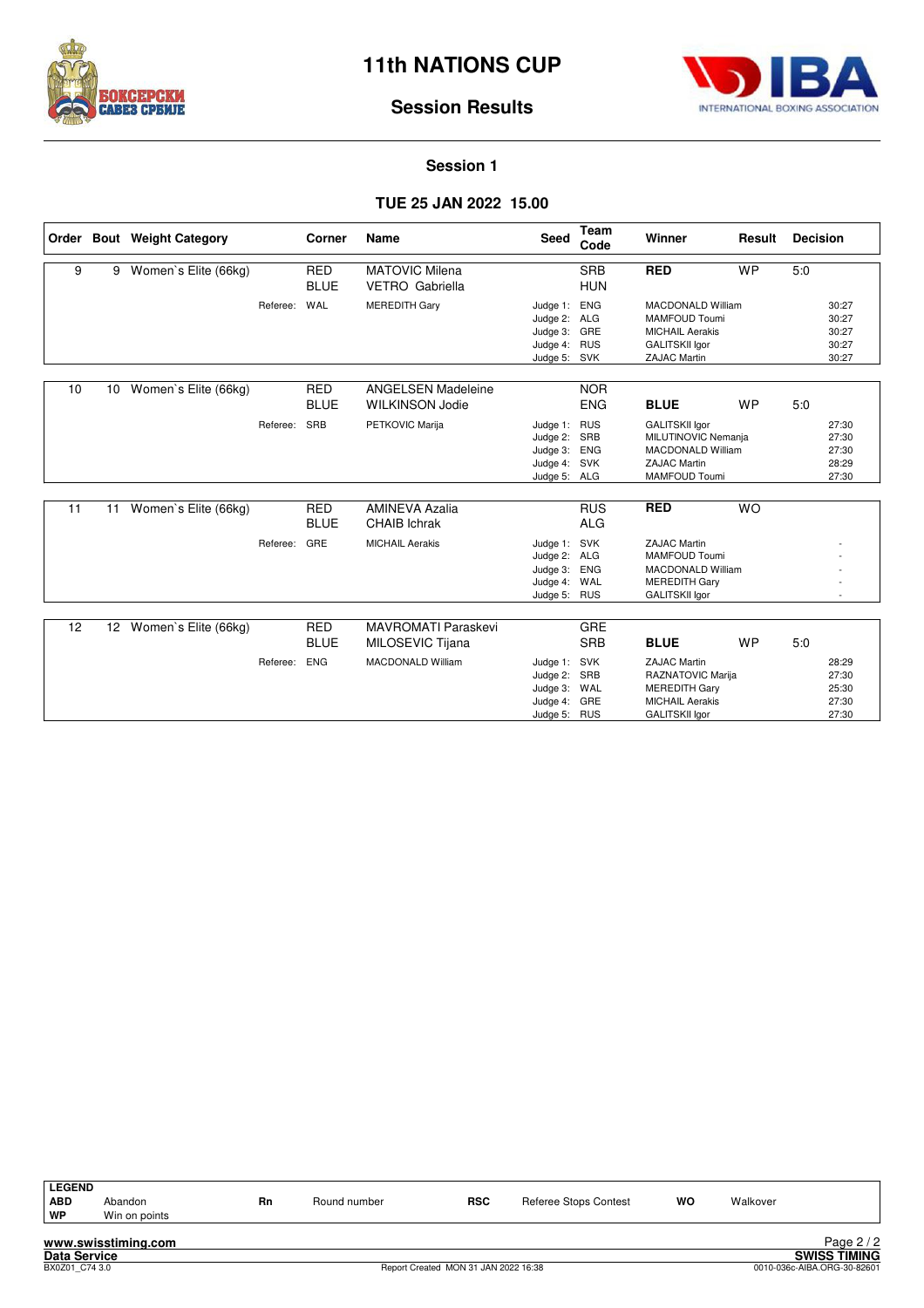



#### **Session 2**

## **TUE 26 JAN 2021 15.00**

|                |    | Order Bout Weight Category | Corner                    | Name                                        | Seed                                                                         | Team<br>Code             | Winner                                                                                                                     | Result    | <b>Decision</b>                           |
|----------------|----|----------------------------|---------------------------|---------------------------------------------|------------------------------------------------------------------------------|--------------------------|----------------------------------------------------------------------------------------------------------------------------|-----------|-------------------------------------------|
| $\mathbf{1}$   |    | 13 Women's Junior (52kg)   | <b>RED</b><br><b>BLUE</b> | POLEDNIKOVA Julie<br><b>GRUBISIC Sofija</b> |                                                                              | CZE<br><b>SRB</b>        | <b>RED</b>                                                                                                                 | <b>WP</b> | 5:0                                       |
|                |    | Referee: WAL               |                           | <b>MEREDITH Gary</b>                        | Judge 1: ALG<br>Judge 2: ENG<br>Judge 3: RUS<br>Judge 4: SVK<br>Judge 5: GRE |                          | <b>MAMFOUD Toumi</b><br><b>MACDONALD William</b><br><b>GALITSKII Igor</b><br><b>ZAJAC Martin</b><br><b>MICHAIL Aerakis</b> |           | 30:26<br>30:27<br>30:26<br>30:24<br>30:26 |
| $\overline{c}$ | 14 | Women's Youth (48kg)       | <b>RED</b><br><b>BLUE</b> | FEIZULINA Karina<br><b>PAP Kata</b>         |                                                                              | <b>RUS</b><br><b>HUN</b> | <b>RED</b>                                                                                                                 | <b>WP</b> | 5:0                                       |
|                |    | Referee: SRB               |                           | <b>UGRENOVIC Jovana</b>                     | Judge 1: ALG<br>Judge 2: GRE<br>Judge 3: WAL<br>Judge 4: SVK<br>Judge 5: ENG |                          | MAMFOUD Toumi<br><b>MICHAIL Aerakis</b><br><b>MEREDITH Gary</b><br><b>ZAJAC Martin</b><br>MACDONALD William                |           | 30:27<br>30:27<br>30:27<br>29:28<br>29:28 |
| 3              |    | 15 Women's Youth (48kg)    | RED<br><b>BLUE</b>        | SIMONSEN Jenny<br>JAKUBCZYK Oliwia          |                                                                              | <b>NOR</b><br>POL        | <b>RED</b>                                                                                                                 | <b>WP</b> | 5:0                                       |
|                |    | Referee:                   | SRB                       | PETKOVIC Marija                             | Judge 1: SRB<br>Judge 2: SVK<br>Judge 3: ALG<br>Judge 4: GRE<br>Judge 5: RUS |                          | MILUTINOVIC Nemanja<br><b>ZAJAC Martin</b><br>MAMFOUD Toumi<br><b>MICHAIL Aerakis</b><br><b>GALITSKII Igor</b>             |           | 30:27<br>30:27<br>30:27<br>30:27<br>30:27 |
| 4              | 16 | Women's Youth (54kg)       | <b>RED</b><br><b>BLUE</b> | SAVRO Uliana<br>LOVASOVA Bibiana            |                                                                              | <b>RUS</b><br><b>SVK</b> | <b>RED</b>                                                                                                                 | <b>WP</b> | 5:0                                       |
|                |    | Referee: SRB               |                           | ZIVANOVIC Nebojsa                           | Judge 1: GRE<br>Judge 2: WAL<br>Judge 3: ALG<br>Judge 4: SRB<br>Judge 5: ENG |                          | <b>MICHAIL Aerakis</b><br><b>MEREDITH Gary</b><br>MAMFOUD Toumi<br>MILUTINOVIC Nemanja<br>MACDONALD William                |           | 30:25<br>30:27<br>30:27<br>30:27<br>30:26 |
|                |    |                            |                           |                                             |                                                                              |                          |                                                                                                                            |           |                                           |
| 5              |    | 17 Women's Youth (54kg)    | <b>RED</b><br><b>BLUE</b> | <b>TREMASOVA Alena</b><br>DEVENYI Izabeli   |                                                                              | <b>RUS</b><br>HUN        | <b>RED</b>                                                                                                                 | <b>WP</b> | 5:0                                       |
|                |    | Referee: SRB               |                           | RAZNATOVIC Marija                           | Judge 1: SRB<br>Judge 2: SVK<br>Judge 3: GRE<br>Judge 4: SRB<br>Judge 5:     | <b>ENG</b>               | UGRENOVIC Jovana<br><b>ZAJAC Martin</b><br><b>MICHAIL Aerakis</b><br>ZIVANOVIC Nebojsa<br><b>MACDONALD William</b>         |           | 29:28<br>30:27<br>30:27<br>30:27<br>30:27 |
| 6              |    | 18 Women's Youth (54kg)    | RED                       | <b>KATECHAKI Maria</b>                      |                                                                              | GRE                      |                                                                                                                            |           |                                           |
|                |    |                            | <b>BLUE</b>               | SPIRINA Polina                              |                                                                              | <b>RUS</b>               | <b>BLUE</b>                                                                                                                | <b>WO</b> |                                           |
|                |    | Referee: SRB               |                           | DAMNJANOVIC Boban                           | Judge 1: WAL<br>Judge 2: SRB<br>Judge 3: GRE<br>Judge 4: ALG<br>Judge 5: SRB |                          | <b>MEREDITH Gary</b><br>PETKOVIC Marija<br><b>MICHAIL Aerakis</b><br>MAMFOUD Toumi<br>RAZNATOVIC Marija                    |           |                                           |
| $\overline{7}$ |    | 19 Women's Youth (60kg)    | RED                       | <b>TOKAREVA Elizaveta</b>                   |                                                                              | <b>RUS</b>               |                                                                                                                            |           |                                           |
|                |    |                            | <b>BLUE</b>               | <b>KUBALOVA Tamara</b>                      |                                                                              | <b>SVK</b>               | <b>BLUE</b>                                                                                                                | <b>WP</b> | 4:1                                       |
|                |    | Referee:                   | <b>ENG</b>                | MACDONALD William                           | Judge 1: SRB<br>Judge 2: GRE<br>Judge 3: SRB<br>Judge 4: WAL<br>Judge 5: SRB |                          | PETKOVIC Marija<br><b>MICHAIL Aerakis</b><br>DAMNJANOVIC Boban<br><b>MEREDITH Gary</b><br>MILUTINOVIC Nemanja              |           | 30:27<br>27:30<br>27:30<br>27:30<br>28:29 |
| 8              | 20 | Women's Elite (48kg)       | RED                       | <b>SALINDER Darija</b>                      |                                                                              | <b>RUS</b>               | <b>RED</b>                                                                                                                 | <b>WP</b> | 5:0                                       |
|                |    |                            | <b>BLUE</b>               | SZELECZKI Lilla                             |                                                                              | <b>HUN</b>               |                                                                                                                            |           |                                           |
|                |    | Referee: SRB               |                           | RAZNATOVIC Marija                           | Judge 1: GRE<br>Judge 2: ALG<br>Judge 3: SRB<br>Judge 4: SVK<br>Judge 5: ENG |                          | <b>MICHAIL Aerakis</b><br><b>MAMFOUD Toumi</b><br>DAMNJANOVIC Boban<br><b>ZAJAC Martin</b><br>MACDONALD William            |           | 30:27<br>30:26<br>30:26<br>30:24<br>30:26 |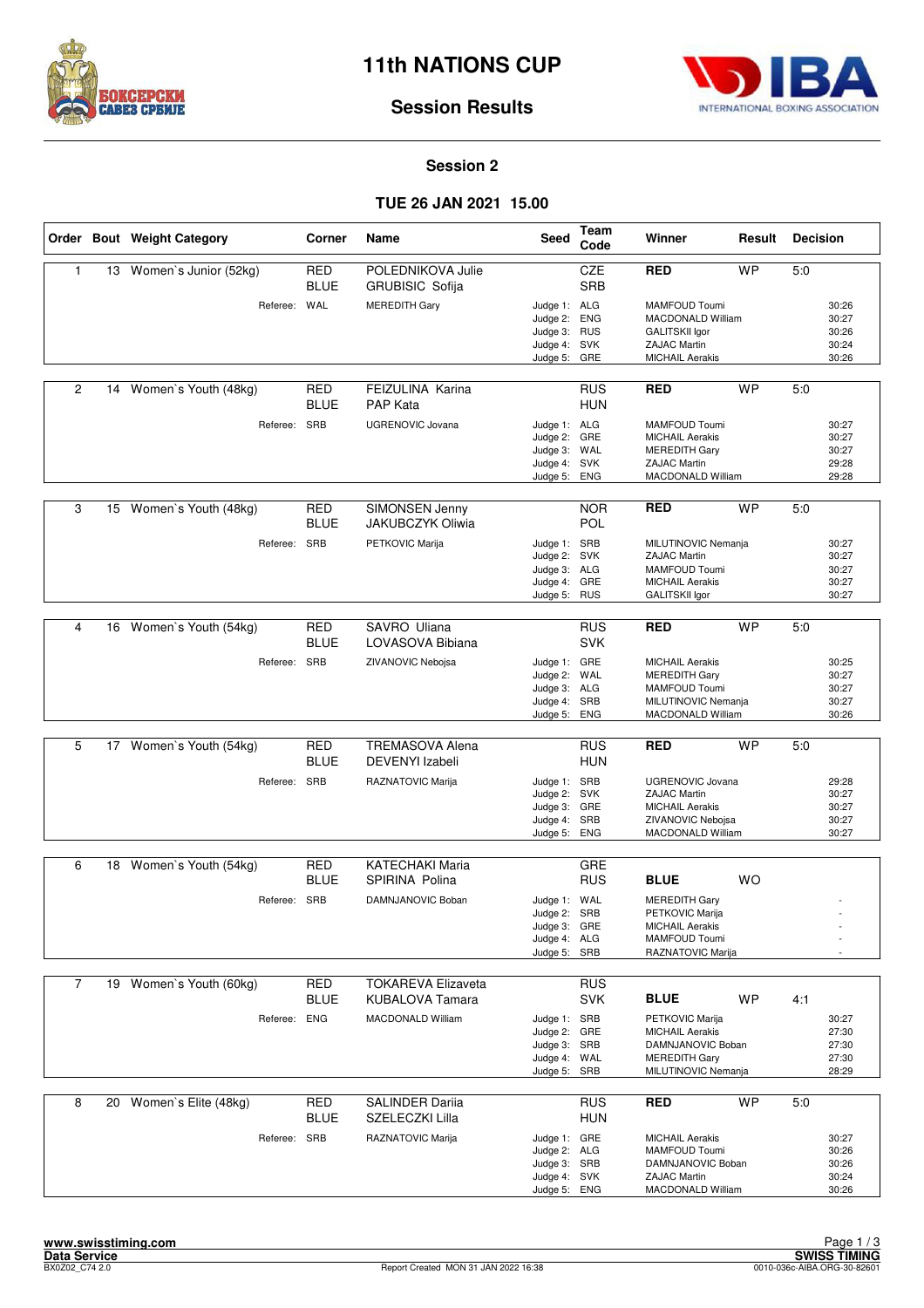



#### **Session 2**

## **TUE 26 JAN 2021 15.00**

|    |    | Order Bout Weight Category |              | Corner                    | Name                                                             | Seed                                                                         | <b>Team</b><br>Code      | Winner                                                                                                                   | Result     | <b>Decision</b> |                                           |
|----|----|----------------------------|--------------|---------------------------|------------------------------------------------------------------|------------------------------------------------------------------------------|--------------------------|--------------------------------------------------------------------------------------------------------------------------|------------|-----------------|-------------------------------------------|
| 9  |    | 21 Women's Elite (48kg)    | Referee: WAL | <b>RED</b><br><b>BLUE</b> | KHMELEVA Evgeniia<br><b>MARAN Sandra</b><br><b>MEREDITH Gary</b> | Judge 1: RUS                                                                 | <b>RUS</b><br><b>SRB</b> | <b>BLUE</b><br><b>GALITSKII Igor</b>                                                                                     | <b>WO</b>  |                 |                                           |
|    |    |                            |              |                           |                                                                  | Judge 2: GRE<br>Judge 3: ENG<br>Judge 4: ALG<br>Judge 5: SRB                 |                          | <b>MICHAIL Aerakis</b><br>MACDONALD William<br>MAMFOUD Toumi<br>UGRENOVIC Jovana                                         |            |                 |                                           |
| 10 |    | 22 Women's Elite (48kg)    |              | <b>RED</b><br>BLUE        | <b>BEZEL Rinata</b><br><b>DURIKOVA Nicole</b>                    |                                                                              | <b>RUS</b><br><b>SVK</b> | <b>RED</b>                                                                                                               | <b>WP</b>  | 5:0             |                                           |
|    |    |                            | Referee: SRB |                           | <b>UGRENOVIC Jovana</b>                                          | Judge 1: WAL<br>Judge 2: ENG<br>Judge 3: GRE<br>Judge 4: SRB<br>Judge 5: ALG |                          | <b>MEREDITH Gary</b><br>MACDONALD William<br><b>MICHAIL Aerakis</b><br>ZIVANOVIC Nebojsa<br>MAMFOUD Toumi                |            |                 | 29:28<br>29:28<br>30:27<br>29:28<br>30:27 |
| 11 |    | 23 Women's Elite (50kg)    |              | RED<br>BLUE               | SHARAPOVA Liubov<br><b>BRIL Sandra</b>                           |                                                                              | <b>RUS</b><br><b>SRB</b> | <b>RED</b>                                                                                                               | <b>RSC</b> | R <sub>2</sub>  |                                           |
|    |    |                            | Referee:     | <b>ENG</b>                | <b>MACDONALD William</b>                                         | Judge 1: ALG<br>Judge 2: WAL<br>Judge 3: SVK<br>Judge 4: RUS<br>Judge 5: SRB |                          | <b>MAMFOUD Toumi</b><br><b>MEREDITH Gary</b><br>ZAJAC Martin<br><b>GALITSKII Igor</b><br>ZIVANOVIC Nebojsa               |            |                 | 10:9<br>10:9<br>10:8<br>10:9<br>10:9      |
|    |    |                            |              |                           |                                                                  |                                                                              |                          |                                                                                                                          |            |                 |                                           |
| 12 | 24 | Women's Elite (50kg)       |              | <b>RED</b><br>BLUE        | <b>BOUALEM Roumaysa</b><br><b>BURYM Yana</b>                     |                                                                              | <b>ALG</b><br><b>BLR</b> | <b>RED</b>                                                                                                               | <b>WP</b>  | 3:2             |                                           |
|    |    |                            | Referee: SRB |                           | PETKOVIC Marija                                                  | Judge 1: SRB<br>Judge 2: GRE<br>Judge 3: ENG<br>Judge 4: SVK<br>Judge 5:     | WAL                      | MILUTINOVIC Nemanja<br><b>MICHAIL Aerakis</b><br><b>MACDONALD William</b><br><b>ZAJAC Martin</b><br><b>MEREDITH Gary</b> |            |                 | 30:27<br>29:28<br>29:28<br>28:29<br>28:29 |
|    |    |                            |              |                           |                                                                  |                                                                              |                          |                                                                                                                          |            |                 |                                           |
| 13 |    | 25 Women's Elite (50kg)    |              | <b>RED</b><br><b>BLUE</b> | <b>LUKAS Angelina</b><br>ALEKSEEVA Kunduune                      |                                                                              | <b>FCT</b><br><b>RUS</b> | <b>RED</b>                                                                                                               | <b>WP</b>  | 5:0             |                                           |
|    |    |                            | Referee:     | <b>ENG</b>                | MACDONALD William                                                | Judge 1: SRB<br>Judge 2: SVK<br>Judge 3: GRE<br>Judge 4: SRB<br>Judge 5: SRB |                          | ZIVANOVIC Nebojsa<br><b>ZAJAC Martin</b><br><b>MICHAIL Aerakis</b><br>RAZNATOVIC Marija<br>DAMNJANOVIC Boban             |            |                 | 30:27<br>30:27<br>30:27<br>30:27<br>30:27 |
|    |    |                            |              | <b>RED</b>                | <b>LINKOVA Valeriia</b>                                          |                                                                              |                          |                                                                                                                          |            |                 |                                           |
| 14 |    | 26 Women's Elite (52kg)    |              | <b>BLUE</b>               | RADOVANOVIC Nina                                                 |                                                                              | <b>RUS</b><br><b>SRB</b> | <b>BLUE</b>                                                                                                              | <b>WP</b>  | 4:1             |                                           |
|    |    |                            | Referee: ALG |                           | <b>MAMFOUD Toumi</b>                                             | Judge 1: GRE<br>Judge 2: SRB<br>Judge 3: SVK<br>Judge 4: RUS<br>Judge 5: WAL |                          | <b>MICHAIL Aerakis</b><br>PETKOVIC Marija<br>ZAJAC Martin<br><b>GALITSKII Igor</b><br><b>MEREDITH Gary</b>               |            |                 | 27:30<br>27:30<br>27:30<br>29:28<br>28:29 |
| 15 |    | 27 Women's Elite (52kg)    |              | RED                       | RADULOVIC Jovanka                                                |                                                                              | <b>SRB</b>               |                                                                                                                          |            |                 |                                           |
|    |    |                            |              | BLUE                      | PODARU Georgiana-Diana                                           |                                                                              | GER                      | <b>BLUE</b>                                                                                                              | <b>WP</b>  | 3:2             |                                           |
|    |    |                            | Referee: SVK |                           | ZAJAC Martin                                                     | Judge 1: WAL<br>Judge 2: ALG<br>Judge 3: ENG<br>Judge 4: RUS<br>Judge 5: GRE |                          | <b>MEREDITH Gary</b><br>MAMFOUD Toumi<br>MACDONALD William<br><b>GALITSKII Igor</b><br><b>MICHAIL Aerakis</b>            |            |                 | 27:30<br>28:29<br>27:30<br>29:28<br>29:28 |
| 16 | 28 | Women's Elite (52kg)       |              | <b>RED</b><br>BLUE        | <b>AINAOUI Melina</b><br><b>JONES Helen</b>                      |                                                                              | <b>ALG</b><br>WAL        | <b>BLUE</b>                                                                                                              | WP         | 5:0             |                                           |
|    |    |                            | Referee: RUS |                           | <b>GALITSKII Igor</b>                                            | Judge 1: GRE<br>Judge 2: SRB<br>Judge 3: ENG<br>Judge 4: SVK<br>Judge 5: SRB |                          | <b>MICHAIL Aerakis</b><br>PETKOVIC Marija<br>MACDONALD William<br>ZAJAC Martin<br>MILUTINOVIC Nemanja                    |            |                 | 27:30<br>27:30<br>27:30<br>27:30<br>27:30 |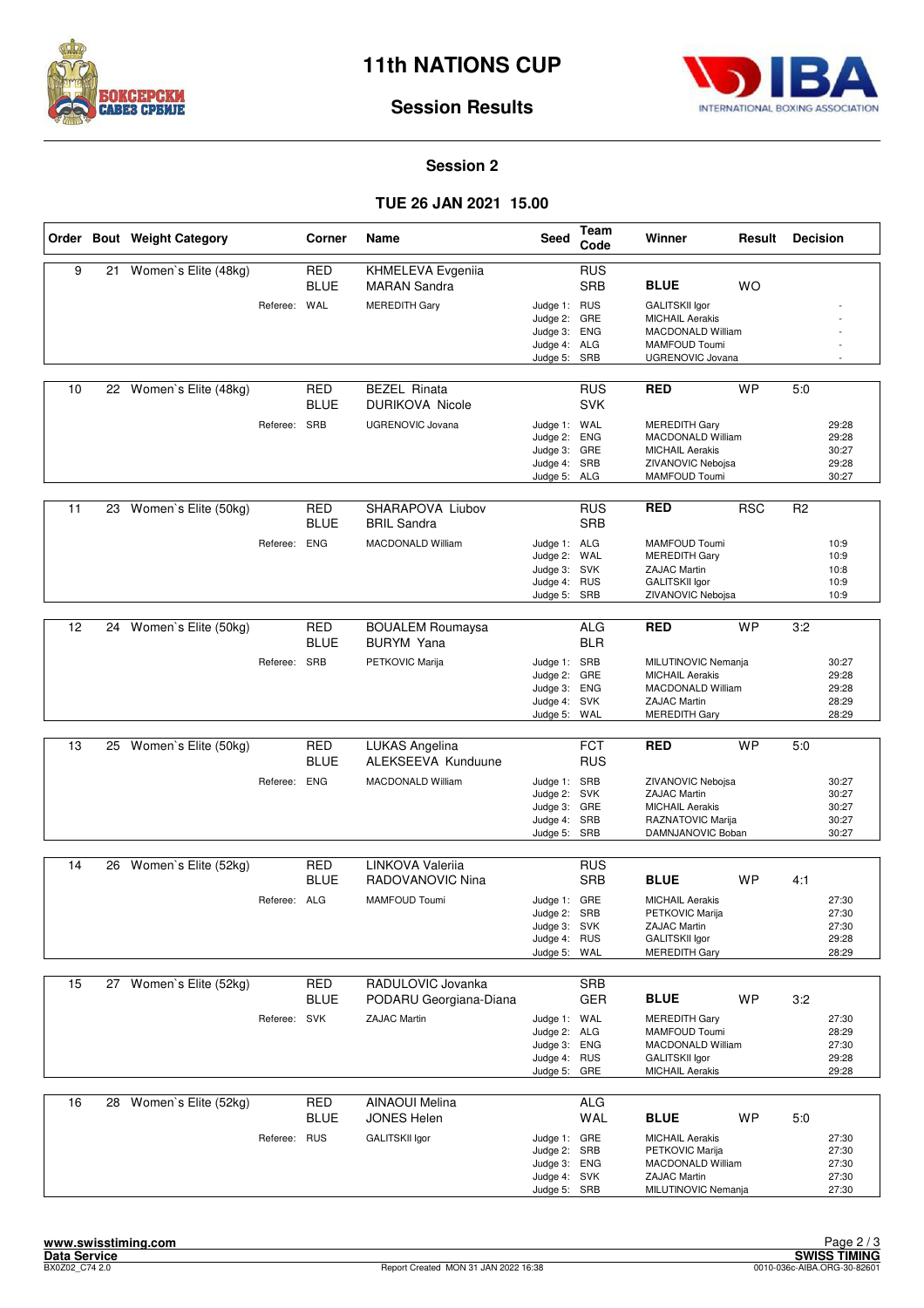



#### **Session 2**

### **TUE 26 JAN 2021 15.00**

|    |    | Order Bout Weight Category | Corner                    | Name                                                  | <b>Seed</b>                                                                  | Team<br>Code             | Winner                                                                                                               | Result     | <b>Decision</b> |                                           |
|----|----|----------------------------|---------------------------|-------------------------------------------------------|------------------------------------------------------------------------------|--------------------------|----------------------------------------------------------------------------------------------------------------------|------------|-----------------|-------------------------------------------|
| 17 | 29 | Women's Elite (57kg)       | <b>RED</b><br><b>BLUE</b> | <b>PUSHKAR Alina</b><br>PRINSSEN Juna                 |                                                                              | <b>RUS</b><br><b>NED</b> | <b>RED</b>                                                                                                           | <b>WP</b>  | 4:1             |                                           |
|    |    | Referee: ALG               |                           | <b>MAMFOUD Toumi</b>                                  | Judge 1: SRB<br>Judge 2: GRE<br>Judge 3: WAL<br>Judge 4: SVK<br>Judge 5: SRB |                          | DAMNJANOVIC Boban<br><b>MICHAIL Aerakis</b><br><b>MEREDITH Gary</b><br><b>ZAJAC Martin</b><br>RAZNATOVIC Marija      |            |                 | 30:27<br>30:27<br>28:29<br>29:28<br>30:27 |
| 18 | 30 |                            | <b>RED</b>                |                                                       |                                                                              |                          |                                                                                                                      |            |                 |                                           |
|    |    | Women's Elite (63kg)       | <b>BLUE</b>               | SYCHUGOVA Nataliya<br><b>KHELIF Imane</b>             |                                                                              | <b>RUS</b><br><b>ALG</b> | <b>BLUE</b>                                                                                                          | <b>WP</b>  | 4:1             |                                           |
|    |    | Referee: SRB               |                           | DAMNJANOVIC Boban                                     | Judge 1: RUS<br>Judge 2:<br>Judge 3: ENG<br>Judge 4: WAL<br>Judge 5: ALG     | GRE                      | <b>GALITSKII Igor</b><br><b>MICHAIL Aerakis</b><br><b>MACDONALD William</b><br><b>MEREDITH Gary</b><br>MAMFOUD Toumi |            |                 | 29:28<br>27:30<br>27:30<br>27:30<br>27:30 |
| 19 | 31 | Women's Elite (63kg)       | <b>RED</b><br><b>BLUE</b> | PAPADATOU Olga<br>ASMALOUSKAYA Darya                  |                                                                              | <b>GRE</b><br><b>BLR</b> | <b>RED</b>                                                                                                           | <b>WP</b>  | 5:0             |                                           |
|    |    | Referee: SRB               |                           | MILUTINOVIC Nemanja                                   | Judge 1: RUS<br>Judge 2: SVK<br>Judge 3: ENG<br>Judge 4: ALG<br>Judge 5:     | WAL                      | <b>GALITSKII Igor</b><br><b>ZAJAC Martin</b><br><b>MACDONALD William</b><br>MAMFOUD Toumi<br><b>MEREDITH Gary</b>    |            |                 | 30:27<br>30:27<br>30:27<br>30:27<br>30:27 |
|    |    |                            |                           |                                                       |                                                                              |                          |                                                                                                                      |            |                 |                                           |
| 20 |    | 32 Women's Elite (63kg)    | <b>RED</b><br><b>BLUE</b> | <b>JEDINAKOVA Miroslava</b><br><b>ZHILIAEVA Elena</b> |                                                                              | <b>SVK</b><br><b>RUS</b> | <b>BLUE</b>                                                                                                          | <b>RSC</b> | R3              |                                           |
|    |    |                            | Referee: GRE              | <b>MICHAIL Aerakis</b>                                | Judge 1: SRB<br>Judge 2: ALG<br>Judge 3: ENG<br>Judge 4: SRB<br>Judge 5: WAL |                          | <b>UGRENOVIC Jovana</b><br>MAMFOUD Toumi<br><b>MACDONALD William</b><br>PETKOVIC Marija<br><b>MEREDITH Gary</b>      |            |                 | 19:19<br>18:20<br>18:20<br>18:20<br>20:18 |
| 21 |    | 33 Women's Elite (+81kg)   | <b>RED</b><br><b>BLUE</b> | <b>IVANOVA Anna</b><br><b>BOGDANOVA Tatiana</b>       |                                                                              | <b>RUS</b><br><b>RUS</b> | <b>RED</b>                                                                                                           | <b>WP</b>  | 5.0             |                                           |
|    |    |                            | Referee: SRB              | MILUTINOVIC Nemanja                                   | Judge 1: SRB<br>Judge 2: SRB<br>Judge 3: SVK<br>Judge 4:<br>Judge 5: ALG     | GRE                      | UGRENOVIC Jovana<br>PETKOVIC Marija<br><b>ZAJAC Martin</b><br><b>MICHAIL Aerakis</b><br>MAMFOUD Toumi                |            |                 | 30:27<br>30:27<br>30:27<br>30:27<br>30:27 |
| 22 |    | 34 Women's Elite (+81kg)   | RED                       | <b>STEFANOVIC Alexei</b>                              |                                                                              | <b>SRB</b>               |                                                                                                                      |            |                 |                                           |
|    |    |                            | <b>BLUE</b>               | <b>IACHMENEVA Ekaterina</b>                           |                                                                              | <b>RUS</b>               | <b>BLUE</b>                                                                                                          | <b>WO</b>  |                 |                                           |
|    |    |                            | Referee: GRE              | <b>MICHAIL Aerakis</b>                                | Judge 1: ALG<br>Judge 2:<br>Judge 3: SVK<br>Judge 4: ENG<br>Judge 5: WAL     | <b>RUS</b>               | MAMFOUD Toumi<br><b>GALITSKII Igor</b><br><b>ZAJAC Martin</b><br><b>MACDONALD William</b><br><b>MEREDITH Gary</b>    |            |                 |                                           |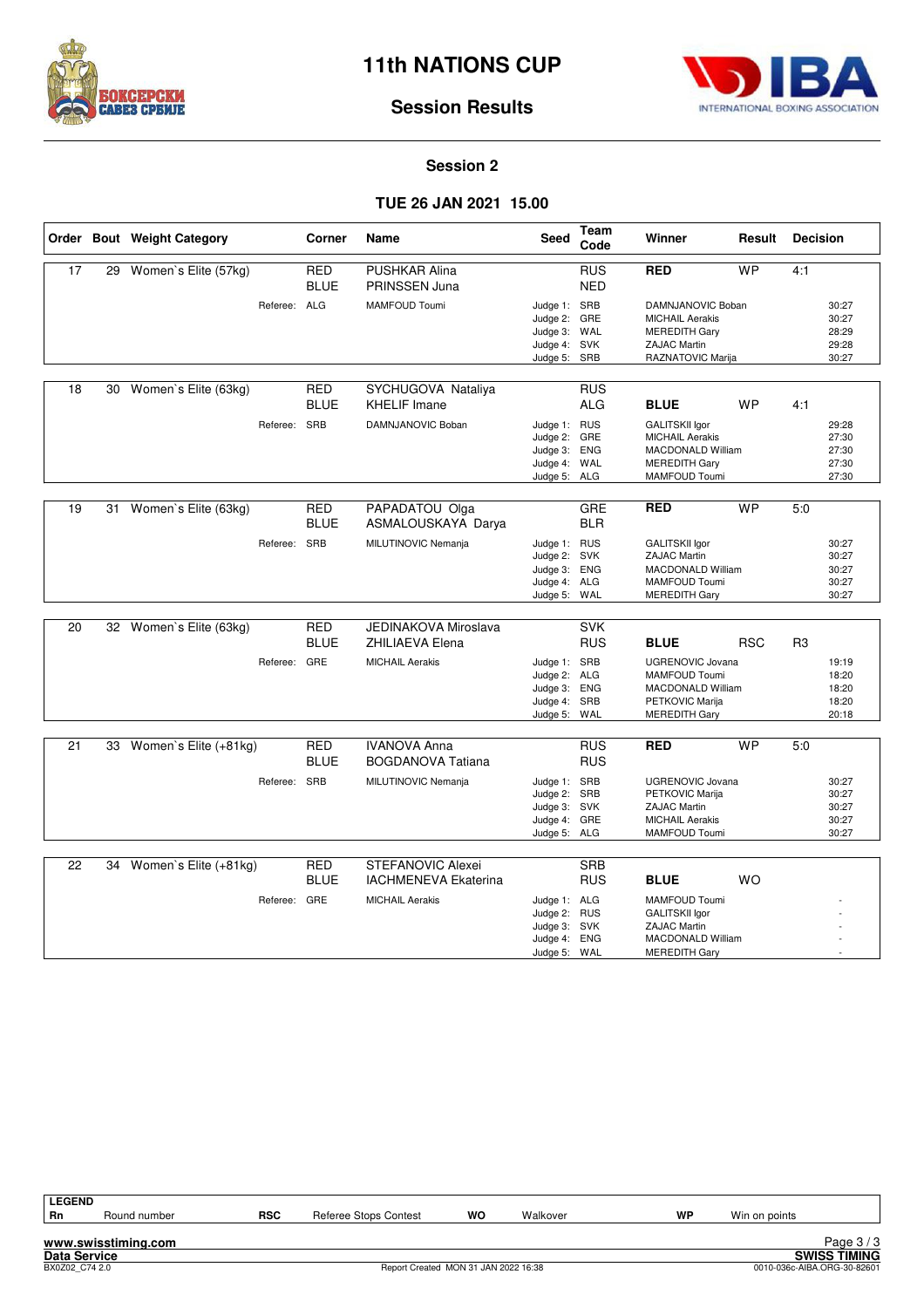



#### **Session 3**

### **THU 27 JAN 2022 15.00**

|                |    | Order Bout Weight Category | Corner                    | Name                                               | Seed                                                                         | Team<br>Code             | Winner                                                                                                                  | Result     | <b>Decision</b> |                                           |
|----------------|----|----------------------------|---------------------------|----------------------------------------------------|------------------------------------------------------------------------------|--------------------------|-------------------------------------------------------------------------------------------------------------------------|------------|-----------------|-------------------------------------------|
| $\mathbf{1}$   |    | 35 Schoolgirls (40kg)      | <b>RED</b><br><b>BLUE</b> | <b>PETRIMAN Patricia</b><br><b>AUSHEEVA Bairaa</b> |                                                                              | <b>HUN</b><br><b>RUS</b> | <b>RED</b>                                                                                                              | <b>WP</b>  | 5:0             |                                           |
|                |    | Referee:                   | SRB                       | DAMNJANOVIC Boban                                  | Judge 1: ENG<br>Judge 2: SVK<br>Judge 3: SRB<br>Judge 4: SRB<br>Judge 5:     | GRE                      | <b>MACDONALD William</b><br><b>ZAJAC Martin</b><br>ZIVANOVIC Nebojsa<br>UGRENOVIC Jovana<br><b>MICHAIL Aerakis</b>      |            |                 | 30:27<br>30:27<br>30:27<br>30:27<br>30:27 |
| 2              | 36 | Women's Junior (46kg)      | <b>RED</b><br><b>BLUE</b> | <b>KRAINOVA Viktorija</b><br>FOTOPOULOU Christina  |                                                                              | <b>RUS</b><br>GRE        | <b>RED</b>                                                                                                              | <b>WP</b>  | 5:0             |                                           |
|                |    | Referee: SRB               |                           | PETKOVIC Marija                                    | Judge 1: SVK<br>Judge 2: SRB<br>Judge 3: ENG<br>Judge 4: WAL<br>Judge 5: ALG |                          | <b>ZAJAC Martin</b><br>ZIVANOVIC Nebojsa<br>MACDONALD William<br><b>MEREDITH Gary</b><br>MAMFOUD Toumi                  |            |                 | 29:28<br>29:28<br>29:28<br>29:28<br>29:28 |
| 3              | 37 | Women's Junior (46kg)      | <b>RED</b><br><b>BLUE</b> | <b>TRIFILI Anna Maria</b><br>NEVMIANOVA Kristina   |                                                                              | <b>GRE</b><br><b>RUS</b> | <b>RED</b>                                                                                                              | <b>WP</b>  | 5:0             |                                           |
|                |    | Referee:                   | SRB                       | MILUTINOVIC Nemanja                                | Judge 1: ENG<br>Judge 2: WAL<br>Judge 3: SVK<br>Judge 4: SRB<br>Judge 5:     | <b>SRB</b>               | <b>MACDONALD William</b><br><b>MEREDITH Gary</b><br><b>ZAJAC Martin</b><br>RAZNATOVIC Marija<br><b>UGRENOVIC Jovana</b> |            |                 | 30:27<br>30:27<br>30:27<br>29:28<br>30:27 |
|                |    |                            |                           |                                                    |                                                                              |                          |                                                                                                                         |            |                 |                                           |
| $\overline{4}$ | 38 | Women's Junior (48kg)      | <b>RED</b><br><b>BLUE</b> | KUZNETSOVA Snezhana<br>KANTZARI loanna             |                                                                              | <b>RUS</b><br><b>GRE</b> | <b>RED</b>                                                                                                              | <b>WP</b>  | 5:0             |                                           |
|                |    | Referee: ALG               |                           | MAMFOUD Toumi                                      | Judge 1: SVK<br>Judge 2: ENG<br>Judge 3: SRB<br>Judge 4: SRB<br>Judge 5: SRB |                          | <b>ZAJAC Martin</b><br>MACDONALD William<br>MILUTINOVIC Nemanja<br>UGRENOVIC Jovana<br>PETKOVIC Marija                  |            |                 | 30:27<br>30:27<br>29:28<br>29:28<br>30:27 |
|                |    |                            |                           |                                                    |                                                                              |                          |                                                                                                                         |            |                 |                                           |
| 5              | 39 | Women's Junior (50kg)      | RED<br><b>BLUE</b>        | GIANNAKOPOULOU Lamprini<br><b>MITIC Sanja</b>      |                                                                              | GRE<br><b>SRB</b>        | <b>BLUE</b>                                                                                                             | <b>WP</b>  | 4:1             |                                           |
|                |    | Referee: SVK               |                           | <b>ZAJAC Martin</b>                                | Judge 1: ALG<br>Judge 2: SRB<br>Judge 3: WAL<br>Judge 4: GRE<br>Judge 5: RUS |                          | MAMFOUD Toumi<br>ZIVANOVIC Nebojsa<br><b>MEREDITH Gary</b><br><b>MICHAIL Aerakis</b><br><b>GALITSKII Igor</b>           |            |                 | 28:29<br>28:29<br>28:29<br>30:27<br>27:30 |
| 6              |    | 40 Women's Junior (54kg)   | <b>RED</b>                | LUKIC Marija                                       |                                                                              | <b>SRB</b>               |                                                                                                                         |            |                 |                                           |
|                |    |                            | <b>BLUE</b>               | <b>JILKOVA Viktorie</b>                            |                                                                              | CZE                      | <b>BLUE</b>                                                                                                             | <b>ABD</b> | R1              |                                           |
|                |    | Referee: GRE               |                           | <b>MICHAIL Aerakis</b>                             | Judge 1: WAL<br>Judge 2: ALG<br>Judge 3: RUS<br>Judge 4: SVK<br>Judge 5: ENG |                          | <b>MEREDITH Gary</b><br>MAMFOUD Toumi<br><b>GALITSKII Igor</b><br><b>ZAJAC Martin</b><br>MACDONALD William              |            |                 |                                           |
| $\overline{7}$ | 41 | Women's Junior (54kg)      | <b>RED</b>                | PETRITSI Andromachi                                |                                                                              | GRE                      |                                                                                                                         |            |                 |                                           |
|                |    |                            | BLUE                      | RYZHOVA Valerija                                   |                                                                              | <b>RUS</b>               | <b>BLUE</b>                                                                                                             | WP         | 5:0             |                                           |
|                |    | Referee: SRB               |                           | RAZNATOVIC Marija                                  | Judge 1: ENG<br>Judge 2: ALG<br>Judge 3: SRB<br>Judge 4: SRB<br>Judge 5: WAL |                          | <b>MACDONALD William</b><br>MAMFOUD Toumi<br>MILUTINOVIC Nemanja<br>PETKOVIC Marija<br><b>MEREDITH Gary</b>             |            |                 | 27:30<br>26:30<br>26:30<br>27:30<br>27:30 |
| 8              |    | 42 Women's Junior (57kg)   | RED<br><b>BLUE</b>        | <b>VARGA Sara</b><br>MAVRAGANI Vlasia              |                                                                              | <b>HUN</b><br>GRE        | <b>RED</b>                                                                                                              | <b>WP</b>  | 4:1             |                                           |
|                |    | Referee: SVK               |                           | <b>ZAJAC Martin</b>                                | Judge 1: SRB<br>Judge 2: WAL<br>Judge 3: SRB<br>Judge 4: RUS<br>Judge 5: ENG |                          | MILUTINOVIC Nemanja<br><b>MEREDITH Gary</b><br>ZIVANOVIC Nebojsa<br><b>GALITSKII Igor</b><br>MACDONALD William          |            |                 | 30:27<br>30:27<br>29:28<br>28:29<br>30:27 |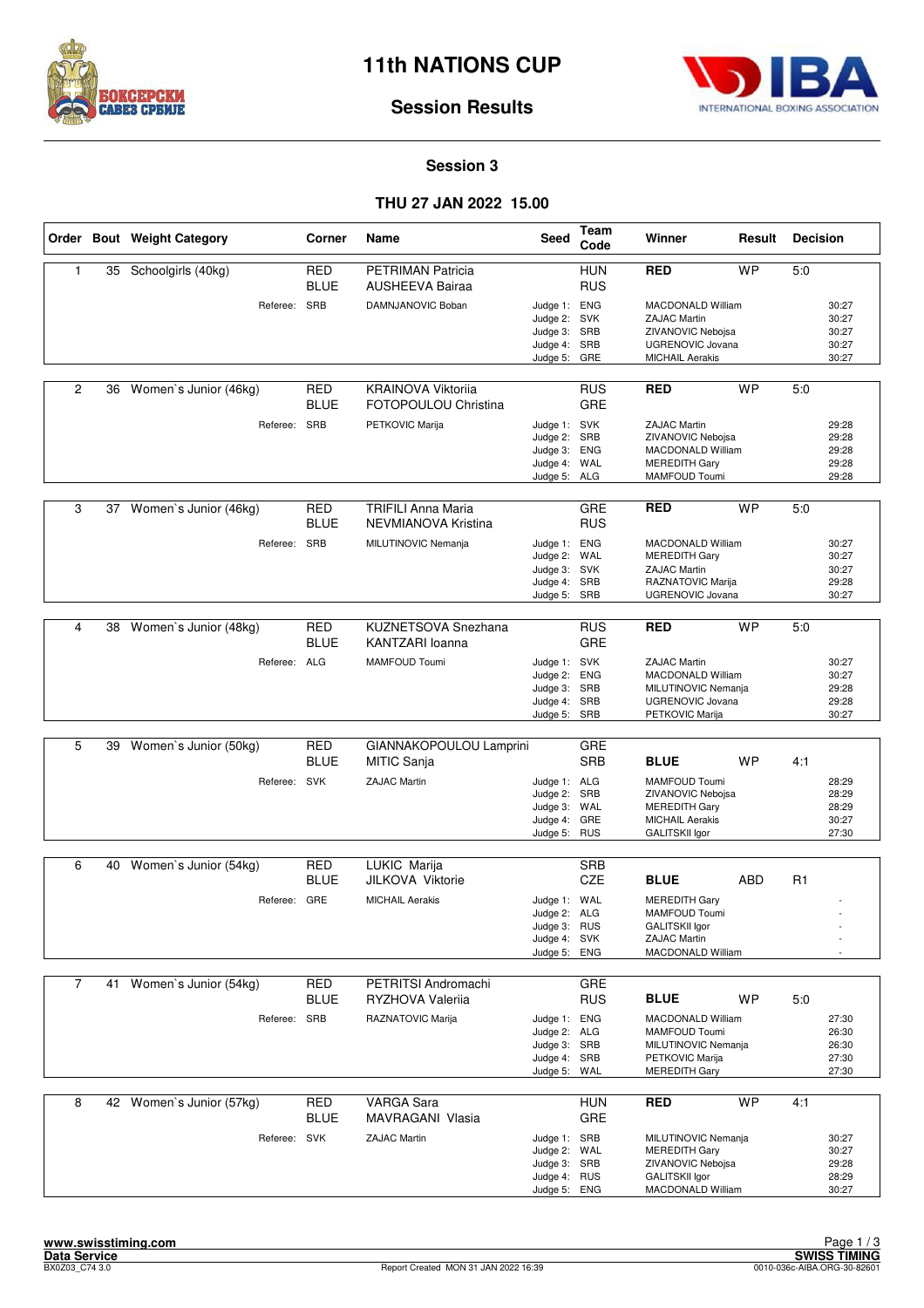



#### **Session 3**

### **THU 27 JAN 2022 15.00**

|    |    | Order Bout Weight Category | Corner                    | Name                                                       | Seed                         | Team<br>Code             | Winner                                            | Result     | <b>Decision</b> |                |
|----|----|----------------------------|---------------------------|------------------------------------------------------------|------------------------------|--------------------------|---------------------------------------------------|------------|-----------------|----------------|
| 9  |    | 43 Women's Youth (52kg)    | <b>RED</b><br><b>BLUE</b> | <b>CIRKOVIC Sara</b><br><b>CHOLIDI Eleni</b>               |                              | <b>SRB</b><br><b>GRE</b> | <b>RED</b>                                        | <b>WP</b>  | 5:0             |                |
|    |    | Referee: ALG               |                           | MAMFOUD Toumi                                              | Judge 1: SRB                 |                          | <b>UGRENOVIC Jovana</b>                           |            |                 | 30:27          |
|    |    |                            |                           |                                                            | Judge 2: GRE<br>Judge 3: RUS |                          | <b>MICHAIL Aerakis</b><br><b>GALITSKII Igor</b>   |            |                 | 29:28<br>30:27 |
|    |    |                            |                           |                                                            | Judge 4: WAL                 |                          | <b>MEREDITH Gary</b>                              |            |                 | 30:27          |
|    |    |                            |                           |                                                            | Judge 5: SVK                 |                          | <b>ZAJAC Martin</b>                               |            |                 | 30:27          |
| 10 | 44 | Women's Youth (52kg)       | <b>RED</b><br><b>BLUE</b> | <b>HORVATH Karmen</b><br><b>KOSTKINA Daria</b>             |                              | <b>HUN</b><br><b>RUS</b> | <b>BLUE</b>                                       | <b>WP</b>  | 5:0             |                |
|    |    | Referee: SRB               |                           | DAMNJANOVIC Boban                                          | Judge 1: SVK                 |                          | <b>ZAJAC Martin</b>                               |            |                 | 27:30          |
|    |    |                            |                           |                                                            | Judge 2: ALG<br>Judge 3: WAL |                          | MAMFOUD Toumi<br><b>MEREDITH Gary</b>             |            |                 | 27:30<br>27:30 |
|    |    |                            |                           |                                                            | Judge 4: SRB                 |                          | RAZNATOVIC Marija                                 |            |                 | 26:30          |
|    |    |                            |                           |                                                            | Judge 5: ENG                 |                          | MACDONALD William                                 |            |                 | 27:30          |
| 11 |    | 45 Women's Youth (57kg)    | <b>RED</b><br><b>BLUE</b> | <b>KOVACS Fanni Laura</b><br>SARSANBEK Ulzhan              |                              | <b>HUN</b><br>KAZ        | <b>BLUE</b>                                       | <b>WP</b>  | 5:0             |                |
|    |    | Referee: SRB               |                           | ZIVANOVIC Nebojsa                                          | Judge 1: RUS                 |                          | <b>GALITSKII Igor</b>                             |            |                 | 27:30          |
|    |    |                            |                           |                                                            | Judge 2: GRE                 |                          | <b>MICHAIL Aerakis</b>                            |            |                 | 27:30          |
|    |    |                            |                           |                                                            | Judge 3: WAL<br>Judge 4: ALG |                          | <b>MEREDITH Gary</b><br>MAMFOUD Toumi             |            |                 | 27:30<br>27:30 |
|    |    |                            |                           |                                                            | Judge 5: SVK                 |                          | <b>ZAJAC Martin</b>                               |            |                 | 27:30          |
| 12 |    | 46 Women's Youth (57kg)    | <b>RED</b>                | <b>AVERIANOVA Evita</b>                                    |                              | <b>RUS</b>               | <b>RED</b>                                        | <b>RSC</b> | R1              |                |
|    |    |                            | <b>BLUE</b>               | <b>HORVATH Laura</b>                                       |                              | <b>HUN</b>               |                                                   |            |                 |                |
|    |    | Referee: ENG               |                           | <b>MACDONALD William</b>                                   | Judge 1: GRE<br>Judge 2: ALG |                          | <b>MICHAIL Aerakis</b><br>MAMFOUD Toumi           |            |                 |                |
|    |    |                            |                           |                                                            | Judge 3: WAL                 |                          | <b>MEREDITH Gary</b>                              |            |                 |                |
|    |    |                            |                           |                                                            | Judge 4: SRB<br>Judge 5: SRB |                          | UGRENOVIC Jovana<br>PETKOVIC Marija               |            |                 |                |
|    |    |                            |                           |                                                            |                              |                          |                                                   |            |                 |                |
| 13 |    | 47 Women's Youth (63kg)    | <b>RED</b><br><b>BLUE</b> | PETRICEVIC Tijana<br>LETSKO Darya                          |                              | <b>BIH</b><br><b>BLR</b> | <b>BLUE</b>                                       | <b>RSC</b> | R1              |                |
|    |    | Referee: WAL               |                           | <b>MEREDITH Gary</b>                                       | Judge 1: SVK                 |                          | <b>ZAJAC Martin</b>                               |            |                 |                |
|    |    |                            |                           |                                                            | Judge 2: GRE<br>Judge 3: SRB |                          | <b>MICHAIL Aerakis</b><br><b>UGRENOVIC Jovana</b> |            |                 |                |
|    |    |                            |                           |                                                            | Judge 4: ENG                 |                          | <b>MACDONALD William</b>                          |            |                 |                |
|    |    |                            |                           |                                                            | Judge 5: ALG                 |                          | MAMFOUD Toumi                                     |            |                 |                |
| 14 |    | 48 Women's Youth (63kg)    | <b>RED</b>                | <b>GURUBI Dora</b>                                         |                              | <b>HUN</b>               |                                                   |            |                 |                |
|    |    |                            | <b>BLUE</b>               | NOVINSKAIA Daria                                           |                              | <b>RUS</b>               | <b>BLUE</b>                                       | <b>ABD</b> | R1              |                |
|    |    | Referee: SRB               |                           | <b>UGRENOVIC Jovana</b>                                    | Judge 1: SRB                 |                          | PETKOVIC Marija                                   |            |                 |                |
|    |    |                            |                           |                                                            | Judge 2: ENG<br>Judge 3: GRE |                          | MACDONALD William<br><b>MICHAIL Aerakis</b>       |            |                 |                |
|    |    |                            |                           |                                                            | Judge 4: SVK                 |                          | <b>ZAJAC Martin</b>                               |            |                 |                |
|    |    |                            |                           |                                                            | Judge 5: ALG                 |                          | MAMFOUD Toumi                                     |            |                 |                |
| 15 |    | 49 Women's Elite (54kg)    | <b>RED</b>                | <b>HOLZKEN Alicia</b>                                      |                              | <b>NED</b>               | <b>RED</b>                                        | <b>WP</b>  | 5:0             |                |
|    |    |                            | BLUE                      | <b>ANDREWS Zoe</b>                                         |                              | WAL                      |                                                   |            |                 |                |
|    |    | Referee: SRB               |                           | <b>UGRENOVIC Jovana</b>                                    | Judge 1: RUS                 |                          | <b>GALITSKII Igor</b>                             |            |                 | 30:27          |
|    |    |                            |                           |                                                            | Judge 2: SRB<br>Judge 3: GRE |                          | PETKOVIC Marija<br><b>MICHAIL Aerakis</b>         |            |                 | 30:27<br>30:27 |
|    |    |                            |                           |                                                            | Judge 4: SVK                 |                          | <b>ZAJAC Martin</b>                               |            |                 | 30:27          |
|    |    |                            |                           |                                                            | Judge 5: SRB                 |                          | DAMNJANOVIC Boban                                 |            |                 | 30:27          |
| 16 |    | 50 Women's Elite (54kg)    | RED<br><b>BLUE</b>        | <b>KIRIENKO Anastasija</b><br><b>KARPOVICH Aliaksandra</b> |                              | <b>RUS</b><br><b>BLR</b> | <b>RED</b>                                        | <b>WP</b>  | 5:0             |                |
|    |    | Referee: SRB               |                           | PETKOVIC Marija                                            | Judge 1: SVK                 |                          | <b>ZAJAC Martin</b>                               |            |                 | 30:27          |
|    |    |                            |                           |                                                            | Judge 2: ENG                 |                          | MACDONALD William                                 |            |                 | 30:27          |
|    |    |                            |                           |                                                            | Judge 3: SRB<br>Judge 4: ALG |                          | MILUTINOVIC Nemanja<br>MAMFOUD Toumi              |            |                 | 30:27<br>29:28 |
|    |    |                            |                           |                                                            | Judge 5: WAL                 |                          | <b>MEREDITH Gary</b>                              |            |                 | 30:27          |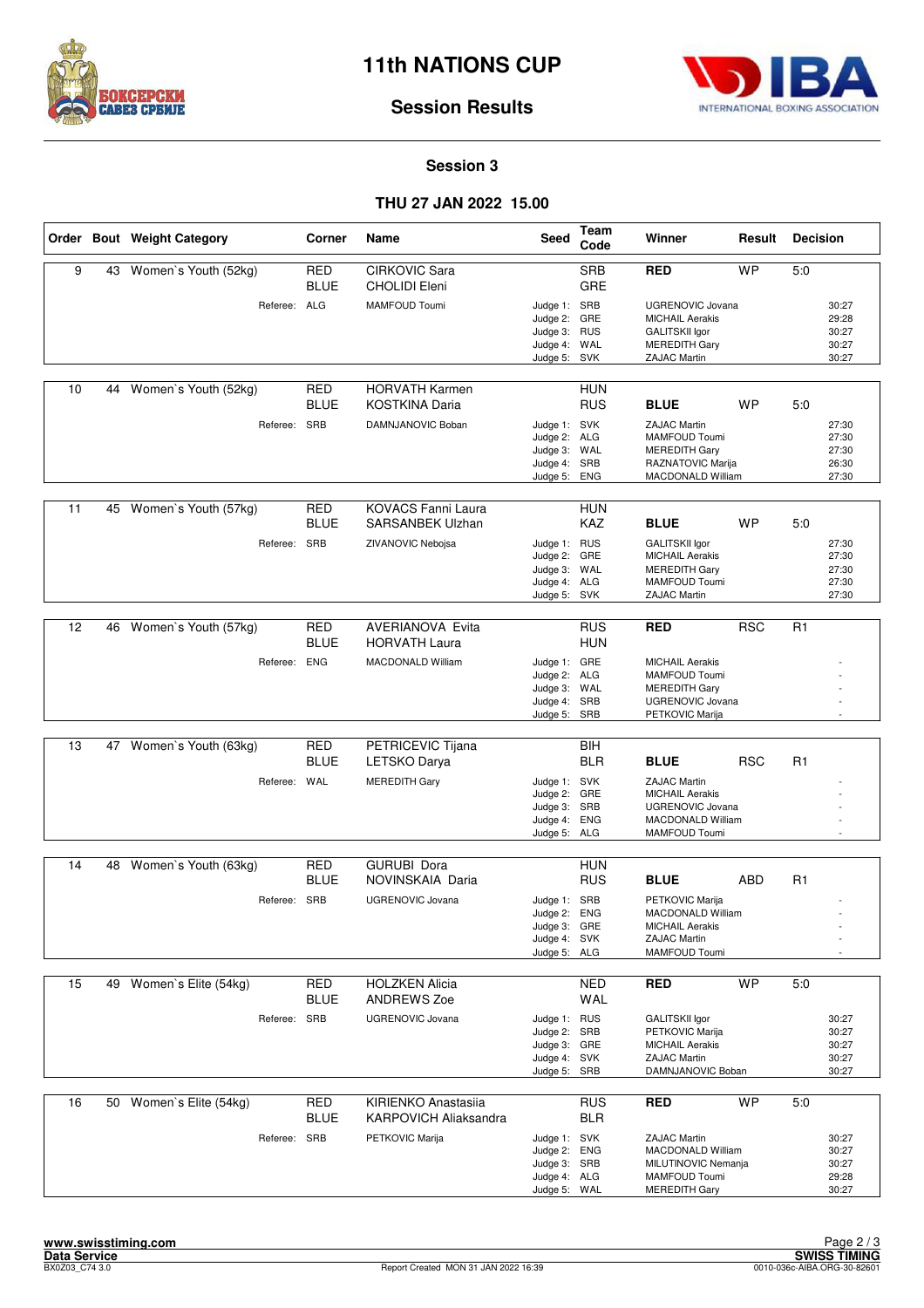



#### **Session 3**

#### **THU 27 JAN 2022 15.00**

|    |    | Order Bout Weight Category |              | Corner                    | Name                                             | Seed                                                                         | <b>Team</b><br>Code      | Winner                                                                                                                     | Result     | <b>Decision</b> |                                           |
|----|----|----------------------------|--------------|---------------------------|--------------------------------------------------|------------------------------------------------------------------------------|--------------------------|----------------------------------------------------------------------------------------------------------------------------|------------|-----------------|-------------------------------------------|
| 17 |    | 51 Women's Elite (60kg)    |              | <b>RED</b><br><b>BLUE</b> | <b>VOLOSENKO Rima</b><br><b>DMITRIEVA Darija</b> |                                                                              | KAZ<br><b>RUS</b>        | <b>RED</b>                                                                                                                 | <b>RSC</b> | R1              |                                           |
|    |    |                            | Referee: SRB |                           | MILUTINOVIC Nemanja                              | Judge 1: ENG<br>Judge 2: ALG<br>Judge 3: SRB<br>Judge 4: GRE<br>Judge 5: WAL |                          | <b>MACDONALD William</b><br><b>MAMFOUD Toumi</b><br>ZIVANOVIC Nebojsa<br><b>MICHAIL Aerakis</b><br><b>MEREDITH Gary</b>    |            |                 |                                           |
| 18 | 52 | Women's Elite (60kg)       |              | <b>RED</b><br><b>BLUE</b> | <b>TSANI Marinella</b><br>SHADRINA Natalija      |                                                                              | GRE<br><b>SRB</b>        | <b>BLUE</b>                                                                                                                | <b>WP</b>  | 5:0             |                                           |
|    |    |                            | Referee:     | <b>SVK</b>                | ZAJAC Martin                                     | Judge 1: SRB<br>Judge 2: ALG<br>Judge 3: WAL<br>Judge 4: RUS<br>Judge 5:     | GRE                      | <b>UGRENOVIC Jovana</b><br><b>MAMFOUD Toumi</b><br><b>MEREDITH Gary</b><br><b>GALITSKII Igor</b><br><b>MICHAIL Aerakis</b> |            |                 | 27:30<br>27:30<br>26:30<br>27:30<br>28:29 |
| 19 | 53 | Women's Elite (66kg)       |              | <b>RED</b><br><b>BLUE</b> | <b>MATOVIC Milena</b><br><b>WILKINSON Jodie</b>  |                                                                              | <b>SRB</b><br><b>ENG</b> | <b>RED</b>                                                                                                                 | <b>WP</b>  | 4:1             |                                           |
|    |    |                            | Referee: ALG |                           | <b>MAMFOUD Toumi</b>                             | Judge 1: SVK<br>Judge 2: SRB<br>Judge 3: GRE<br>Judge 4: RUS<br>Judge 5: ENG |                          | <b>ZAJAC Martin</b><br>PETKOVIC Marija<br><b>MICHAIL Aerakis</b><br><b>GALITSKII Igor</b><br>MACDONALD William             |            |                 | 29:28<br>30:27<br>29:28<br>30:27<br>28:29 |
| 20 | 54 | Women's Elite (66kg)       |              | <b>RED</b><br><b>BLUE</b> | <b>AMINEVA Azalia</b><br>MILOSEVIC Tijana        |                                                                              | <b>RUS</b><br><b>SRB</b> | <b>RED</b>                                                                                                                 | <b>ABD</b> | R <sub>2</sub>  |                                           |
|    |    |                            | Referee: WAL |                           | <b>MEREDITH Gary</b>                             | Judge 1: GRE<br>Judge 2: RUS<br>Judge 3: SVK<br>Judge 4: SRB<br>Judge 5: ENG |                          | <b>MICHAIL Aerakis</b><br><b>GALITSKII Igor</b><br><b>ZAJAC Martin</b><br>RAZNATOVIC Marija<br><b>MACDONALD William</b>    |            |                 | 10:9<br>10:9<br>10:9<br>10:9<br>10:9      |
| 21 | 55 | Women's Elite (70kg)       |              | <b>RED</b><br><b>BLUE</b> | KHOLUEVA Anastasija<br>RAPAJIC Aleksandra        |                                                                              | <b>RUS</b><br><b>SRB</b> | <b>RED</b>                                                                                                                 | <b>WP</b>  | 3:2             |                                           |
|    |    |                            | Referee: ENG |                           | <b>MACDONALD William</b>                         | Judge 1: RUS<br>Judge 2: GRE<br>Judge 3: ALG<br>Judge 4: SVK<br>Judge 5: SRB |                          | <b>GALITSKII Igor</b><br><b>MICHAIL Aerakis</b><br>MAMFOUD Toumi<br><b>ZAJAC Martin</b><br><b>UGRENOVIC Jovana</b>         |            |                 | 29:28<br>29:28<br>29:28<br>28:29<br>28:29 |

| <b>LEGEND</b>       |                     |    |              |                                      |                       |    |               |                             |
|---------------------|---------------------|----|--------------|--------------------------------------|-----------------------|----|---------------|-----------------------------|
| <b>ABD</b>          | Abandon             | Rn | Round number | <b>RSC</b>                           | Referee Stops Contest | WP | Win on points |                             |
|                     |                     |    |              |                                      |                       |    |               |                             |
|                     | www.swisstiming.com |    |              |                                      |                       |    |               | Page $3/3$                  |
| <b>Data Service</b> |                     |    |              |                                      |                       |    |               | <b>SWISS TIMING</b>         |
| BX0Z03 C74 3.0      |                     |    |              | Report Created MON 31 JAN 2022 16:39 |                       |    |               | 0010-036c-AIBA.ORG-30-82601 |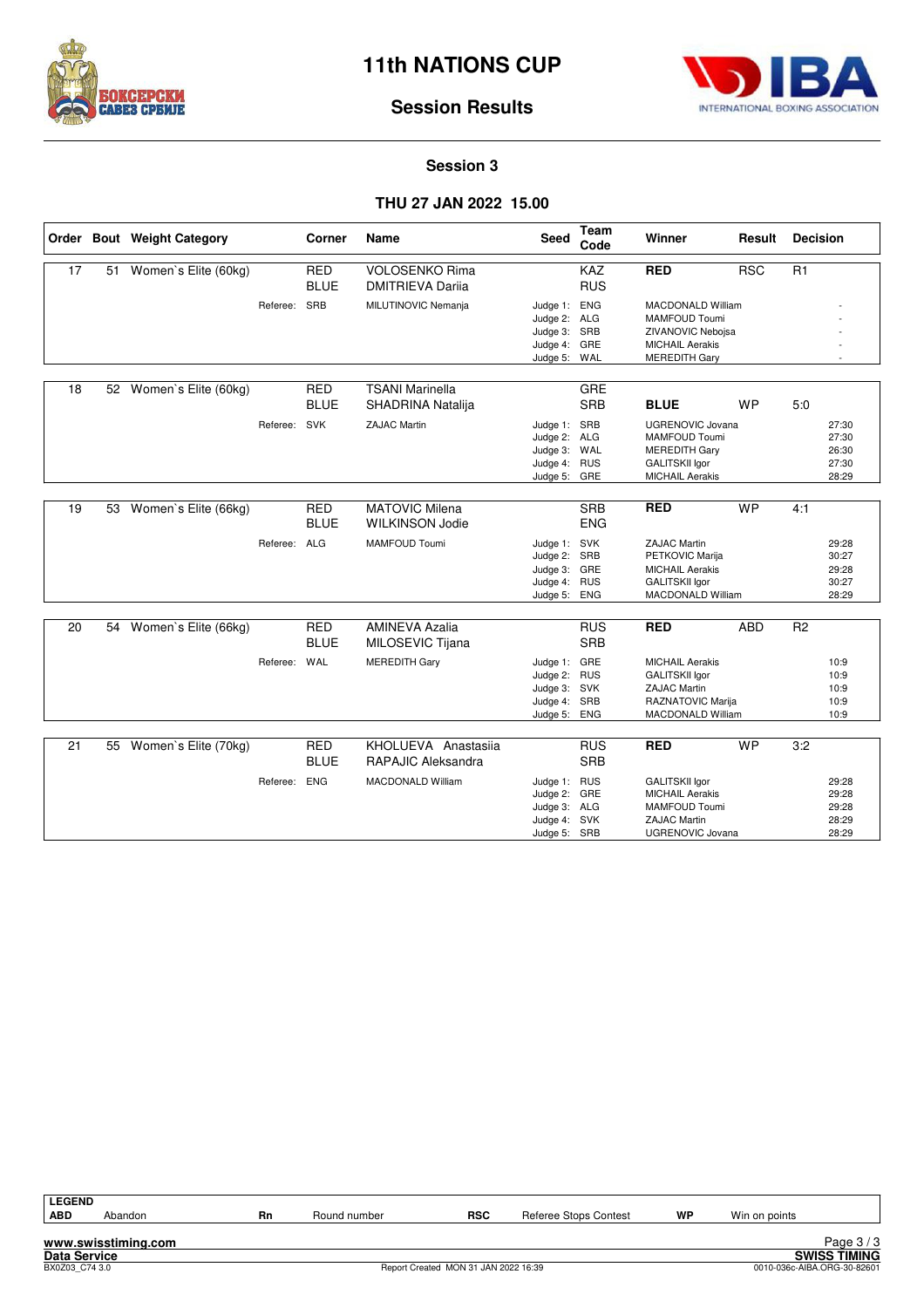



#### **Session 4**

#### **FRI 28 JAN 2022 15.00**

|                |    | Order Bout Weight Category | Corner                    | Name                                               | <b>Seed</b>                                                                  | Team<br>Code             | Winner                                                                                                               | Result    | <b>Decision</b> |                                           |
|----------------|----|----------------------------|---------------------------|----------------------------------------------------|------------------------------------------------------------------------------|--------------------------|----------------------------------------------------------------------------------------------------------------------|-----------|-----------------|-------------------------------------------|
| $\mathbf{1}$   |    | 56 Schoolgirls (46kg)      | <b>RED</b><br>BLUE        | <b>KAZAKOVA Viktorija</b><br><b>BERKLOVIC Sasa</b> |                                                                              | <b>RUS</b><br><b>SRB</b> | <b>RED</b>                                                                                                           | <b>WP</b> | 5:0             |                                           |
|                |    | Referee: ALG               |                           | <b>MAMFOUD Toumi</b>                               | Judge 1: SRB<br>Judge 2:<br>Judge 3: WAL<br>Judge 4:<br>Judge 5: RUS         | <b>ENG</b><br><b>SVK</b> | <b>UGRENOVIC Jovana</b><br><b>MACDONALD William</b><br><b>MEREDITH Gary</b><br>ZAJAC Martin<br><b>GALITSKII Igor</b> |           |                 | 29:28<br>30:27<br>30:26<br>30:27<br>30:27 |
| 2              | 57 | Schoolgirls (51kg)         | <b>RED</b><br>BLUE        | <b>HADER Antonina</b><br><b>UTASI Melinda</b>      |                                                                              | POL<br><b>SRB</b>        | <b>BLUE</b>                                                                                                          | WP        | 5:0             |                                           |
|                |    | Referee: RUS               |                           | <b>GALITSKII Igor</b>                              | Judge 1: GRE<br>Judge 2:<br>Judge 3: ENG<br>Judge 4: SVK<br>Judge 5: ALG     | WAL                      | <b>MICHAIL Aerakis</b><br><b>MEREDITH Gary</b><br><b>MACDONALD William</b><br><b>ZAJAC Martin</b><br>MAMFOUD Toumi   |           |                 | 28:29<br>27:30<br>27:30<br>28:29<br>26:30 |
| 3              | 58 | Women's Junior (52kg)      | <b>RED</b><br>BLUE        | <b>LANTOVA Amalie</b><br>NYOGERI Sara              |                                                                              | CZE<br><b>HUN</b>        | <b>BLUE</b>                                                                                                          | <b>WP</b> | 5:0             |                                           |
|                |    | Referee: SRB               |                           | RAZNATOVIC Marija                                  | Judge 1: WAL<br>Judge 2: SVK<br>Judge 3: RUS<br>Judge 4: GRE<br>Judge 5:     | ENG                      | <b>MEREDITH Gary</b><br><b>ZAJAC Martin</b><br><b>GALITSKII Igor</b><br><b>MICHAIL Aerakis</b><br>MACDONALD William  |           |                 | 27:30<br>27:30<br>28:29<br>27:29<br>28:29 |
| 4              | 59 | Women's Junior (52kg)      | <b>RED</b>                | <b>GEORGOPOULOU Maria</b>                          |                                                                              | GRE                      | <b>RED</b>                                                                                                           | <b>WP</b> | 4:1             |                                           |
|                |    | Referee: SRB               | BLUE                      | POLEDNIKOVA Julie<br>ZIVANOVIC Nebojsa             | Judge 1: RUS<br>Judge 2: ALG<br>Judge 3: SVK<br>Judge 4: ENG<br>Judge 5: WAL | <b>CZE</b>               | <b>GALITSKII Igor</b><br>MAMFOUD Toumi<br><b>ZAJAC Martin</b><br>MACDONALD William<br><b>MEREDITH Gary</b>           |           |                 | 29:27<br>30:26<br>30:26<br>29:27<br>27:29 |
|                |    |                            |                           |                                                    |                                                                              |                          |                                                                                                                      |           |                 |                                           |
| 5              | 60 | Women's Junior (66kg)      | RED<br>BLUE               | NTASIONAKI Maria Evanthia<br>ARASZEWSKA Oliwia     |                                                                              | GRE<br><b>POL</b>        | <b>BLUE</b>                                                                                                          | <b>WP</b> | 5:0             |                                           |
|                |    | Referee:                   | SRB                       | <b>UGRENOVIC Jovana</b>                            | Judge 1: ALG<br>Judge 2:<br>Judge 3: RUS<br>Judge 4: SVK<br>Judge 5: ENG     | WAL                      | MAMFOUD Toumi<br><b>MEREDITH Gary</b><br><b>GALITSKII Igor</b><br><b>ZAJAC Martin</b><br>MACDONALD William           |           |                 | 28:29<br>27:30<br>28:29<br>27:30<br>27:30 |
| 6              | 61 | Women's Junior (66kg)      | <b>RED</b>                | NTZARAGIAN Christina                               |                                                                              | <b>CYP</b>               |                                                                                                                      |           |                 |                                           |
|                |    |                            | BLUE                      | <b>BOSKOVIC Anastasija</b>                         |                                                                              | <b>SRB</b>               | <b>BLUE</b>                                                                                                          | <b>WO</b> |                 |                                           |
|                |    | Referee: GRE               |                           | <b>MICHAIL Aerakis</b>                             | Judge 1: WAL<br>Judge 2: RUS<br>Judge 3: SVK<br>Judge 4: ALG<br>Judge 5:     | ENG                      | <b>MEREDITH Gary</b><br><b>GALITSKII Igor</b><br>ZAJAC Martin<br>MAMFOUD Toumi<br>MACDONALD William                  |           |                 |                                           |
| $\overline{7}$ |    | 62 Women's Youth (54kg)    | <b>RED</b>                | JOVANOVIC Dragana                                  |                                                                              | <b>SRB</b>               |                                                                                                                      |           |                 |                                           |
|                |    |                            | <b>BLUE</b>               | SAVRO Uliana                                       |                                                                              | <b>RUS</b>               | <b>BLUE</b>                                                                                                          | <b>WP</b> | 5:0             |                                           |
|                |    | Referee: ENG               |                           | MACDONALD William                                  | Judge 1: SRB<br>Judge 2: WAL<br>Judge 3: ALG<br>Judge 4: RUS<br>Judge 5:     | GRE                      | DAMNJANOVIC Boban<br><b>MEREDITH Gary</b><br>MAMFOUD Toumi<br><b>GALITSKII Igor</b><br><b>MICHAIL Aerakis</b>        |           |                 | 28:29<br>28:29<br>27:30<br>27:30<br>27:30 |
| 8              |    | 63 Women's Youth (54kg)    | <b>RED</b><br><b>BLUE</b> | <b>TREMASOVA Alena</b><br>SPIRINA Polina           |                                                                              | <b>RUS</b><br><b>RUS</b> | <b>RED</b>                                                                                                           | <b>WP</b> | 5.0             |                                           |
|                |    | Referee: SRB               |                           | PETKOVIC Marija                                    | Judge 1: GRE<br>Judge 2: WAL<br>Judge 3: ALG<br>Judge 4: SRB<br>Judge 5: SRB |                          | <b>MICHAIL Aerakis</b><br><b>MEREDITH Gary</b><br>MAMFOUD Toumi<br>UGRENOVIC Jovana<br>RAZNATOVIC Marija             |           |                 | 29:28<br>30:27<br>29:28<br>29:28<br>29:28 |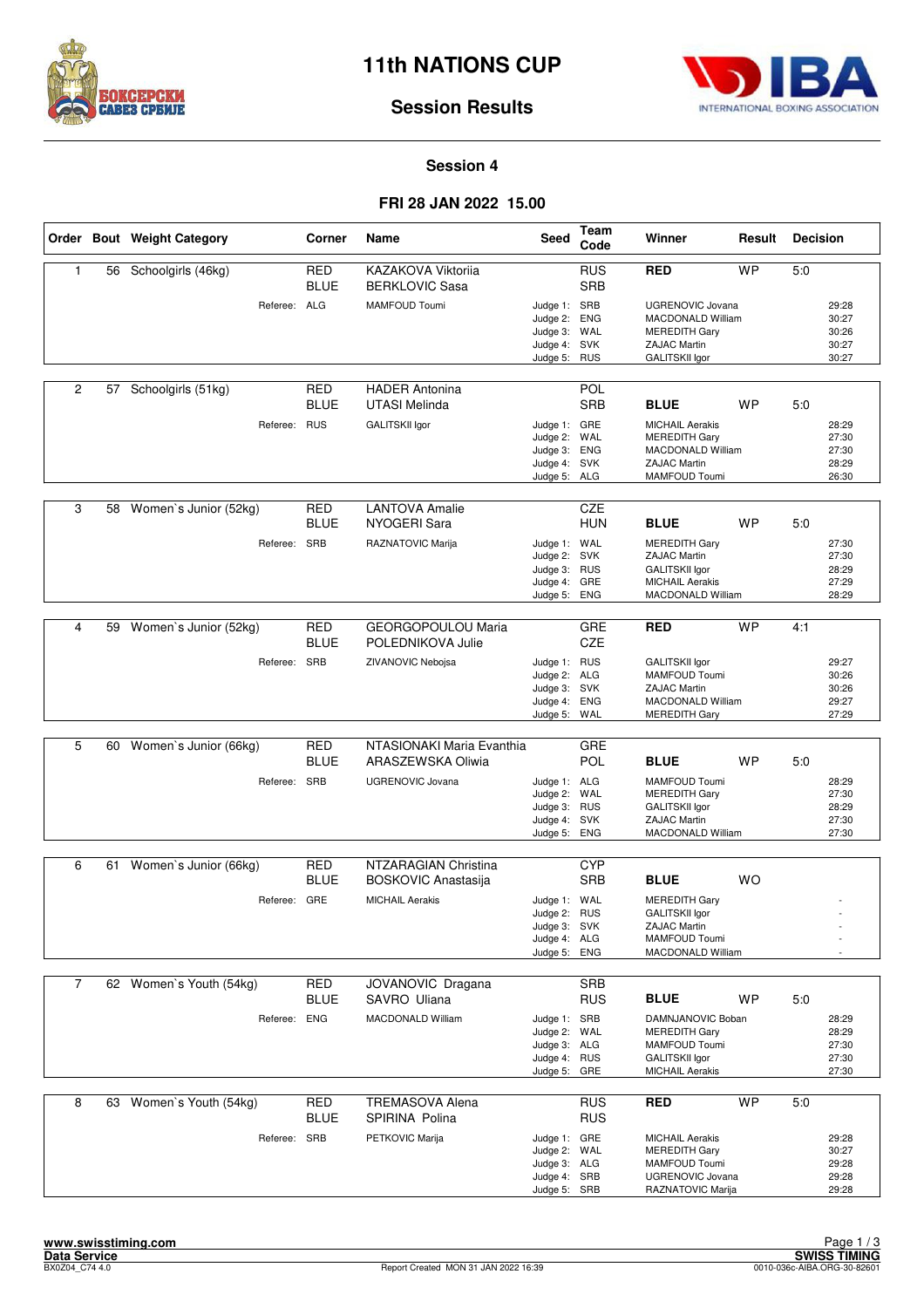



#### **Session 4**

#### **FRI 28 JAN 2022 15.00**

|    |    | Order Bout Weight Category | Corner                    | Name                                         | Seed                                                                         | Team<br>Code             | Winner                                                                                                                      | Result     | <b>Decision</b> |                                           |
|----|----|----------------------------|---------------------------|----------------------------------------------|------------------------------------------------------------------------------|--------------------------|-----------------------------------------------------------------------------------------------------------------------------|------------|-----------------|-------------------------------------------|
| 9  | 64 | Women's Youth (60kg)       | <b>RED</b><br><b>BLUE</b> | SOTNIKOVA Tatiana<br><b>ENGE Julie</b>       |                                                                              | <b>RUS</b><br><b>NOR</b> | <b>BLUE</b>                                                                                                                 | <b>WP</b>  | 5:0             |                                           |
|    |    | Referee:                   | SRB                       | RAZNATOVIC Marija                            | Judge 1: WAL<br>Judge 2:<br>Judge 3: SVK<br>Judge 4: ENG<br>Judge 5: ALG     | GRE                      | <b>MEREDITH Gary</b><br><b>MICHAIL Aerakis</b><br><b>ZAJAC Martin</b><br><b>MACDONALD William</b><br>MAMFOUD Toumi          |            |                 | 27:30<br>27:30<br>27:30<br>27:30<br>27:30 |
| 10 | 65 | Women's Youth (60kg)       | <b>RED</b><br><b>BLUE</b> | MILETIC Djina<br><b>KUBALOVA Tamara</b>      |                                                                              | <b>SRB</b><br><b>SVK</b> | <b>BLUE</b>                                                                                                                 | <b>RSC</b> | R <sub>2</sub>  |                                           |
|    |    | Referee: ENG               |                           | <b>MACDONALD William</b>                     | Judge 1: WAL<br>Judge 2:<br>Judge 3: SRB<br>Judge 4: ALG<br>Judge 5: SVK     | GRE                      | <b>MEREDITH Gary</b><br><b>MICHAIL Aerakis</b><br>ZIVANOVIC Nebojsa<br>MAMFOUD Toumi<br>ZAJAC Martin                        |            |                 | 9:10<br>9:10<br>9:10<br>9:10<br>9:10      |
| 11 | 66 | Women's Elite (48kg)       | <b>RED</b><br><b>BLUE</b> | KOSTINA Anna<br><b>SALINDER Darija</b>       |                                                                              | <b>RUS</b><br><b>RUS</b> | <b>BLUE</b>                                                                                                                 | <b>RSC</b> | R1              |                                           |
|    |    | Referee:                   | SRB                       | MILUTINOVIC Nemanja                          | Judge 1: SVK<br>Judge 2: ENG<br>Judge 3: ALG<br>Judge 4: SRB<br>Judge 5:     | SRB                      | <b>ZAJAC Martin</b><br><b>MACDONALD William</b><br>MAMFOUD Toumi<br>UGRENOVIC Jovana<br>ZIVANOVIC Nebojsa                   |            |                 |                                           |
| 12 | 67 | Women's Elite (48kg)       | <b>RED</b>                | <b>MARAN Sandra</b>                          |                                                                              | <b>SRB</b>               |                                                                                                                             |            |                 |                                           |
|    |    |                            | <b>BLUE</b>               | <b>BEZEL Rinata</b>                          |                                                                              | <b>RUS</b>               | <b>BLUE</b>                                                                                                                 | <b>WP</b>  | 5.0             |                                           |
|    |    | Referee: WAL               |                           | <b>MEREDITH Gary</b>                         | Judge 1: ALG<br>Judge 2: SRB<br>Judge 3: SVK<br>Judge 4: ENG<br>Judge 5: GRE |                          | MAMFOUD Toumi<br>ZIVANOVIC Nebojsa<br><b>ZAJAC Martin</b><br>MACDONALD William<br><b>MICHAIL Aerakis</b>                    |            |                 | 26:30<br>27:29<br>26:30<br>26:30<br>27:29 |
|    |    |                            |                           |                                              |                                                                              |                          |                                                                                                                             |            |                 |                                           |
| 13 | 68 | Women's Elite (50kg)       | RED<br><b>BLUE</b>        | SILJKOVIC Snezana<br>SHARAPOVA Liubov        |                                                                              | <b>SRB</b><br><b>RUS</b> | <b>BLUE</b>                                                                                                                 | <b>WP</b>  | 5:0             |                                           |
|    |    | Referee: ALG               |                           | MAMFOUD Toumi                                | Judge 1: SRB<br>Judge 2:<br>Judge 3: RUS<br>Judge 4: SVK<br>Judge 5: WAL     | <b>ENG</b>               | RAZNATOVIC Marija<br>MACDONALD William<br><b>GALITSKII Igor</b><br><b>ZAJAC Martin</b><br><b>MEREDITH Gary</b>              |            |                 | 27:30<br>26:30<br>27:30<br>27:30<br>27:30 |
| 14 | 69 | Women's Elite (50kg)       | <b>RED</b>                | <b>BOUALEM Roumaysa</b>                      |                                                                              | <b>ALG</b>               |                                                                                                                             |            |                 |                                           |
|    |    |                            | <b>BLUE</b>               | <b>LUKAS Angelina</b>                        |                                                                              | <b>FCT</b>               | <b>BLUE</b>                                                                                                                 | <b>WP</b>  | 3:0             |                                           |
|    |    | Referee: GRE               |                           | <b>MICHAIL Aerakis</b>                       | Judge 1: SRB<br>Judge 2: SVK<br>Judge 3: RUS<br>Judge 4: SRB<br>Judge 5:     | SRB                      | ZIVANOVIC Neboisa<br><b>ZAJAC Martin</b><br><b>GALITSKII Igor</b><br>PETKOVIC Marija<br>DAMNJANOVIC Boban                   |            |                 | 27:29<br>28:28<br>27:29<br>26:30<br>28:28 |
| 15 | 70 | Women's Elite (52kg)       | <b>RED</b>                | SIPOS Hajnalka                               |                                                                              | <b>HUN</b>               |                                                                                                                             |            |                 |                                           |
|    |    |                            | <b>BLUE</b>               | RADOVANOVIC Nina                             |                                                                              | <b>SRB</b>               | <b>BLUE</b>                                                                                                                 | WP         | 5.0             |                                           |
|    |    | Referee: RUS               |                           | <b>GALITSKII Igor</b>                        | Judge 1: ENG<br>Judge 2: WAL<br>Judge 3: ALG<br>Judge 4: SVK<br>Judge 5: GRE |                          | <b>MACDONALD William</b><br><b>MEREDITH Gary</b><br><b>MAMFOUD Toumi</b><br>ZAJAC Martin<br><b>MICHAIL Aerakis</b>          |            |                 | 26:30<br>26:30<br>26:30<br>25:30<br>26:30 |
| 16 | 71 | Women's Elite (52kg)       | <b>RED</b>                | PODARU Georgiana-Diana<br><b>JONES Helen</b> |                                                                              | <b>GER</b>               |                                                                                                                             | WP         |                 |                                           |
|    |    | Referee: SRB               | <b>BLUE</b>               | ZIVANOVIC Nebojsa                            | Judge 1: ALG<br>Judge 2: RUS<br>Judge 3: SVK<br>Judge 4: SRB<br>Judge 5: GRE | WAL                      | <b>BLUE</b><br>MAMFOUD Toumi<br><b>GALITSKII Igor</b><br><b>ZAJAC Martin</b><br>RAZNATOVIC Marija<br><b>MICHAIL Aerakis</b> |            | 5:0             | 27:30<br>26:30<br>27:30<br>25:30<br>26:30 |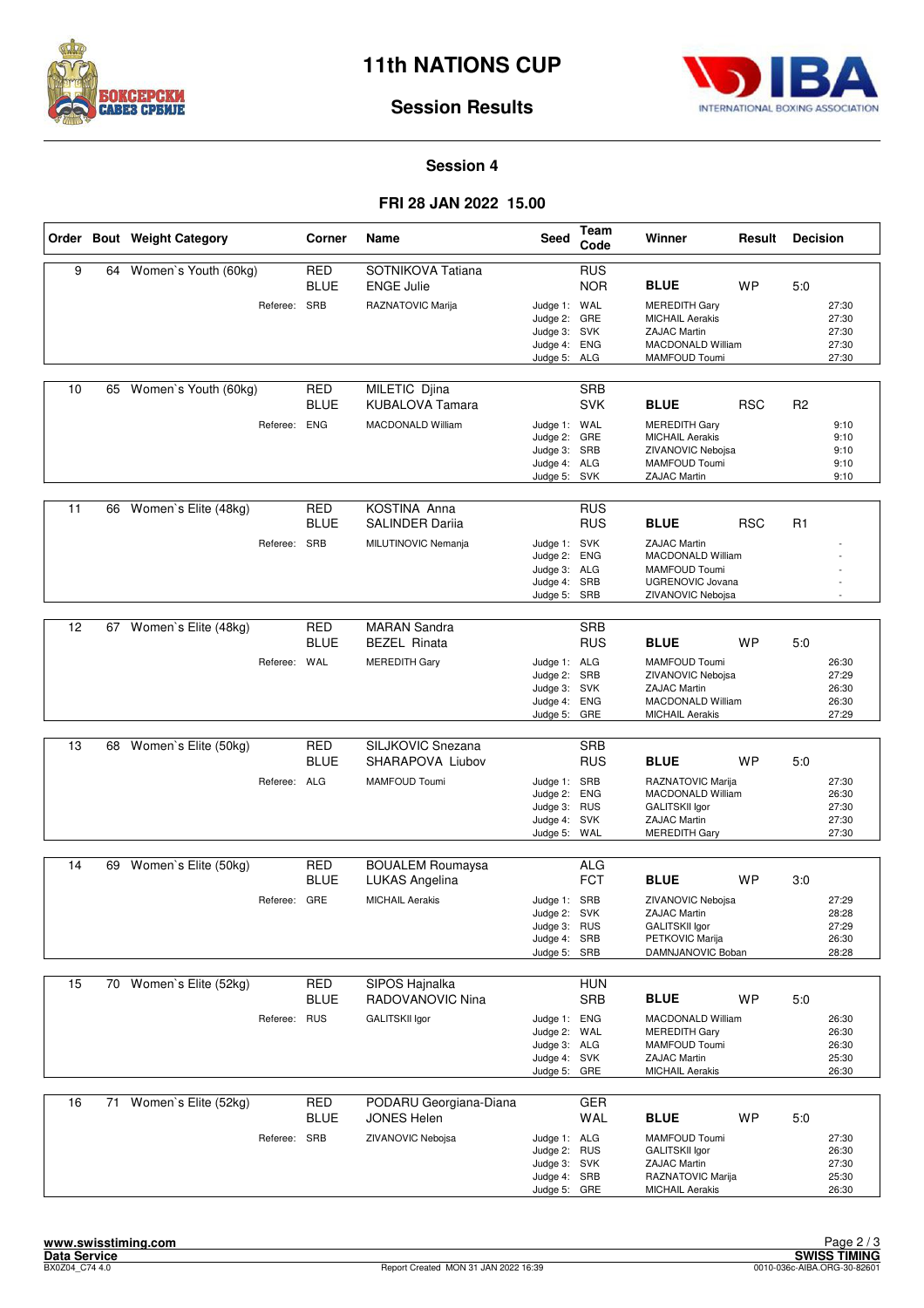



#### **Session 4**

#### **FRI 28 JAN 2022 15.00**

|    | Order Bout Weight Category | Corner                                    | Name                                                              | <b>Seed</b>                                                                  | Team<br>Code             | Winner                                                                                                                     | Result     | <b>Decision</b> |                                           |
|----|----------------------------|-------------------------------------------|-------------------------------------------------------------------|------------------------------------------------------------------------------|--------------------------|----------------------------------------------------------------------------------------------------------------------------|------------|-----------------|-------------------------------------------|
| 17 | 72 Women's Elite (57kg)    | <b>RED</b><br><b>BLUE</b><br>Referee: SRB | PANTELEEVA Daria<br>CAVAJDOVA Katerina<br><b>UGRENOVIC Jovana</b> | Judge 1: GRE                                                                 | <b>RUS</b><br><b>CZE</b> | <b>BLUE</b><br><b>MICHAIL Aerakis</b>                                                                                      | <b>WP</b>  | 5:0             | 28:29                                     |
|    |                            |                                           |                                                                   | Judge 2: WAL<br>Judge 3: ALG<br>Judge 4: SVK<br>Judge 5: ENG                 |                          | <b>MEREDITH Gary</b><br>MAMFOUD Toumi<br><b>ZAJAC Martin</b><br><b>MACDONALD William</b>                                   |            |                 | 27:30<br>28:29<br>27:30<br>27:30          |
| 18 | 73 Women's Elite (57kg)    | <b>RED</b><br><b>BLUE</b>                 | <b>ZEKIC Jelena</b><br><b>PUSHKAR Alina</b>                       |                                                                              | <b>SRB</b><br><b>RUS</b> | <b>RED</b>                                                                                                                 | <b>WP</b>  | 3:2             |                                           |
|    |                            | Referee: WAL                              | <b>MEREDITH Gary</b>                                              | Judge 1: SVK<br>Judge 2: SRB<br>Judge 3: RUS<br>Judge 4: ENG<br>Judge 5: GRE |                          | <b>ZAJAC Martin</b><br>PETKOVIC Marija<br><b>GALITSKII Igor</b><br><b>MACDONALD William</b><br><b>MICHAIL Aerakis</b>      |            |                 | 29:28<br>30:27<br>28:29<br>28:29<br>29:28 |
| 19 | 74 Women's Elite (63kg)    | RED<br><b>BLUE</b>                        | <b>HEIJNEN Chelsey</b><br><b>KHELIF Imane</b>                     |                                                                              | <b>NED</b><br><b>ALG</b> | <b>BLUE</b>                                                                                                                | <b>WP</b>  | 4:1             |                                           |
|    |                            | Referee: SRB                              | DAMNJANOVIC Boban                                                 | Judge 1: WAL<br>Judge 2: ENG<br>Judge 3: RUS<br>Judge 4: GRE<br>Judge 5:     | SVK                      | <b>MEREDITH Gary</b><br><b>MACDONALD William</b><br><b>GALITSKII Igor</b><br><b>MICHAIL Aerakis</b><br><b>ZAJAC Martin</b> |            |                 | 27:30<br>26:30<br>29:28<br>26:30<br>27:30 |
| 20 | 75 Women's Elite (63kg)    | <b>RED</b><br><b>BLUE</b>                 | PAPADATOU Olga<br>ZHILIAEVA Elena                                 |                                                                              | <b>GRE</b><br><b>RUS</b> | <b>BLUE</b>                                                                                                                | <b>WP</b>  | 3:2             |                                           |
|    |                            | Referee: SRB                              | PETKOVIC Marija                                                   | Judge 1: ENG<br>Judge 2:<br>Judge 3: SRB<br>Judge 4: SRB<br>Judge 5: ALG     | WAL                      | MACDONALD William<br><b>MEREDITH Gary</b><br>ZIVANOVIC Nebojsa<br>MILUTINOVIC Nemanja<br>MAMFOUD Toumi                     |            |                 | 28:29<br>28:29<br>29:28<br>28:29<br>29:28 |
| 21 | 76 Women's Elite (+81kg)   | <b>RED</b><br><b>BLUE</b>                 | SHISHMAREVA Marija<br>PROSKUNOVA Marija                           |                                                                              | <b>RUS</b><br><b>RUS</b> | <b>RED</b>                                                                                                                 | <b>WO</b>  |                 |                                           |
|    |                            | Referee: SRB                              | DAMNJANOVIC Boban                                                 | Judge 1: SRB<br>Judge 2: ENG<br>Judge 3: SVK<br>Judge 4:<br>Judge 5: SRB     | GRE                      | ZIVANOVIC Nebojsa<br><b>MACDONALD William</b><br><b>ZAJAC Martin</b><br><b>MICHAIL Aerakis</b><br>MILUTINOVIC Nemanja      |            |                 |                                           |
| 22 | 77 Women's Elite (+81kg)   | RED<br><b>BLUE</b>                        | <b>IVANOVA Anna</b><br><b>IACHMENEVA Ekaterina</b>                |                                                                              | <b>RUS</b><br><b>RUS</b> | <b>RED</b>                                                                                                                 | <b>RSC</b> | R <sub>2</sub>  |                                           |
|    |                            | Referee: SRB                              | MILUTINOVIC Nemanja                                               | Judge 1: GRE<br>Judge 2:<br>Judge 3: WAL<br>Judge 4: ENG<br>Judge 5: ALG     | SVK                      | <b>MICHAIL Aerakis</b><br><b>ZAJAC Martin</b><br><b>MEREDITH Gary</b><br><b>MACDONALD William</b><br>MAMFOUD Toumi         |            |                 | 10:9<br>10:8<br>10:9<br>10:8<br>10:8      |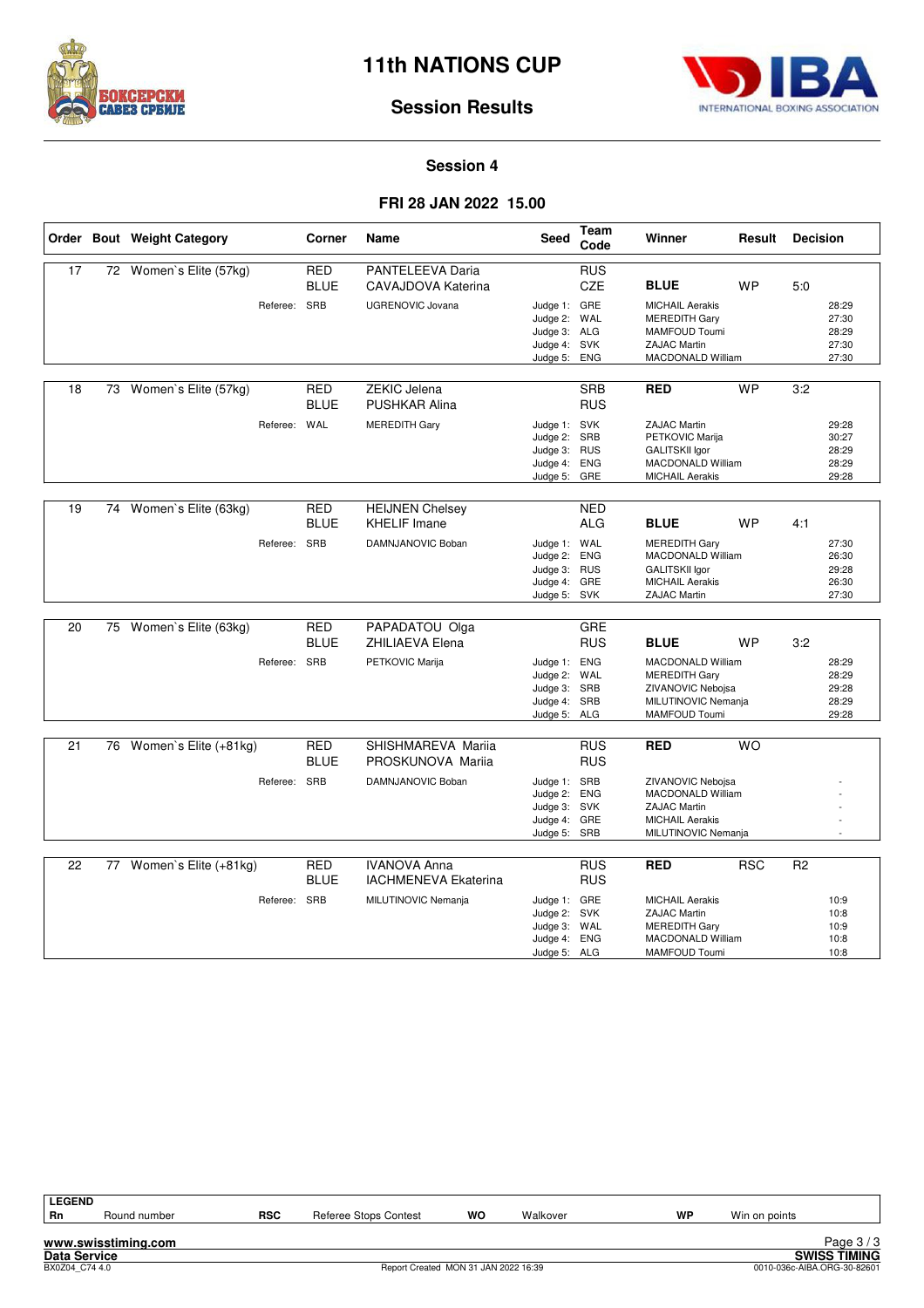



#### **Session 5**

#### **SAT 29 JAN 2022 16.00**

|                |    | Order Bout Weight Category | Corner                    | Name                                                   | Seed                                                                         | Team<br>Code             | Winner                                                                                                                    | Result     | <b>Decision</b> |                                           |
|----------------|----|----------------------------|---------------------------|--------------------------------------------------------|------------------------------------------------------------------------------|--------------------------|---------------------------------------------------------------------------------------------------------------------------|------------|-----------------|-------------------------------------------|
| $\mathbf{1}$   |    | 78 Women's Junior (46kg)   | <b>RED</b><br><b>BLUE</b> | <b>KRAINOVA Viktoriia</b><br><b>TRIFILI Anna Maria</b> |                                                                              | <b>RUS</b><br>GRE        | <b>BLUE</b>                                                                                                               | <b>WP</b>  | 5:0             |                                           |
|                |    | Referee:                   | SRB                       | ZIVANOVIC Nebojsa                                      | Judge 1: SRB<br>Judge 2: SVK<br>Judge 3: ENG<br>Judge 4: ALG<br>Judge 5:     | WAL                      | MILUTINOVIC Nemanja<br><b>ZAJAC Martin</b><br>MACDONALD William<br>MAMFOUD Toumi<br><b>MEREDITH Gary</b>                  |            |                 | 27:30<br>27:30<br>27:30<br>27:30<br>27:30 |
| 2              | 79 | Women's Junior (48kg)      | <b>RED</b><br><b>BLUE</b> | KOWALSKA Julia<br><b>KUZNETSOVA Snezhana</b>           |                                                                              | POL<br><b>RUS</b>        | <b>BLUE</b>                                                                                                               | <b>RSC</b> | R <sub>1</sub>  |                                           |
|                |    | Referee: SRB               |                           | RAZNATOVIC Marija                                      | Judge 1: SVK<br>Judge 2: ALG<br>Judge 3: GRE<br>Judge 4: SRB<br>Judge 5: SRB |                          | <b>ZAJAC Martin</b><br><b>MAMFOUD Toumi</b><br><b>MICHAIL Aerakis</b><br>UGRENOVIC Jovana<br>ZIVANOVIC Nebojsa            |            |                 |                                           |
| 3              | 80 | Women's Junior (50kg)      | <b>RED</b><br>BLUE        | SZILAGYI Dominika<br>MITIC Sanja                       |                                                                              | <b>HUN</b><br><b>SRB</b> | <b>BLUE</b>                                                                                                               | <b>WP</b>  | 5.0             |                                           |
|                |    | Referee:                   | <b>RUS</b>                | <b>GALITSKII Igor</b>                                  | Judge 1: SVK<br>Judge 2: WAL<br>Judge 3: ALG<br>Judge 4: GRE<br>Judge 5:     | ENG                      | <b>ZAJAC Martin</b><br><b>MEREDITH Gary</b><br><b>MAMFOUD Toumi</b><br><b>MICHAIL Aerakis</b><br><b>MACDONALD William</b> |            |                 | 28:29<br>27:30<br>27:30<br>27:30<br>27:30 |
| 4              | 81 | Women's Junior (52kg)      | RED                       | NYOGERI Sara                                           |                                                                              | <b>HUN</b>               |                                                                                                                           |            |                 |                                           |
|                |    |                            | <b>BLUE</b>               | <b>GEORGOPOULOU Maria</b>                              |                                                                              | GRE                      | <b>BLUE</b>                                                                                                               | <b>ABD</b> | R <sub>2</sub>  |                                           |
|                |    | Referee: SVK               |                           | <b>ZAJAC Martin</b>                                    | Judge 1: RUS<br>Judge 2: SRB<br>Judge 3: ENG<br>Judge 4: WAL<br>Judge 5: SRB |                          | <b>GALITSKII Igor</b><br>MILUTINOVIC Nemanja<br><b>MACDONALD William</b><br><b>MEREDITH Gary</b><br>UGRENOVIC Jovana      |            |                 | 9:10<br>8:10<br>9:10<br>9:10<br>9:10      |
|                |    |                            |                           |                                                        |                                                                              |                          |                                                                                                                           |            |                 |                                           |
| 5              |    | 82 Women's Junior (54kg)   | <b>RED</b><br><b>BLUE</b> | JILKOVA Viktorie<br>RYZHOVA Valerija                   |                                                                              | CZE<br><b>RUS</b>        | <b>RED</b>                                                                                                                | <b>WP</b>  | 5:0             |                                           |
|                |    | Referee: SRB               |                           | PETKOVIC Marija                                        | Judge 1: SRB<br>Judge 2: WAL<br>Judge 3: SVK<br>Judge 4: ALG<br>Judge 5: ENG |                          | DAMNJANOVIC Boban<br><b>MEREDITH Gary</b><br><b>ZAJAC Martin</b><br>MAMFOUD Toumi<br>MACDONALD William                    |            |                 | 30:26<br>30:26<br>30:26<br>29:27<br>30:26 |
| 6              |    | 83 Women's Junior (57kg)   | <b>RED</b>                | KOUZIOU Panagiita                                      |                                                                              | <b>GRE</b>               |                                                                                                                           |            |                 |                                           |
|                |    |                            | <b>BLUE</b>               | <b>VARGA Sara</b>                                      |                                                                              | HUN                      | <b>BLUE</b>                                                                                                               | <b>WP</b>  | 3:2             |                                           |
|                |    | Referee: SRB               |                           | DAMNJANOVIC Boban                                      | Judge 1: ALG<br>Judge 2: WAL<br>Judge 3: SVK<br>Judge 4: ENG<br>Judge 5: SRB |                          | MAMFOUD Toumi<br><b>MEREDITH Gary</b><br>ZAJAC Martin<br>MACDONALD William<br>PETKOVIC Marija                             |            |                 | 27:30<br>30:27<br>29:28<br>28:29<br>28:29 |
| $\overline{7}$ | 84 | Women's Junior (60kg)      | <b>RED</b>                | <b>IVANOVA Katrin</b>                                  |                                                                              | CZE                      | <b>RED</b>                                                                                                                | <b>WP</b>  | 5:0             |                                           |
|                |    |                            | BLUE                      | <b>ZENOUNLARI Danai</b>                                |                                                                              | <b>GRE</b>               |                                                                                                                           |            |                 |                                           |
|                |    | Referee: ALG               |                           | MAMFOUD Toumi                                          | Judge 1: WAL<br>Judge 2: SRB<br>Judge 3: RUS<br>Judge 4: SVK<br>Judge 5: SRB |                          | <b>MEREDITH Gary</b><br>ZIVANOVIC Nebojsa<br><b>GALITSKII Igor</b><br>ZAJAC Martin<br>RAZNATOVIC Marija                   |            |                 | 30:27<br>30:27<br>30:27<br>30:27<br>30:27 |
| 8              |    | 85 Women's Junior (66kg)   | <b>RED</b><br><b>BLUE</b> | ARASZEWSKA Oliwia<br><b>BOSKOVIC Anastasija</b>        |                                                                              | POL<br><b>SRB</b>        | <b>RED</b>                                                                                                                | <b>WP</b>  | 4:1             |                                           |
|                |    | Referee: GRE               |                           | <b>MICHAIL Aerakis</b>                                 | Judge 1: SVK<br>Judge 2: WAL<br>Judge 3: ALG<br>Judge 4: ENG<br>Judge 5: RUS |                          | <b>ZAJAC Martin</b><br><b>MEREDITH Gary</b><br>MAMFOUD Toumi<br>MACDONALD William<br><b>GALITSKII Igor</b>                |            |                 | 30:27<br>29:28<br>28:29<br>29:28<br>29:28 |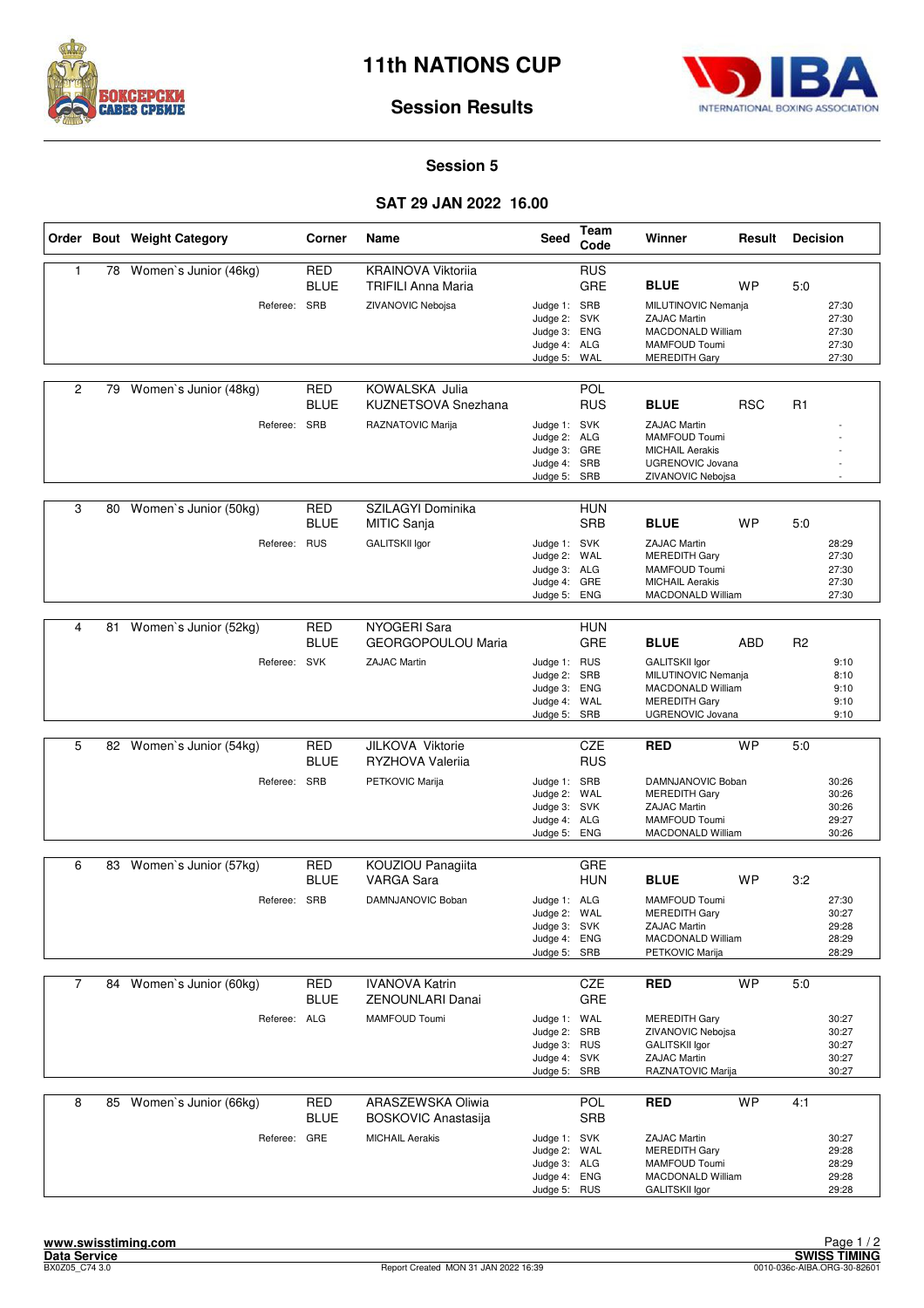



#### **Session 6**

#### **SAT 29 JAN 2022 18.00**

|                |    | Order Bout Weight Category | Corner                    | Name                                               | <b>Seed</b>                                                                  | Team<br>Code             | Winner                                                                                                             | Result    | <b>Decision</b> |                                           |
|----------------|----|----------------------------|---------------------------|----------------------------------------------------|------------------------------------------------------------------------------|--------------------------|--------------------------------------------------------------------------------------------------------------------|-----------|-----------------|-------------------------------------------|
| 1              |    | 86 Women's Youth (48kg)    | <b>RED</b><br>BLUE        | FEIZULINA Karina<br>SIMONSEN Jenny                 |                                                                              | <b>RUS</b><br><b>NOR</b> | <b>BLUE</b>                                                                                                        | <b>WO</b> |                 |                                           |
|                |    | Referee: SRB               |                           | RAZNATOVIC Marija                                  | Judge 1: WAL<br>Judge 2: ENG<br>Judge 3: SVK<br>Judge 4: GRE<br>Judge 5: ALG |                          | <b>MEREDITH Gary</b><br><b>MACDONALD William</b><br><b>ZAJAC Martin</b><br><b>MICHAIL Aerakis</b><br>MAMFOUD Toumi |           |                 |                                           |
| 2              |    | 87 Women's Youth (52kg)    | <b>RED</b><br><b>BLUE</b> | <b>CIRKOVIC Sara</b><br><b>KOSTKINA Daria</b>      |                                                                              | <b>SRB</b><br><b>RUS</b> | <b>RED</b>                                                                                                         | <b>WP</b> | 5:0             |                                           |
|                |    | Referee: WAL               |                           | <b>MEREDITH Gary</b>                               | Judge 1: RUS<br>Judge 2: SVK<br>Judge 3: ALG<br>Judge 4: SRB<br>Judge 5: GRE |                          | <b>GALITSKII Igor</b><br>ZAJAC Martin<br>MAMFOUD Toumi<br>ZIVANOVIC Nebojsa<br><b>MICHAIL Aerakis</b>              |           |                 | 29:28<br>30:27<br>30:27<br>30:27<br>30:27 |
| 3              | 88 | Women's Youth (54kg)       | <b>RED</b><br>BLUE        | SAVRO Uliana<br><b>TREMASOVA Alena</b>             |                                                                              | <b>RUS</b><br><b>RUS</b> | <b>RED</b>                                                                                                         | <b>WP</b> | 4:1             |                                           |
|                |    | Referee: SRB               |                           | PETKOVIC Marija                                    | Judge 1: SRB<br>Judge 2: SVK<br>Judge 3: WAL<br>Judge 4: ALG<br>Judge 5: SRB |                          | DAMNJANOVIC Boban<br>ZAJAC Martin<br><b>MEREDITH Gary</b><br>MAMFOUD Toumi<br>RAZNATOVIC Marija                    |           |                 | 29:28<br>30:27<br>28:29<br>29:28<br>30:27 |
|                |    |                            |                           |                                                    |                                                                              |                          |                                                                                                                    |           |                 |                                           |
| 4              | 89 | Women's Youth (57kg)       | <b>RED</b><br><b>BLUE</b> | <b>SARSANBEK Ulzhan</b><br><b>AVERIANOVA Evita</b> |                                                                              | <b>KAZ</b><br><b>RUS</b> | <b>BLUE</b>                                                                                                        | <b>WP</b> | 4:1             |                                           |
|                |    | Referee: SRB               |                           | DAMNJANOVIC Boban                                  | Judge 1: WAL<br>Judge 2: ALG<br>Judge 3: ENG<br>Judge 4: SVK<br>Judge 5: GRE |                          | <b>MEREDITH Gary</b><br>MAMFOUD Toumi<br>MACDONALD William<br><b>ZAJAC Martin</b><br><b>MICHAIL Aerakis</b>        |           |                 | 25:28<br>25:27<br>26:27<br>26:27<br>28:25 |
|                |    |                            |                           |                                                    |                                                                              |                          |                                                                                                                    |           |                 |                                           |
| 5              |    | 90 Women's Youth (60kg)    | <b>RED</b><br>BLUE        | <b>ENGE Julie</b><br><b>KUBALOVA Tamara</b>        |                                                                              | <b>NOR</b><br><b>SVK</b> | <b>BLUE</b>                                                                                                        | <b>WP</b> | 5:0             |                                           |
|                |    | Referee: SRB               |                           | MILUTINOVIC Nemanja                                | Judge 1: ALG<br>Judge 2: RUS<br>Judge 3: SRB<br>Judge 4: WAL<br>Judge 5: GRE |                          | MAMFOUD Toumi<br><b>GALITSKII Igor</b><br>PETKOVIC Marija<br><b>MEREDITH Gary</b><br><b>MICHAIL Aerakis</b>        |           |                 | 26:30<br>25:30<br>25:30<br>26:30<br>26:30 |
| 6              |    | 91 Women's Youth (63kg)    | <b>RED</b>                | <b>LETSKO Darya</b>                                |                                                                              | <b>BLR</b>               |                                                                                                                    |           |                 |                                           |
|                |    |                            | <b>BLUE</b>               | NOVINSKAIA Daria                                   |                                                                              | <b>RUS</b>               | <b>BLUE</b>                                                                                                        | <b>WP</b> | 4:1             |                                           |
|                |    | Referee: SRB               |                           | <b>UGRENOVIC Jovana</b>                            | Judge 1: SRB<br>Judge 2: ALG<br>Judge 3: ENG<br>Judge 4: WAL<br>Judge 5:     | GRE                      | ZIVANOVIC Nebojsa<br>MAMFOUD Toumi<br>MACDONALD William<br><b>MEREDITH Gary</b><br><b>MICHAIL Aerakis</b>          |           |                 | 28:29<br>27:30<br>27:30<br>29:28<br>27:30 |
| $\overline{7}$ |    | 92 Women's Youth (66kg)    | <b>RED</b>                | RUTKOWSKA Julianna                                 |                                                                              | POL                      | <b>RED</b>                                                                                                         | RSC-I     | R1              |                                           |
|                |    |                            | <b>BLUE</b>               | SUBOTIC Zeljana                                    |                                                                              | <b>SRB</b>               |                                                                                                                    |           |                 |                                           |
|                |    | Referee: ENG               |                           | <b>MACDONALD William</b>                           | Judge 1: GRE<br>Judge 2: WAL<br>Judge 3: ALG<br>Judge 4: SRB<br>Judge 5: RUS |                          | <b>MICHAIL Aerakis</b><br><b>MEREDITH Gary</b><br>MAMFOUD Toumi<br>RAZNATOVIC Marija<br><b>GALITSKII Igor</b>      |           |                 |                                           |
| 8              |    | 93 Women's Youth (70kg)    | RED<br><b>BLUE</b>        | SHAIBEKOVA Gaughar<br><b>TURBUCZ Klaudia</b>       |                                                                              | <b>KAZ</b><br><b>HUN</b> | <b>RED</b>                                                                                                         | <b>WP</b> | 5:0             |                                           |
|                |    | Referee: SRB               |                           | ZIVANOVIC Nebojsa                                  | Judge 1: SRB<br>Judge 2: SRB<br>Judge 3: SRB<br>Judge 4: WAL<br>Judge 5: GRE |                          | PETKOVIC Marija<br>UGRENOVIC Jovana<br>DAMNJANOVIC Boban<br><b>MEREDITH Gary</b><br><b>MICHAIL Aerakis</b>         |           |                 | 30:27<br>30:27<br>29:28<br>29:28<br>29:28 |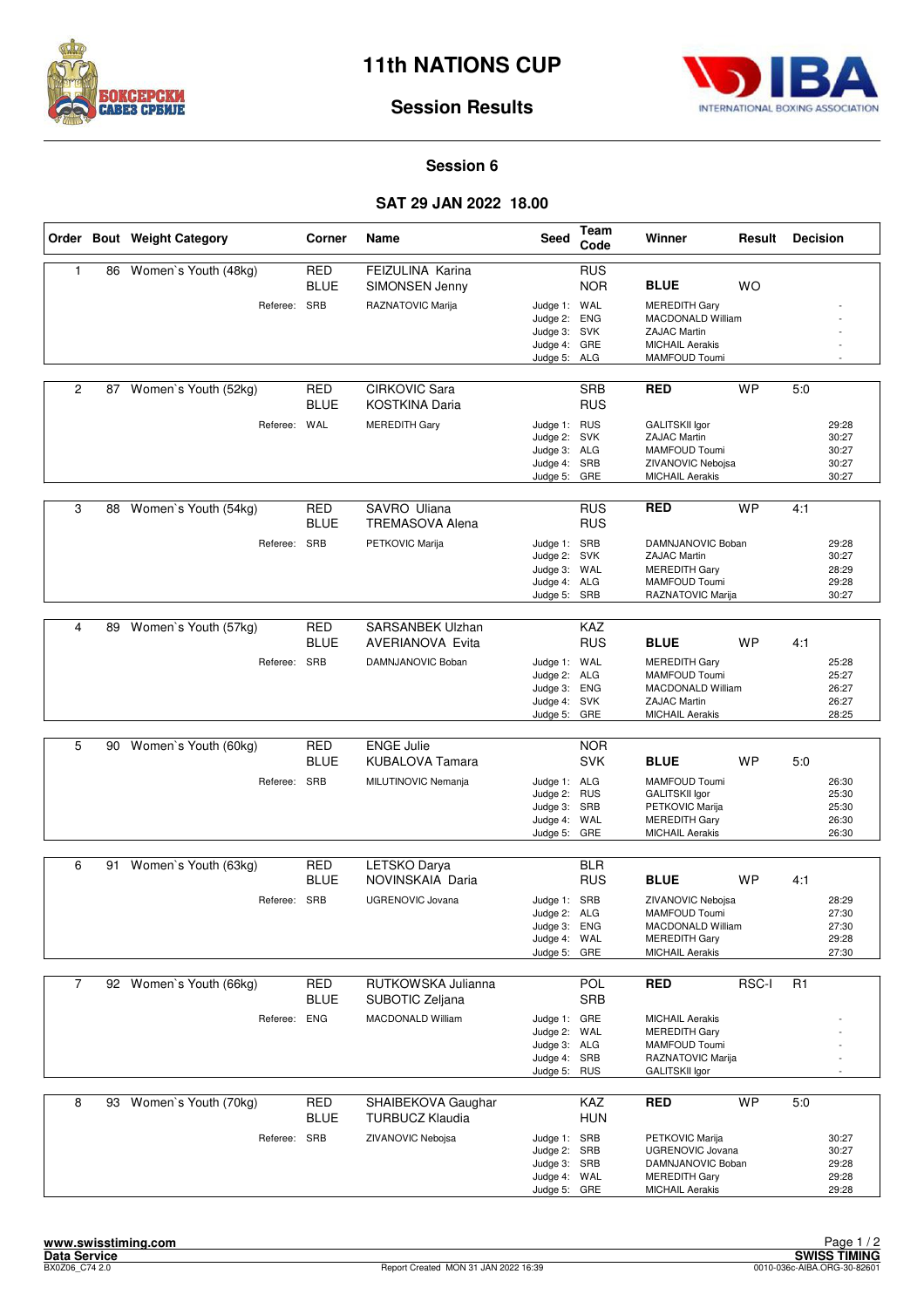



### **Session Results**

#### **Session 6**

#### **SAT 29 JAN 2022 18.00**

| Order |    | <b>Bout</b> Weight Category | Corner                    | Name                                            | Seed                                                                     | Team<br>Code             | Winner                                                                                                                     | Result     | <b>Decision</b>                           |
|-------|----|-----------------------------|---------------------------|-------------------------------------------------|--------------------------------------------------------------------------|--------------------------|----------------------------------------------------------------------------------------------------------------------------|------------|-------------------------------------------|
| 9     | 94 | Women's Youth (75kg)        | <b>RED</b><br><b>BLUE</b> | KUDINOVA Albina<br><b>KATSIROUBA Effichia</b>   |                                                                          | <b>RUS</b><br><b>GRE</b> | <b>RED</b>                                                                                                                 | <b>RSC</b> | R1                                        |
|       |    | Referee:                    | SRB                       | <b>UGRENOVIC Jovana</b>                         | Judge 1: ENG<br>Judge 2: GRE<br>Judge 3:<br>Judge 4: ALG<br>Judge 5: RUS | WAL                      | <b>MACDONALD William</b><br><b>MICHAIL Aerakis</b><br><b>MEREDITH Gary</b><br>MAMFOUD Toumi<br><b>GALITSKII Igor</b>       |            | $\overline{\phantom{0}}$<br>۰             |
| 10    | 95 | Women's Youth (+81kg)       | <b>RED</b><br><b>BLUE</b> | <b>VORONTSOVA Valerija</b><br>KUCHMANOVA Marija |                                                                          | <b>RUS</b><br><b>RUS</b> | <b>BLUE</b>                                                                                                                | <b>RSC</b> | R <sub>3</sub>                            |
|       |    | Referee:                    | SRB                       | MILUTINOVIC Nemanja                             | Judge 1: SRB<br>Judge 2: ALG<br>Judge 3:<br>Judge 4:<br>Judge 5:         | GRE<br>ENG<br>SRB        | ZIVANOVIC Nebojsa<br><b>MAMFOUD Toumi</b><br><b>MICHAIL Aerakis</b><br><b>MACDONALD William</b><br><b>UGRENOVIC Jovana</b> |            | 20:18<br>18:20<br>18:20<br>18:20<br>19:19 |

| <b>LEGEND</b> |               |
|---------------|---------------|
| Rn            | Round number  |
| <b>WP</b>     | Win on points |

**Rn** Round number **RSC** Referee Stops Contest **RSC-I** Referee Stops Contest – Injury **WO** Walkover **WIRE WALKOVER**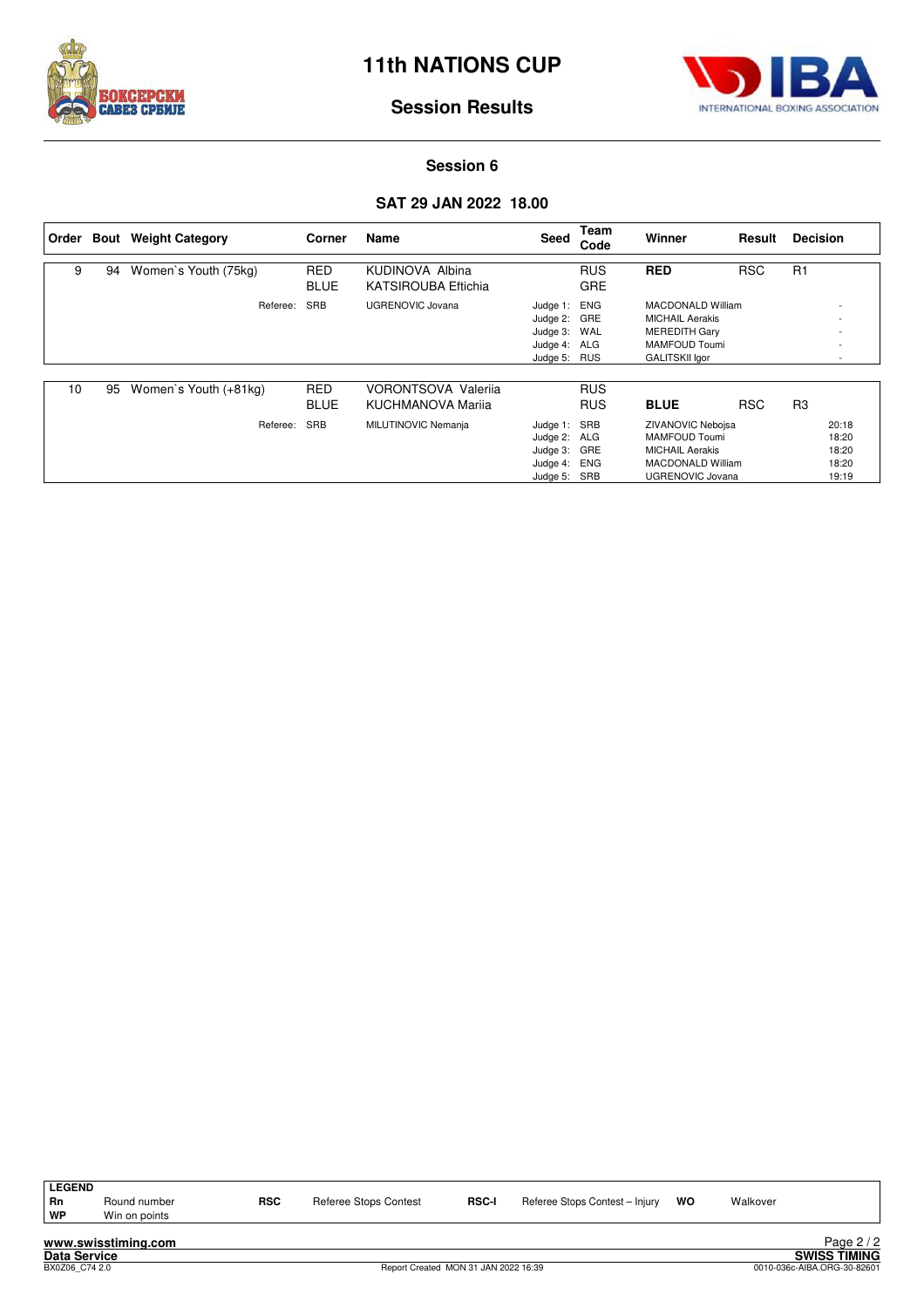



#### **Session 7**

#### **SUN 30 JAN 2022 17.00**

|                |    | Order Bout Weight Category |          | Corner                    | <b>Name</b>                                       | <b>Seed</b>                                                              | Team<br>Code                                  | Winner                                                                                                                    | Result     | <b>Decision</b> |                                           |
|----------------|----|----------------------------|----------|---------------------------|---------------------------------------------------|--------------------------------------------------------------------------|-----------------------------------------------|---------------------------------------------------------------------------------------------------------------------------|------------|-----------------|-------------------------------------------|
|                | 96 | Schoolgirls (40kg)         |          | <b>RED</b><br><b>BLUE</b> | <b>HALILOVIC Aina</b><br><b>PETRIMAN Patricia</b> |                                                                          | <b>BIH</b><br><b>HUN</b>                      | <b>BLUE</b>                                                                                                               | <b>WP</b>  | 4:1             |                                           |
|                |    |                            | Referee: | SRB                       | <b>UGRENOVIC Jovana</b>                           | Judge 1:<br>Judge 2:<br>Judge 3:<br>Judge 4:<br>Judge 5: ALG             | WAL<br><b>ENG</b><br>GRE<br><b>RUS</b>        | <b>MEREDITH Gary</b><br><b>MACDONALD William</b><br><b>MICHAIL Aerakis</b><br><b>GALITSKII Igor</b><br>MAMFOUD Toumi      |            |                 | 29:28<br>27:30<br>27:30<br>28:29<br>28:29 |
| $\overline{c}$ | 98 | Schoolgirls (51kg)         |          | <b>RED</b><br><b>BLUE</b> | ANDJELIC Adrijana<br><b>UTASI Melinda</b>         |                                                                          | <b>SRB</b><br><b>SRB</b>                      | <b>BLUE</b>                                                                                                               | <b>RSC</b> | R <sub>2</sub>  |                                           |
|                |    |                            | Referee: | <b>RUS</b>                | <b>GALITSKII Igor</b>                             | Judge 1:<br>Judge 2: SRB<br>Judge 3: GRE<br>Judge 4: WAL<br>Judge 5: ALG | <b>ENG</b>                                    | <b>MACDONALD William</b><br>DAMNJANOVIC Boban<br><b>MICHAIL Aerakis</b><br><b>MEREDITH Gary</b><br>MAMFOUD Toumi          |            |                 | 8:10<br>8:10<br>8:10<br>9:10<br>8:10      |
| 3              | 99 | Schoolgirls (57kg)         |          | <b>RED</b><br><b>BLUE</b> | <b>VUKSIC Dunja</b><br><b>KUZMICHEVA Arina</b>    |                                                                          | <b>BIH</b><br><b>RUS</b>                      | <b>BLUE</b>                                                                                                               | <b>WP</b>  | 5:0             |                                           |
|                |    |                            | Referee: | <b>SRB</b>                | RAZNATOVIC Marija                                 | Judge 1:<br>Judge 2:<br>Judge 3:<br>Judge 4:<br>Judge 5: ENG             | WAL<br>ALG<br>GRE<br>SRB                      | <b>MEREDITH Gary</b><br><b>MAMFOUD Toumi</b><br><b>MICHAIL Aerakis</b><br>MILUTINOVIC Nemanja<br><b>MACDONALD William</b> |            |                 | 27:30<br>26:29<br>27:30<br>25:30<br>27:30 |
| 4              | 97 | Schoolgirls (46kg)         |          | <b>RED</b>                | <b>LUKIC Natasa</b>                               |                                                                          | <b>SRB</b>                                    |                                                                                                                           |            |                 |                                           |
|                |    |                            |          | <b>BLUE</b>               | <b>KAZAKOVA Viktorija</b>                         |                                                                          | <b>RUS</b>                                    | <b>BLUE</b>                                                                                                               | <b>WP</b>  | 5.0             |                                           |
|                |    |                            | Referee: | <b>ALG</b>                | <b>MAMFOUD Toumi</b>                              | Judge 1:<br>Judge 2:<br>Judge 3:<br>Judge 4:<br>Judge 5:                 | <b>ENG</b><br>GRE<br>WAL<br><b>RUS</b><br>SRB | <b>MACDONALD William</b><br><b>MICHAIL Aerakis</b><br><b>MEREDITH Gary</b><br><b>GALITSKII Igor</b><br>ZIVANOVIC Nebojsa  |            |                 | 26:30<br>27:30<br>27:30<br>27:30<br>27:30 |

**LEGEND**

**www.swisstiming.com**

Round number **RSC** Referee Stops Contest **WP** Win on points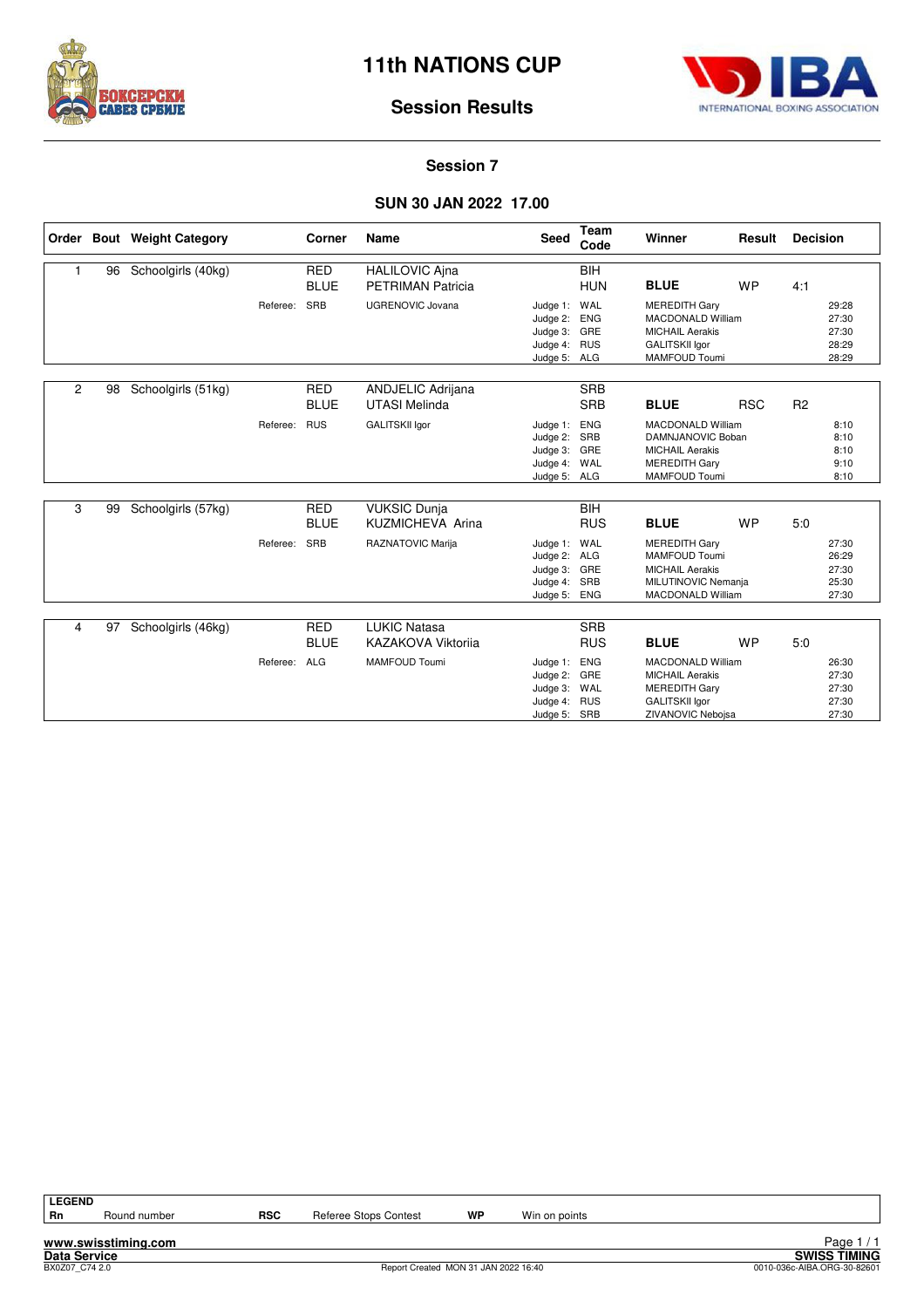



#### **Session 8**

#### **SUN 30 JAN 2022 18.00**

|                |     | Order Bout Weight Category |              | Corner                    | Name                                           | <b>Seed</b>                                                                  | Team<br>Code             | Winner                                                                                                                            | Result     | <b>Decision</b> |                                           |
|----------------|-----|----------------------------|--------------|---------------------------|------------------------------------------------|------------------------------------------------------------------------------|--------------------------|-----------------------------------------------------------------------------------------------------------------------------------|------------|-----------------|-------------------------------------------|
| $\mathbf{1}$   |     | 100 Women's Elite (48kg)   |              | RED<br><b>BLUE</b>        | <b>SALINDER Darija</b><br><b>BEZEL Rinata</b>  |                                                                              | <b>RUS</b><br><b>RUS</b> | <b>RED</b>                                                                                                                        | <b>WP</b>  | 5:0             |                                           |
|                |     |                            | Referee: SRB |                           | PETKOVIC Marija                                | Judge 1: ENG<br>Judge 2: SRB<br>Judge 3: ALG<br>Judge 4: WAL<br>Judge 5:     | GRE                      | <b>MACDONALD William</b><br>MILUTINOVIC Nemanja<br>MAMFOUD Toumi<br><b>MEREDITH Gary</b><br><b>MICHAIL Aerakis</b>                |            |                 | 30:27<br>30:27<br>29:28<br>30:27<br>29:28 |
| $\overline{c}$ | 101 | Women's Elite (50kg)       |              | RED<br>BLUE               | SHARAPOVA Liubov<br>LUKAS Angelina             |                                                                              | <b>RUS</b><br><b>FCT</b> | <b>RED</b>                                                                                                                        | <b>RSC</b> | R <sub>2</sub>  |                                           |
|                |     |                            | Referee:     | <b>ENG</b>                | <b>MACDONALD William</b>                       | Judge 1: WAL<br>Judge 2:<br>Judge 3: SRB<br>Judge 4: SRB<br>Judge 5: SRB     | GRE                      | <b>MEREDITH Gary</b><br><b>MICHAIL Aerakis</b><br>PETKOVIC Marija<br>DAMNJANOVIC Boban<br>RAZNATOVIC Marija                       |            |                 | 9:10<br>9:10<br>9:10<br>9:10<br>9:10      |
| 3              |     | 102 Women's Elite (52kg)   |              | <b>RED</b><br><b>BLUE</b> | RADOVANOVIC Nina<br><b>JONES Helen</b>         |                                                                              | <b>SRB</b><br>WAL        | <b>RED</b>                                                                                                                        | <b>WP</b>  | 3:2             |                                           |
|                |     |                            | Referee:     | GRE                       | <b>MICHAIL Aerakis</b>                         | Judge 1: SRB<br>Judge 2: WAL<br>Judge 3: SRB<br>Judge 4: ENG<br>Judge 5:     | RUS                      | MILUTINOVIC Nemanja<br><b>MEREDITH Gary</b><br>DAMNJANOVIC Boban<br><b>MACDONALD William</b><br><b>GALITSKII Igor</b>             |            |                 | 30:27<br>28:29<br>29:28<br>28:29<br>29:28 |
| $\overline{4}$ | 103 | Women's Elite (54kg)       |              | <b>RED</b>                | <b>HOLZKEN Alicia</b>                          |                                                                              | <b>NED</b>               |                                                                                                                                   |            |                 |                                           |
|                |     |                            | Referee: SRB | <b>BLUE</b>               | KIRIENKO Anastasija<br><b>UGRENOVIC Jovana</b> | Judge 1: SRB<br>Judge 2: ENG<br>Judge 3: WAL<br>Judge 4: GRE<br>Judge 5: ALG | <b>RUS</b>               | <b>BLUE</b><br>ZIVANOVIC Nebojsa<br>MACDONALD William<br><b>MEREDITH Gary</b><br><b>MICHAIL Aerakis</b><br>MAMFOUD Toumi          | <b>WP</b>  | 5:0             | 27:30<br>27:30<br>28:29<br>27:30<br>27:29 |
| 5              |     |                            |              |                           |                                                |                                                                              |                          |                                                                                                                                   |            |                 |                                           |
|                |     | 104 Women's Elite (57kg)   |              | <b>RED</b><br><b>BLUE</b> | CAVAJDOVA Katerina<br><b>ZEKIC Jelena</b>      |                                                                              | CZE<br><b>SRB</b>        | <b>BLUE</b>                                                                                                                       | <b>WP</b>  | 5:0             |                                           |
|                |     |                            | Referee: SRB |                           | ZIVANOVIC Nebojsa                              | Judge 1: GRE<br>Judge 2: SRB<br>Judge 3: RUS<br>Judge 4: WAL<br>Judge 5: ALG |                          | <b>MICHAIL Aerakis</b><br>PETKOVIC Marija<br><b>GALITSKII Igor</b><br><b>MEREDITH Gary</b><br><b>MAMFOUD Toumi</b>                |            |                 | 28:29<br>27:30<br>28:29<br>27:30<br>27:30 |
| 6              | 105 | Women's Elite (60kg)       |              | RED                       | <b>VOLOSENKO Rima</b>                          |                                                                              | KAZ                      |                                                                                                                                   |            |                 |                                           |
|                |     |                            |              | <b>BLUE</b>               | SHADRINA Natalija                              |                                                                              | <b>SRB</b>               | <b>BLUE</b>                                                                                                                       | <b>WP</b>  | 5:0             |                                           |
|                |     |                            | Referee: SRB |                           | RAZNATOVIC Marija                              | Judge 1: ENG<br>Judge 2: WAL<br>Judge 3: RUS<br>Judge 4: ALG<br>Judge 5: GRE |                          | MACDONALD William<br><b>MEREDITH Gary</b><br><b>GALITSKII Igor</b><br>MAMFOUD Toumi<br><b>MICHAIL Aerakis</b>                     |            |                 | 26:30<br>26:30<br>26:30<br>25:30<br>27:29 |
| $\overline{7}$ |     | 106 Women's Elite (63kg)   |              | <b>RED</b><br><b>BLUE</b> | <b>KHELIF Imane</b><br><b>ZHILIAEVA Elena</b>  |                                                                              | <b>ALG</b><br><b>RUS</b> | <b>RED</b>                                                                                                                        | <b>WP</b>  | 4:1             |                                           |
|                |     |                            | Referee: SRB |                           | MILUTINOVIC Nemanja                            | Judge 1: GRE<br>Judge 2: WAL<br>Judge 3: SRB<br>Judge 4: ENG<br>Judge 5: SRB |                          | <b>MICHAIL Aerakis</b><br><b>MEREDITH Gary</b><br>RAZNATOVIC Marija<br>MACDONALD William<br><b>UGRENOVIC Jovana</b>               |            |                 | 29:28<br>30:27<br>28:29<br>29:28<br>30:27 |
| 8              |     | 107 Women's Elite (66kg)   |              | <b>RED</b>                | <b>MATOVIC Milena</b>                          |                                                                              | <b>SRB</b>               |                                                                                                                                   |            |                 |                                           |
|                |     |                            | Referee: WAL | BLUE                      | AMINEVA Azalia<br><b>MEREDITH Gary</b>         | Judge 1: SRB<br>Judge 2: RUS<br>Judge 3: ENG<br>Judge 4: GRE<br>Judge 5: SRB | <b>RUS</b>               | <b>BLUE</b><br>PETKOVIC Marija<br><b>GALITSKII Igor</b><br><b>MACDONALD William</b><br><b>MICHAIL Aerakis</b><br>UGRENOVIC Jovana | <b>WP</b>  | 3:1             | 29:27<br>26:30<br>26:30<br>27:29<br>28:28 |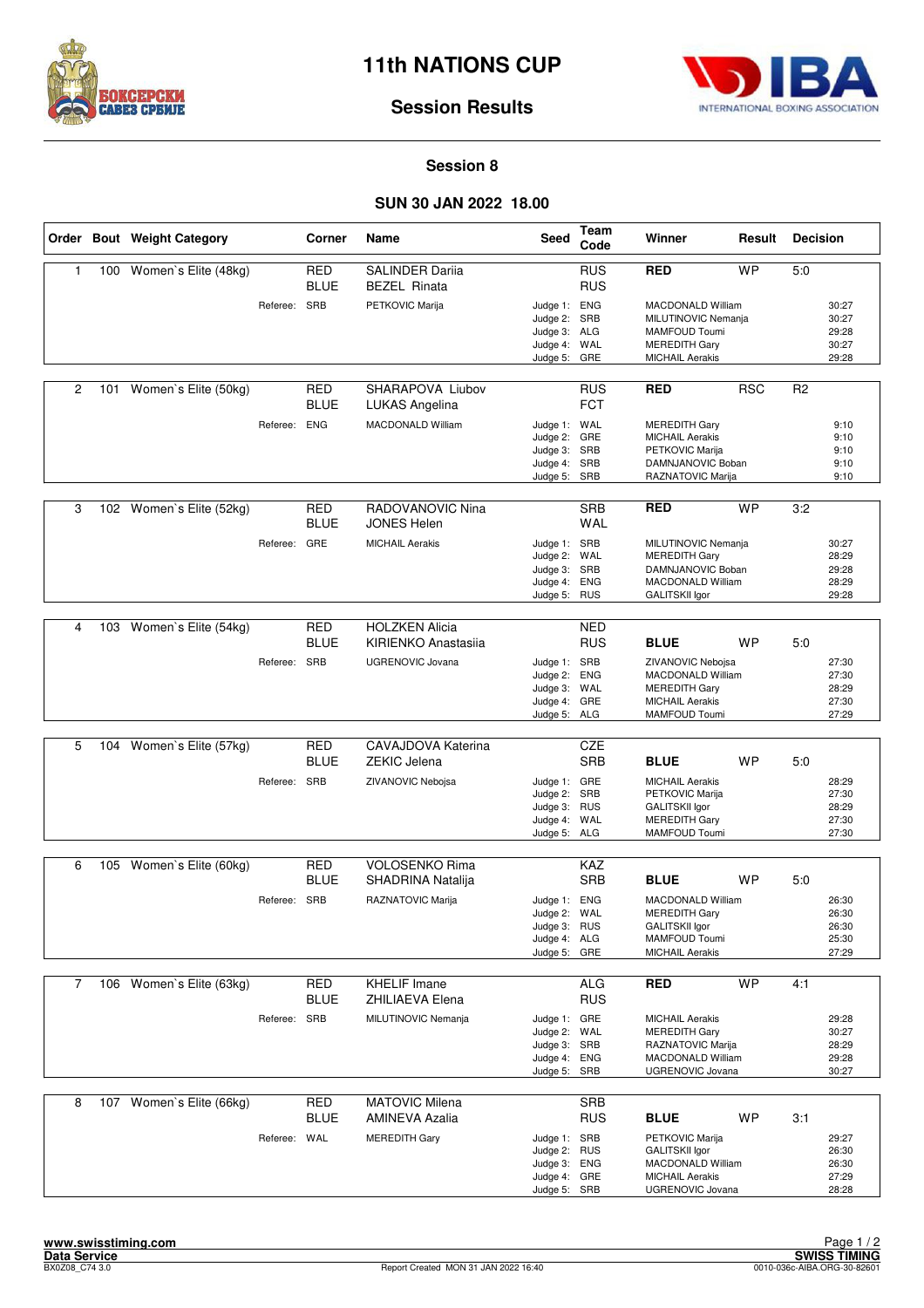



#### **Session 8**

#### **SUN 30 JAN 2022 18.00**

| Order |     | <b>Bout</b> Weight Category |          | Corner             | <b>Name</b>                                     | Seed                                                             | Team<br>Code                    | Winner                                                                                                                | Result    | <b>Decision</b>                           |
|-------|-----|-----------------------------|----------|--------------------|-------------------------------------------------|------------------------------------------------------------------|---------------------------------|-----------------------------------------------------------------------------------------------------------------------|-----------|-------------------------------------------|
| 9     | 108 | Women's Elite (70kg)        |          | RED<br><b>BLUE</b> | <b>GAJIC Nikolina</b><br>KHOLUEVA Anastasiia    |                                                                  | <b>SRB</b><br><b>RUS</b>        | <b>RED</b>                                                                                                            | <b>WP</b> | 4:1                                       |
|       |     |                             | Referee: | <b>RUS</b>         | <b>GALITSKII Igor</b>                           | Judge 1:<br>Judge 2: ALG<br>Judge 3:<br>Judge 4:<br>Judge 5: SRB | GRE<br>WAL<br><b>ENG</b>        | <b>MICHAIL Aerakis</b><br><b>MAMFOUD Toumi</b><br><b>MEREDITH Gary</b><br><b>MACDONALD William</b><br>PETKOVIC Marija |           | 27:28<br>28:27<br>29:26<br>28:27<br>29:26 |
| 10    | 109 | Women's Elite (75kg)        |          | RED<br><b>BLUE</b> | STAVRIDOU Vasiliki<br><b>TEPAVAC Aleksandra</b> |                                                                  | <b>GRE</b><br><b>SRB</b>        | <b>RED</b>                                                                                                            | <b>WO</b> |                                           |
|       |     |                             | Referee: | <b>RUS</b>         | <b>GALITSKII Igor</b>                           | Judge 1:<br>Judge 2: ALG<br>Judge 3: SRB<br>Judge 4:<br>Judge 5: | <b>ENG</b><br>WAL<br>GRE        | MACDONALD William<br><b>MAMFOUD Toumi</b><br>MILUTINOVIC Nemanja<br><b>MEREDITH Gary</b><br><b>MICHAIL Aerakis</b>    |           |                                           |
| 11    | 110 | Women's Elite (+81kg)       |          | RED<br><b>BLUE</b> | SHISHMAREVA Marija<br><b>IVANOVA Anna</b>       |                                                                  | <b>RUS</b><br><b>RUS</b>        | <b>BLUE</b>                                                                                                           | <b>WP</b> | 5:0                                       |
|       |     |                             | Referee: | SRB                | DAMNJANOVIC Boban                               | Judge 1:<br>Judge 2:<br>Judge 3:<br>Judge 4:<br>Judge 5: SRB     | <b>ENG</b><br>ALG<br>WAL<br>GRE | MACDONALD William<br><b>MAMFOUD Toumi</b><br><b>MEREDITH Gary</b><br><b>MICHAIL Aerakis</b><br>ZIVANOVIC Nebojsa      |           | 28:29<br>26:30<br>27:30<br>27:30<br>27:30 |

| <b>LEGEND</b>       |                     |            |                                      |    |          |    |                             |                     |
|---------------------|---------------------|------------|--------------------------------------|----|----------|----|-----------------------------|---------------------|
| <b>Rn</b>           | Round number        | <b>RSC</b> | Referee Stops Contest                | wo | Walkover | WP | Win on points               |                     |
|                     |                     |            |                                      |    |          |    |                             |                     |
|                     | www.swisstiming.com |            |                                      |    |          |    |                             | Page $2/2$          |
| <b>Data Service</b> |                     |            |                                      |    |          |    |                             | <b>SWISS TIMING</b> |
| BX0Z08 C74 3.0      |                     |            | Report Created MON 31 JAN 2022 16:40 |    |          |    | 0010-036c-AIBA.ORG-30-82601 |                     |
|                     |                     |            |                                      |    |          |    |                             |                     |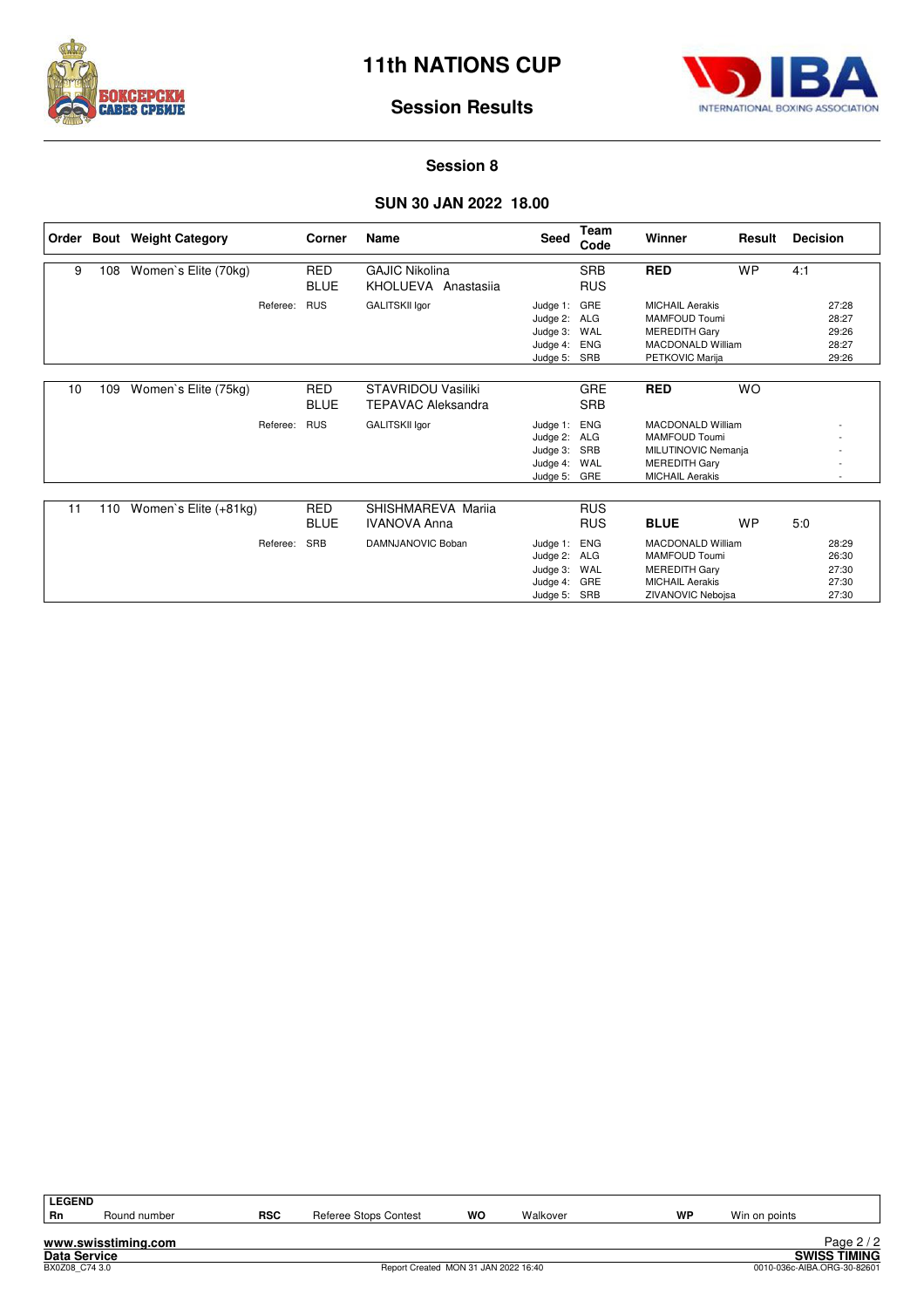



#### SAT 29 JAN 2022 START TIME: 16.00

|                |    | <b>Bout</b> Weight Category | Medal                        | Name                                                                   | Seed | Team<br>Code             | Winner      | Result     | <b>Decision</b> |
|----------------|----|-----------------------------|------------------------------|------------------------------------------------------------------------|------|--------------------------|-------------|------------|-----------------|
| 5              |    | 78 Women's Junior (46kg)    | <b>GOLD</b><br><b>SILVER</b> | <b>TRIFILI Anna Maria</b><br><b>KRAINOVA Viktoriia</b>                 |      | <b>GRE</b><br><b>RUS</b> | <b>BLUE</b> | <b>WP</b>  | 5:0             |
|                |    |                             |                              | BRONZE NEVMIANOVA Kristina<br>BRONZE FOTOPOULOU Christina              |      | <b>RUS</b><br>GRE        |             |            |                 |
| 6              |    | 79 Women's Junior (48kg)    | <b>GOLD</b>                  | KUZNETSOVA Snezhana                                                    |      | <b>RUS</b>               | <b>BLUE</b> | <b>RSC</b> | R <sub>1</sub>  |
|                |    |                             | <b>SILVER</b>                | KOWALSKA Julia                                                         |      | POL                      |             |            |                 |
|                |    |                             |                              | BRONZE KANTZARI Ioanna                                                 |      | GRE                      |             |            |                 |
|                |    |                             |                              |                                                                        |      |                          |             |            |                 |
| $\overline{7}$ |    | 80 Women's Junior (50kg)    | GOLD<br><b>SILVER</b>        | MITIC Sanja<br>SZILAGYI Dominika                                       |      | <b>SRB</b><br><b>HUN</b> | <b>BLUE</b> | <b>WP</b>  | 5:0             |
|                |    |                             |                              | BRONZE GIANNAKOPOULOU Lamprini                                         |      | <b>GRE</b>               |             |            |                 |
|                |    |                             |                              |                                                                        |      |                          |             |            |                 |
| 8              | 81 | Women's Junior (52kg)       | <b>GOLD</b><br><b>SILVER</b> | <b>GEORGOPOULOU Maria</b><br>NYOGERI Sara                              |      | GRE<br><b>HUN</b>        | <b>BLUE</b> | <b>ABD</b> | R <sub>2</sub>  |
|                |    |                             |                              | <b>BRONZE POLEDNIKOVA Julie</b><br><b>BRONZE LANTOVA Amalie</b>        |      | CZE<br><b>CZE</b>        |             |            |                 |
|                |    |                             |                              |                                                                        |      |                          |             |            |                 |
| 9              |    | 82 Women's Junior (54kg)    | <b>GOLD</b><br><b>SILVER</b> | <b>JILKOVA Viktorie</b><br>RYZHOVA Valeriia                            |      | CZE<br><b>RUS</b>        | <b>RED</b>  | <b>WP</b>  | 5:0             |
|                |    |                             |                              | <b>BRONZE LUKIC Marija</b>                                             |      | <b>SRB</b>               |             |            |                 |
|                |    |                             |                              | BRONZE PETRITSI Andromachi                                             |      | GRE                      |             |            |                 |
| 10             |    | 83 Women's Junior (57kg)    | <b>GOLD</b><br><b>SILVER</b> | <b>VARGA Sara</b><br>KOUZIOU Panagiita                                 |      | <b>HUN</b><br>GRE        | <b>BLUE</b> | <b>WP</b>  | 3:2             |
|                |    |                             |                              | BRONZE MAVRAGANI Vlasia                                                |      | GRE                      |             |            |                 |
|                |    |                             |                              |                                                                        |      |                          |             |            |                 |
| 11             |    | 84 Women's Junior (60kg)    | GOLD<br><b>SILVER</b>        | <b>IVANOVA Katrin</b><br>ZENOUNLARI Danai                              |      | CZE<br>GRE               | <b>RED</b>  | <b>WP</b>  | 5:0             |
|                |    |                             |                              |                                                                        |      |                          |             |            |                 |
| 12             |    | 85 Women's Junior (66kg)    | <b>GOLD</b>                  | ARASZEWSKA Oliwia                                                      |      | POL                      | <b>RED</b>  | <b>WP</b>  | 4:1             |
|                |    |                             | <b>SILVER</b>                | <b>BOSKOVIC Anastasija</b>                                             |      | SRB                      |             |            |                 |
|                |    |                             |                              | BRONZE NTASIONAKI Maria Evanthia<br><b>BRONZE NTZARAGIAN Christina</b> |      | <b>GRE</b><br><b>CYP</b> |             |            |                 |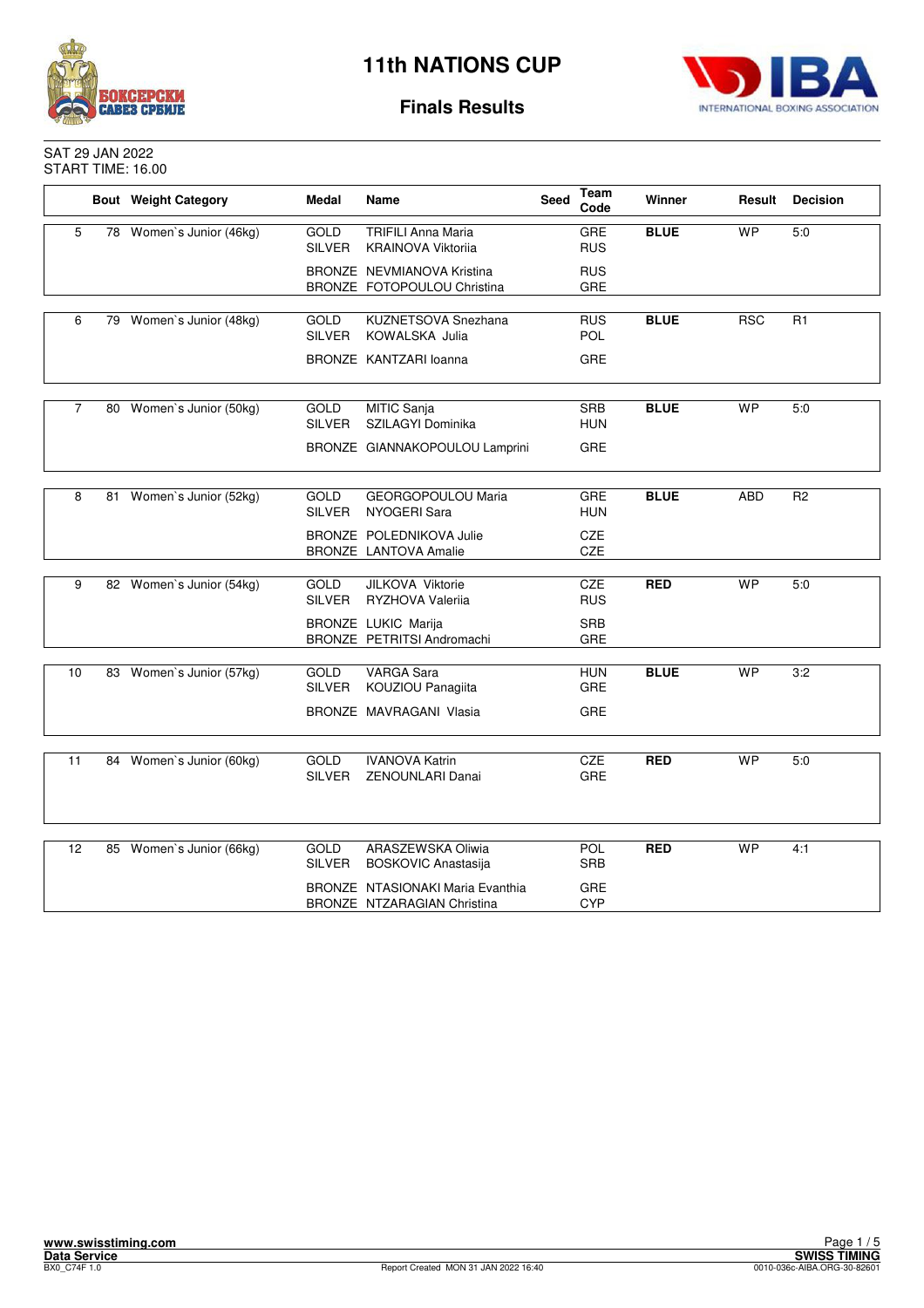



#### SAT 29 JAN 2022 START TIME: 18.00

|    |    | <b>Bout</b> Weight Category | <b>Medal</b>                 | Name                                                            | <b>Seed</b> | Team<br>Code             | Winner      | Result     | <b>Decision</b> |
|----|----|-----------------------------|------------------------------|-----------------------------------------------------------------|-------------|--------------------------|-------------|------------|-----------------|
| 13 |    | 86 Women's Youth (48kg)     | GOLD<br><b>SILVER</b>        | SIMONSEN Jenny<br>FEIZULINA Karina                              |             | <b>NOR</b><br><b>RUS</b> | <b>BLUE</b> | <b>WO</b>  |                 |
|    |    |                             |                              | BRONZE JAKUBCZYK Oliwia<br>BRONZE PAP Kata                      |             | POL<br><b>HUN</b>        |             |            |                 |
|    |    |                             |                              |                                                                 |             |                          |             |            |                 |
| 14 |    | 87 Women's Youth (52kg)     | GOLD<br><b>SILVER</b>        | <b>CIRKOVIC Sara</b><br><b>KOSTKINA Daria</b>                   |             | <b>SRB</b><br><b>RUS</b> | <b>RED</b>  | <b>WP</b>  | 5:0             |
|    |    |                             |                              | <b>BRONZE CHOLIDI Eleni</b><br>BRONZE HORVATH Karmen            |             | <b>GRE</b><br>HUN        |             |            |                 |
|    |    |                             |                              |                                                                 |             |                          |             |            |                 |
| 15 |    | 88 Women's Youth (54kg)     | GOLD<br><b>SILVER</b>        | SAVRO Uliana<br><b>TREMASOVA Alena</b>                          |             | <b>RUS</b><br><b>RUS</b> | <b>RED</b>  | <b>WP</b>  | 4:1             |
|    |    |                             |                              | BRONZE JOVANOVIC Dragana<br>BRONZE SPIRINA Polina               |             | <b>SRB</b><br><b>RUS</b> |             |            |                 |
|    |    |                             |                              |                                                                 |             |                          |             |            |                 |
| 16 | 89 | Women's Youth (57kg)        | <b>GOLD</b><br><b>SILVER</b> | <b>AVERIANOVA Evita</b><br>SARSANBEK Ulzhan                     |             | <b>RUS</b><br><b>KAZ</b> | <b>BLUE</b> | <b>WP</b>  | 4:1             |
|    |    |                             |                              | <b>BRONZE HORVATH Laura</b><br><b>BRONZE KOVACS Fanni Laura</b> |             | <b>HUN</b><br><b>HUN</b> |             |            |                 |
|    |    |                             |                              |                                                                 |             |                          |             |            |                 |
| 17 | 90 | Women's Youth (60kg)        | <b>GOLD</b><br><b>SILVER</b> | <b>KUBALOVA Tamara</b><br><b>ENGE Julie</b>                     |             | <b>SVK</b><br><b>NOR</b> | <b>BLUE</b> | <b>WP</b>  | 5:0             |
|    |    |                             |                              | BRONZE MILETIC Djina<br>BRONZE SOTNIKOVA Tatiana                |             | <b>SRB</b><br><b>RUS</b> |             |            |                 |
|    |    |                             | <b>GOLD</b>                  | NOVINSKAIA Daria                                                |             | <b>RUS</b>               | <b>BLUE</b> | <b>WP</b>  | 4:1             |
| 18 | 91 | Women's Youth (63kg)        | <b>SILVER</b>                | LETSKO Darya                                                    |             | <b>BLR</b>               |             |            |                 |
|    |    |                             |                              | <b>BRONZE GURUBI Dora</b><br>BRONZE PETRICEVIC Tijana           |             | <b>HUN</b><br>BIH        |             |            |                 |
|    |    |                             |                              |                                                                 |             |                          |             |            |                 |
| 19 |    | 92 Women's Youth (66kg)     | <b>GOLD</b><br><b>SILVER</b> | RUTKOWSKA Julianna<br>SUBOTIC Zeljana                           |             | POL<br><b>SRB</b>        | <b>RED</b>  | RSC-I      | R1              |
|    |    |                             |                              |                                                                 |             |                          |             |            |                 |
| 20 |    | 93 Women's Youth (70kg)     | GOLD                         | SHAIBEKOVA Gaughar                                              |             | <b>KAZ</b>               | <b>RED</b>  | <b>WP</b>  | 5:0             |
|    |    |                             | <b>SILVER</b>                | <b>TURBUCZ Klaudia</b>                                          |             | <b>HUN</b>               |             |            |                 |
|    |    |                             |                              |                                                                 |             |                          |             |            |                 |
|    |    |                             |                              |                                                                 |             |                          |             |            |                 |
| 21 |    | 94 Women's Youth (75kg)     | GOLD<br><b>SILVER</b>        | KUDINOVA Albina<br><b>KATSIROUBA Eftichia</b>                   |             | <b>RUS</b><br>GRE        | <b>RED</b>  | <b>RSC</b> | R1              |
|    |    |                             |                              |                                                                 |             |                          |             |            |                 |
| 22 |    | 95 Women's Youth (+81kg)    | GOLD<br>SILVER               | <b>KUCHMANOVA Marija</b><br><b>VORONTSOVA Valerija</b>          |             | <b>RUS</b><br><b>RUS</b> | <b>BLUE</b> | <b>RSC</b> | R <sub>3</sub>  |
|    |    |                             |                              |                                                                 |             |                          |             |            |                 |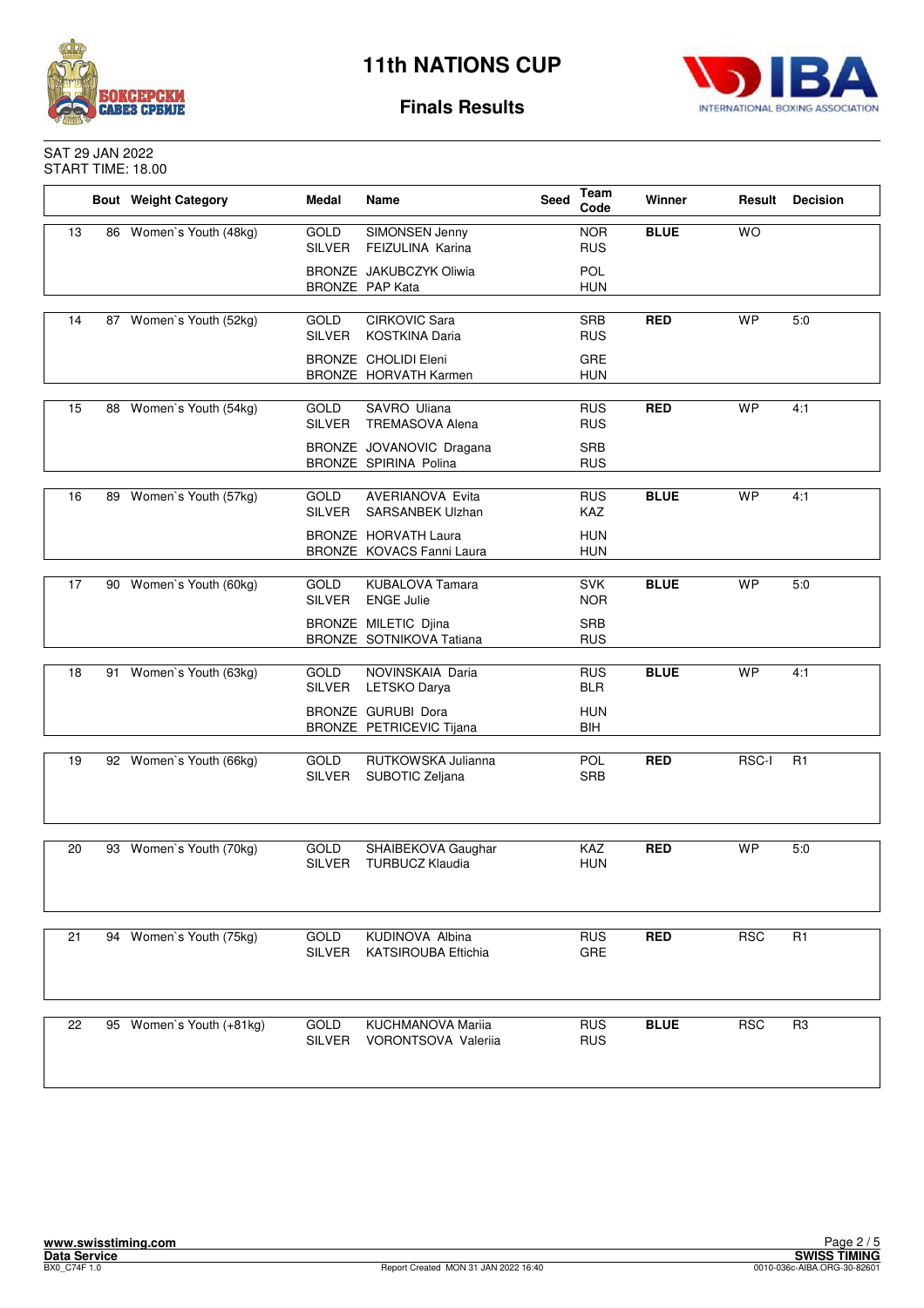



SUN 30 JAN 2022 START TIME: 17.00

|                |    | <b>Bout</b> Weight Category | <b>Medal</b>                 | Name                                              | Seed | Team<br>Code             | <b>Winner</b> | Result     | <b>Decision</b> |
|----------------|----|-----------------------------|------------------------------|---------------------------------------------------|------|--------------------------|---------------|------------|-----------------|
|                | 96 | Schoolgirls (40kg)          | <b>GOLD</b><br><b>SILVER</b> | <b>PETRIMAN Patricia</b><br><b>HALILOVIC Ajna</b> |      | <b>HUN</b><br><b>BIH</b> | <b>BLUE</b>   | <b>WP</b>  | 4:1             |
|                |    |                             |                              | BRONZE AUSHEEVA Bairaa                            |      | <b>RUS</b>               |               |            |                 |
| $\overline{c}$ | 97 | Schoolgirls (46kg)          | <b>GOLD</b><br><b>SILVER</b> | KAZAKOVA Viktorija<br><b>LUKIC Natasa</b>         |      | <b>RUS</b><br><b>SRB</b> | <b>BLUE</b>   | <b>WP</b>  | 5:0             |
|                |    |                             |                              | <b>BRONZE BERKLOVIC Sasa</b>                      |      | <b>SRB</b>               |               |            |                 |
| 3              | 98 | Schoolgirls (51kg)          | <b>GOLD</b><br><b>SILVER</b> | <b>UTASI Melinda</b><br>ANDJELIC Adrijana         |      | <b>SRB</b><br><b>SRB</b> | <b>BLUE</b>   | <b>RSC</b> | R2              |
|                |    |                             |                              | BRONZE HADER Antonina                             |      | POL                      |               |            |                 |
| 4              | 99 | Schoolgirls (57kg)          | <b>GOLD</b><br><b>SILVER</b> | <b>KUZMICHEVA Arina</b><br><b>VUKSIC Dunja</b>    |      | <b>RUS</b><br>BIH        | <b>BLUE</b>   | <b>WP</b>  | 5:0             |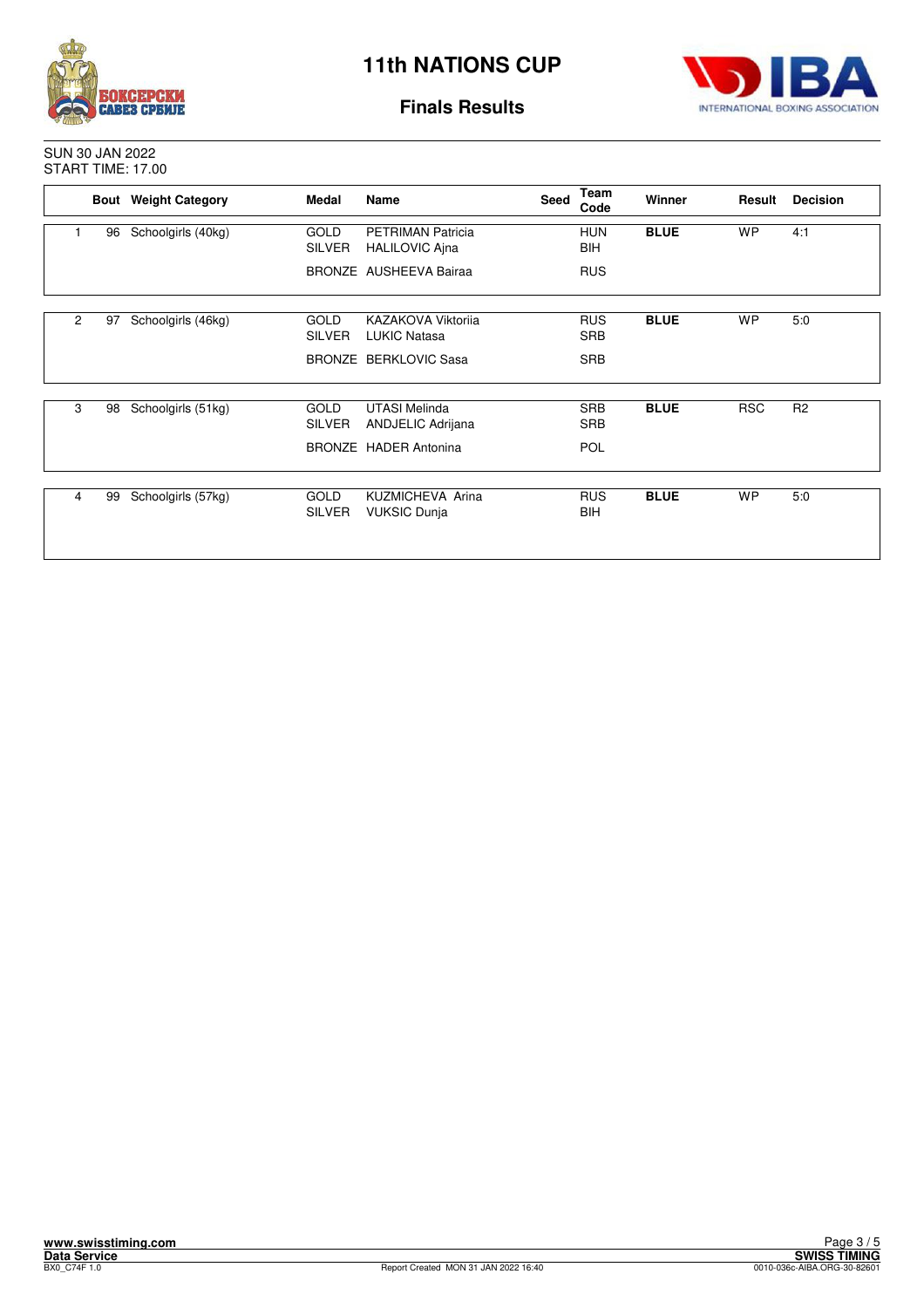



#### SUN 30 JAN 2022 START TIME: 18.00

|    | <b>Bout</b> Weight Category | Medal                        | Name                                                           | Seed | Team<br>Code             | Winner      | Result     | <b>Decision</b> |
|----|-----------------------------|------------------------------|----------------------------------------------------------------|------|--------------------------|-------------|------------|-----------------|
| 23 | 100 Women's Elite (48kg)    | GOLD<br><b>SILVER</b>        | <b>SALINDER Darija</b><br><b>BEZEL Rinata</b>                  |      | <b>RUS</b><br><b>RUS</b> | <b>RED</b>  | <b>WP</b>  | 5:0             |
|    |                             |                              | BRONZE KOSTINA Anna<br><b>BRONZE MARAN Sandra</b>              |      | <b>RUS</b><br><b>SRB</b> |             |            |                 |
|    |                             |                              |                                                                |      |                          |             |            |                 |
| 24 | 101 Women's Elite (50kg)    | <b>GOLD</b><br>SILVER        | SHARAPOVA Liubov<br>LUKAS Angelina                             |      | <b>RUS</b><br><b>FCT</b> | <b>RED</b>  | <b>RSC</b> | R2              |
|    |                             |                              | <b>BRONZE SILJKOVIC Snezana</b><br>BRONZE BOUALEM Roumaysa     |      | SRB<br><b>ALG</b>        |             |            |                 |
|    |                             |                              |                                                                |      |                          |             |            |                 |
| 25 | 102 Women's Elite (52kg)    | GOLD<br><b>SILVER</b>        | RADOVANOVIC Nina<br><b>JONES Helen</b>                         |      | <b>SRB</b><br><b>WAL</b> | <b>RED</b>  | <b>WP</b>  | 3:2             |
|    |                             |                              | <b>BRONZE</b> SIPOS Hajnalka<br>BRONZE PODARU Georgiana-Diana  |      | <b>HUN</b><br><b>GER</b> |             |            |                 |
|    |                             |                              |                                                                |      |                          |             |            |                 |
| 26 | 103 Women's Elite (54kg)    | <b>GOLD</b><br><b>SILVER</b> | KIRIENKO Anastasija<br><b>HOLZKEN Alicia</b>                   |      | <b>RUS</b><br>NED        | <b>BLUE</b> | <b>WP</b>  | 5:0             |
|    |                             |                              | BRONZE KARPOVICH Aliaksandra<br><b>BRONZE ANDREWS Zoe</b>      |      | <b>BLR</b><br><b>WAL</b> |             |            |                 |
|    |                             |                              |                                                                |      |                          |             |            |                 |
| 27 | 104 Women's Elite (57kg)    | <b>GOLD</b><br><b>SILVER</b> | <b>ZEKIC Jelena</b><br>CAVAJDOVA Katerina                      |      | <b>SRB</b><br><b>CZE</b> | <b>BLUE</b> | <b>WP</b>  | 5:0             |
|    |                             |                              | <b>BRONZE PUSHKAR Alina</b><br>BRONZE PANTELEEVA Daria         |      | <b>RUS</b><br><b>RUS</b> |             |            |                 |
|    |                             |                              |                                                                |      |                          |             |            |                 |
| 28 | 105 Women's Elite (60kg)    | <b>GOLD</b><br><b>SILVER</b> | SHADRINA Natalija<br>VOLOSENKO Rima                            |      | <b>SRB</b><br><b>KAZ</b> | <b>BLUE</b> | <b>WP</b>  | 5:0             |
|    |                             |                              | <b>BRONZE TSANI Marinella</b><br>BRONZE DMITRIEVA Dariia       |      | <b>GRE</b><br><b>RUS</b> |             |            |                 |
|    |                             |                              |                                                                |      |                          |             |            |                 |
| 29 | 106 Women's Elite (63kg)    | <b>GOLD</b><br><b>SILVER</b> | <b>KHELIF Imane</b><br>ZHILIAEVA Elena                         |      | <b>ALG</b><br><b>RUS</b> | <b>RED</b>  | <b>WP</b>  | 4:1             |
|    |                             |                              | <b>BRONZE HEIJNEN Chelsey</b><br>BRONZE PAPADATOU Olga         |      | <b>NED</b><br><b>GRE</b> |             |            |                 |
|    |                             |                              |                                                                |      |                          |             |            |                 |
| 30 | 107 Women's Elite (66kg)    | <b>GOLD</b><br><b>SILVER</b> | <b>AMINEVA Azalia</b><br><b>MATOVIC Milena</b>                 |      | <b>RUS</b><br><b>SRB</b> | <b>BLUE</b> | <b>WP</b>  | 3:1             |
|    |                             |                              | <b>BRONZE MILOSEVIC Tijana</b><br>BRONZE WILKINSON Jodie       |      | <b>SRB</b><br><b>ENG</b> |             |            |                 |
|    |                             |                              |                                                                |      |                          |             |            |                 |
| 31 | 108 Women's Elite (70kg)    | GOLD<br><b>SILVER</b>        | <b>GAJIC Nikolina</b><br>KHOLUEVA Anastasija                   |      | <b>SRB</b><br><b>RUS</b> | <b>RED</b>  | <b>WP</b>  | 4:1             |
|    |                             |                              | <b>BRONZE RAPAJIC Aleksandra</b>                               |      | <b>SRB</b>               |             |            |                 |
|    |                             |                              |                                                                |      |                          |             |            |                 |
| 32 | 109 Women's Elite (75kg)    | GOLD<br><b>SILVER</b>        | STAVRIDOU Vasiliki<br><b>TEPAVAC Aleksandra</b>                |      | GRE<br><b>SRB</b>        | <b>RED</b>  | <b>WO</b>  |                 |
|    |                             |                              |                                                                |      |                          |             |            |                 |
| 33 | 110 Women's Elite (+81kg)   | GOLD<br><b>SILVER</b>        | <b>IVANOVA Anna</b><br>SHISHMAREVA Mariia                      |      | <b>RUS</b><br><b>RUS</b> | <b>BLUE</b> | <b>WP</b>  | 5:0             |
|    |                             |                              | <b>BRONZE IACHMENEVA Ekaterina</b><br>BRONZE PROSKUNOVA Mariia |      | <b>RUS</b><br><b>RUS</b> |             |            |                 |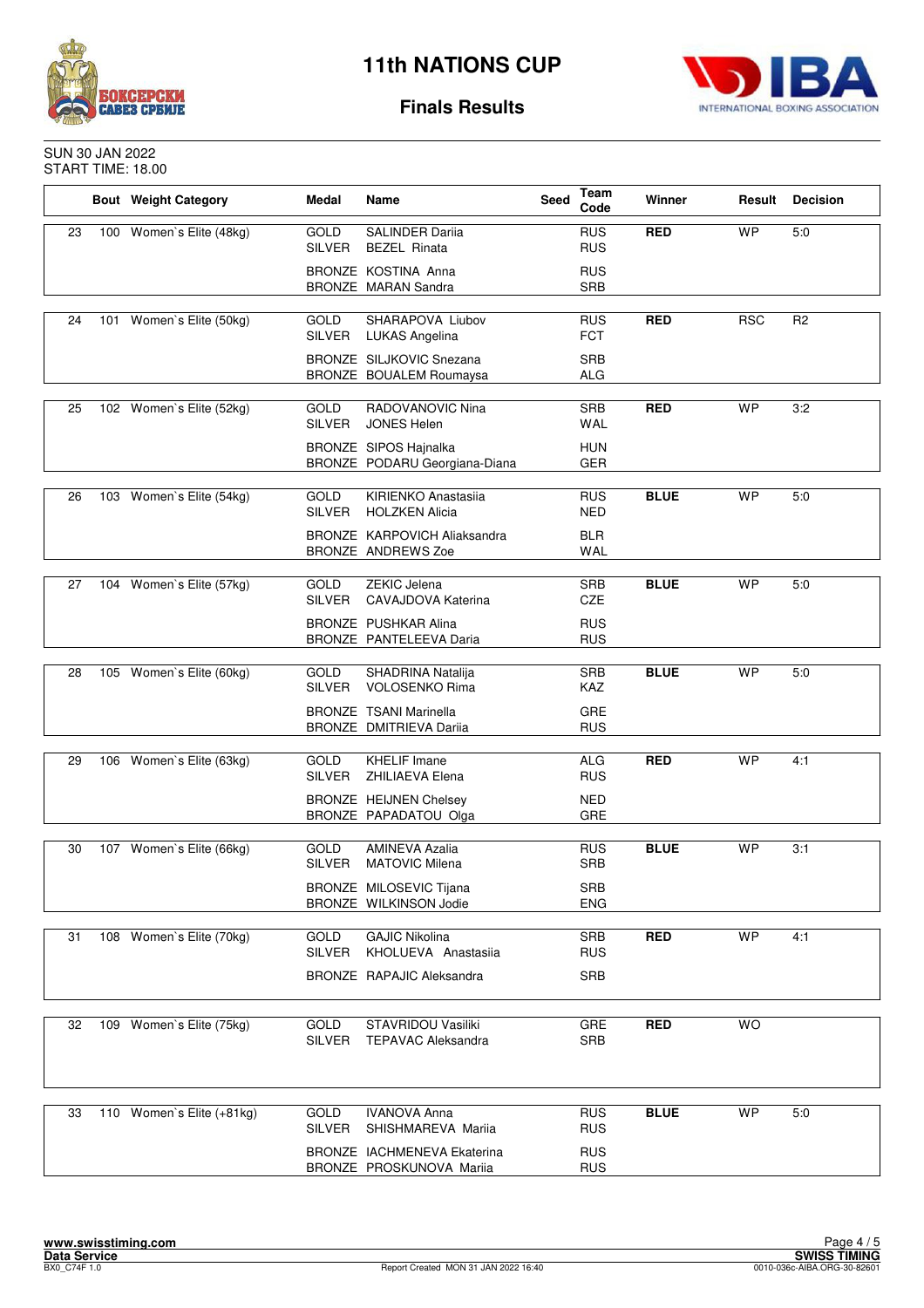



# **Medallists by Weight Category**

#### **As of MON 31 JAN 2022**

#### **After 33 of 33 Events**

| <b>Weight Category</b> | Date       | <b>Medal</b>  | Name                       | <b>Team Code</b> |
|------------------------|------------|---------------|----------------------------|------------------|
| Schoolgirls (40kg)     | SUN 30 JAN | GOLD          | PETRIMAN Patricia          | <b>HUN</b>       |
|                        |            | <b>SILVER</b> | <b>HALILOVIC Ajna</b>      | BIH              |
|                        |            | <b>BRONZE</b> | <b>AUSHEEVA Bairaa</b>     | <b>RUS</b>       |
| Schoolgirls (46kg)     | SUN 30 JAN | GOLD          | KAZAKOVA Viktoriia         | <b>RUS</b>       |
|                        |            | <b>SILVER</b> | <b>LUKIC Natasa</b>        | <b>SRB</b>       |
|                        |            | <b>BRONZE</b> | <b>BERKLOVIC Sasa</b>      | <b>SRB</b>       |
| Schoolgirls (51kg)     | SUN 30 JAN | GOLD          | <b>UTASI Melinda</b>       | <b>SRB</b>       |
|                        |            | <b>SILVER</b> | ANDJELIC Adrijana          | <b>SRB</b>       |
|                        |            | <b>BRONZE</b> | <b>HADER Antonina</b>      | <b>POL</b>       |
| Schoolgirls (57kg)     | SUN 30 JAN | GOLD          | KUZMICHEVA Arina           | <b>RUS</b>       |
|                        |            | <b>SILVER</b> | <b>VUKSIC Dunja</b>        | BIH              |
| Women's Junior (46kg)  | SAT 29 JAN | <b>GOLD</b>   | <b>TRIFILI Anna Maria</b>  | GRE              |
|                        |            | <b>SILVER</b> | <b>KRAINOVA Viktoriia</b>  | <b>RUS</b>       |
|                        |            | <b>BRONZE</b> | NEVMIANOVA Kristina        | <b>RUS</b>       |
|                        |            | <b>BRONZE</b> | FOTOPOULOU Christina       | GRE              |
| Women's Junior (48kg)  | SAT 29 JAN | GOLD          | <b>KUZNETSOVA Snezhana</b> | <b>RUS</b>       |
|                        |            | <b>SILVER</b> | KOWALSKA Julia             | <b>POL</b>       |
|                        |            | <b>BRONZE</b> | KANTZARI Ioanna            | GRE              |
| Women's Junior (50kg)  | SAT 29 JAN | GOLD          | MITIC Sanja                | <b>SRB</b>       |
|                        |            | <b>SILVER</b> | SZILAGYI Dominika          | <b>HUN</b>       |
|                        |            | <b>BRONZE</b> | GIANNAKOPOULOU Lamprini    | GRE              |
| Women's Junior (52kg)  | SAT 29 JAN | GOLD          | <b>GEORGOPOULOU Maria</b>  | <b>GRE</b>       |
|                        |            | <b>SILVER</b> | NYOGERI Sara               | <b>HUN</b>       |
|                        |            | <b>BRONZE</b> | POLEDNIKOVA Julie          | CZE              |
|                        |            | <b>BRONZE</b> | <b>LANTOVA Amalie</b>      | CZE              |
| Women's Junior (54kg)  | SAT 29 JAN | GOLD          | JILKOVA Viktorie           | CZE              |
|                        |            | <b>SILVER</b> | RYZHOVA Valeriia           | <b>RUS</b>       |
|                        |            | <b>BRONZE</b> | LUKIC Marija               | <b>SRB</b>       |
|                        |            | <b>BRONZE</b> | PETRITSI Andromachi        | GRE              |
| Women's Junior (57kg)  | SAT 29 JAN | <b>GOLD</b>   | <b>VARGA Sara</b>          | <b>HUN</b>       |
|                        |            | <b>SILVER</b> | KOUZIOU Panagiita          | GRE              |
|                        |            | <b>BRONZE</b> | MAVRAGANI Vlasia           | <b>GRE</b>       |
| Women's Junior (60kg)  | SAT 29 JAN | GOLD          | <b>IVANOVA Katrin</b>      | CZE              |
|                        |            | <b>SILVER</b> | ZENOUNLARI Danai           | GRE              |
| Women's Junior (66kg)  | SAT 29 JAN | GOLD          | ARASZEWSKA Oliwia          | POL              |
|                        |            | <b>SILVER</b> | <b>BOSKOVIC Anastasija</b> | <b>SRB</b>       |
|                        |            | <b>BRONZE</b> | NTASIONAKI Maria Evanthia  | GRE              |
|                        |            | <b>BRONZE</b> | NTZARAGIAN Christina       | <b>CYP</b>       |
| Women's Youth (48kg)   | SAT 29 JAN | <b>GOLD</b>   | SIMONSEN Jenny             | <b>NOR</b>       |
|                        |            | <b>SILVER</b> | FEIZULINA Karina           | <b>RUS</b>       |
|                        |            | <b>BRONZE</b> | JAKUBCZYK Oliwia           | <b>POL</b>       |
|                        |            | <b>BRONZE</b> | PAP Kata                   | <b>HUN</b>       |
| Women's Youth (52kg)   | SAT 29 JAN | <b>GOLD</b>   | CIRKOVIC Sara              | SRB              |
|                        |            | <b>SILVER</b> | KOSTKINA Daria             | <b>RUS</b>       |
|                        |            | <b>BRONZE</b> | CHOLIDI Eleni              | GRE              |
|                        |            | <b>BRONZE</b> | <b>HORVATH Karmen</b>      | <b>HUN</b>       |
| Women's Youth (54kg)   | SAT 29 JAN | <b>GOLD</b>   | SAVRO Uliana               | <b>RUS</b>       |
|                        |            | <b>SILVER</b> | <b>TREMASOVA Alena</b>     | <b>RUS</b>       |
|                        |            | <b>BRONZE</b> | JOVANOVIC Dragana          | SRB              |
|                        |            | <b>BRONZE</b> | SPIRINA Polina             | <b>RUS</b>       |
| Women's Youth (57kg)   | SAT 29 JAN | GOLD          | <b>AVERIANOVA Evita</b>    | <b>RUS</b>       |
|                        |            | <b>SILVER</b> | SARSANBEK Ulzhan           | KAZ              |
|                        |            | <b>BRONZE</b> | <b>HORVATH Laura</b>       | <b>HUN</b>       |
|                        |            | <b>BRONZE</b> | KOVACS Fanni Laura         | <b>HUN</b>       |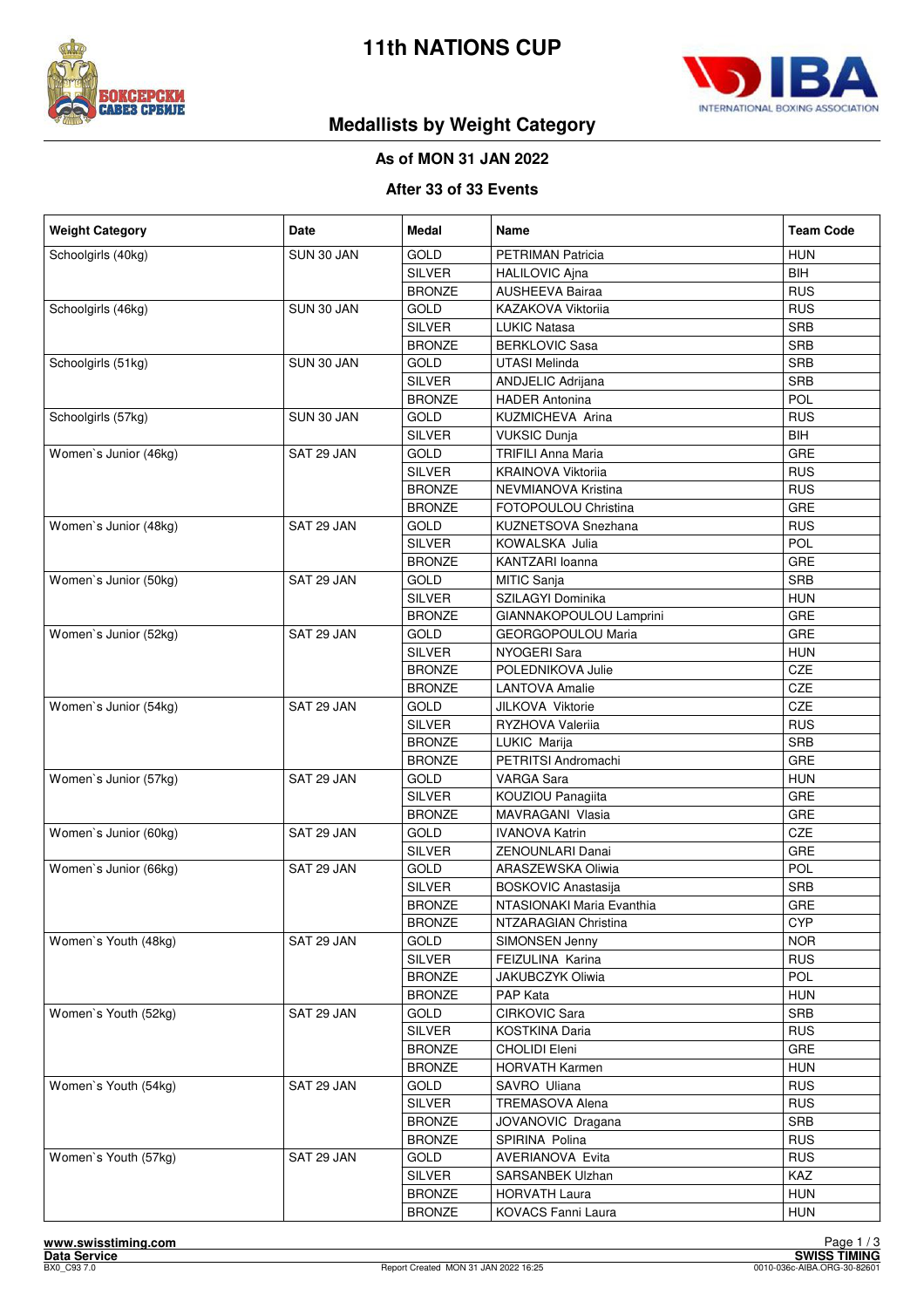



# **Medallists by Weight Category**

### **As of MON 31 JAN 2022**

| <b>Weight Category</b> | Date       | <b>Medal</b>  | <b>Name</b>                  | <b>Team Code</b> |
|------------------------|------------|---------------|------------------------------|------------------|
| Women's Youth (60kg)   | SAT 29 JAN | GOLD          | <b>KUBALOVA Tamara</b>       | <b>SVK</b>       |
|                        |            | <b>SILVER</b> | <b>ENGE Julie</b>            | <b>NOR</b>       |
|                        |            | <b>BRONZE</b> | MILETIC Djina                | <b>SRB</b>       |
|                        |            | <b>BRONZE</b> | SOTNIKOVA Tatiana            | <b>RUS</b>       |
| Women's Youth (63kg)   | SAT 29 JAN | GOLD          | NOVINSKAIA Daria             | <b>RUS</b>       |
|                        |            | <b>SILVER</b> | LETSKO Darya                 | <b>BLR</b>       |
|                        |            | <b>BRONZE</b> | <b>GURUBI Dora</b>           | <b>HUN</b>       |
|                        |            | <b>BRONZE</b> | PETRICEVIC Tijana            | BIH              |
| Women's Youth (66kg)   | SAT 29 JAN | GOLD          | RUTKOWSKA Julianna           | POL              |
|                        |            | <b>SILVER</b> | SUBOTIC Zeljana              | <b>SRB</b>       |
| Women's Youth (70kg)   | SAT 29 JAN | <b>GOLD</b>   | SHAIBEKOVA Gaughar           | KAZ              |
|                        |            | <b>SILVER</b> | <b>TURBUCZ Klaudia</b>       | <b>HUN</b>       |
| Women's Youth (75kg)   | SAT 29 JAN | GOLD          | KUDINOVA Albina              | <b>RUS</b>       |
|                        |            | <b>SILVER</b> | <b>KATSIROUBA Eftichia</b>   | GRE              |
| Women's Youth (+81kg)  | SAT 29 JAN | <b>GOLD</b>   | <b>KUCHMANOVA Marija</b>     | <b>RUS</b>       |
|                        |            | <b>SILVER</b> | VORONTSOVA Valerija          | <b>RUS</b>       |
| Women's Elite (48kg)   | SUN 30 JAN | GOLD          | <b>SALINDER Darija</b>       | <b>RUS</b>       |
|                        |            | <b>SILVER</b> | <b>BEZEL Rinata</b>          | <b>RUS</b>       |
|                        |            | <b>BRONZE</b> | KOSTINA Anna                 | <b>RUS</b>       |
|                        |            | <b>BRONZE</b> | <b>MARAN Sandra</b>          | <b>SRB</b>       |
| Women's Elite (50kg)   | SUN 30 JAN | GOLD          | SHARAPOVA Liubov             | <b>RUS</b>       |
|                        |            | <b>SILVER</b> | LUKAS Angelina               | <b>FCT</b>       |
|                        |            | <b>BRONZE</b> | SILJKOVIC Snezana            | <b>SRB</b>       |
|                        |            | <b>BRONZE</b> | <b>BOUALEM Roumaysa</b>      | <b>ALG</b>       |
| Women's Elite (52kg)   | SUN 30 JAN | GOLD          | RADOVANOVIC Nina             | <b>SRB</b>       |
|                        |            | <b>SILVER</b> | <b>JONES Helen</b>           | WAL              |
|                        |            | <b>BRONZE</b> | SIPOS Hajnalka               | <b>HUN</b>       |
|                        |            | <b>BRONZE</b> | PODARU Georgiana-Diana       | <b>GER</b>       |
| Women's Elite (54kg)   | SUN 30 JAN | GOLD          | KIRIENKO Anastasiia          | <b>RUS</b>       |
|                        |            | <b>SILVER</b> | <b>HOLZKEN Alicia</b>        | <b>NED</b>       |
|                        |            | <b>BRONZE</b> | <b>KARPOVICH Aliaksandra</b> | <b>BLR</b>       |
|                        |            | <b>BRONZE</b> | <b>ANDREWS Zoe</b>           | <b>WAL</b>       |
| Women's Elite (57kg)   | SUN 30 JAN | GOLD          | <b>ZEKIC Jelena</b>          | <b>SRB</b>       |
|                        |            | <b>SILVER</b> | CAVAJDOVA Katerina           | CZE              |
|                        |            | <b>BRONZE</b> | <b>PUSHKAR Alina</b>         | <b>RUS</b>       |
|                        |            | <b>BRONZE</b> | PANTELEEVA Daria             | <b>RUS</b>       |
| Women's Elite (60kg)   | SUN 30 JAN | <b>GOLD</b>   | SHADRINA Natalija            | <b>SRB</b>       |
|                        |            | <b>SILVER</b> | <b>VOLOSENKO Rima</b>        | KAZ              |
|                        |            | <b>BRONZE</b> | <b>TSANI Marinella</b>       | <b>GRE</b>       |
|                        |            | <b>BRONZE</b> | <b>DMITRIEVA Darija</b>      | <b>RUS</b>       |
| Women's Elite (63kg)   | SUN 30 JAN | <b>GOLD</b>   | <b>KHELIF Imane</b>          | <b>ALG</b>       |
|                        |            | <b>SILVER</b> | ZHILIAEVA Elena              | <b>RUS</b>       |
|                        |            | <b>BRONZE</b> | <b>HEIJNEN Chelsey</b>       | <b>NED</b>       |
|                        |            | <b>BRONZE</b> | PAPADATOU Olga               | <b>GRE</b>       |
| Women's Elite (66kg)   | SUN 30 JAN | GOLD          | <b>AMINEVA Azalia</b>        | <b>RUS</b>       |
|                        |            | <b>SILVER</b> | <b>MATOVIC Milena</b>        | SRB              |
|                        |            | <b>BRONZE</b> | MILOSEVIC Tijana             | SRB              |
|                        |            | <b>BRONZE</b> | <b>WILKINSON Jodie</b>       | <b>ENG</b>       |
| Women's Elite (70kg)   | SUN 30 JAN | GOLD          | <b>GAJIC Nikolina</b>        | <b>SRB</b>       |
|                        |            | <b>SILVER</b> | KHOLUEVA Anastasiia          | <b>RUS</b>       |
|                        |            | <b>BRONZE</b> | RAPAJIC Aleksandra           | SRB              |
| Women's Elite (75kg)   | SUN 30 JAN | GOLD          | STAVRIDOU Vasiliki           | <b>GRE</b>       |
|                        |            | SILVER        | <b>TEPAVAC Aleksandra</b>    | SRB              |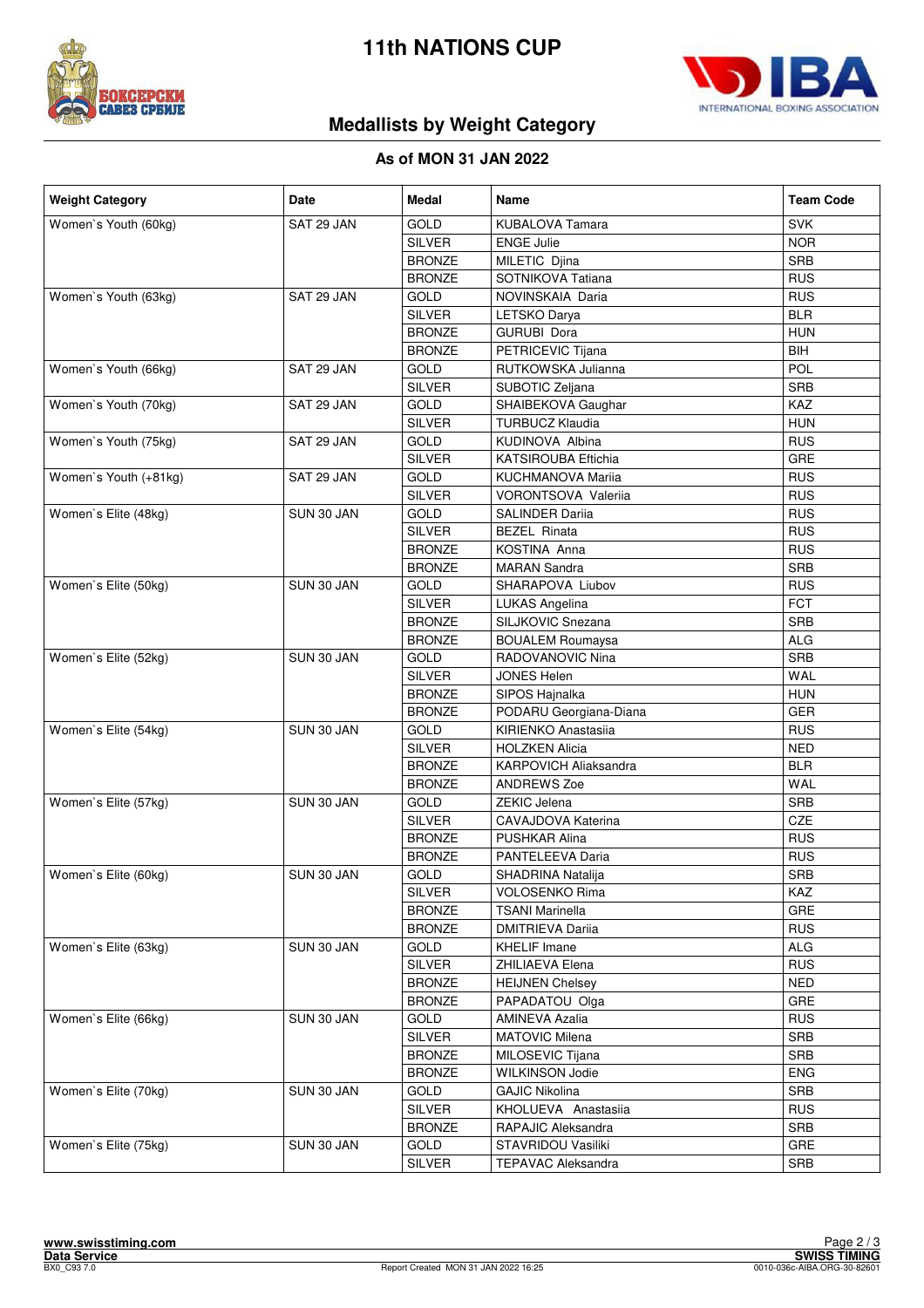



# **Medallists by Weight Category**

## **As of MON 31 JAN 2022**

| <b>Weight Category</b>  | <b>Date</b> | Medal         | Name                        | <b>Team Code</b> |
|-------------------------|-------------|---------------|-----------------------------|------------------|
| Women's Elite $(+81kg)$ | SUN 30 JAN  | <b>GOLD</b>   | IVANOVA Anna                | <b>RUS</b>       |
|                         |             | <b>SILVER</b> | SHISHMAREVA Marija          | <b>RUS</b>       |
|                         |             | <b>BRONZE</b> | <b>IACHMENEVA Ekaterina</b> | <b>RUS</b>       |
|                         |             | <b>BRONZE</b> | PROSKUNOVA Marija           | <b>RUS</b>       |

**NOTES**

Sorting order for ranked 3rd: from semifinals, first, loser against the gold medallist, second, loser against the silver medallist.

**www.swisstiming.com**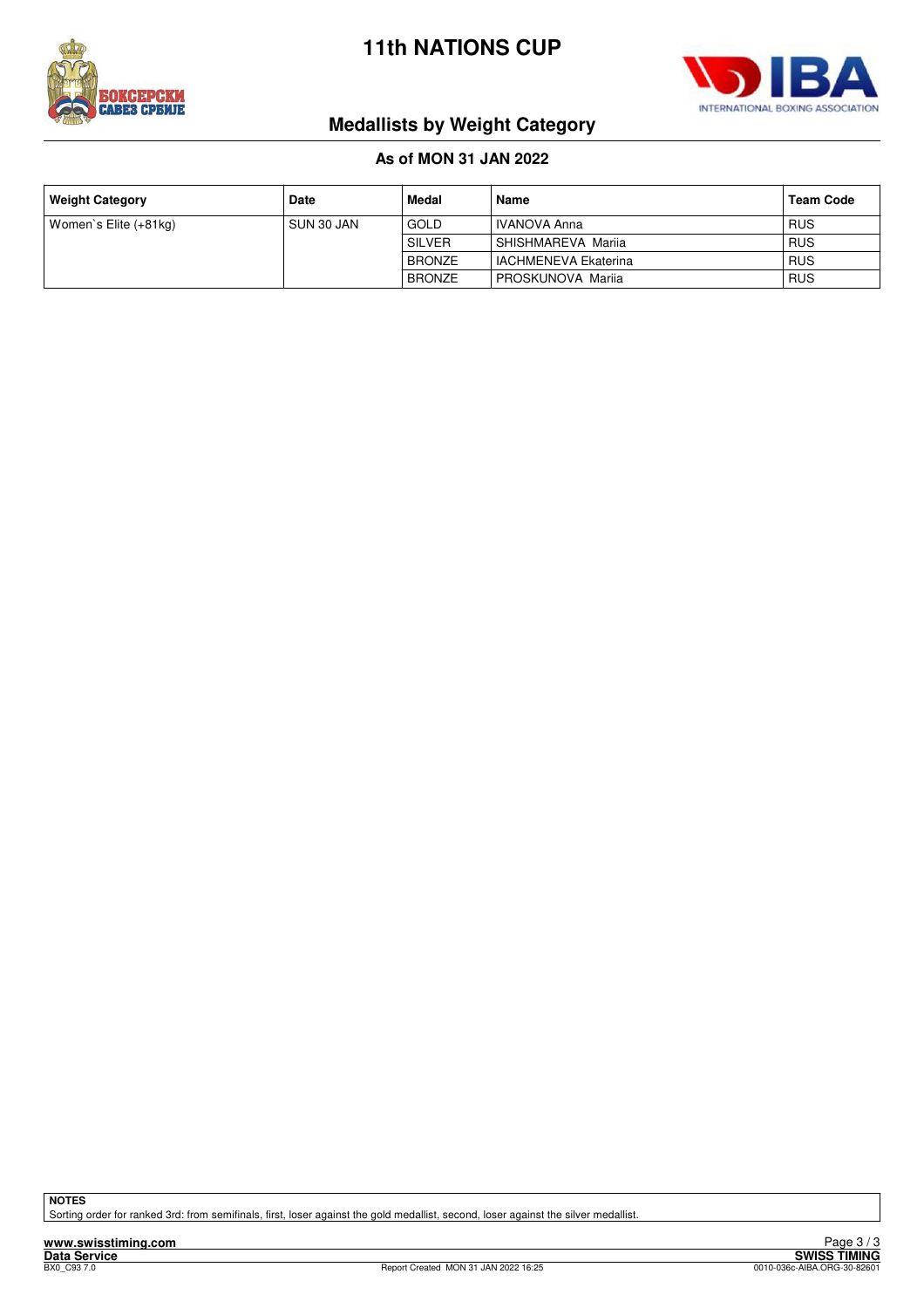

# **Referees and Judges**



## **As of MON 31 JAN 2022**

| <b>Number</b>  | Name                     | <b>Federation</b> |
|----------------|--------------------------|-------------------|
|                |                          |                   |
| 10             | <b>MAMFOUD Toumi</b>     | ALG - Algeria     |
| 11             | <b>MACDONALD William</b> | ENG - England     |
| 7              | <b>MICHAIL Aerakis</b>   | GRE - Greece      |
| 8              | <b>GALITSKII Igor</b>    | RUS - Russia      |
| 6              | DAMNJANOVIC Boban        | SRB - Serbia      |
|                |                          |                   |
| 4              | MILUTINOVIC Nemanja      | SRB - Serbia      |
| $\overline{c}$ | PETKOVIC Marija          | SRB - Serbia      |
| 3              | RAZNATOVIC Marija        | SRB - Serbia      |
| 1              | UGRENOVIC Jovana         | SRB - Serbia      |
| 5              | <b>ZIVANOVIC Nebojsa</b> | SRB - Serbia      |
|                |                          |                   |
| 12             | <b>ZAJAC Martin</b>      | SVK - Slovakia    |
| 9              | <b>MEREDITH Gary</b>     | WAL - Walles      |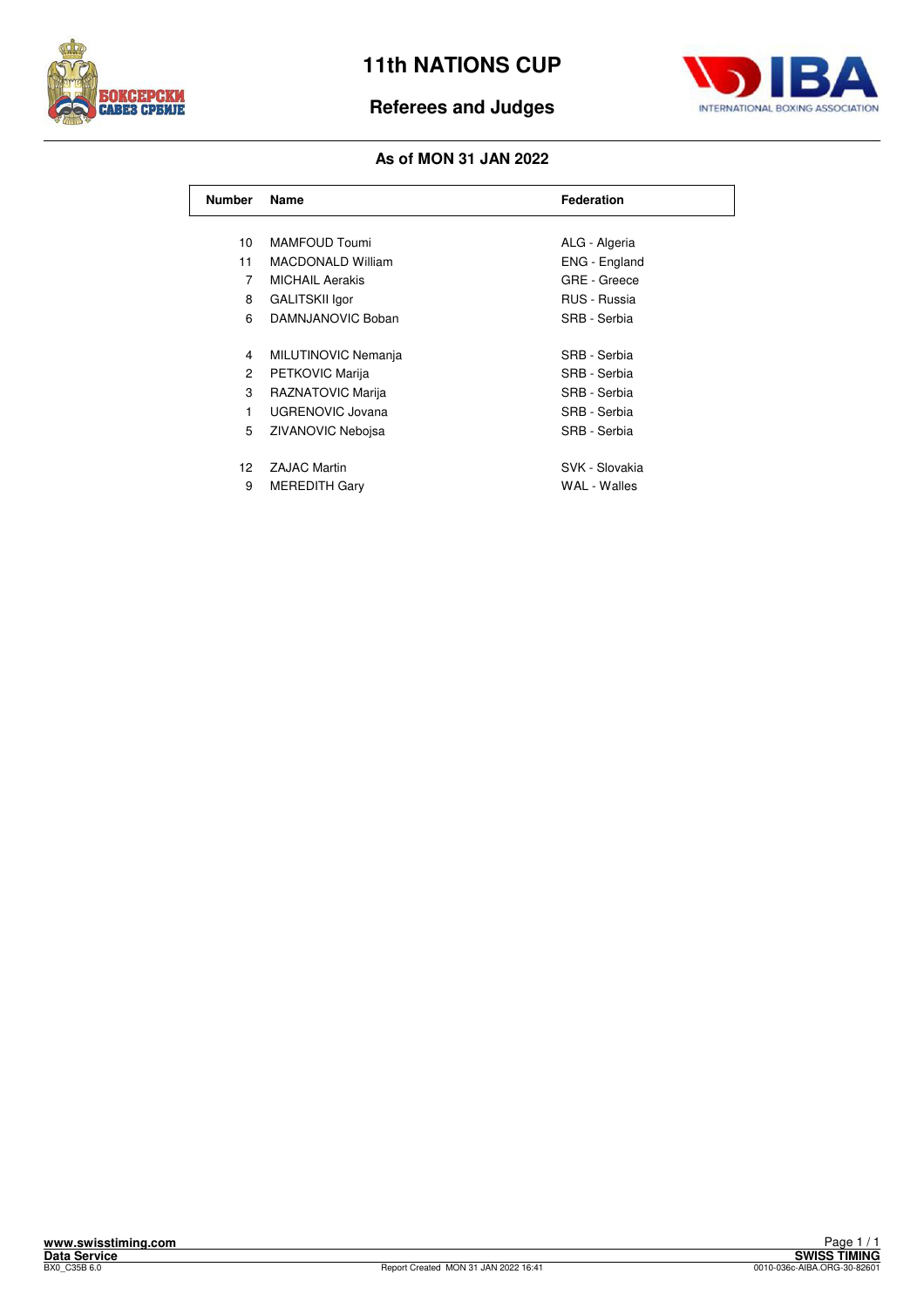



# **AIBA - Judges Statistics Summary**

## **As of MON 31 JAN 2022**

|                 | No   Name                | Fed. Code  | <b>Bouts</b> | <b>Rounds</b> | Referee | Judge           |
|-----------------|--------------------------|------------|--------------|---------------|---------|-----------------|
|                 | <b>UGRENOVIC Jovana</b>  | <b>SRB</b> | 30           | 44            | 10      | 20              |
| 2               | <b>PETKOVIC Marija</b>   | <b>SRB</b> | 33           | 60            | 10      | 23              |
| 3               | RAZNATOVIC Marija        | <b>SRB</b> | 26           | 41            | 9       | 17 <sup>1</sup> |
| 4               | MILUTINOVIC Nemanja      | <b>SRB</b> | 27           | 48            | 10      | 17 <sup>1</sup> |
| 5               | <b>ZIVANOVIC Neboisa</b> | <b>SRB</b> | 32           | 55            | 8       | 24              |
| 6               | DAMNJANOVIC Boban        | <b>SRB</b> | 22           | 38            | 8       | 14              |
|                 | <b>MICHAIL Aerakis</b>   | <b>GRE</b> | 77           | 178           | 6       | 71              |
| 8               | <b>GALITSKII Igor</b>    | <b>RUS</b> | 54           | 120           | -       | 47              |
| 9               | <b>MEREDITH Gary</b>     | <b>WAL</b> | 82           | 189           | 8       | 74              |
| 10              | <b>MAMFOUD Toumi</b>     | <b>ALG</b> | 80           | 170           | 10      | 70              |
| 11              | <b>MACDONALD William</b> | <b>ENG</b> | 81           | 180           | 10      | 71              |
| 12 <sup>2</sup> | <b>ZAJAC Martin</b>      | <b>SVK</b> | 68           | 162           | 6       | 62              |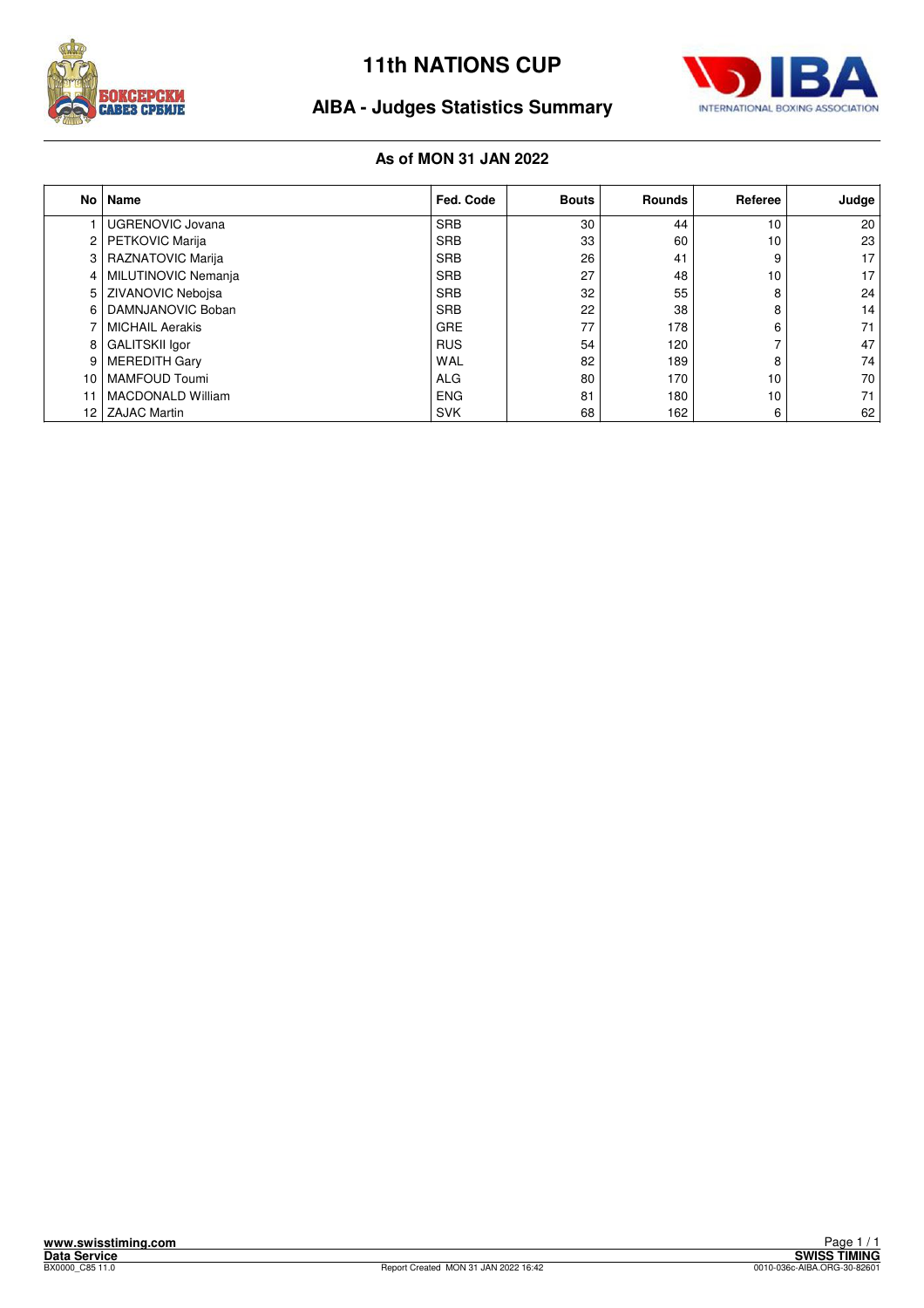



# **Ranking by Team**

## **As of MON 31 JAN 2022**

| Rank | Team<br>Code | <b>Boxers</b>  | <b>Victories</b> |                |                |                |              | <b>Bouts</b>        |                | <b>Points</b>       |                |                |                |                         |
|------|--------------|----------------|------------------|----------------|----------------|----------------|--------------|---------------------|----------------|---------------------|----------------|----------------|----------------|-------------------------|
|      |              |                | <b>Prelims</b>   | Semi<br>finals | <b>Finals</b>  | Lost           | <b>Bouts</b> | per<br><b>Boxer</b> | <b>Points</b>  | per<br><b>Boxer</b> | G              | s              | B              | <b>Total</b>            |
|      | <b>RUS</b>   | 39             | 13               | 19             | 13             | 26             | 71           | 1.8                 | 90             | 2.3                 | 13             | 10             | 10             | 33                      |
| 2    | <b>SRB</b>   | 25             | 5                | 8              | 7              | 18             | 38           | 1.5                 | 42             | 1.7                 | $\overline{7}$ | 6              | 8              | 21                      |
| 3    | GRE          | 18             | 2                | $\overline{c}$ | 3              | 15             | 22           | 1.2                 | 15             | 0.8                 | 3              | 3              | 9              | 15                      |
| Δ    | <b>HUN</b>   | 16             |                  | 3              | $\overline{c}$ | 14             | 19           | 1.2                 | 12             | 0.8                 | $\overline{2}$ | 3              | 6              | 11                      |
| 5    | CZE          | 6              |                  | $\overline{c}$ | $\overline{c}$ | 4              | 9            | 1.5                 | 11             | 1.8                 | $\overline{2}$ | 1              | $\overline{2}$ | 5                       |
| 6    | POL          | 5              |                  |                | 2              | 3              | 6            | 1.2                 | 8              | 1.6                 | $\overline{2}$ | $\overline{1}$ | $\overline{c}$ | $\mathbf 5$             |
|      | KAZ          | 3              |                  | $\overline{c}$ |                | $\overline{c}$ | 6            | 2.0                 | 8              | 2.7                 |                | $\overline{c}$ |                | 3                       |
| 8    | <b>NOR</b>   | 3              |                  | $\overline{c}$ |                | $\mathbf{2}$   | 5            | 1.7                 | 7              | 2.3                 |                |                |                | 2                       |
| 9    | <b>ALG</b>   | 4              | 2                |                |                | 3              | 7            | 1.8                 | $\overline{7}$ | 1.8                 |                |                |                | $\overline{c}$          |
| 10   | <b>SVK</b>   | 5              | $\overline{1}$   |                |                | 4              | 7            | 1.4                 | 6              | 1.2                 |                |                |                |                         |
| 11   | WAL          | $\overline{c}$ | $\overline{c}$   |                |                | $\overline{c}$ | 5            | 2.5                 | 4              | 2.0                 |                |                |                | $\overline{c}$          |
| 12   | <b>BLR</b>   | 4              |                  |                |                | 4              | 6            | 1.5                 | 3              | 0.8                 |                |                |                | $\overline{\mathbf{c}}$ |
| 12   | <b>NED</b>   | 3              |                  |                |                | 3              | 5            | 1.7                 | 3              | 1.0                 |                |                |                | 2                       |
| 14   | <b>FCT</b>   |                |                  |                |                | 1              | 3            | 3.0                 | 3              | 3.0                 |                |                |                |                         |
| 15   | <b>ENG</b>   | 2              | $\overline{1}$   |                |                | $\overline{c}$ | 3            | 1.5                 | 1              | 0.5                 |                |                |                |                         |
| 15   | <b>GER</b>   | $\overline{c}$ | $\overline{ }$   |                |                | $\overline{c}$ | 3            | 1.5                 |                | 0.5                 |                |                |                | $\overline{1}$          |
| 17   | BIH          | 4              |                  |                |                | 4              | 4            | 1.0                 |                |                     |                | 2              |                | 3                       |
| 18   | <b>CYP</b>   |                |                  |                |                |                |              | 1.0                 |                |                     |                |                |                | $\mathbf{1}$            |

**www.swisstiming.com Data Service SWISS TIMING** Page 171<br>
BXVISS TIMING<br>
8010-036c-AIBA.ORG-30-82601 0010-036c-AIBA.ORG-30-82601 0010-036c-AIBA.ORG-30-82601 **LEGEND B** Bronze **G** Gold **Prelim.** Preliminaries **S** Silver Page 1/1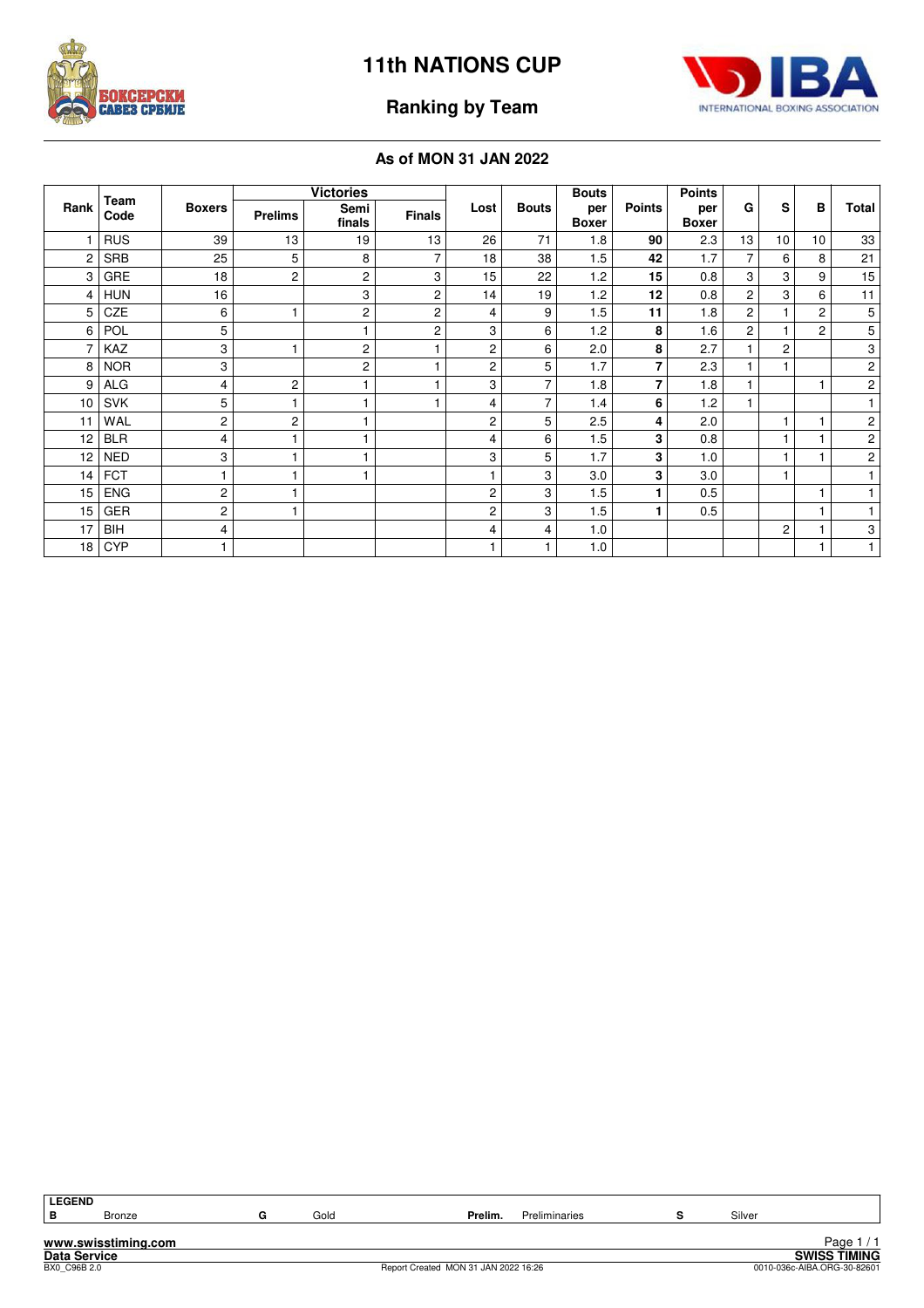## AWARDS / NAGRADE

Najbolja školarka: UTAŠI Melinda (SRB) 51kg Najbolja juniorka: MITIĆ Sanja (SRB) 50kg

Omladinka osvajač turnira: ĆIRKOVIĆ Sara (SRB) 52kg Najbolja omladinka: ULIANA Savro (RUS) 54kg

Poredak reprezentacija u uzrastu omladinki:

1. Russia (RUS) ; 2. Srbija (SRB) ; 3. Norveška (NOR)

Seniorka osvajač turnira: RADOVANOVIĆ Nina (SRB) 52kg Najbolja seniorka: SHADRINA Natalia (SRB) 60kg

Poredak reprezentacija u uzrastu seniorki:

1. Russia (RUS) ; 2. Srbija (SRB) ; 3. Algeria (ALG)

ZEMLJA OSVAJAČ TURNIRA: RUSSIA (RUS)

Najbolji muški sudija: MILUTINOVIĆ Nemanja (SRB) Najbolji ženski sudija: RAŽNATOVIĆ Marija (SRB)